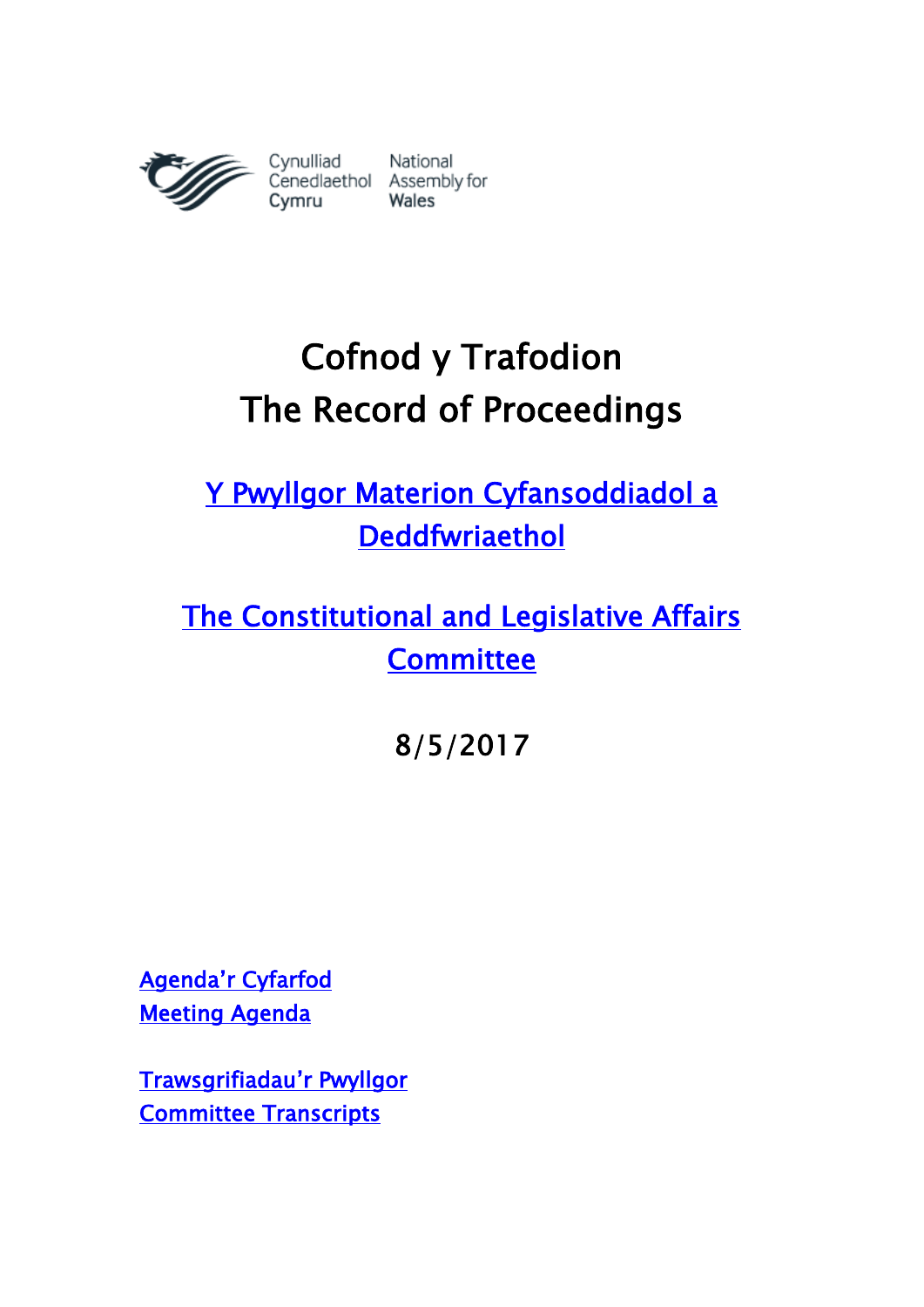#### Cynnwys **Contents**

- [5](#page-4-0) [Cyflwyniad, Ymddiheuriadau, Dirprwyon a Datganiadau o Fuddiant](#page-4-0) [Introduction, Apologies, Substitutions and Declarations of Interest](#page-4-0)
- 6 [Ymchwiliad Llais Cryfach i Gymru: Sesiwn Dystiolaeth 7](#page-5-0) [A Stronger Voice for Wales Inquiry: Evidence Session 7](#page-5-0)
- 28 [Ymchwiliad Llais Cryfach i Gymru: Sesiwn Dystiolaeth 8](#page-27-0) [A Stronger Voice for Wales Inquiry: Evidence Session 8](#page-27-0)
- 57 [Cynnig o dan Reol Sefydlog 17.42 i Benderfynu Gwahardd y Cyhoedd](#page-56-0)  [o'r Cyfarfod ar gyfer Eitemau 5 a 6 yn unig](#page-56-0) [Motion under Standing Order 17.42 to Resolve to Exclude the Public](#page-56-0)  from the [Meeting for Items 5 and 6 only](#page-56-0)
- 57 [Codeiddio a Chydgrynhoi Cyfraith Cymru: Sesiwn Dystiolaeth 1](#page-56-1) [Codification and Consolidation of Welsh](#page-56-1) Law: Evidence Session 1
- 81 [Papur Gwyn Llywodraeth y DU ar Fil y Diddymu Mawr: Sesiwn](#page-80-0)  [Dystiolaeth 1](#page-80-0) [UK Government's White Paper on the Great](#page-80-0) Repeal Bill: Evidence [Session 1](#page-80-0)
- 95 [Offerynnau nad ydynt yn Cynnwys Unrhyw Faterion i'w Codi o da](#page-94-0)n Reol [Sefydlog 21.2 neu 21.3](#page-94-0) [Instruments that Raise no Reporting Issues under Standing Order 21.2](#page-94-0)  [or 21.3](#page-94-0)
- 95 Offerynnau sy'n Cynnwys Mat[erion i Gyflwyno Adroddiad arnynt i'r](#page-94-1)  [Cynulliad o dan Reol Sefydlog 21.7](#page-94-1) [Instruments that Raise Issues to be Reported to the Assembly under](#page-94-1)  [Standing Order 21.7](#page-94-1)
- 97 [Papurau i'w Nodi](#page-96-0) [Papers to Note](#page-96-0)
- 98 [Cynnig o dan Reol Sefydlog 17.42 i Benderfynu Gwahardd y Cyhoedd o](#page-56-0)  [Weddill y Cyfarfod](#page-56-0)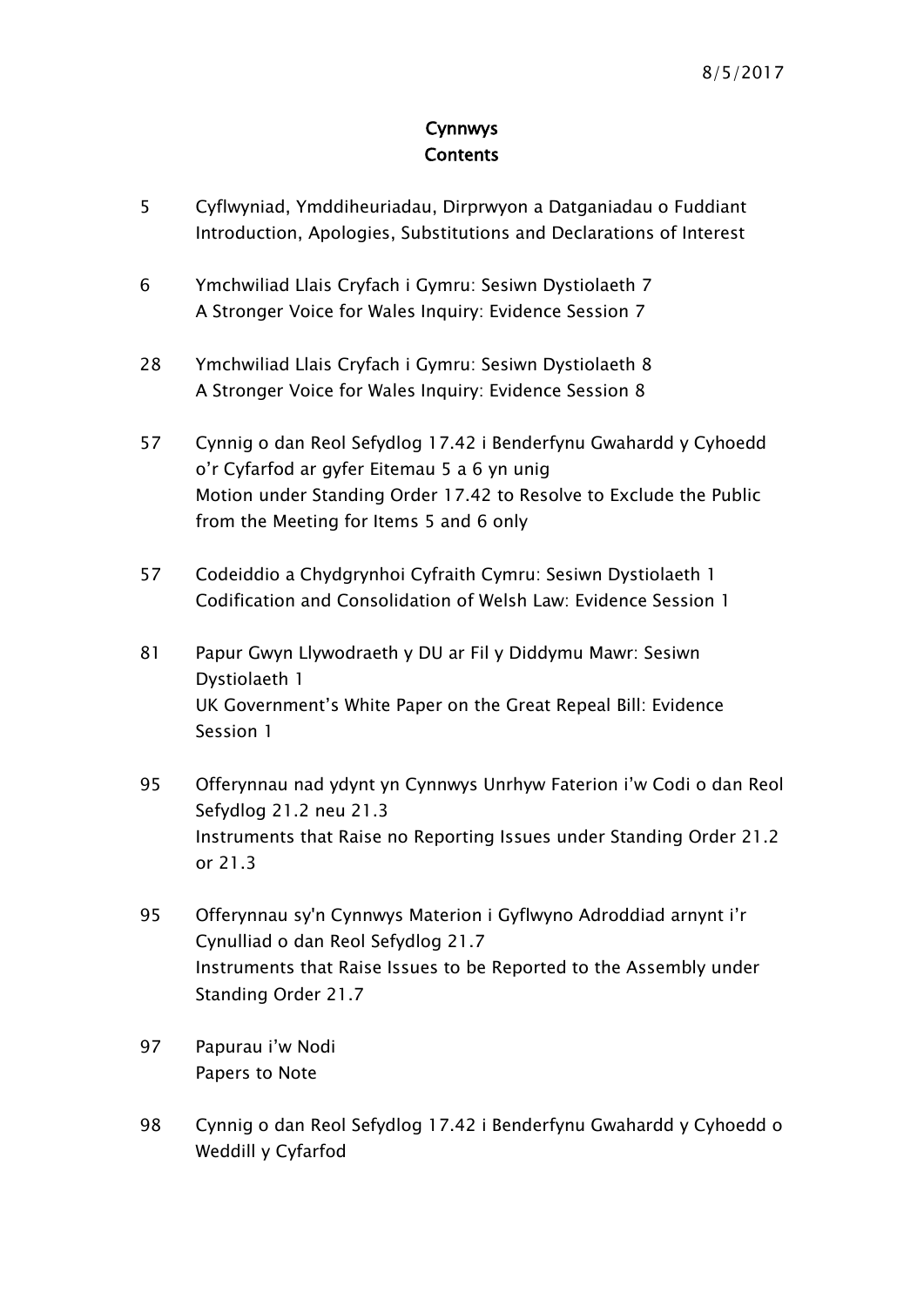[Motion under Standing Order 17.42 to Resolve to Exclude the Public](#page-56-0)  [from the Remainder of the Meeting](#page-56-0)

Cofnodir y trafodion yn yr iaith y llefarwyd hwy ynddi yn y pwyllgor. Yn ogystal, cynhwysir trawsgrifiad o'r cyfieithu ar y pryd. Lle mae cyfranwyr wedi darparu cywiriadau i'w tystiolaeth, nodir y rheini yn y trawsgrifiad.

The proceedings are reported in the language in which they were spoken in the committee. In addition, a transcription of the simultaneous interpretation is included. Where contributors have supplied corrections to their evidence, these are noted in the transcript.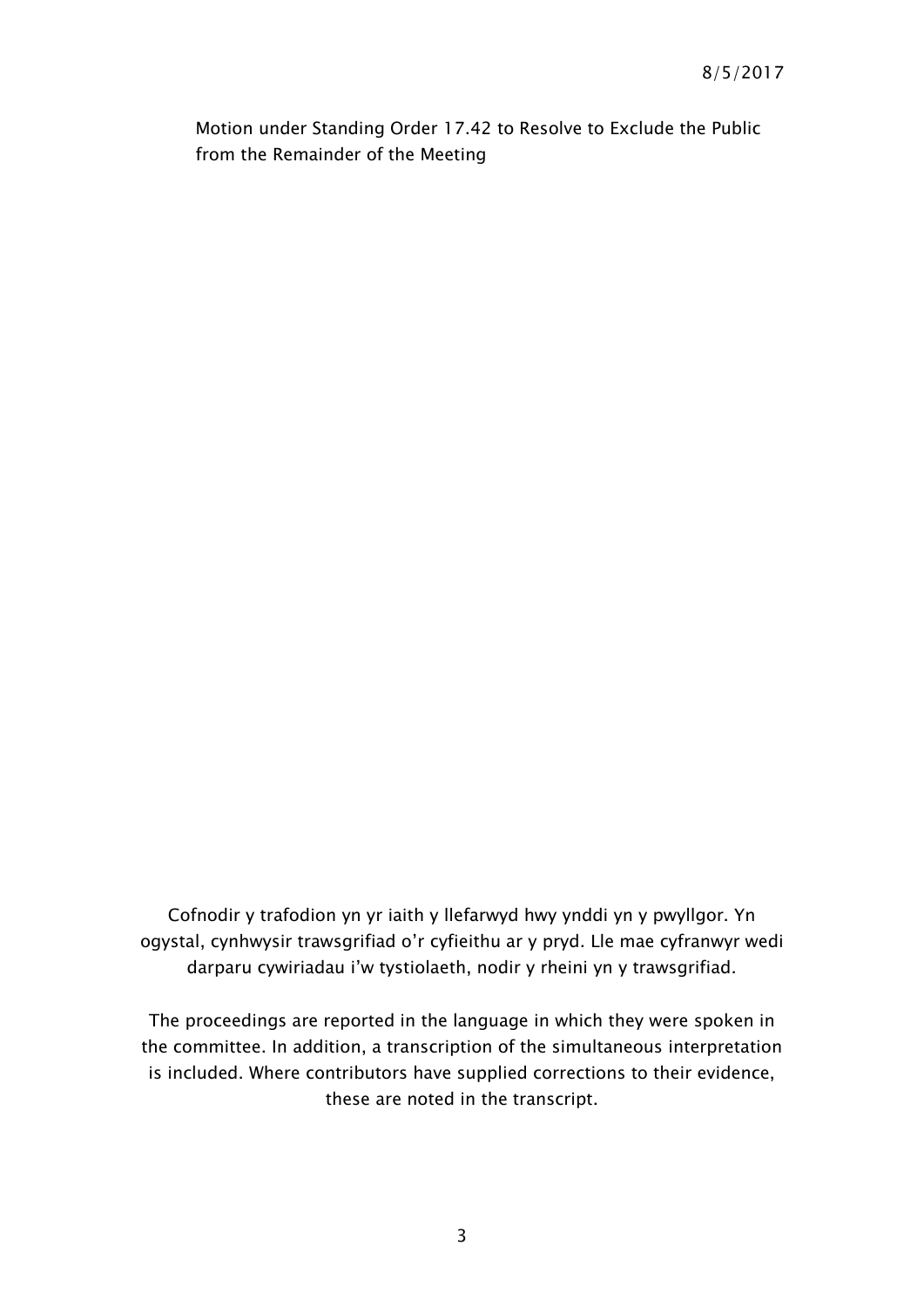# Aelodau'r pwyllgor yn bresennol Committee members in attendance

| Yr Arglwydd / Lord<br>Dafydd Elis-Thomas<br>Bywgraffiad Biography | Annibynnol<br>Independent                                                                                       |
|-------------------------------------------------------------------|-----------------------------------------------------------------------------------------------------------------|
| Nathan Gill<br>Bywgraffiad Biography                              | Annibynnol<br>Independent                                                                                       |
| Huw Irranca-Davies<br>Bywgraffiad Biography                       | Llafur (Cadeirydd y Pwyllgor)<br>Labour (Committee Chair)                                                       |
| Dai Lloyd<br>Bywgraffiad Biography                                | Plaid Cymru<br>The Party of Wales                                                                               |
| David Melding<br>Bywgraffiad   Biography                          | Ceidwadwyr Cymreig<br><b>Welsh Conservatives</b>                                                                |
| Eraill yn bresennol<br>Others in attendance                       |                                                                                                                 |
| <b>Mick Antoniw</b><br>Bywgraffiad Biography                      | Aelod Cynulliad, Llafur, (Cwnsler Cyffredinol Cymru)<br>Assembly Member, Labour, (Counsel General for<br>Wales) |
| Diane Dunning                                                     | Llywodraeth Cymru<br><b>Welsh Government</b>                                                                    |
| Claire Fife                                                       | Llywodraeth Cymru<br><b>Welsh Government</b>                                                                    |
| Jeff Godfrey                                                      | Llywodraeth Cymru<br><b>Welsh Government</b>                                                                    |
| Y Gwir Anrhydeddus<br>yr Arglwydd/Rt. Hon.<br>the Lord Peter Hain |                                                                                                                 |
| Dylan Hughes                                                      | Llywodraeth Cymru<br><b>Welsh Government</b>                                                                    |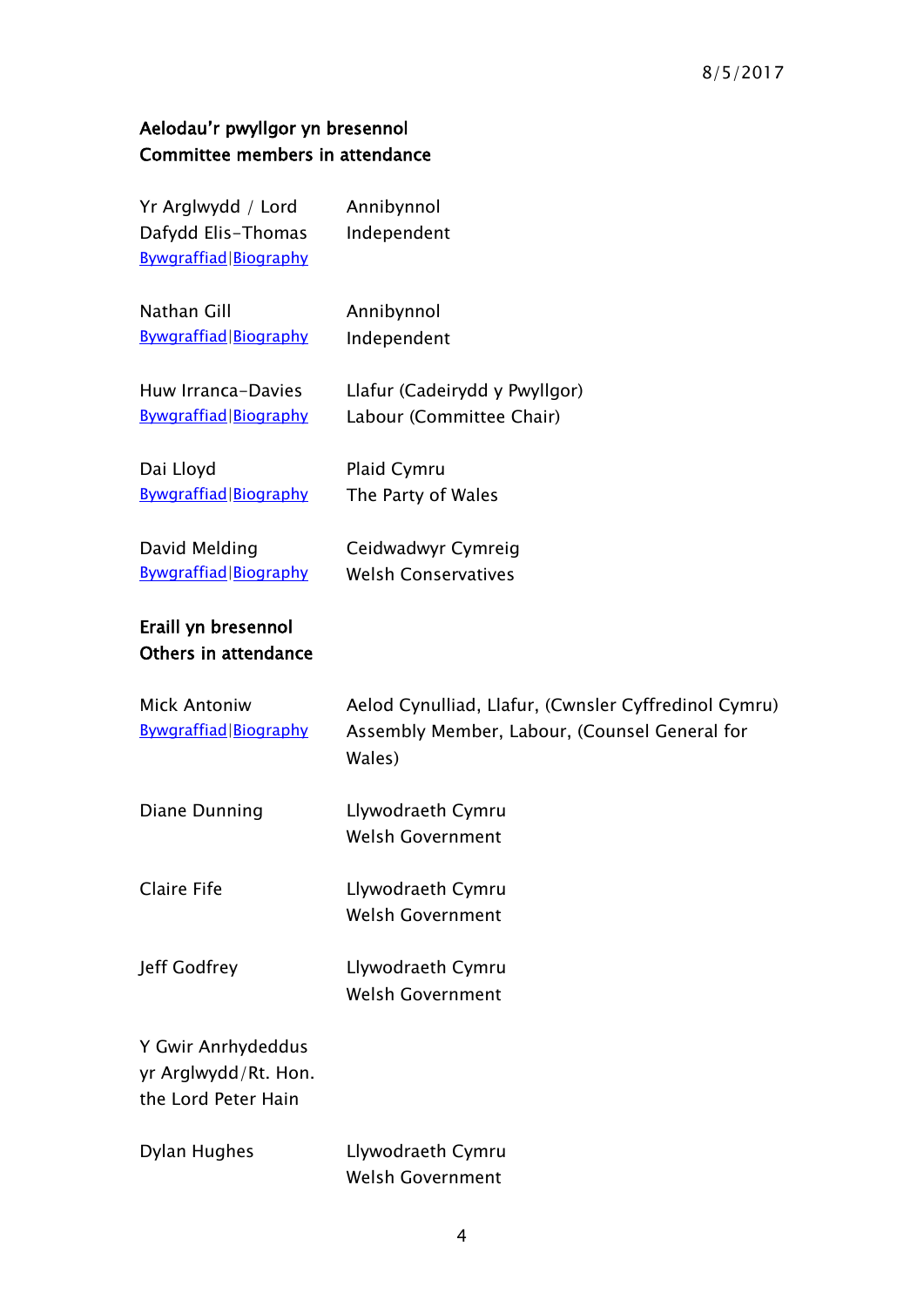Y Gwir Anrhydeddus/ Rt. Hon. Rhodri Morgan

#### Swyddogion Cynulliad Cenedlaethol Cymru yn bresennol National Assembly for Wales officials in attendance

| Gareth Howells  | Cynghorydd Cyfreithiol<br>Legal Adviser  |
|-----------------|------------------------------------------|
| Ruth Hatton     | Dirprwy Glerc<br><b>Deputy Clerk</b>     |
| Tanwen Summers  | Ail Glerc<br><b>Second Clerk</b>         |
| Dr Alys Thomas  | Y Gwasanaeth Ymchwil<br>Research Service |
| Gareth Williams | Clerc<br>Clerk                           |
|                 | Dechreuodd y cyfarfod am 10:30.          |

The meeting began at 10:30.

# <span id="page-4-0"></span>Cyflwyniad, Ymddiheuriadau, Dirprwyon a Datganiadau o Fuddiant Introduction, Apologies, Substitutions and Declarations of Interest

[1] Huw Irranca-Davies: Good morning, everyone, Good morning, Lord Hain. We are at the opening session of quite a long session today for the Constitutional and Legislative Affairs Committee. We'll have a short break for lunch, but we're going to get under way this morning with evidence from Lord Hain. Before I do, if I could make the normal housekeeping announcements. If there is a fire alarm, then watch our staff for indicating the fire exits and the exit routes. Could you make sure that all your mobile devices are switched to silent? We have simultaneous translation in Welsh and English here. You don't need to press any buttons; it automatically picks you up. And the translation is on channel 1.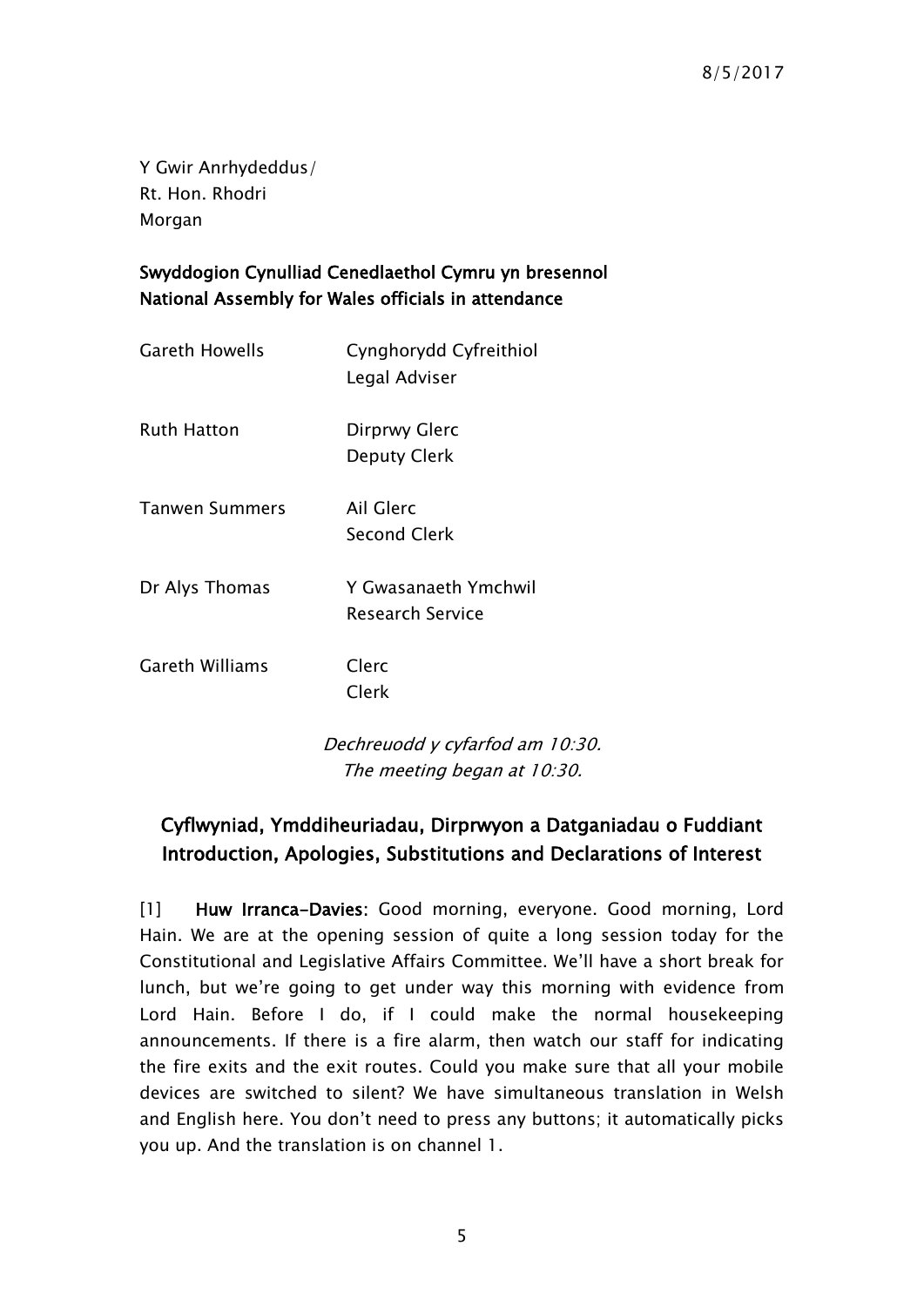### Ymchwiliad Llais Cryfach i Gymru: Sesiwn Dystiolaeth 7 A Stronger Voice for Wales Inquiry: Evidence Session 7

<span id="page-5-0"></span>[2] Huw Irranca-Davies: So, Lord Hain, you're very welcome here today. Thank you for taking the time to come and meet with us and to discuss our inquiry on a stronger voice for Wales. We've had some fascinating evidence already from many of the people who've been involved at crucial stages of the devolution process. You, of course, have been there at significant moments as well. Perhaps I can begin with a very broad opening question, which is one that we've asked a few of the people who've given evidence to us, which is: when you look back, what do you consider has worked well in the process of devolution, and what do you think has worked not so well? And I'm sorry that's such a broad one, because we'll get into the detail, but when you look back—. Well, let's start. When it's worked well, what do you think has worked well, and why?

[3] Lord Hain: Well, first of all, thank you for inviting me. Diolch yn fawr i chi i gyd. Good morning—bore da.

[4] I think what's worked well is, at a time when people are demanding more control over their own lives, Wales has had its own legislature, has gained more powers, and I've been able to help that as Secretary of State for Wales, through the Government of Wales Act 2006. It has also established itself in the national psyche, the national culture, in a way that I think everybody's proud of, and I'm certainly proud. So, I think that's good. What hasn't worked as well is not so much the constitutional, governmental side of it, though there are issues there, but the delivery of services and the transformation of the economy, but then that's a much, much deeper issue than simply can be resolved by the substitution of Westminster rule for Wales rule—there are deep social and economic, historical reasons why that transformation has been much more difficult than we all had hoped.

[5] Huw Irranca-Davies: So, the transfer of powers from one place to the other is, of itself, of no great value in that, unless it delivers the outcomes. But your observation is, on the process of devolution, that it has been by and large a positive process.

[6] Lord Hain: Yes, a positive process, with some hiccups and some steps sideways and backwards as we continue moving forward inevitably, and there's a lot of room for, I think, improvement, which we will no doubt discuss. But I think we shouldn't underestimate the achievement of this past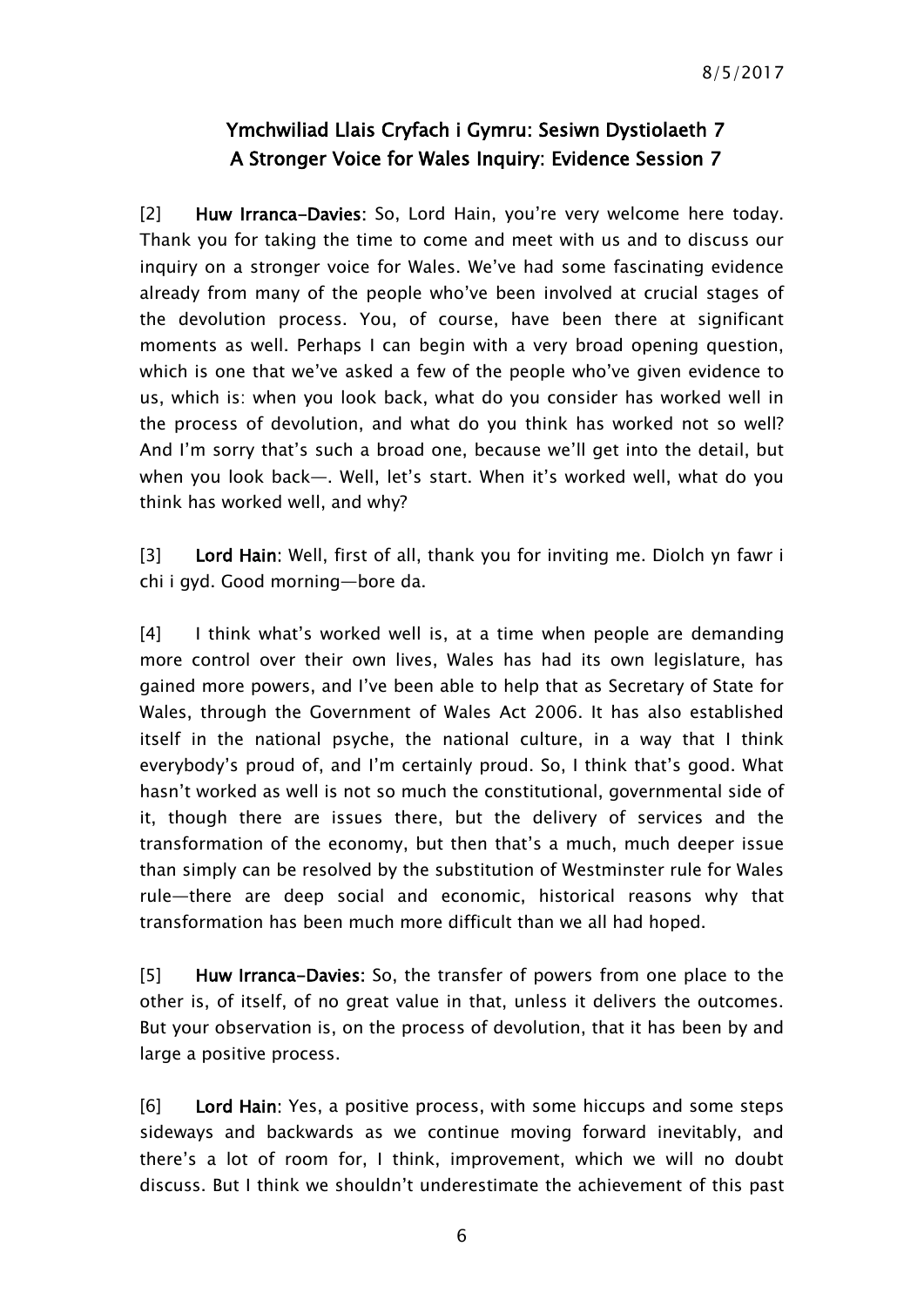nearly 20 years of devolution now; it has been incredible. And just imagine where Wales would have been if we didn't have our own Assembly. That's the question, I think. However critical people are—and we could all be, because nothing is perfect—where would we have been as a nation if the result of the 1997 referendum, so tantalisingly close, had been the other way? I think we would have been lagging far behind.

[7] Huw Irranca-Davies: You had involvement in the 'yes' campaign, but also as two periods as Secretary of State for Wales as well, and I think that's a good point perhaps to pass to my colleague Lord Dafydd Elis-Thomas, to take us on.

[8] Yr Arglwydd Elis-Thomas: Lord Elis-Thomas: Thank you very Diolch yn fawr, Gadeirydd, a chroeso much, Chair, and a very warm fel cyn-Ysgrifennydd ddwywaith. Rydw i'n cofio, gyda State on two occasions. I recall with phleser, y trafodaethau a gawsom ni some pleasure the discussions that yn y cyfnod pan oeddet ti'n gyfrifol we had during the period when you am ailysgrifennu cyfansoddiad were responsible for rewriting the Cymru, a ddaeth yn Ddeddf Cymru constitution of Wales, which became wedyn yn fuan ar ôl hynny, ac a oedd the Wales Act soon after that, and yn sail i'n gweithrediadau ni ar ôl which set a foundation for all of our etholiad 2007. Beth oedd gwahaniaeth pennaf rhwng cyfnodau 2002-07 a'r cyfnod 2009- between the period between 2002 10, y ddau gyfnod y buest ti yn and 2007 and the period between ysgrifennydd Cymru?

Gwladol welcome as a former Secretary of activities after the 2007 election. What was the main difference 2009 and 2010, the two times that you were Secretary of State for Wales?

[9] Lord Hain: The second one was in the run-up to the general election, and the main difference, of course, was that Labour was in coalition with Plaid Cymru at that time, whereas the former time we were governing on our own for almost the entire time; there was a bit during the Liberal Democrat coalition when I was Secretary of State. So, inevitably, there were differences there. But substantially for me as Secretary of State, there wasn't a great change, except towards the latter when Carwyn Jones took over as First Minister from Rhodri Morgan. But the same close personal working relationship with the First Minister, which is the main way in which the Secretary of State—. You know, the main, as it were, interlocutors of relationship between the Wales Office, the Secretary of State and the Welsh Government/Welsh Assembly were through the First Minister-Secretary of

7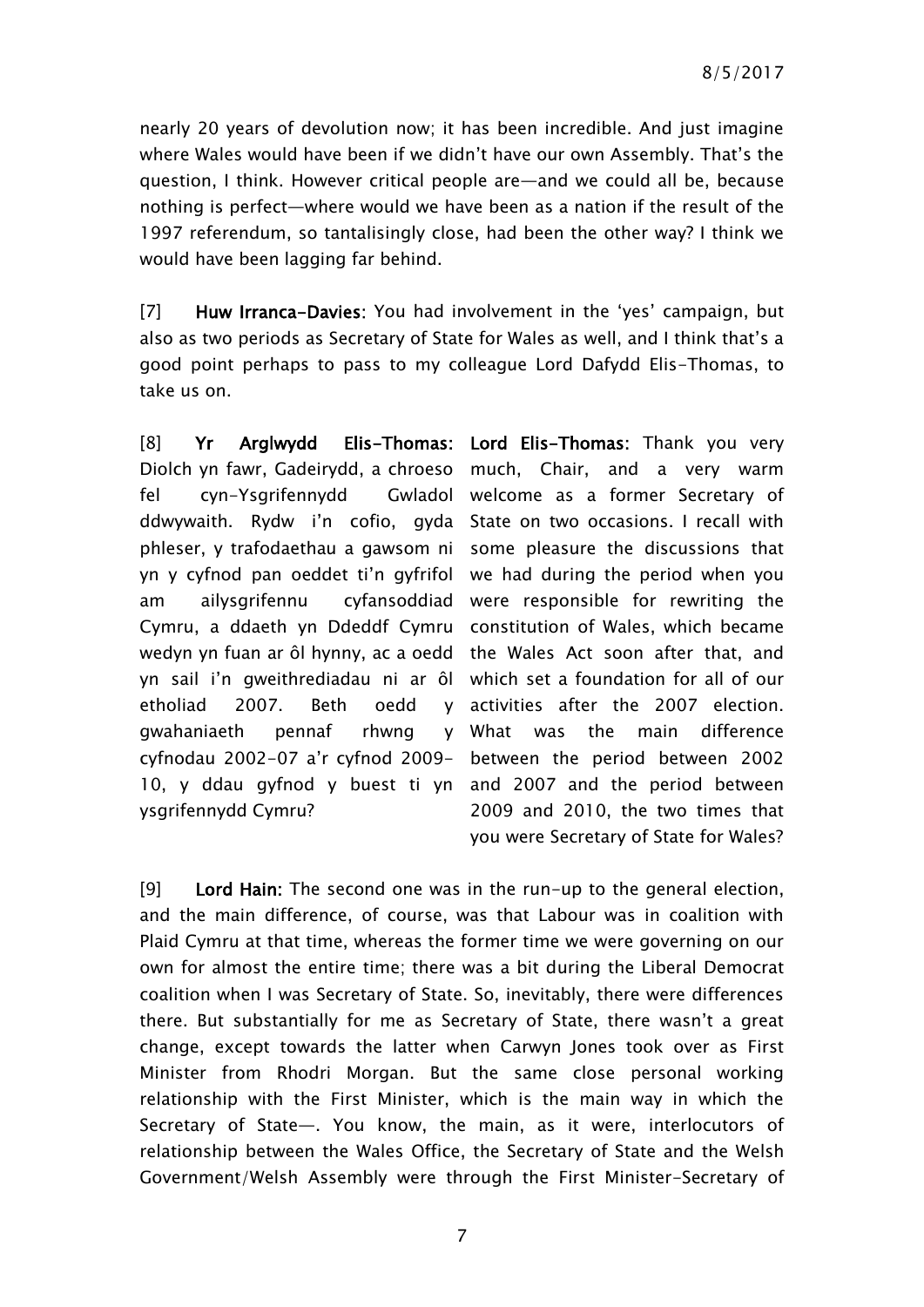State relationship, and I think that relationship is terribly important in making devolution work as it should do.

[10] Lord Elis-Thomas: I think it might be also useful if we were to say something about the way you assisted this institution by preparing for full law-making powers, and providing for a referendum for it in the second Government of Wales Act. Could you tell us something of your thinking at the time, and whether any of your thinking at that time is relevant to any future discussion about further powers that may arise after this current Westminster general election?

[11] Lord Hain: Thank you. We worked closely together, I remember, as Presiding Officer—and you were incredibly supportive of what I was trying to do, which was to get the full law-making powers in place on statute, as we managed to achieve, in a situation where both the Labour Party in Wales and UK-wide was divided on that, and also where Whitehall was unenthusiastic about it. And it was quite hard work squaring that circle. We went, as you'll recall, for the two stages—one an enhanced legislative procedure, the other full law-making powers achieved after the referendum in 2011. But it was very hard work. I think, without going into that—Chairman, you may remember—but it was extremely hard work squaring that circle, but we managed to do it and I'm very proud that we did.

[12] Looking forward, I think Brexit is the main issue now facing the Assembly and, indeed, the whole of the UK, and maybe we'll cover that later on; I don't know. But I think that's going to pose both a big challenge, but also potential opportunity to get the powers that will be repatriated, if Brexit does happen finally, to the UK—to actually get those powers that are in the devolved areas residing in Wales through the Assembly, rather than being grabbed on the way past from Brussels, as it were, to Wales by Whitehall, which I think is something we need to take care to guard against.

[13] Lord Elis-Thomas: And are there particular lessons that you can tell us of your joint experience in Northern Ireland, as well as in Wales, for part of your period as Secretary of State? I do think that politicians in Wales, if I can put this in the form of a rhetorical question, Chair, often speak of Scotland as if there was something very similar between Wales and Scotland constitutionally or historically, whereas I would have thought that the experience of Ireland, and especially the experience of devolution in the north, is much more relevant to what goes on here. Would you agree with that?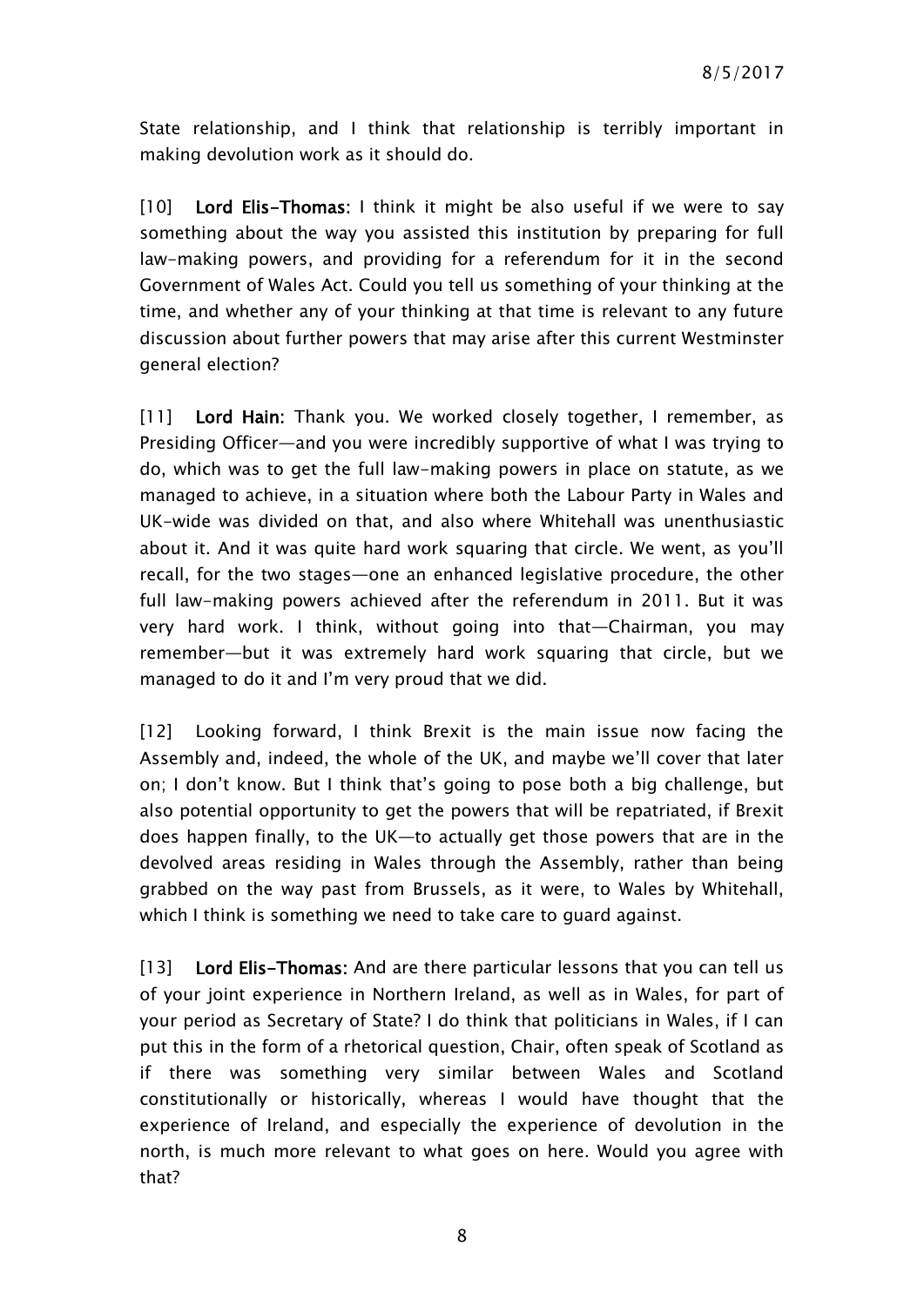[14] Lord Hain: I probably would. Clearly, however, doing the Secretary of State roles, both of those roles simultaneously, apart from being extremely hard work, but exhilarating nevertheless—. Because I was negotiating the conclusion of the Good Friday process, which we managed to achieve in Northern Ireland with the 2007 settlement, and Ian Paisley and Martin McGuinness coming into power together as First Minister and deputy First Minister. But at the same time, as you will recall, that was also a period when the Government of Wales Act 2006 had to be negotiated, taken through, and then the eventual coalition between Welsh Labour and Plaid Cymru had to be put in place, and there was a lot of difficult politics in Welsh Labour to achieve that, and I daresay in Plaid Cymru as well.

[15] Lord Elis-Thomas: Probably worse, from my recollection.

[16] Lord Hain: But in terms of similarities, I do think the model in Northern Ireland, leaving aside the history and the conflict and what we were trying to achieve on the peace process—in the actual model of devolution, there are greater similarities, probably, with Wales.

[17] Lord Elis-Thomas: And finally, on this round anyway, would you say that, looking to the future, without going into the whole question of our relationship with the European Union and the different way the different nations and regions of the United Kingdom actually voted in the referendum, there are particular lessons that we can learn about the potential of developing a constitutional relationship with the north and south of Ireland, as our nearest and dearest neighbours—apart from England, obviously—from your experience in working in Northern Ireland?

[18] Lord Hain: Well, I served on the British-Irish Council, which was one of the institutions set up through the Good Friday process. It was never really, in my experience, a body that ever fulfilled its true potential. For example, the Prime Minister never attended it, as far as I know. Certainly, in my time, a Labour Prime Minister, I don't think, ever attended a BIC—I stand ready to be corrected on that—and I don't know that that happened after 2010 either. I think, post Brexit, the British-Irish Council has either got to be given a real, substantial role, or it will remain largely ceremonial, largely a talking shop, but valuable in terms of social interaction. Never underestimate the importance of personal and social interaction in politics, at a high level not least, and that was always valuable. But a lot of the issues discussed were you know, we were discussing things like telematics and details of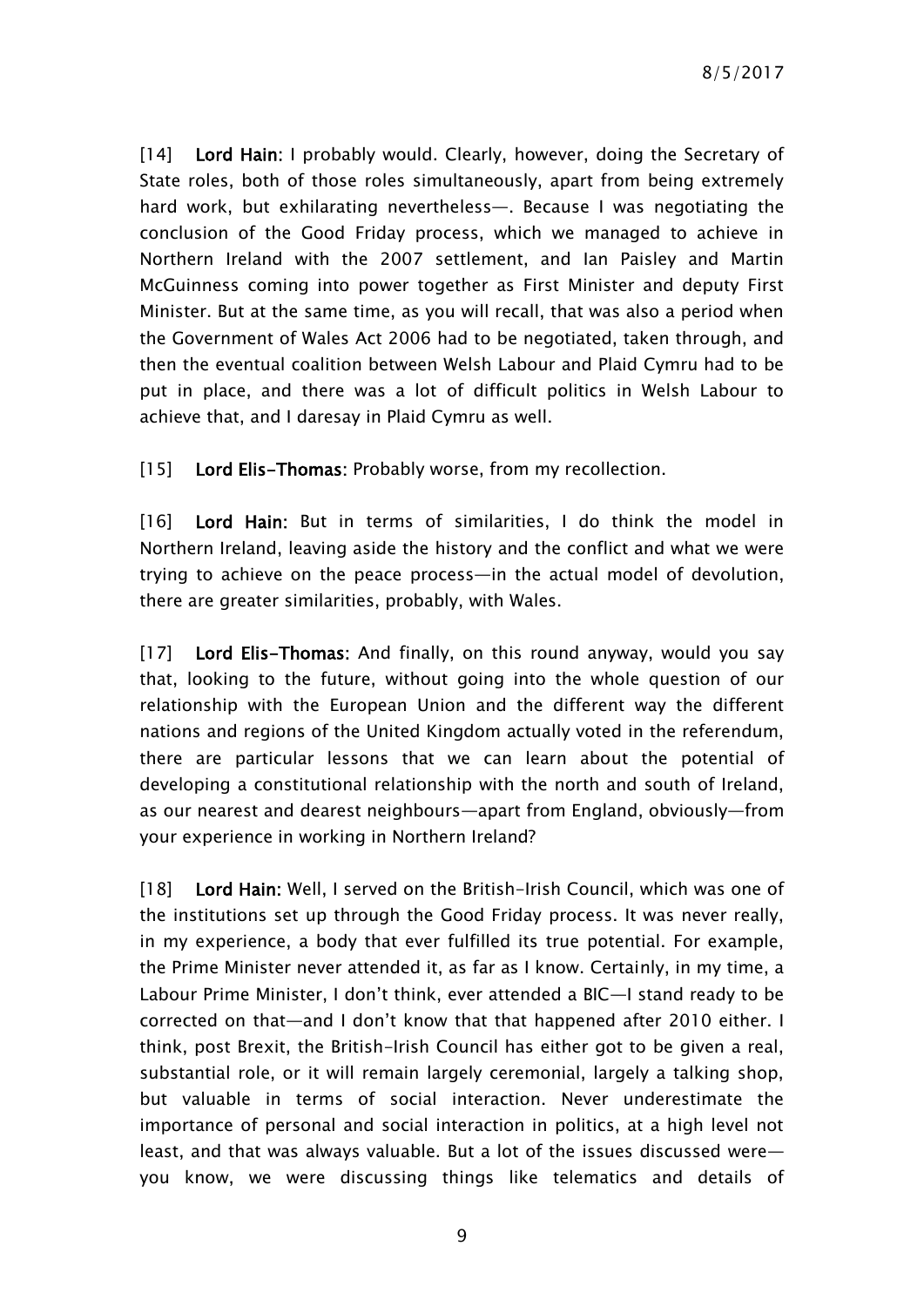environmental policy: all very interesting in their own way. But, really, in terms of the situation the United Kingdom will face after leaving the European Union, this will pose huge stresses and strains on the British isles as a whole, including the Republic of Ireland. The BIC could be a forum in which the Welsh interest could be expressed, both in relation to the island of Ireland, and wider interests, and conceivably with the rest of Europe, albeit we won't be in the EU, sadly.

[19] Lord Elis-Thomas: Just a very little one. Have you had an opportunity to discuss any of this with the First Minister of Wales? Because clearly he is very knowledgeable about the north of Ireland through his personal connections, but also has advocated for a long time a constitutional convention as one way forward of dealing with these matters. And could not the BIC, in fact, become that for some of these purposes?

[20] Lord Hain: I strongly agree, and I have discussed this with the First Minister. I strongly agree with his support and advocacy—I think he might have been the first to advocate it within the UK—for a constitutional convention. I think the United Kingdom is facing a very serious crisis as an entity, both existentially and actually. But the situation in Scotland, and the situation of the European Union's external customs frontier between the north and south of the island of Ireland—if that, in any sense, becomes a hard border, that is a real problem for the whole of the island, and it is a problem, particularly, for the peace process and the stability, as well as all the economic and other issues that are involved.

10:45

[21] But there's that, there's the Scottish situation, there's, I think, a real crisis of legitimacy of governance in England, which is the most centralised part of the United Kingdom—London excepted—and I don't think the mayors, though they are a welcome bit of devolution, really answer the question. And I do think a constitutional convention is needed if you are interested, as I am, in the UK being maintained as an entity, not just for history, identity, tradition and all of that, but because one of the major motivations for me of Wales's position in the wider United Kingdom is that 40 per cent of GDP, and more than that of revenue raising through taxation, comes from London and the south-east of England—40 per cent. Its population is substantially less than 40 per cent—under 30—and, if we were ever to cut ourselves off from that, which is why I had reservations in the debate in the House of Lords about tax devolution, as well, and the form in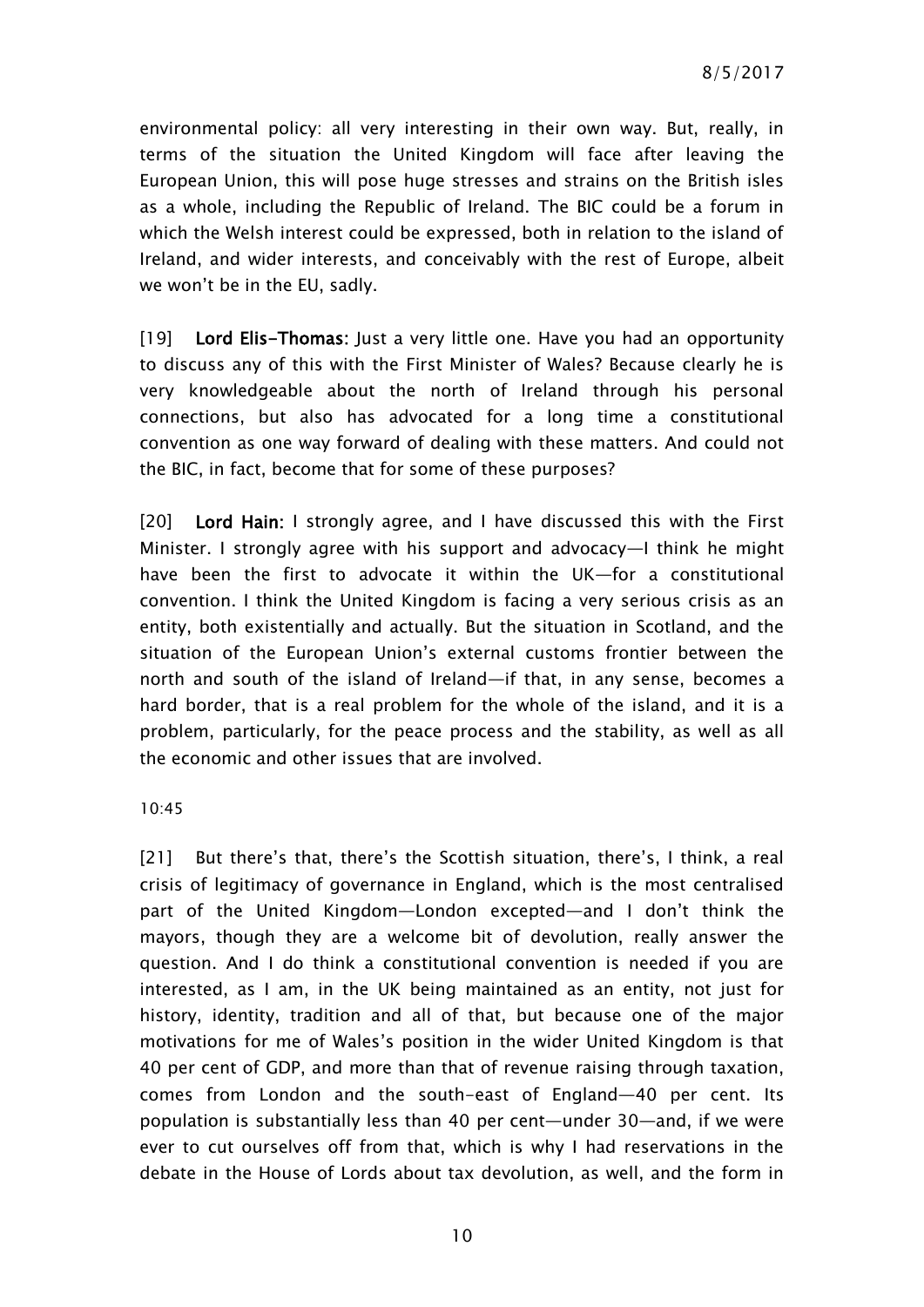which that put, though I think the fiscal compact that was agreed between the Welsh Government and the UK Government that Carwyn negotiated with Mark Drakeford is a valuable underpinning of it—. But I don't want to see Wales cut off from that wealth any more than I want to see the north-east of England, which, demographically, is very similar to us, or elsewhere in England, cut off either.

[22] But I think we need a new constitutional settlement for the whole of the UK, which I think should be more of a federal one, explicitly federal, in which Wales's position is recognised. I would turn the devolution process on its head, and instead of devolution coming from the centre down in a kind of progressive, spasmodic way, the nations, and, in Northern Ireland's case, Northern Ireland, being able to decide what they want at their own level— Scotland, Wales, Northern Ireland, and, I think, the regions of England outside London—and then deciding what they want the centre to do. So, you turn the model of devolution on its head, and, instead of a downward process, you make it an upward process. I think that would bind the whole of the UK better together, I think there'd be great opportunities for Wales in that, but I think the whole of our relationship with the rest of the UK would be better cemented in that context, especially with greater devolution within England. Many of the economic and national regions of England are actually, in population terms, greater than Wales, I think all of them are greater than Northern Ireland, and some are greater than Scotland.

[23] Huw Irranca-Davies: Thank you for that; that raises a lot of interesting questions. And, on the subject of turning things on its head, with the cooperation of the committee, I'm going to slightly change the order of play here, because introducing the concept of a very different constitutional model probably leads us into an area that David was going to take us. So, David, I'm going to hand over to you.

[24] David Melding: Thank you, Chair. I think your remarks are very interesting. I myself thought for a long time that if you move from a classically unitary—deeply unitary—position then you need to look for other lessons in your constitutional history. And we've, of course, applied parliamentary federalism to the dominions around the world, and I was always much interested by that possible precedent. But I suppose the real problem has been how you would see England participating in a more federal mechanism, or even in a federal constitution, if you went that far. I just want to pick up—. It seems to me that the greatest progress in that direction actually has been the introduction of these directly elected mayors. Just look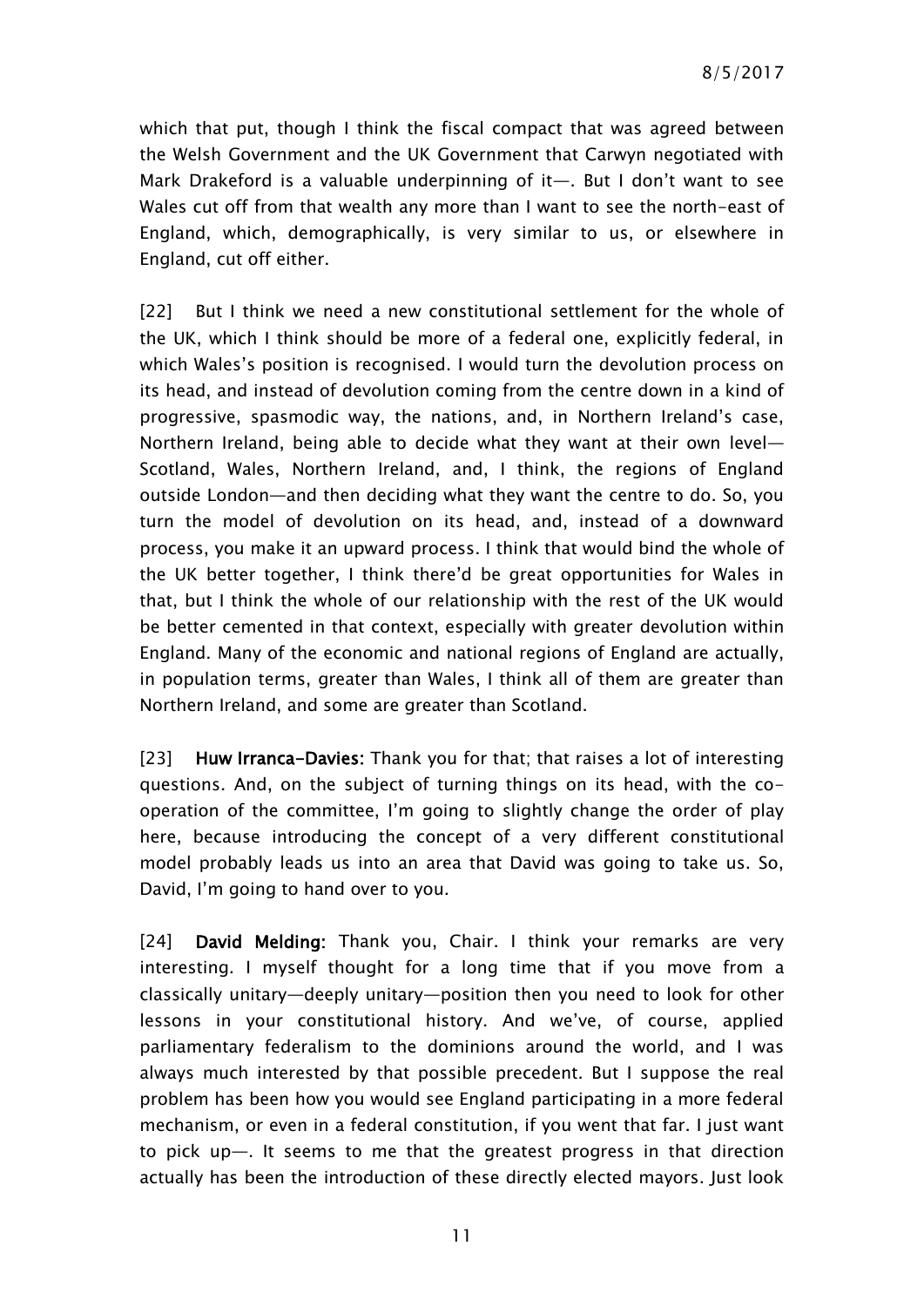at the publicity they received last week. Local elections are very, very important and I think we should always remember that, but the level of attention given on the directly elected mayors and the nature of their mandate and national role, potentially, in British politics, I thought that was interesting. Is that not a base for, perhaps, us in Wales to open a door to a wider discussion about the future of the constitution, perhaps with the First Minister and the Scottish Government as well, looking to those mayors and involving them in some discussions about the further decentralisation of the British state?

[25] Lord Hain: Well, David, first of all I pay tribute to the work you've done and the books you've written on this area, which I found extremely interesting. I do agree with you that there is a new chapter opening in England, which, I think, is just the start of a process of devolution. Effectively, the mayor in greater Manchester—it's virtually at city region in all but name, and it could be reconfigured, perhaps—. I suspect the way things would go, if you subscribe to my belief in greater devolution in England both being in the interests of English citizens wherever they live, but also better in the interests of a more stable UK in which Wales would play a key part—I think other parts of England are going to start saying, 'Well, what about us?' There's already pressure for devolution to Cornwall, to the whole of the north-east—I know the Tees valley area has a mayor now. I think this is a beginning of a process. Was it Ron Davies, I think, who coined the phrase as Secretary of State, in respect to Wales, 'Devolution is a process, not an event'? I think the mayoral development is part of a process, not an event. In that sense, I totally agree with you, and I do think there's a lot of scope for your own committee to look at that to build relationships with those mayors and their own, as it were, legislative or deliberative arms in their councils and assemblies in order to see where this goes.

[26] David Melding: It's certainly my view, and, of course, we've had the London mayoralty itself getting on 20 years now. So, I think that's a very important dimension that we shouldn't overlook. Can I ask about the relations between first the Governments within the United Kingdom, and then, perhaps, a little bit about the British-Irish Council as well? I think in your long ministerial career you'd have seen the JMC working, and I don't think it's unfair to say that that process started pretty robustly then fell into a long period of neglect, really, and then was kicked into life a bit again in the last few years, but hasn't really taken off as a structure. Would you say that is fair?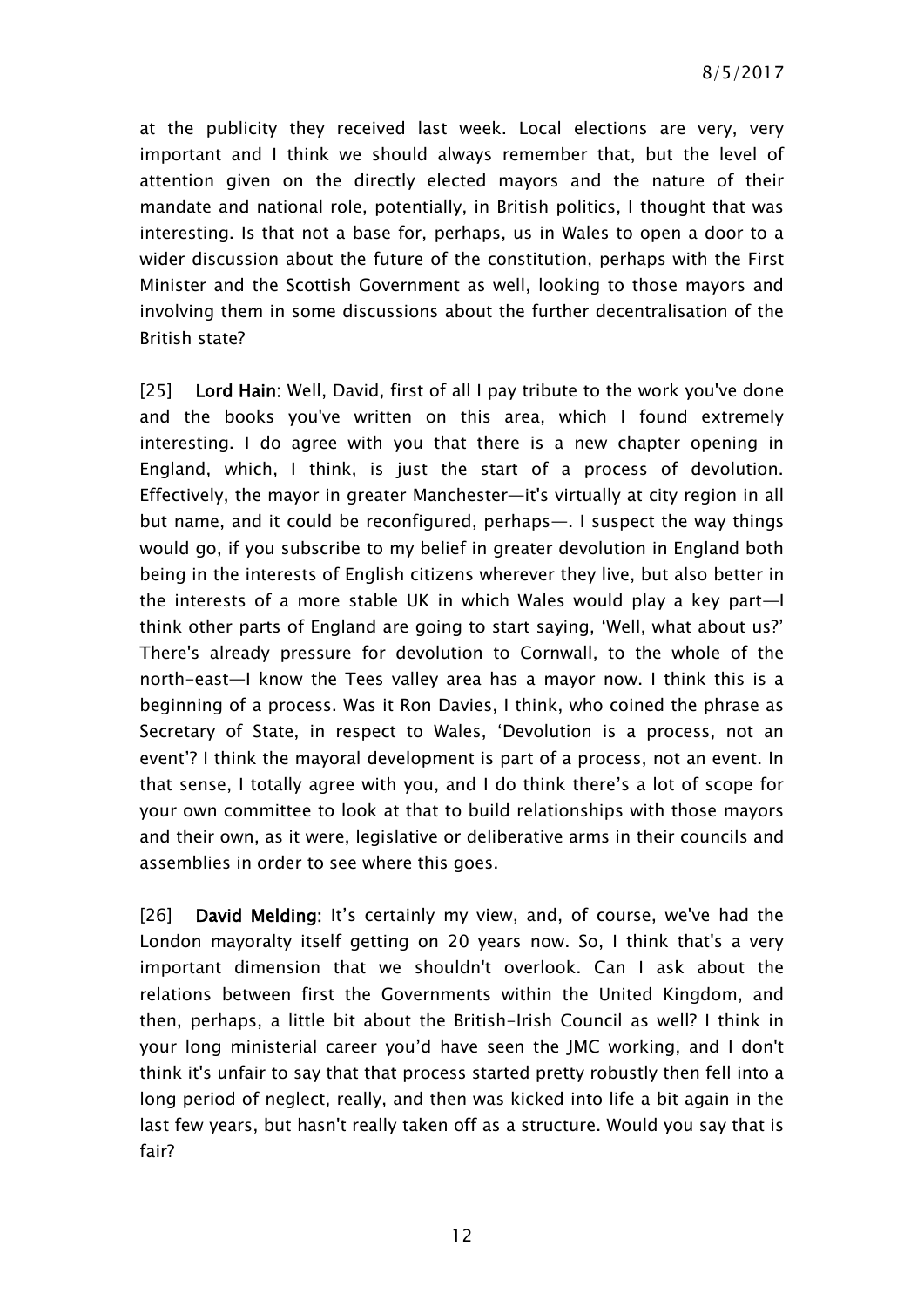8/5/2017

[27] Lord Hain: I completely agree as somebody who attended IMC meetings. If I could describe it diplomatically as 'underwhelming'—I mean, you could be less diplomatic about it. This is a governmental mechanism, which, especially in the era that we're now moving into, with the Scottish situation and the other context that I've described, especially post Brexit the JMC has either got to work properly or you scrap it and start again. The Prime Minister never attended it in my experience, and I don't know whether the Prime Minister has attended it since 2010. It hasn't really ever served a real function or, at least—sorry, let me rephrase it—fulfilled any function for which it was set up that I can recognise, and I think if you talk to Ministers from Northern Ireland, and I think the same would be true for Ministers from Wales and no doubt Scotland, they'd say exactly the same thing. It's an opportunity. It is an arena that could be quite important, but it has certainly never been so in my experience.

[28] David Melding: I think David Cameron did attend the JMC fairly regularly and, certainly, the one in Cardiff was attended by Theresa May, but there was certainly criticism that it was 'turn up, have a photo shoot, and issue the *communique*<sup>'</sup>, which, perhaps, doesn't indicate a great depth, I suppose critics would say. So, how would we measure its vitality? If it was really working, what would we see coming out of it?

[29] Lord Hain: You'd need to have specific, urgent topics of the day, whether that was the broader question of the constitutional relationship between the UK's entities or whether it was the impact of austerity and what you do about that. There's a very different social economic model in Wales that I think is cross-party, more or less, certainly between Labour, Plaid Cymru and the Liberal Democrats—maybe UKIP; I don't know—if not the Conservatives. Undoubtedly, that's true in Scotland. If you like, the UK neoliberal economic model is not one that has much support in Wales, and virtually no support in Scotland, and very little, if any, in Northern Ireland. So, I think there are substantial issues that the JMC could address, leaving aside, as I say, the constitutional future and relationships. I think if it was actually used as an instrument in which there was real give and take, as opposed to a photo-shoot opportunity with some routine business that amounted to very little, to be perfectly frank, then I think it could be valuable—otherwise you might as well put it in cold storage.

[30] David Melding: And this would be your understanding of what Carwyn Jones is trying to capture when he says that the JMC process should be reformed to become a council of Ministers.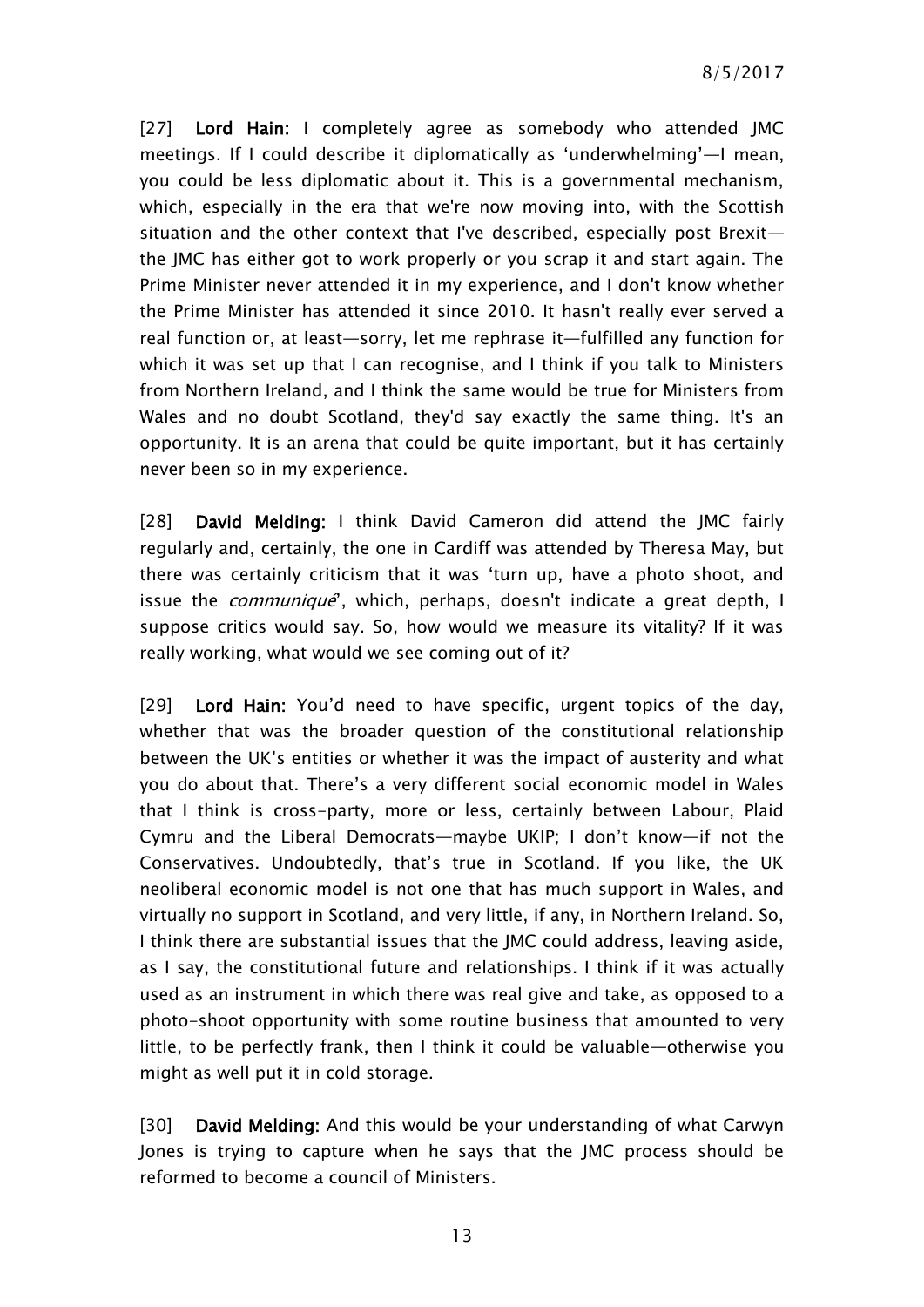[31] Lord Hain: Yes. I think it's exactly that. But a council of Ministers could just be, as it were, wearing different clothes, and the same rather drifting purposelessness of the JMC would continue. It has to be recognised, especially by the UK Prime Minister, as an important body that is a priority for her or him in the future.

[32] David Melding: The First Minister has mentioned the development and negotiation of framework agreements, particularly around farming policy and environmental policy, which you've already alluded to—you know, where the powers that are currently at the EU level end up is quite a contentious issue. So, if we're going to have framework agreements—because, presumably, fundamentally different agricultural and environmental policies between administrations within the UK would not be in the United Kingdom's interest—do you think this is a key test and perhaps one that would also give some indications about how we should be developing constitutionally as well?

[33] Lord Hain: I do. I think it's going to be an absolutely key test. Is agriculture devolved or isn't it? What do we do about fisheries? The fisheries situation—. The extent of devolution in Wales is different from Scotland, for example. And the environment. And this is in the wider, Brexit context; acid rain doesn't stop at Calais, if you're thinking of the environment. Fisheries and seas, and the territorial control over those, rub up against each other. In the Bristol channel, we'll rub up against England—Wales will. We're on Europe's doorstep, Brexit notwithstanding: environmentally, in food standards, in export of food and import of food, and food hygiene and all of that—that whole big area of agriculture, fisheries, environment. These are all domestic to Wales but we're right along the English border, and the Republic of Ireland, still in the EU, is not very far away. All of these issues have a domestic, that's to say devolved, dimension, they have a UK dimension, and they have an international European dimension as well. So, there'll need to be quite sophisticated new arrangements to cope with that. If the tendency is for London to say, 'Well, we'll sort all that out on your behalf', I think that would be a very retrograde step for Wales to be pushed into, and I'm sure the Welsh Government will resist that as, no doubt, will you.

11:00

[34] David Melding: It's such a vital test, isn't it, of where the different Governments are in their relations? These are perhaps early-ish exchanges,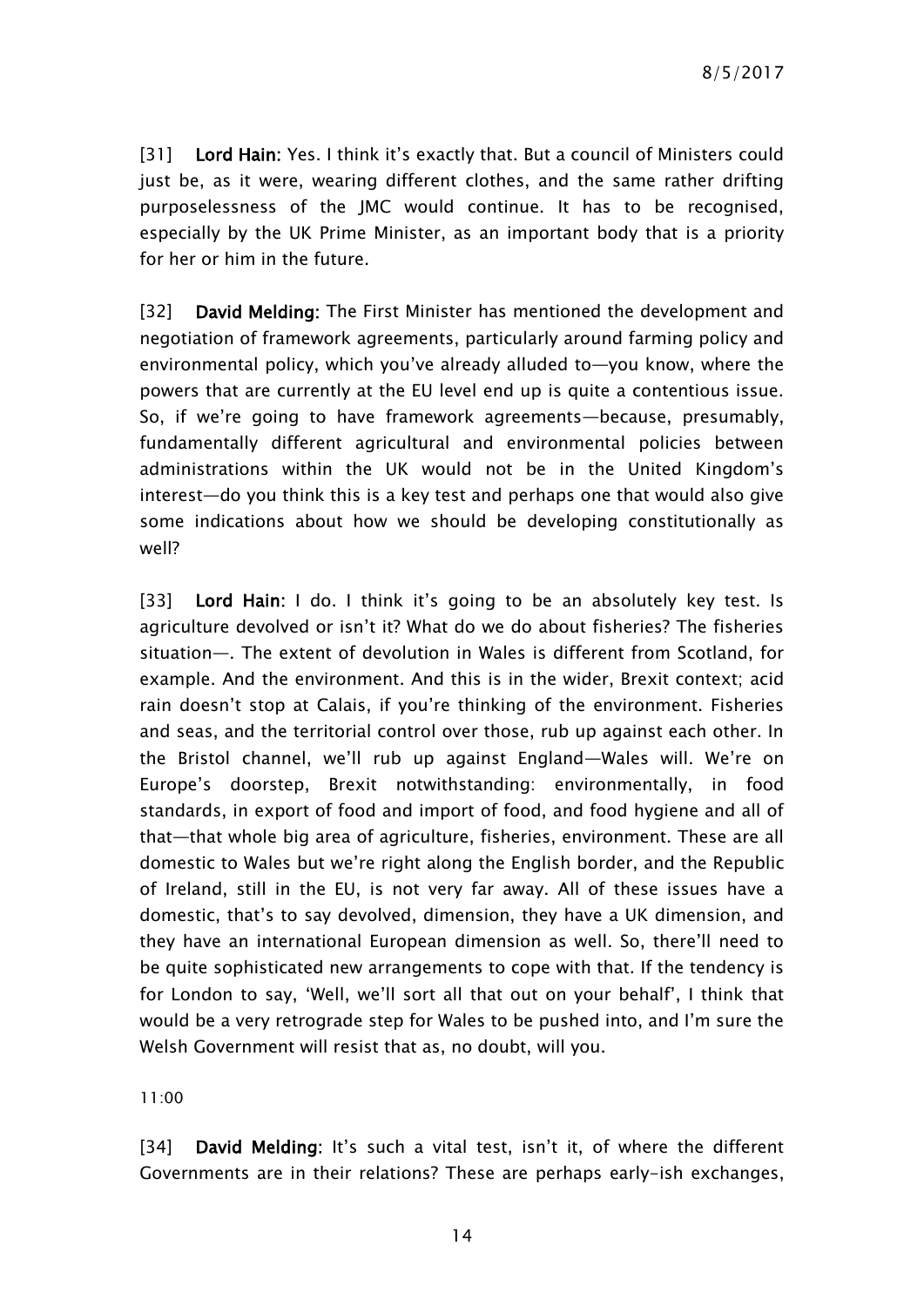but it seems to me that everyone agrees that you're going to need some form of framework mechanism, but how you get there—i.e. is it something that's co-ordinated and very much strongly led by the UK Government, also acting as the English Government, or is it something negotiated from below, as it were, because in terms of constitutional propriety, the powers that were in the EU are given back to Cardiff, Belfast and Edinburgh? But where we need to get to, it seems to me, is a way of operating frameworks, and to have a preliminary row on all that is a bit disappointing, would you agree?

[35] Lord Hain: I do. I think you start off with the presumption that in devolved areas it all comes back to Wales. That's where I would start. That's the default position. Now, Whitehall will resist that, because Whitehall does. You saw that with the recent Wales Bill, especially in the first draft, but, frankly, even in the second draft—the second actual Bill and Act—what was meant to be a revolutionary change moving from a conferred to a reservedpowers model actually ended up with, frankly, a bit of a dog's breakfast. I know how it happens. What happens is the Wales Office will circulate and the First Minister, maybe directly, will circulate and there'll be a Cabinet committee saying, 'This is a new issue.' It will go around to every official in every Whitehall department, from the Home Office to DEFRA, and somebody will say, 'Hang on, we want to keep a bit of that' and then that becomes—. It's almost like a repatriation exercise, not for malevolent reasons, but because that's the way that bureaucracy works. So, I think we need to be very careful about this. But I think we need to be cognisant, also, of what I said: that there is a UK dimension, especially to all these three areas of agriculture, fisheries and environment. And there is a European dimension and an international dimension.

[36] David Melding: My final point, which you've led on to quite effectively, I think, is how Whitehall operates. Given your experience of being at the heart of the devolution process and Welsh politics, but also serving as a senior Minister in a UK Government, and, indeed, your responsibilities for UK departments of state, how deep is the cultural misunderstanding that some departments have of devolution in the first place, and then how places like Wales and Scotland operate? We've heard evidence that, if you look at DEFRA, or perversely, the Foreign Office, they get the fact that there are other Governments in the room, whereas many other departments, perhaps, don't. How true is that or are we being a bit unrealistic in the way we look at this, and we can't expect every Whitehall department to have in-depth knowledge of what's going on in Wales?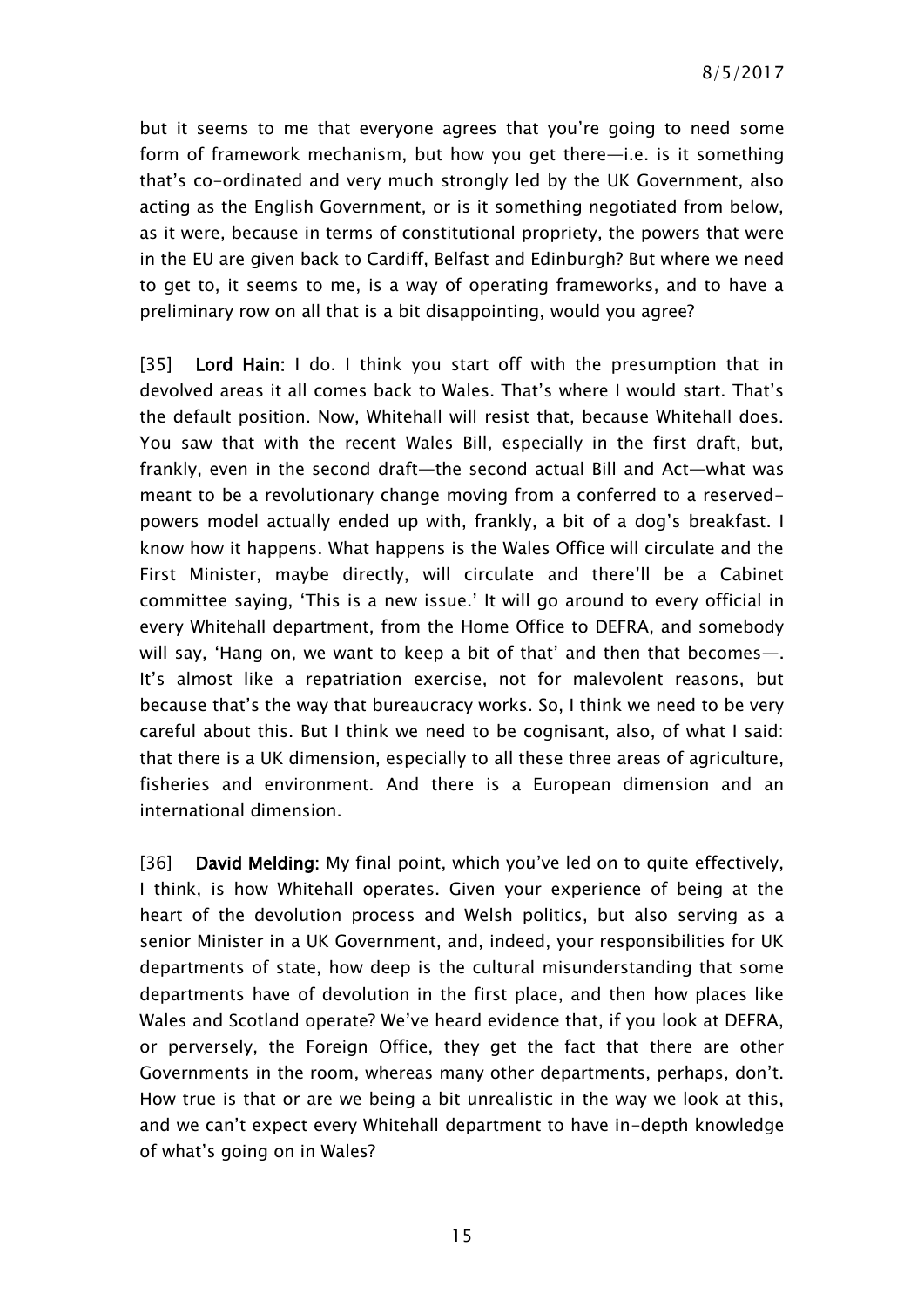[37] Lord Hain: Well, I think we start from the presumption that I would that there's nothing malevolent going on here. There's nobody trying to do anybody else down. There's a natural human instinct to keep what you've got, and I even notice that there's territorialism in some—you know, I've experienced it, as it were, at the Wales end, the Cardiff end, the institutional end of the Assembly and the Welsh Government in terms of dealing with and trying to resolve an issue from the Wales Office standpoint, as Secretary of State. So, just to set this—there's nobody conspiring to do Wales down here. I think it's the natural tendency of officials—and I would say the most difficult department in this is the Home Office—to keep what you've got and not to let things go. And all sorts of good reasons may be advanced in that respect, but it is not recognising the nature of devolution.

[38] So, I would say the Home Office is probably the worst. Yes, DEFRA may have an understanding, because of its wider European and international environment, but it hasn't been all that clever, in my experience, either. And without going on a ranking exercise, those two, I think, would be the ones I would say that most need a culture change on devolution and they're going to have to in the coming period. Having said that, things have got substantially better. When we were negotiating the first Government of Wales Bill and even trying to get permission to put out 'a strong voice for Wales', the document behind the 'yes' campaign, there were all sorts of things that were put in our way. But it has moved substantially on, then. Most Whitehall departments are pretty well aware of devolution and recognise that's the reality they're working in.

[39] **David Melding:** Thank you, Chair.

[40] Huw Irranca-Davies: Thank you, David. You've very nicely queued up, of course, the title of this current inquiry, which is 'A stronger voice for Wales', and we're very cognisant of the original aspiration of—

[41] Lord Hain: I think it was just 'A Voice for Wales', wasn't it?

[42] Huw Irranca-Davies: 'A Voice for Wales'.

[43] Lord Hain: It was just 'A Voice for Wales', yes. Well, I like the 'stronger'.

[44] David Melding: But we came first-[*Inaudible.*]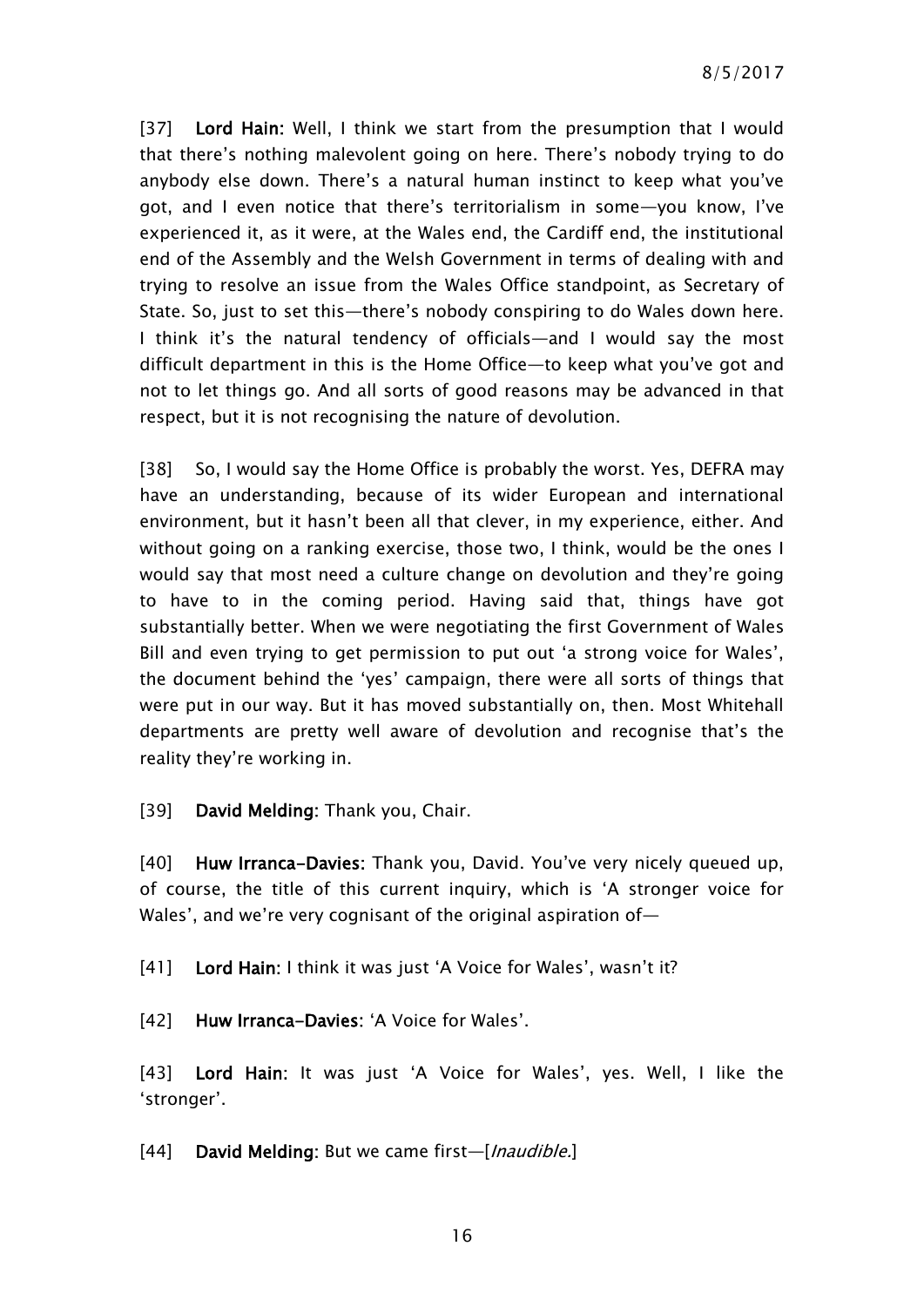[45] Huw Irranca-Davies: Yes, absolutely. Now we're going to pass on to Nathan, who's interestingly been, in some ways, looking ahead, and in some ways looking retrospectively at your experience of inter-governmental work. I think Nathan has got an interesting line of questioning for us on some of those mechanical issues of inter-governmental relations. Nathan.

[46] Nathan Gill: Yes, thank you, Chair. My apologies, Lord Hain, for being slightly late. I was at the hands of an airline pilot. So, just going on a little bit from what David was saying, I just wanted to look at how the relationship between the Welsh Government and the Wales Office—how did that work? At a time when there was obviously a Labour Government in Westminster and a Labour Government here, was that done on a party basis, or was it done more formally?

[47] Lord Hain: Both. In my experience as Secretary of State—and I'll answer the question from that vantage point, as it were; Chairman, you've been a Welsh Minister, so you'd have dealt at a different level—the relationship between the Secretary of State and the First Minister is absolutely crucial. I used to have Monday morning regular meetings. They were weekly unless there was some reason for them not to be, for diary purposes. Those relationships are very important. The relationships between the Welsh Ministers and, for that matter, Whitehall Ministers and their counterparts in the Welsh Government—personal relationships are everything here. You don't always have to agree, but it's important to be able to work things through. And the same for officials, between Welsh Government officials, Wales Office officials and Whitehall officials directly between Cardiff and London—that's absolutely crucial.

[48] Another area that often isn't addressed, but don't underestimate it, is the special advisers. I think the relationships between Whitehall and the Wales Office special advisers and the special advisers here are more important than often people have recognised. They may be further down in the food chain, as it were, but they are really important, especially on a party basis. To be perfectly frank, Labour to Labour we often found it frustrating that our special advisers seemed to be in a more influential role than Welsh Government special advisers. That may have changed under Matt Greenough, but certainly in our experience beforehand, that was the case—that there seemed to be a defensiveness, a lack of confidence on the part of many Welsh Government special advisers to actually make decisions and get information quickly, even when we were wanting, as UK Government Ministers, to defend the Welsh Government's record, on a party basis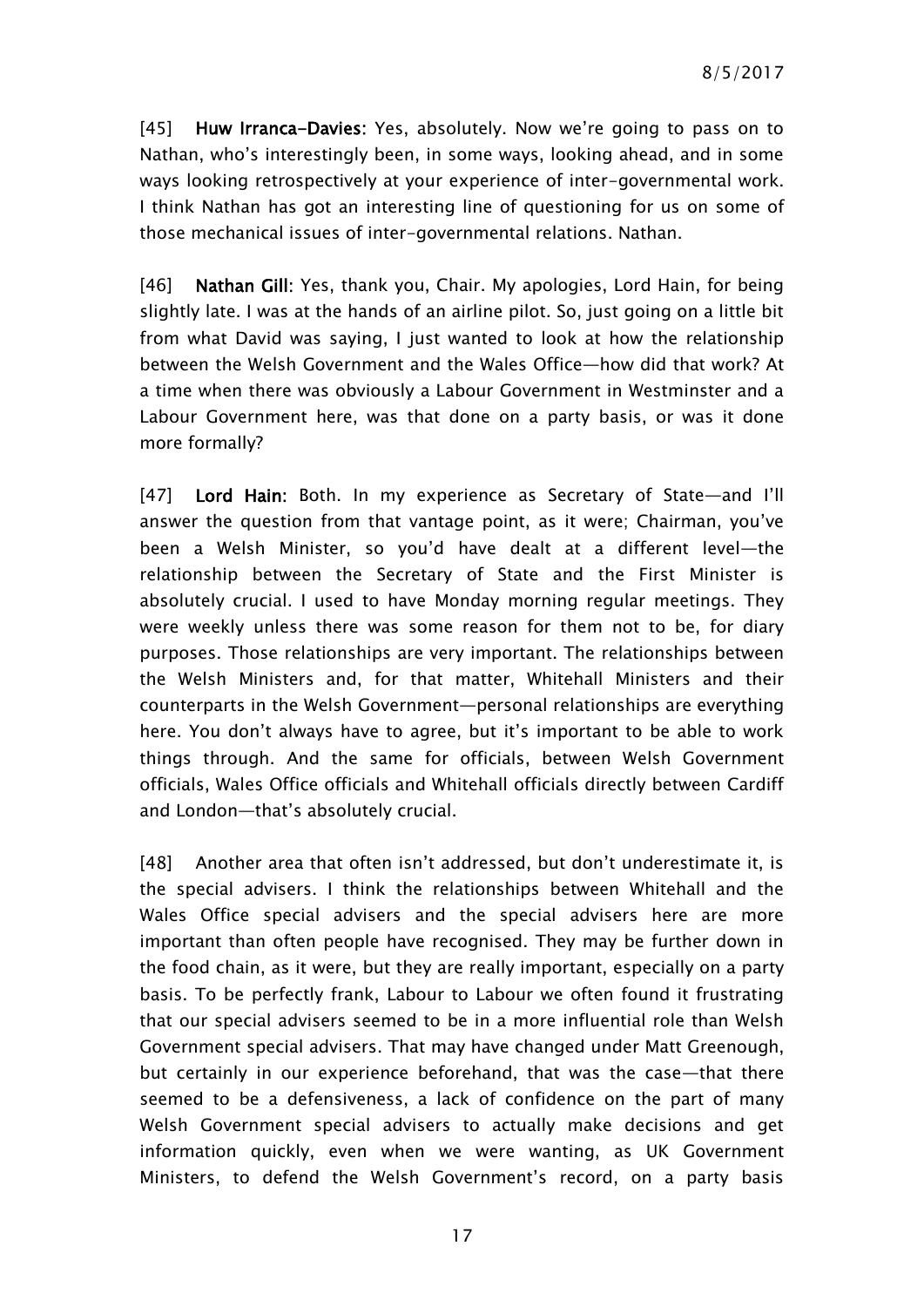because we're both Labour, or because that was the right thing to do whatever the ministerial composition was.

[49] You couldn't get information quickly. It was often not very high calibre. To deal with the vagaries of the London media and the Westminster bubble realities, it was often slow or substandard, and we were blocked from dealing official to official. There was then a kind of rather complicated bureaucratic chain where you had to get on to the special adviser to special adviser, then the special adviser in Cardiff got the information from the official, and it went back through the special adviser. It would have been a lot easier for my economic official in the Wales Office to say, 'Right, there's an attack on the Welsh Government's economic performance here. Let's have the stats in an hour's time so that we can rebut this'. Whether it was at Welsh questions, or whether it was in a debate, you will know how important health policy, how much of a political source of contention that has been in recent times between London and Cardiff. It was very frustrating, sometimes, getting that information in real time. I think that might have changed in recent times. Certainly, I think the special advisor situation here is a little more confident and mature, perhaps, but there was this view that a special advisor was somehow neutral. I mean, they are there to perform a function as civil servants but they're also performing a political function. That's what they're there for.

[50] So, I would say, in general, barriers between Whitehall and Wales were often lack of understanding and wilful obstruction, except for one situation: Wales was always second to Scotland, and still is. That was a deep source of frustration to me, to the point—and this is in a Labour Government where I was on very good terms with the Prime Minister and my fellow Secretaries of State, but Scotland would just get the crown every time and Wales was always as the back of the queue and it was very difficult.

[51] Nathan Gill: So, looking at the special advisors, would you say that, almost, the ones here in the Bay were playing second fiddle to London or, maybe because it wasn't seen as glamorous as a job in London, the quality of them wasn't as good?

[52] Lord Hain: No, not at all. It wasn't second fiddle to London, I just don't think they had the—and this may have changed now, but certainly in the regime that I operated under as Secretary of State, they didn't have the same influence and they didn't have the same confidence behind them by the Welsh Government machine to be able to take decisions, to act for their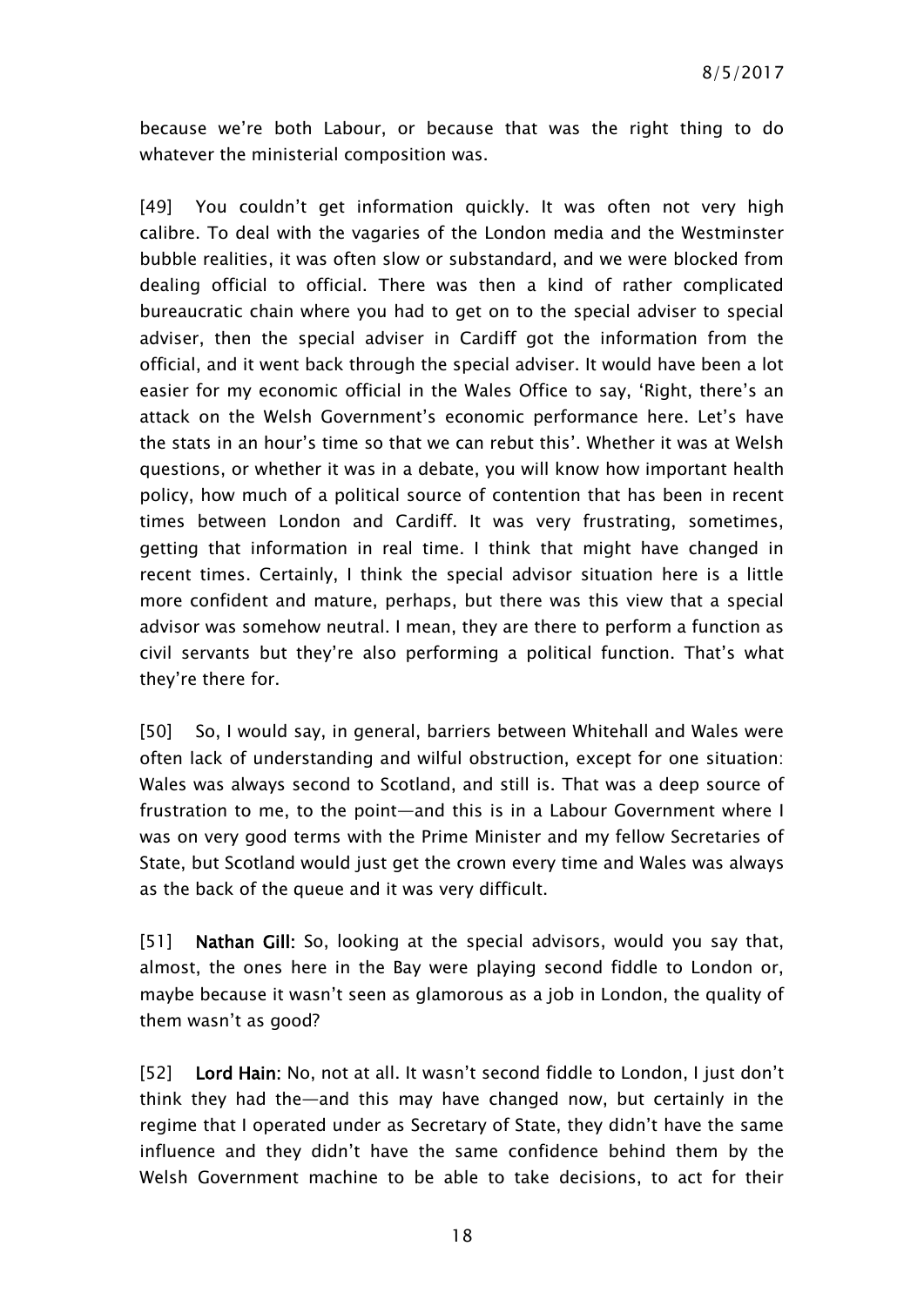Ministers or the First Minister in real time and to deliver, as I say, in the question of rebutting an attack. After all, I wanted to defend the Welsh Government and Wales, and we were not given the quality of information in real time. I don't think it was that they were sort of second fiddle to Whitehall, I just don't think they're recognised in the system in a way that I think they should be and for which their constitutional role is prescribed.

[53] Nathan Gill: Okay. Looking at the memorandum of understanding and the devolution guidance notes, how effective as a tool do you think these were in inter-governmental relations?

[54] Lord Hain: They don't play much of a part in it. They're only really, sort of, pulled out of the drawer, as it were, if there's a problem and tension and there's a genuine stand-off in terms of interpreting the settlement or the way it's working. In the end, personal relationships are more important than memoranda.

- [55] Nathan Gill: Okay, thank you very much.
- [56] Lord Hain: Thank you.
- [57] Nathan Gill: Thank you, Chair.

[58] Huw Irranca-Davies: I'm going to pass to Dai, but it's fascinating your comments, Lord Hain, on the JMC being less than meaningful, less than productive and the memorandum of understating and devolution guidance notes only being pulled out in cases of emergencies, to clarify situations perhaps, and the stress on interpersonal relationships. But before I pass to Dai, is that just the nature of the beast—that for devolution to work effectively at any moment in time, you have to have good interpersonal relationships between Secretaries of State and First Ministers, Cabinet Ministers and Secretaries of State at the other end? It comes down to that that there is a willingness to treat honestly and fairly and to work together.

[59] Lord Hain: Yes, I do. I noticed, for example, that both the shadow Welsh Secretaries for two years after 2010, when I was meeting the First Minister regularly and just my natural observations in Parliament—. There was not a good relationship—I don't think I'm betraying any secrets here between the First Minister and the Secretary of State when Cheryl Gillan held the post, and decidedly not when David Jones held the post, because of his hostility to devolution, which he never hid, to be fair to him. It improved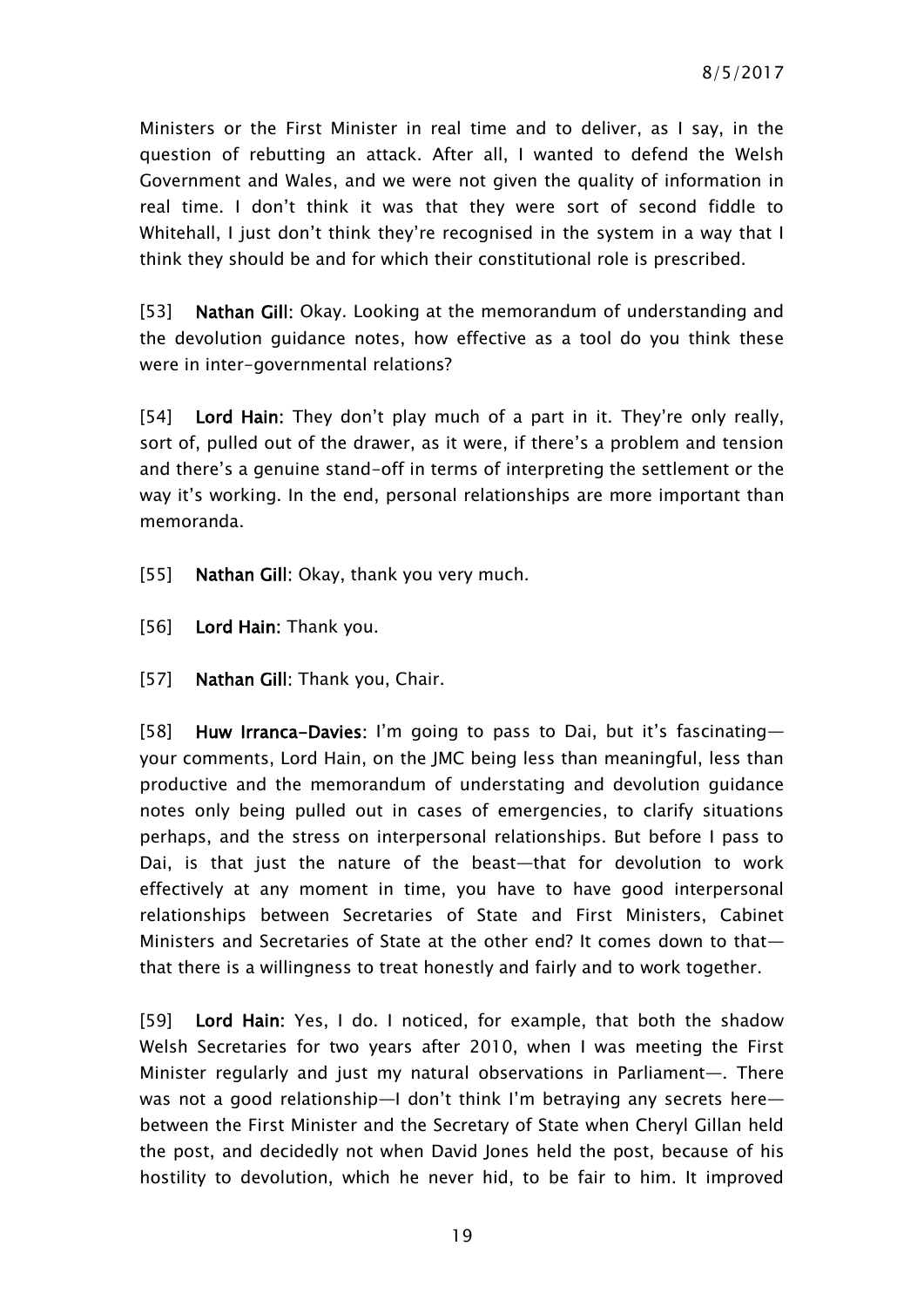under Stephen Crabb and it's more or less maintained, as far as I can tell, under Alun Cairns. Now, I don't think the Supreme Court references and things like that would necessarily have happened under a different Secretary of State, even a Conservative one. So, I do think that matters a great deal. In the end, at a Governmental level, all politics is personal. I think this is going to be very true of the Brexit negotiations, and I fear for those because I don't think those relationships have been built. But I do think the personal is very important.

11:15

[60] Huw Irranca-Davies: But I think you've also helpfully clarified, there, that it doesn't actually matter what the political colour is at either end of the M4. It's more to do with those relationships and the willingness to work together.

[61] Lord Hain: It is. There will be turf wars—there inevitably are. There are turf wars in families. There are, no doubt, turf wars in this committee, for all I know. [Laughter.]

[62] Lord Elis-Thomas: Sure enough.

[63] Huw Irranca-Davies: Never.

[64] Lord Hain: It is in the human nature that people have disagreements, they get uptight and so on, but the personal always is crucial.

[65] Huw Irranca-Davies: Dai, over to you to take this on, please.

[66] Dai Lloyd: le, diolch yn fawr, Dai Lloyd: Yes, thank you very much, Cadeirydd. Y llinellau roeddwn i'n Chair. The lines that I was going to mynd ar eu hôl nhw, rydych chi wedi pursue, you have answered in a very eu hateb mewn ffordd gynhwysfawr comprehensive manner in terms of iawn yn nhermau'r personol sydd yn allweddol bwysig, ac rydym ni wedi cael tystiolaeth flaenorol i'r pwyllgor yma sydd yn committee that would endorse that ategu hynny, oddi wrth yr Arglwydd view, from Lord Murphy, Baroness Murphy, y Farwnes Randerson a Randerson and also Ieuan Wyn Jones, hefyd Ieuan Wyn Jones, yn dweud yr who all said the same thing—with un math o beth—efo adrannau regard to Government departments

perthnasau the personal relationships that are vitally important, and we have had previously to this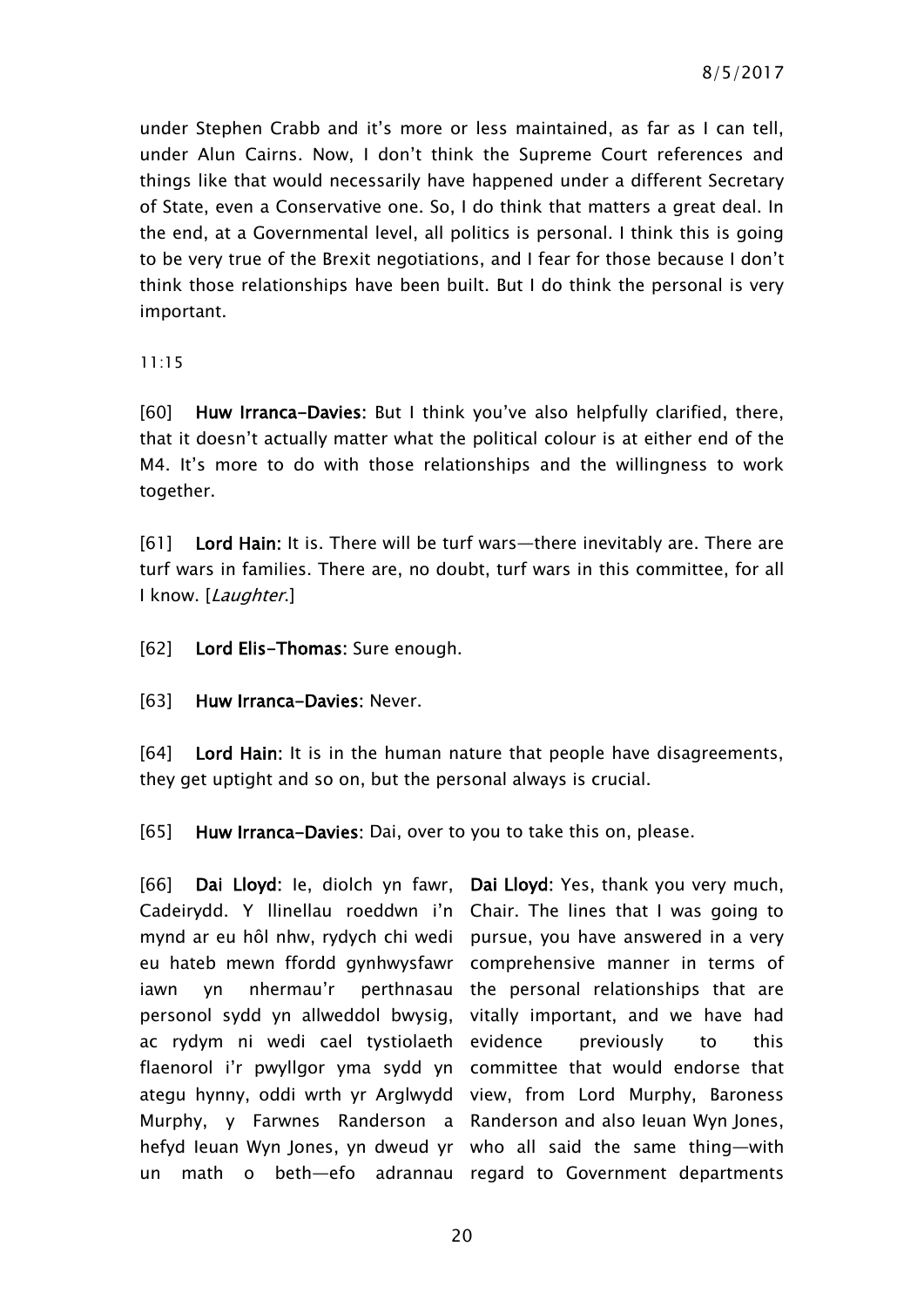oedd dim perthynas o gwbl mewn relationship at all in some situations. rhai sefyllfaoedd.

[67] Wrth gwrs, rydych chi hefyd Of course, you've also mentioned wedi crybwyll hyd yn oed pan mae that even when there has been a yna glymblaid wedi bod yn y fan hyn coalition in this place of a different sydd â lliw gwahanol i'r Llywodraeth colour to that of the Government in yn Llundain, eto y berthynas bersonol oedd yn rhagori. Felly, o droi'r sefyllfa yna ar ei phen a thrio gwella most important. So, in turning that pethau, neu o leiaf meddwl yn situation on its head and looking to amgenach am newid, pa fesurau y improve things, or thinking in an gellid eu rhoi mewn lle er mwyn alternative manner with regard to sicrhau bod yna ryw fath o berthynas rhwng adrannau yn y fan hyn ac yn Llundain pan nad oes perthynas bersonol? Hynny yw, buasai rhai pobl y tu allan i'r fan hyn yn edrych ar y sgwrs yma a meddwl, 'Wel dyna drychineb', achos ar ddiwedd y dydd places? Some people outside this rydym ni eisiau gweld Cymru'n gwneud y gorau a ddylai hi ddim bod yn dibynnu os oes rhywun yn y fan hyn yn ffrindiau efo rhywun yn fan yna. Os oes yna unrhyw weithgaredd penodol y gellid ei roi mewn lle?

[68] Rydych chi wedi sôn am y You've talked about the memorandwm cyd-ddealltwriaeth memorandum of understanding that yma sydd yn llai na phwysig, ac is less than important perhaps, and rydych chi ond yn ymestyn amdano you just reach for it when there is fe pan mae yna ryw fath o argyfwng, some kind of crisis. But you also Ond nid ydych chi hefyd yn cytuno y don't agree that there should be a dylai fod yna ryw sail fwy cadarn i firmer foundation for a relationship unrhyw berthynas rhwng Llywodraeth between a Government in this place yn fan hyn a Llywodraeth yn Llundain and a Government in London that sydd ddim jest yn dibynnu ar y ffaith isn't just dependent on the fact that

llywodraethol yn Llundain lle nad in London where there were no oedd unrhyw berthynas bersonol, nid personal relationships, there was no

> London, again, it's about those personal relationships. They were change, what measures could be put in place to ensure that there is some kind of relationship between departments in this place and in London when there is no personal relationship between those two place would perhaps be listening to this discussion and think, 'Well, what a shame', because, ultimately, we want to see Wales doing as well as it possibly can and it shouldn't be dependent on someone being friends with someone in London. Is there any specific measure that could be taken?

21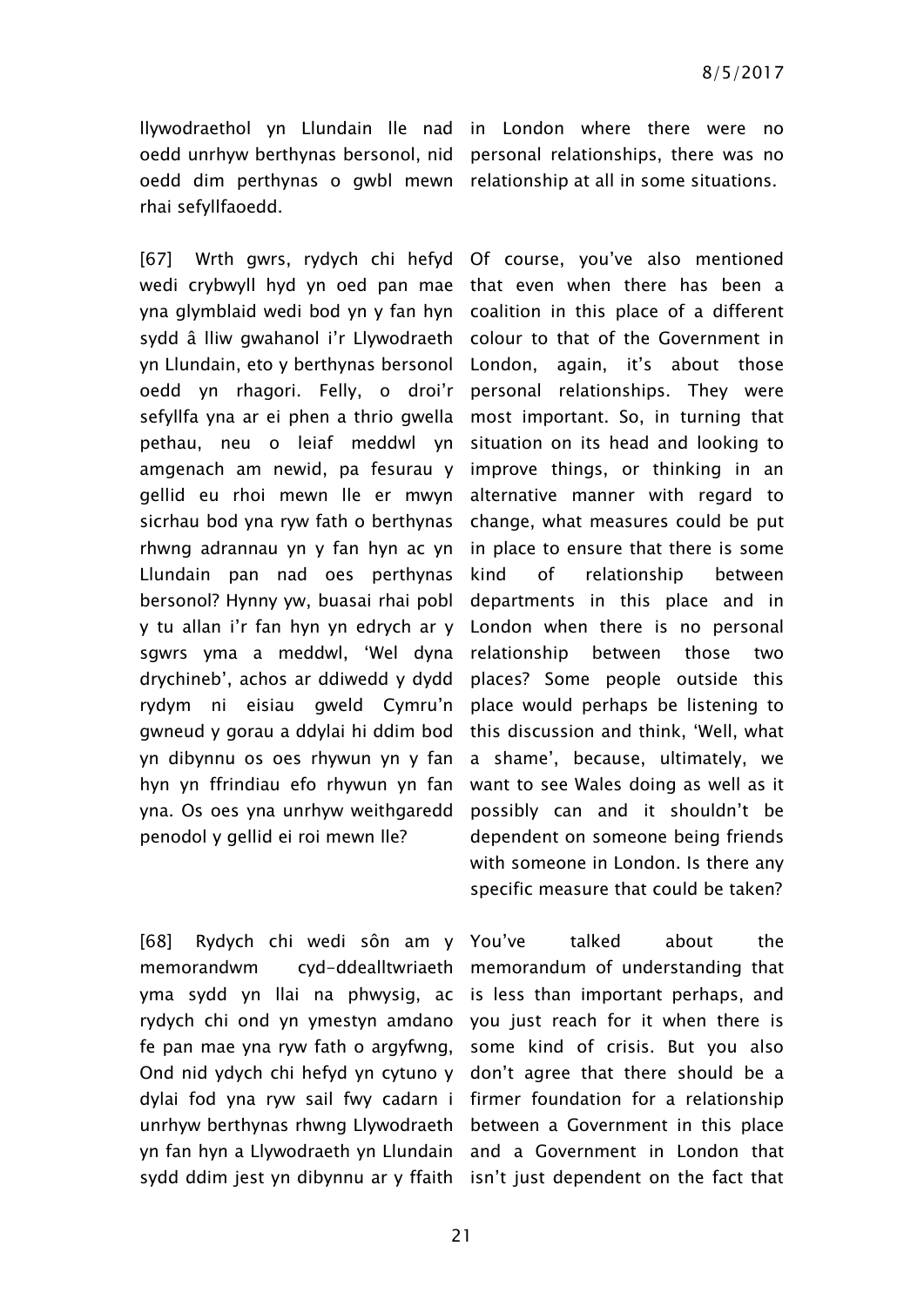bod pawb yn licio'i gilydd. everybody likes each other.

[69] Lord Hain: No, I agree, and there are such procedures in place, and the devolution settlement provides for that. But I think we've come a long way an enormously long way—in the last 20 years since we were negotiating over the first Government of Wales Bill, which became the Act and set the Assembly up. I don't want to make a party point here; I'll simply make an observation of fact: the Conservative Party has travelled a considerable distance, from being opposed to devolution in 1997 to not only accepting it but actively engaging in it and taking forward greater powers to Wales, for which it's legislated as a Government. So, we've travelled a long way. If we're searching for perfection, I'm not sure that we can ever achieve that, and I'm not sure that you can do much about it in terms of procedures. Ultimately, politics is about power and, ultimately, politics may be personal, but it is also about power and about ideology, and there are big differences in the UK now, bigger than, possibly, they've ever been, between London, Edinburgh, Cardiff and Belfast, and it is the job of the Prime Minister to resolve those, ultimately.

[70] Dai Lloyd: Yn bellach i hynny, Dai Lloyd: Further to that, what do felly, beth ydych chi'n meddwl sydd y you think lies behind the fact that tu ôl i'r ffaith bod yr Alban, fel rydych Scotland, as you've said, always chi wedi ei ddweud, wastad yn cael receives attention before Wales? Is it sylw o flaen Cymru? Ai dim ond just a matter of size, or influence, or mater o faint yw hi, ynteu dylanwad, a stronger vote for the SNP in ynteu pleidlais gryfach i'r SNP yn yr Scotland than there is for Plaid Alban nag sydd i Blaid Cymru yng Cymru in Wales? Nghymru?

[71] Lord Hain: I think it's the history. Scotland's history is very different to Wales's. Scotland is larger. As you say, it made more noise. I don't only think, though there is something in that, that the nationalist push has been much stronger, and the push for independence in Scotland has been much greater. Even in 1979, the Scottish referendum was a much better result than the appalling one we had in Wales. So, that's an indication that we had more popular support for devolved politics, and Wales has come, thankfully, a long way since then. I don't think, again, it's for malevolent reasons. I think it's for historic reasons and the fact that the Scots have got more Members of Parliament and have exerted greater clout. There have been more Scottish Ministers, certainly under Labour, in the Cabinet to a very prominent level than Welsh Ministers.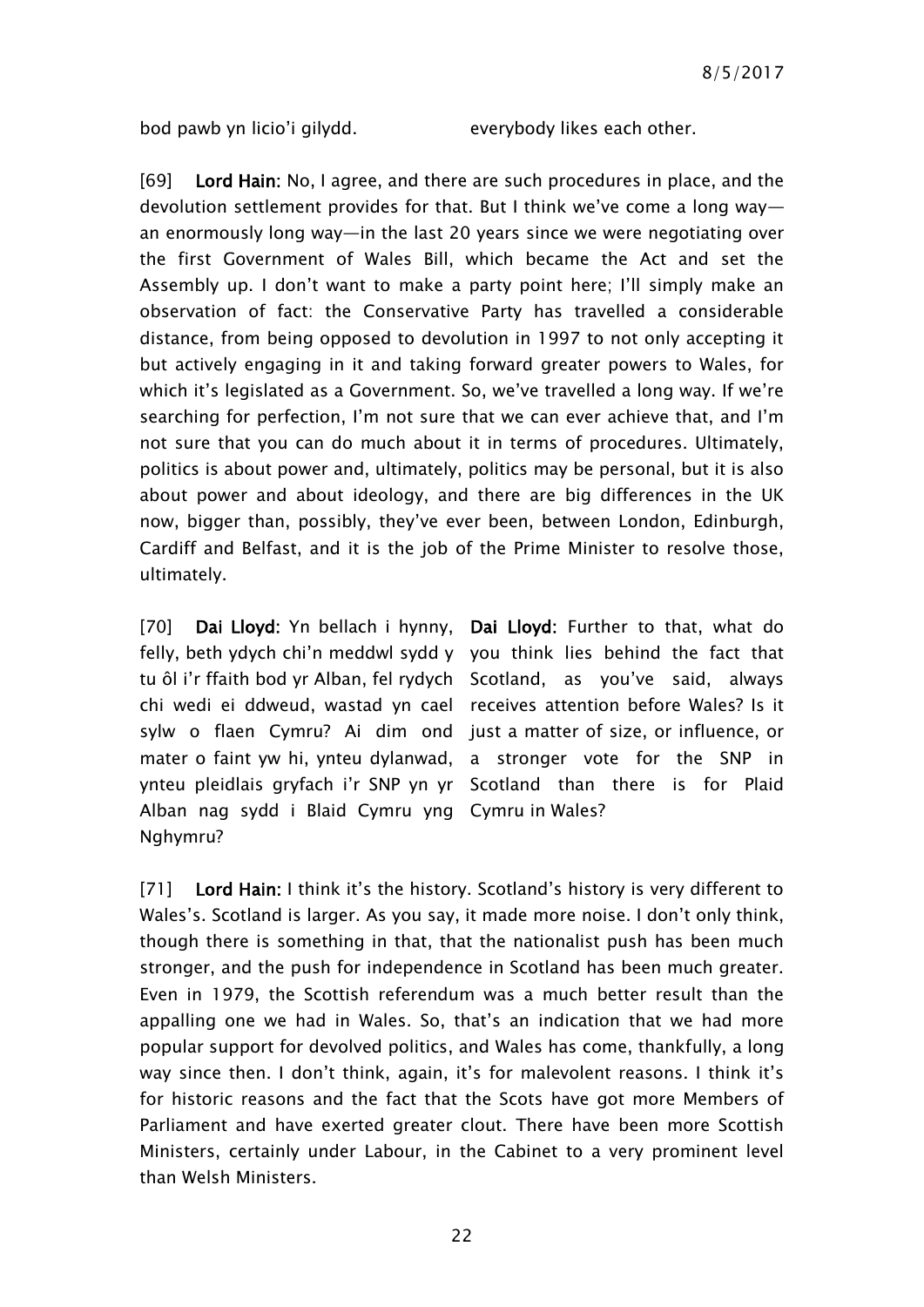[72] Huw Irranca-Davies: Thank you, Dai. Now, I want to turn, in this final part of our session, Lord Hain, to the issue of inter-parliamentary relations rather than inter-governmental relations. David, I think you're going to take us down that route.

[73] **David Melding:** Yes. I suppose what we're looking at here is how useful a legislative equivalent to whatever executive bodies are existing for joint or inter-governmental action. I suppose the only model we really have at the moment is the British-Irish parliamentary association. You've had a long experience with Northern Ireland and politics widely between the United Kingdom and the Republic of Ireland. I suppose the British-Irish parliamentary association has been very successful in getting, particularly, politicians from the Dáil and politicians from Westminster to work effectively. In the early 2000s, it then had this expansion to include parliamentarians from other parts of the United Kingdom and the Channel Islands and the Isle of Man. In that phase, I think it's fair to say it's not been as successful as the first phase, which was obviously this confidence-building mission they'd had between the parliamentarians of the republic and the UK, but does it still remain something of a model for us who would like to see stronger interparliamentary relations, to look at that body and perhaps try to strengthen that body rather than create a new one just for the jurisdiction within the United Kingdom, for instance?

[74] Lord Hain: Well, if the British-Irish Council is given real teeth and performs an enhanced role of the kind that I suggested might be valuable, then it may well be that the British-Irish parliamentary association could be extended or developed. It could be. Dai Lloyd will have a view on that. We served together on it. It will be interesting to see what you decide on that.

[75] I'll just make a couple of points, not necessarily about the form and whether it's a new body or an extension of the existing one. First of all, the Irish situation was very specific. There was enormous distrust to hostility to contempt between British MPs and MPs from the Dáil. The Irish-British relationship has been a historically tangled, conflict-ridden one. The BIPA was very important in kind of, as it were, dissolving that hostility, and people—. I had conversations with Irish MPs, in which they would freely admit they would have never talked so convivially or consensually with me, as a British MP, in years gone by. So, that was crucial. That's the first point. You've got to have a purpose to these things. It can't just be a talking shop, though there's an element of that. The purpose is developing personal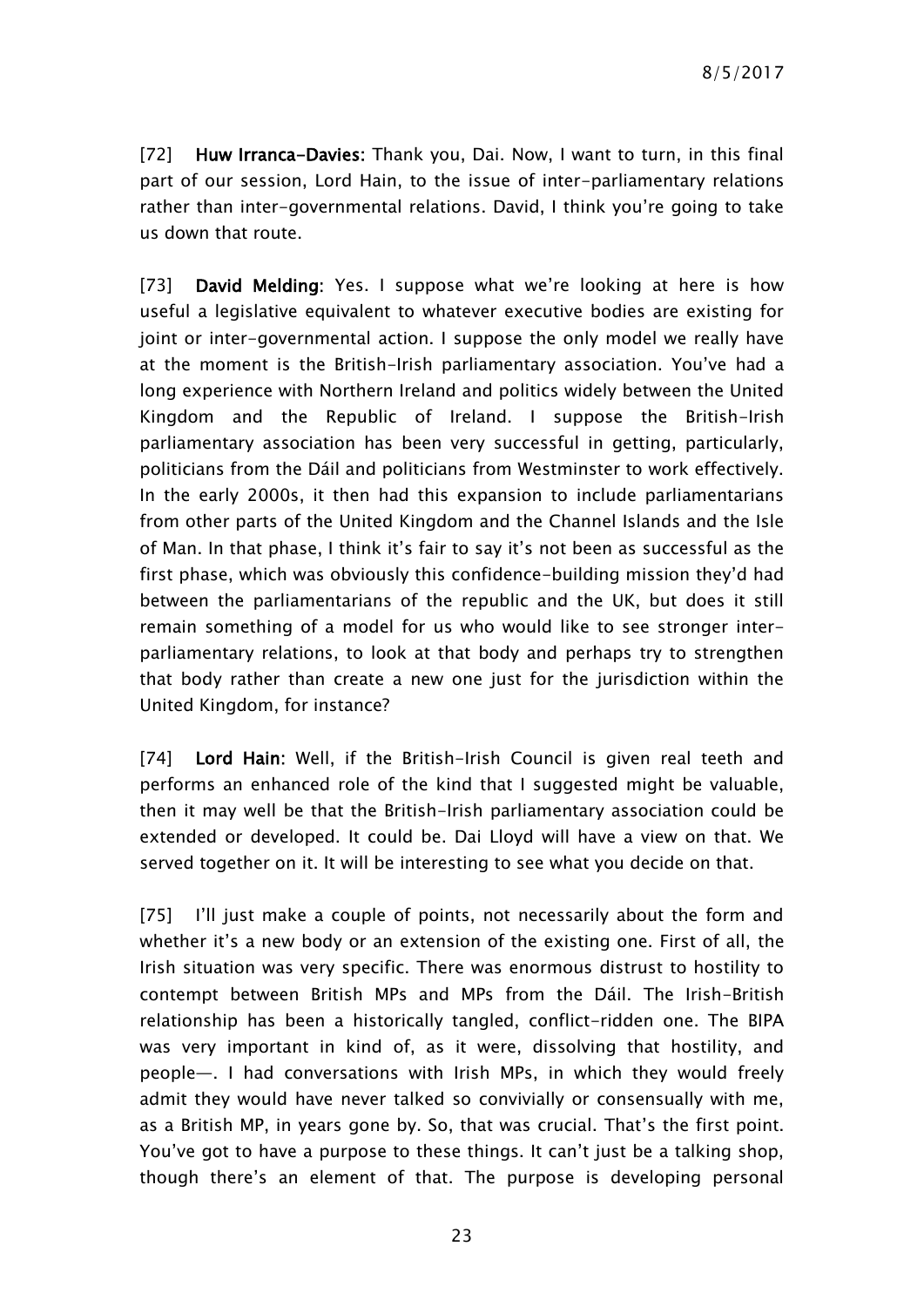relations; the purpose is developing mutual understanding; the purpose is discussing common problems and resolving common policy positions where that's possible. But don't routinise it. Don't make it a kind of thing that people think, 'Oh, my God, I've got to get on a plane to go to this. I wish I was able to do something else'. Give it a real mission and a real purpose. So, in a sense, whatever, as it were, configuration is the best for that, make sure you get that mission in place first.

[76] David Melding: And what worth would you put on constructing a more vigorous inter-parliamentary body? Is that something we should be concentrating on, or would your concerns be much more about how the JMC evolves to an effective council of Ministers? I mean, what role for the legislatures, I suppose is what I'm asking.

[77] Lord Hain: Again, I think an enhanced role. But it's always difficult. I mean, your sitting times, for example, are different from Westminster's—the hours and the days. There's an overlap. And you have responsibilities here, just as MPs have responsibilities there. There's less room for pairing, I suspect, here than there is there, simply because of the size of the Assembly by comparison. So, there are practical, diary-kind of real pressures getting in the way—obstacles getting in the way—of serious, common institutional relationships, say, between Westminster Parliament and the Assembly, which are nothing to do with lack of will but simply making it work. So, if you can find a model that works in that way, then I think that would be very valuable. I think joint evidence sessions between the Welsh Affairs Committee and Assembly committees here are valuable, partly because witnesses, especially if they're from Wales, have limited time. So, that's just more efficient use of the time of witnesses and things like that. But don't make a fetish of it; make it work, rather than just set the thing up because it's a nice thing to do.

[78] David Melding: And if you thought this was important, would you favour building on the British-Irish Parliamentary Assembly, or do you think, actually, we would need a specific body for inter-parliamentary work within the United Kingdom?

[79] Lord Hain: I'm not sure. I think it would be good to have better informal relationships when you are looking at common issues. If the Welsh Affairs Committee was looking at the economy, and the relevant committee here was doing the same thing, why not get economies of scale, as it were. If the British-Irish Council is given a real role in this new era—post Brexit especially—then it may be that the BIPA does need to shadow that. On the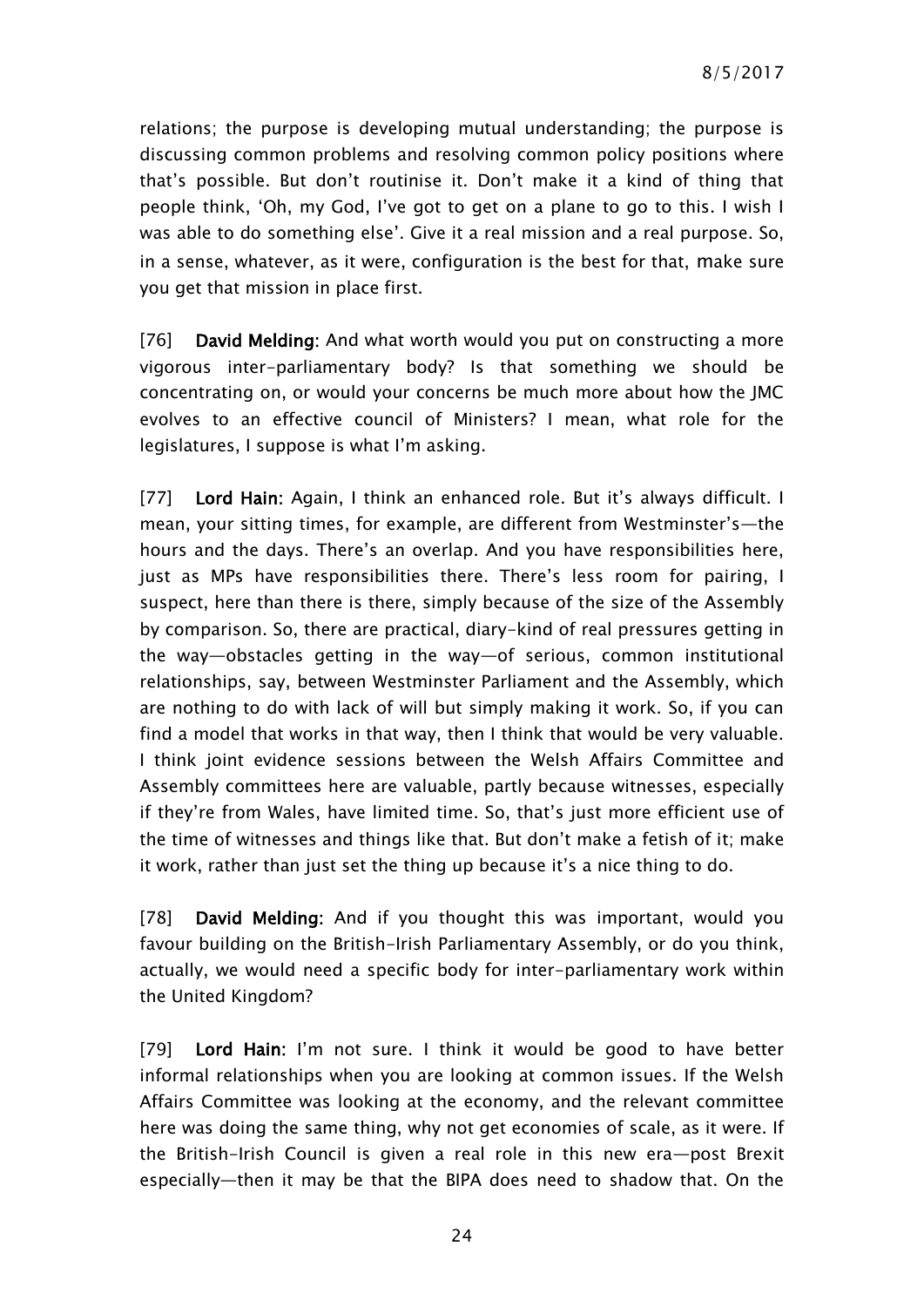other hand, if the BIC doesn't have that real role, then it may be that a UK inter-parliamentary body is a more suitable vehicle, and you keep the BIPA there for that different purpose that it's historically served.

[80] David Melding: Thank you.

[81] Huw Irranca-Davies: Now, Lord Hain, you've strayed quite helpfully into areas of questioning that we might have pursued with you, but I just want to ask Dafydd Elis-Thomas and Dai Lloyd whether they want to follow up on anything you've heard from that. Dafydd.

[82] Lord Elis-Thomas: Just one. You mentioned co-working with Westminster committees. We have done a bit of that, and I felt, certainly during the passage of the last Government of Wales Bill—now the Act 2017 that there would have been much benefit if there could have been some form of co-legislating that was taking place. I'm not sure at which stages that might work. But this committee did produce a report and, in fact, some of the significant amendments that came through our process were eventually adopted. It did help that the Minister was a former member of this place, obviously—Lord Bourne of Aberystwyth.

[83] Lord Hain: That was valuable work you did—valuable work.

[84] Lord Elis-Thomas: All that, and I'm very pleased with what we achieved in a limited way on that. But isn't it time that the constitution of Wales was written in Wales, really, and scrutinised properly in Wales?

[85] Lord Hain: Yes.

[86] Lord Elis-Thomas: But how are we going to do it, Peter? [Laughter.]

[87] Lord Hain: Well, I'm looking forward to your report telling me all the answers to these complicated questions, some of which I've made more complicated by my evidence right now. [Laughter.]

[88] Huw Irranca-Davies: Thank you, Dafydd. Nathan, I think you're going to take us into the familiar country-and-western territory of 'r-e-s-p-e-c-t', but between institutions.

11:30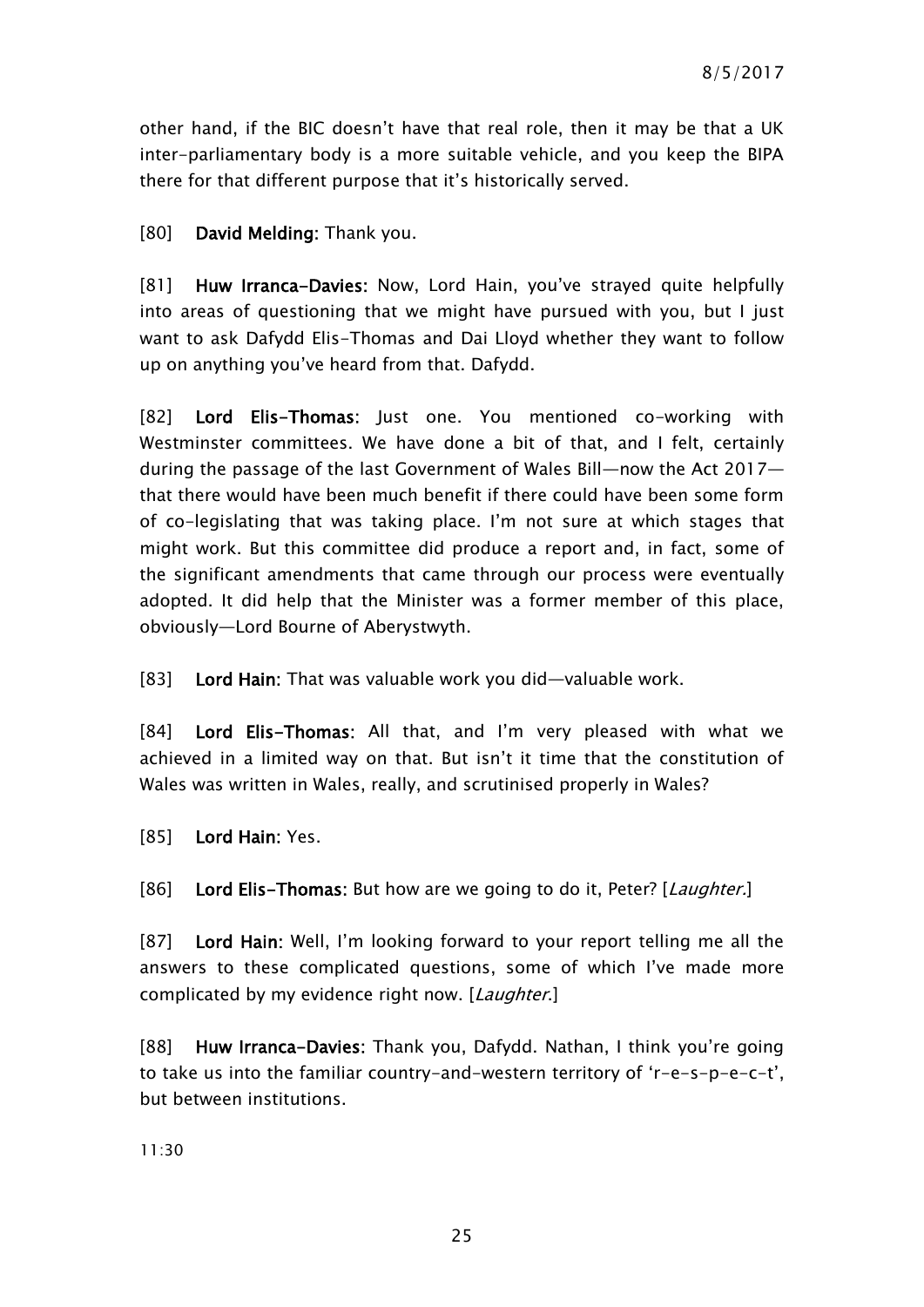[89] Nathan Gill: Yes. You've mentioned the importance of personal relationships in politics and making Government work, and, of course, respect—mutual respect—I think fits in with that quite well. How much mutual respect do you think that there is in inter-governmental relationships? I've noticed, from meeting with Members of Westminster, there is definitely a feeling amongst many of them that they are superior to Members of the Welsh Assembly. I just wondered whether you thought that that was a reality and how damaging you think that that might be and whether you think that there is this respect that's necessary.

[90] Lord Elis-Thomas: Members of the House of Lords clearly are inferior [Laughter.]

[91] Lord Hain: Well, I mean, your Chairman is an example of where that clearly doesn't apply.

- [92] Nathan Gill: Well, yes, absolutely.
- [93] Lord Hain: He's chosen to come from Westminster to Wales.
- [94] Huw Irranca-Davies: I upgraded. [Laughter.]
- [95] Lord Hain: Upgraded, yes.

[96] I think that may have been the case in the past amongst some Members of Parliament—maybe a significant number. I think it's less so now. I think, if I was 30 years old and deciding, if I had the chance, if I were given that opportunity, to stand for Parliament or stand for the Assembly, I think it would've been a much more difficult choice for me, even with the fact that I've come from outside Wales, than it would've been for me—well, the Assembly didn't exist in 1990 when I was selected as a parliamentary candidate for Neath by the Neath Labour party, but I think it's a much tougher choice now. I think there are real powers in Wales in the way that there never were then, and you may be able to achieve much more as a Welsh Assembly Member than possibly as a Welsh MP, though you need Welsh MPs because, in the end, the budget, a lot of the resources, the whole constitutional future of the UK is decided in Westminster. So, I don't think there's the same, as it were, differential that might have existed in the past at all.

[97] Nathan Gill: Okay, thank you very much.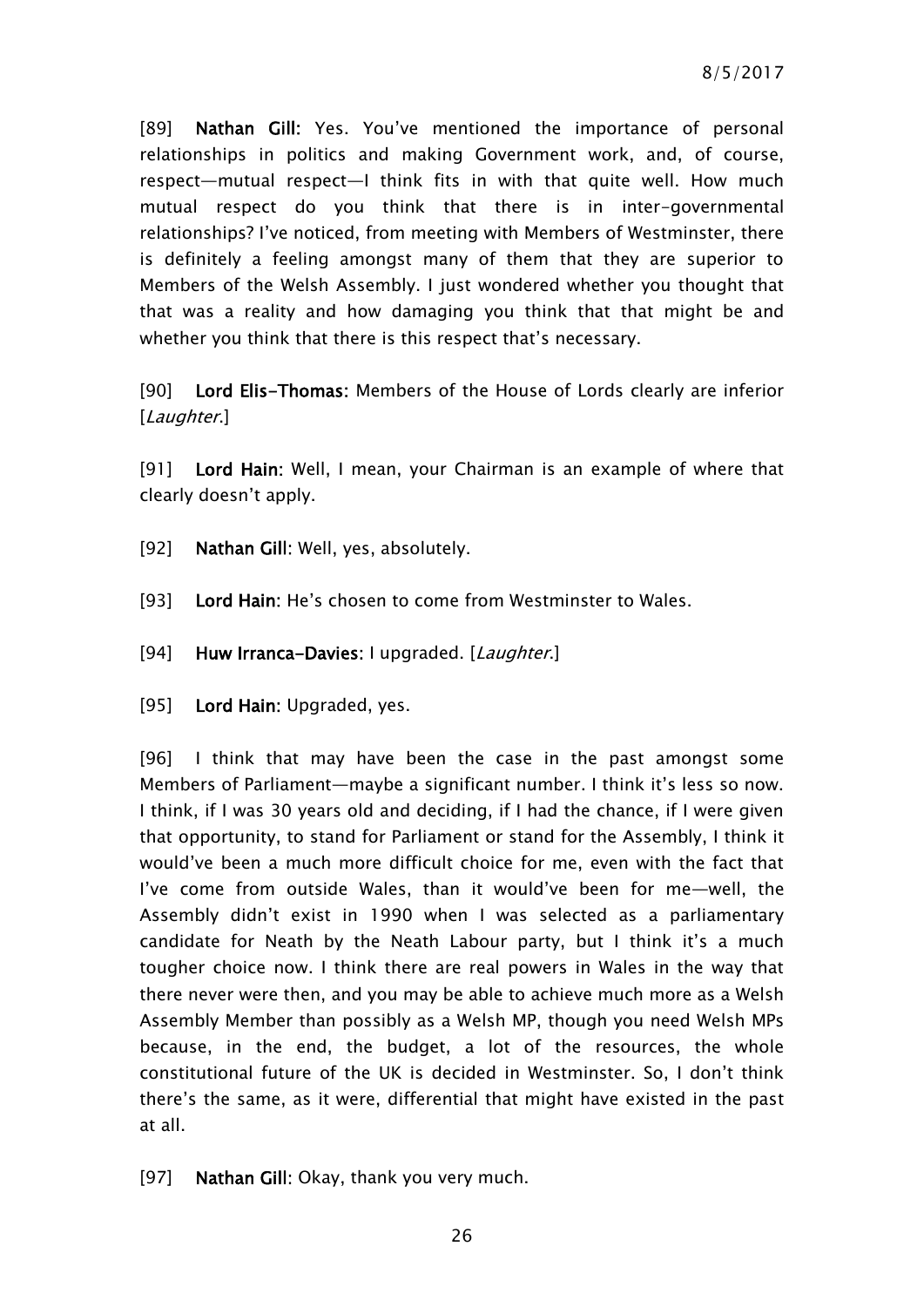[98] Huw Irranca-Davies: Can I, just in closing, ask you one question? We've talked about changes to mechanisms and appropriate relationships between institutions and individuals. If we didn't make some of the changes that you and others have put forward to our constitutional arrangements to make this inter-institutional working more effective, could we just bumble along? Could we just carry on as we are, and, things, they'll happen—we'll get through Brexit, we'll get through the next iteration of a future Wales Bill, we'll hit thematic areas and difficulties in health or transport—and we'll bumble through in the classic, traditional constitutional way within the UK? Do you think that would work?

[99] Lord Hain: I don't. I think we've reached a point in our history where, unless you have a major radical change, there is deep trouble along the way. You've seen what's happening in Scotland. We have the uncertainty and instability between Northern Ireland and the Republic on the island of Ireland. You've seen populism breaking out right across the UK—in England, in Wales and in Scotland, and right across the European Union. The models that came from the post-second world war era—the constitutional political models—are simply not working for too many people, and unless you change—. In my view, the economy is at the centre of this and continued austerity is the curse over it all when it's not necessary, but that's another subject. But, if you don't reform your governance arrangements, there's a lot of dissatisfaction out there amongst the average citizen, with their politicians, with their Government structures, and they express that time and time again. We've just seen the election in France where that has been expressed, where the old parties have been pushed aside, and that's happening right across Europe. I don't think we're insulated from that at all. So, I think unless you stay ahead of that constitutionally and governmentally, it catches up with you and could bite you quite hard.

[100] Huw Irranca-Davies: Lord Hain, thank you very much indeed.

[101] Lord Hain: It's a pleasure. I've really enjoyed it and I wish you all the best. I look forward, as I said, to you solving all these problems and— [Laughter.]

[102] Huw Irranca-Davies: We will, of course.

[103] Lord Hain: And I look forward to reading your report.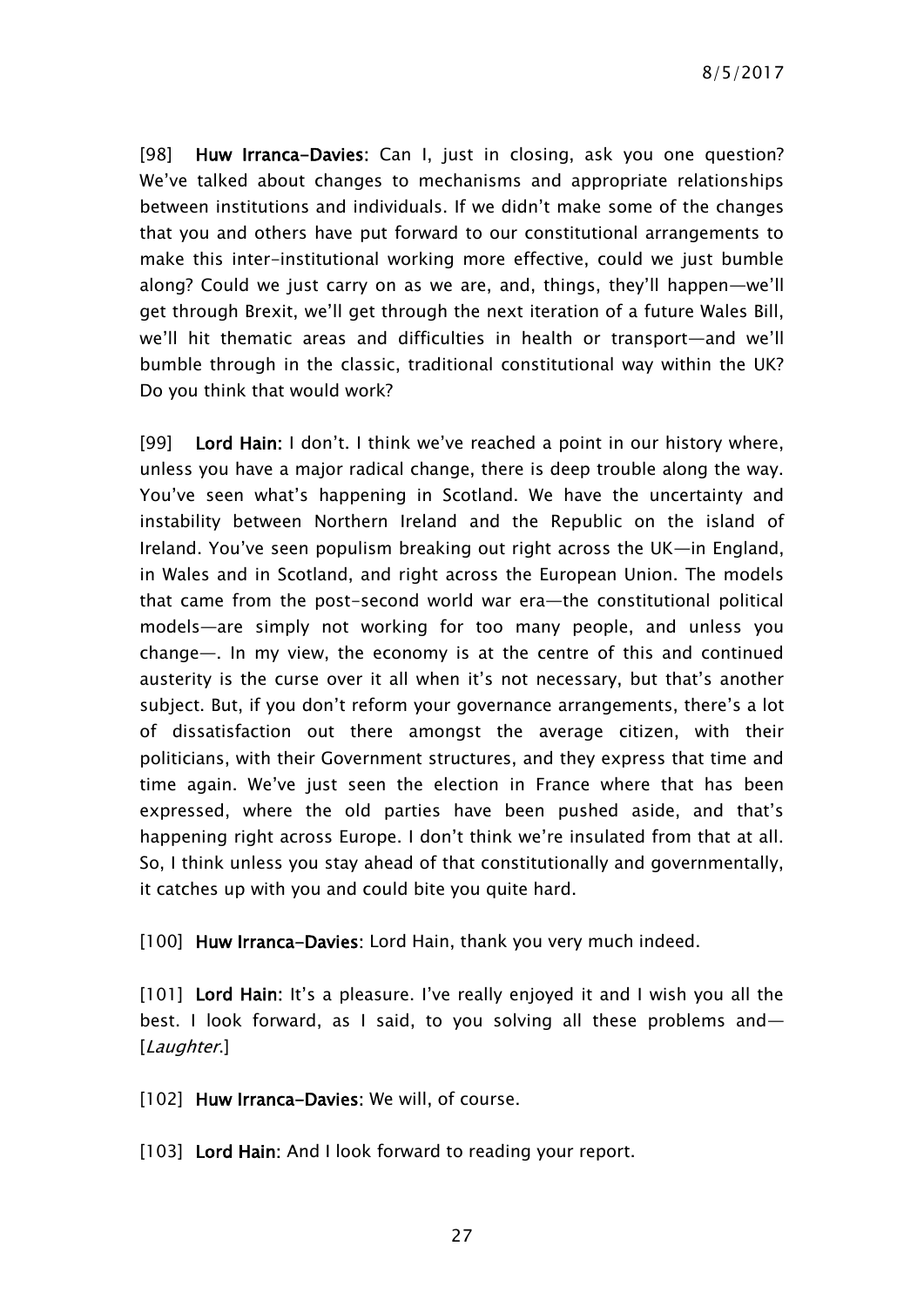[104] Huw Irranca-Davies: Thank you. We'll send a transcript to you for any observations that you have, but thank you very much indeed. Committee members, we understand that our next guest is with us, but do you want to take a very short break, or are you okay? Right, okay.

> Gohiriwyd y cyfarfod rhwng 11:35 ac 11:38. The meeting adjourned between 11:35 and 11:38.

### <span id="page-27-0"></span>Ymchwiliad Llais Cryfach i Gymru: Sesiwn Dystiolaeth 8 A Stronger Voice for Wales Inquiry: Evidence Session 8

[105] Huw Irranca-Davies: We shall recommence our second session for this morning of evidence on our stronger voice for Wales inquiry. We're delighted to have with us today the Rt Hon Rhodri Morgan, former First Minister, former Member of Parliament as well, in years before my time up there. So, with great experience—

[106] Mr Morgan: Back in Boadicea's time, I think you can say [Laughter.]

[107] Huw Irranca-Davies: But we're delighted you could spend some time with us today here, and, as you know, we're looking at the issue, in quite some detail, of what has worked well and what could be improved in terms of our constitutional arrangements, but also looking backwards over where we've come from with devolution. On that basis, Rhodri, and without any apologies for the broad nature of this question, from your time as First Minister and from your observations subsequently, how do you feel the devolution process has worked—has it worked well, by and large?

[108] Mr Morgan: Yes, I do, of course. It exists in a constitutional vacuum, because Britain has such a loose constitution—unwritten, with bits and bobs here. We almost accumulate a constitution as we go, but we haven't enshrined devolution in a written constitution. So, I'm a big fan of having a written constitution once we sort out the issue of what is the real future of the House of Lords, without which you can't really—pace present members, of course, but you need to sort that out. Then you can have a written constitution, which would enshrine the issue of the Scottish Parliament, Northern Ireland Assembly and Welsh Assembly, and so on. Without that enshrinement, you always have this slightly odd feeling about, 'What's the real status of the Welsh Assembly?' It was a manifesto commitment, it was passed by legislation after having a referendum, but it's not enshrined in a constitution that would make it completely different from other pieces of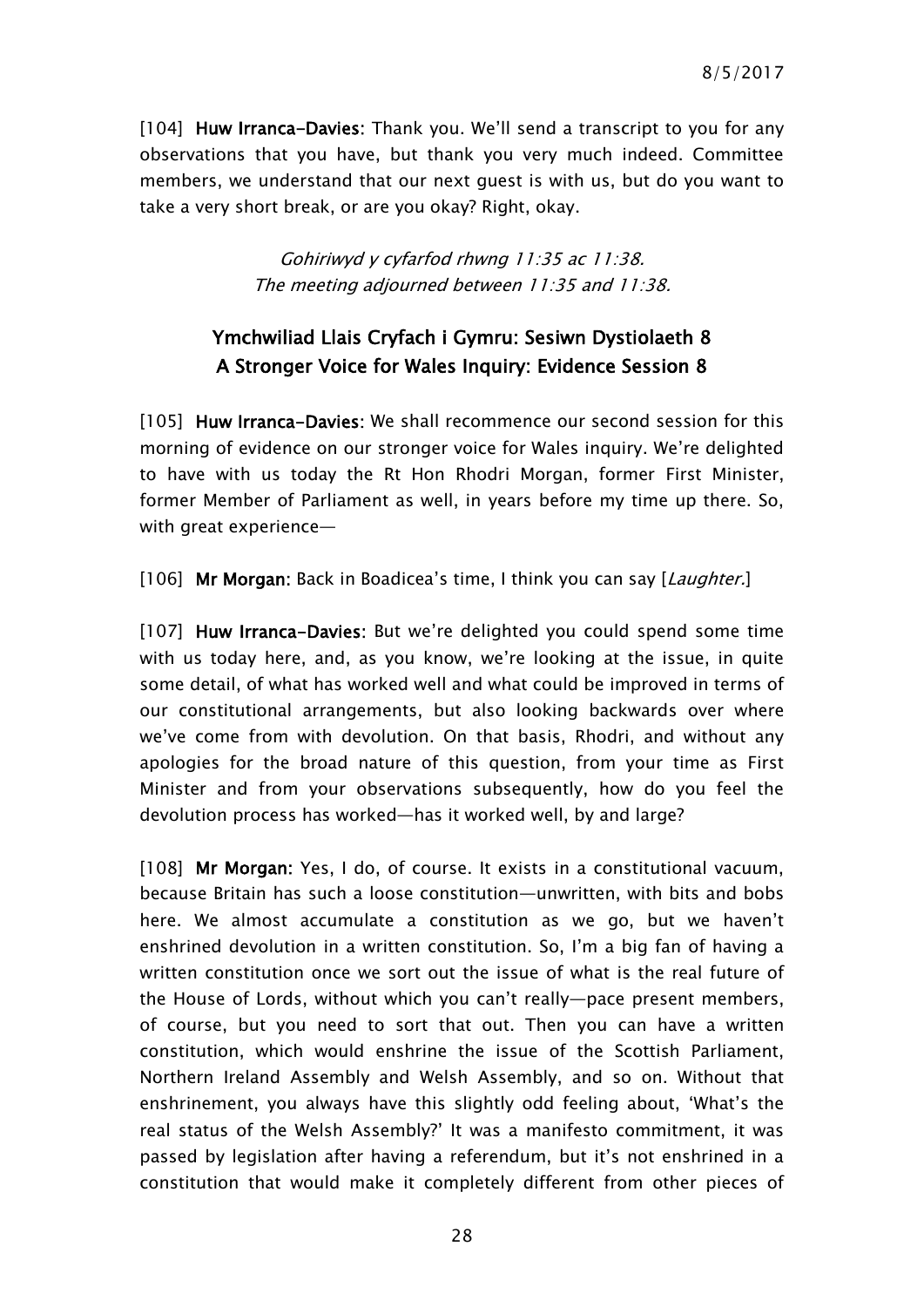legislation. I'm sure that people in Scotland feel the same, which is one of the reasons why I think that the quicker a written constitution comes along, enshrining the Scottish Parliament, Welsh Assembly, Northern Ireland Assembly and many other things, then the sooner the Scottish boil would be lanced, and then, in turn, certain English boils that have come out here and there—jealousy about devolution and so forth.

[109] So, I'm a big fan of a written constitution, which would enshrine what has happened since 1999. But then if you ask what is the experience that I had and that I observed in the passing of the legislation, campaigning for the referendum and all that, and then what happened afterwards as First Minister, then, again, there was no real organised system by which certain powers were transferred to the Assembly. So, Chris Smith would say to me one day, 'I couldn't persuade you to take on S4C, could I?', and I said, 'Certainly not', because if it was transferred to us, in 10 years' time there would be no S4C, because it would lose 10 per cent of its budget every year, because it wouldn't be able to compete with health and education in Wales, right. Then we were given, without actually asking for it, prisoner health, animal health, the fire service. These were not big issues, but they kept sort of giving us bits. Student finance was another one, in Peter Hain's time. But the transfers of power, which took place pretty regularly within the period of the Secretary of State for Wales in the 35 years between 1964 and 1999, sort of ground to a halt a bit. There was no particular reason for that. It just sort of did.

[110] Then, of course, you had actual operationally transferring things that weren't devolved to us. During the foot and mouth epidemic, there was an Order in Council to say, 'Well, the Welsh Assembly had better deal with Wales'. Animal health at that time was not devolved. So, we didn't have to pay a penny towards it, but we had to run it because there wasn't anybody else that could run it in Wales. And the Ministry for Agriculture, Fisheries and Food—on a non-devolved issue—were up to their eyes, in fact drowning at one or two points, in foot and mouth, so we ran it in Wales even though it was not a devolved issue, but we ran it differently from England, although it's a non-devolved function.

[111] So, there was a lot of give and take, but, in the case of animal health, lovely issue that—you know, England was paying for the lot. We didn't have to worry about who was going to pay for all this. We didn't have to worry about that—Margaret Beckett had the bill, and she had to pay it. But we could do things differently if we wanted to in Wales, and, indeed, on one major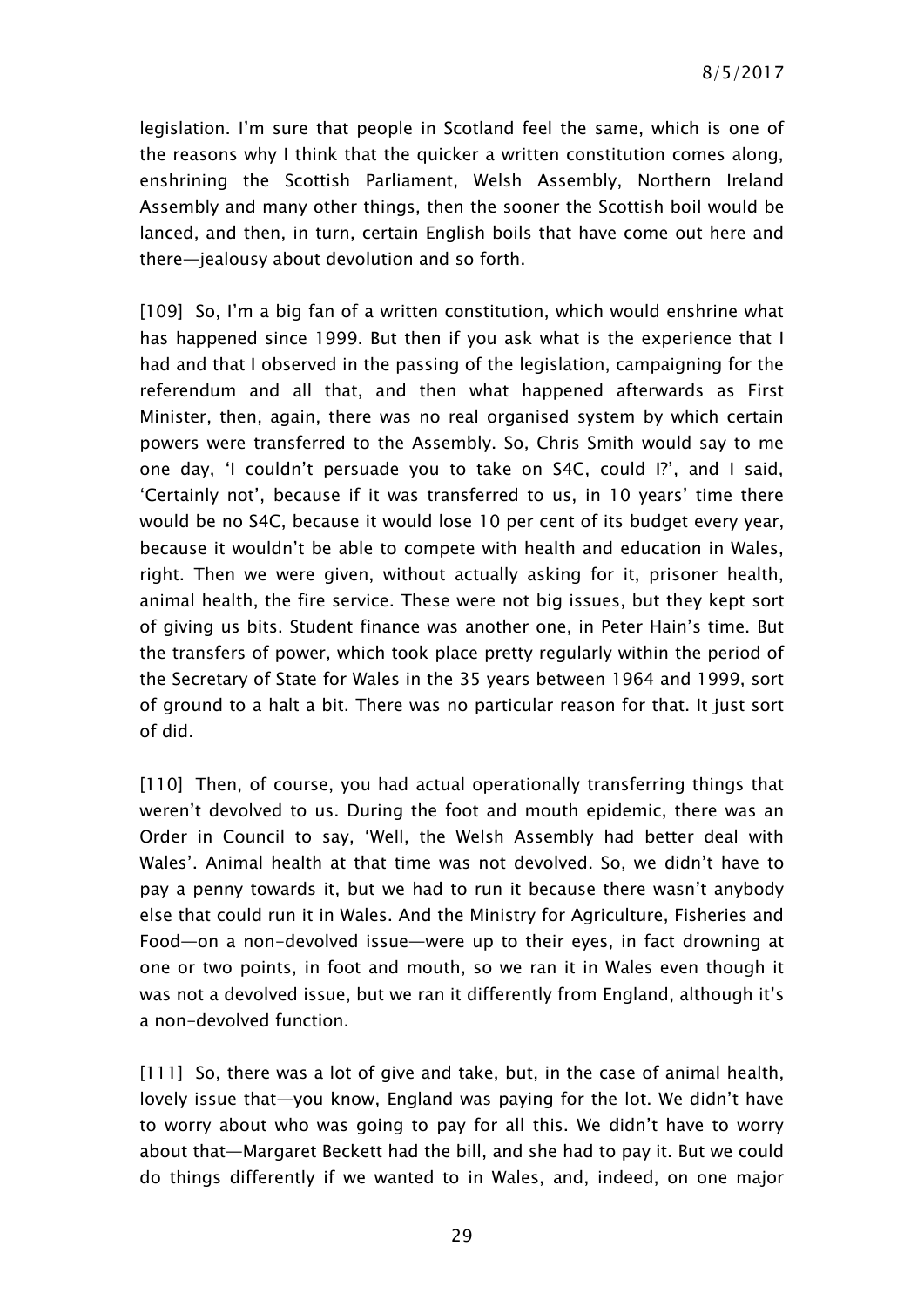issue, we did.

[112] Huw Irranca-Davies: And your assessment would be—it's quite interesting, because your assessment seems to imply that it was driven by necessity, an iterative process, a bit of this and a bit of that, and on we get with it.

[113] Mr Morgan: Muddling through.

[114] Huw Irranca-Davies: Muddling through.

[115] Mr Morgan: Completely. There was no system. But it was based on, of course, at that time, similarity of Government. Let's think now: foot and mouth, the outbreak was in February to August 2001, by which time we were in a coalition with the Liberal Democrats. So, to a degree we had a different form of Government than in England. Scotland, where animal health was devolved, that was already a Lab-Lib Dem coalition from the start in 1999. But it made it easier, obviously, if you had a Labour First Minister in Scotland, First Minister in Wales and Prime Minister in England. But of course, we weren't part of the UK Government, and there were times when you did feel that they somehow assumed that we were a new kind of junior Minister or a new kind of Minister in the Blair Government, which we clearly weren't, but the civil service often, I think, assumed we were.

11:45

[116] And there were times as well, of course, when we would be asked—or I would be asked, almost personally, by Stephen Byers, for instance, at the time that Railtrack was collapsing. He rang me; I was at home—because, of course, we tend to have family-friendly hours here—I was working at home, of course, but he rang me to say, 'Well, how does Welsh Water/Dŵr Cymru work, because I'm thinking we're going to have to do something similar because Railtrack is collapsing behind my ears and I'm going to do something similar?' And I remember another occasion late, just before I retired, when John Denham rang me at home, who was Secretary of State for the Department for Innovation, Universities and Skills, to say, 'I've got a real problem with my Permanent Secretary. Your Permanent Secretary has just retired, Sir Jon Shortridge. If I can persuade the Cabinet Secretary to sort of shunt my Permanent Secretary out of the way, would you give your former Permanent Secretary 7.5 out of 10, 9 out of 10, 4 out of 10, or whatever? Because he's offered himself to the Cabinet Secretary, now that he's just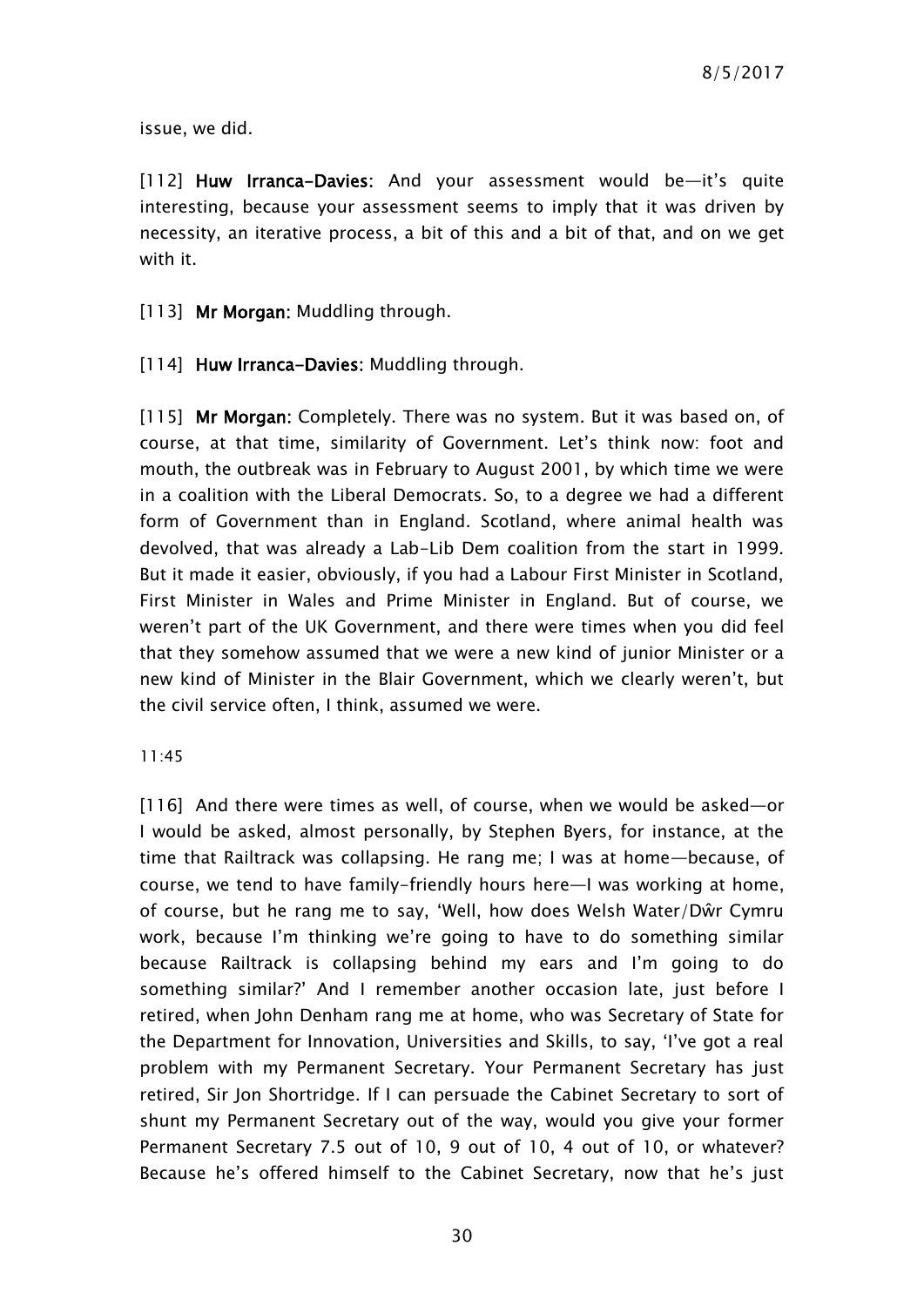retired, to come in and cover maternity leave, gardening leave, or, you know, shunts out of the way?' I was able to say, 'Oh, okay. Here's a list of strengths and weaknesses; I'll give him 7.5 out of 10', and the next thing I knew he was up there becoming the temporary Permanent Secretary of DIAS.

[117] Huw Irranca-Davies: I'm going to pass on to Dafydd to pursue this a little bit further, but this is fascinating. Can I just ask you if bumbling along and making things up as they go and responding—

[118] Mr Morgan: No, don't use that word please. Muddling through—I much prefer muddling through.

[119] Huw Irranca-Davies: Muddling through. Muddling through has got us to a half-decent place. Why should we be looking at these fundamental things like constitutional conventions, strengthening—

[120] Mr Morgan: I just think you have to, because—

[121] Huw Irranca-Davies: Why? Why?

[122] Mr Morgan: At some point, you have to draw the line under the muddling through and say, 'What actually is the system of Government that we've got in to serve the United Kingdom, now in a post-Brexit world, with the two Houses of Parliament and with these big anomalies, if you like?' There are two big anomalies in the British constitution that you have to make work. One is that England is so big that it's like the elephant and the three fleas, or a great big sow and three little piglets, really, and if the elephant turns over at night it can squash the three without realising it. And second is that England doesn't, on the other hand, if you like, a compensation mechanism, have any much in the way of devolution. They've got this new, non-referendum-sanctioned, almost Heath Robinson contraptions of these regional mayors in greater Manchester, now west Midlands and west of England, and so on, but, really, there's no devolution in England. On the other hand, England is 82 per cent of the total, and there are very few other countries in the world that have got this giant and three small ones round the edges, which, between them, don't constitute more than 15, 16 per cent of the total GDP of population. And, of course, England's dominance in terms of population GDP is actually accreting over time because of the way the economy's changed.

[123] Huw Irranca-Davies: Okay, thank you. Dafydd, do you want to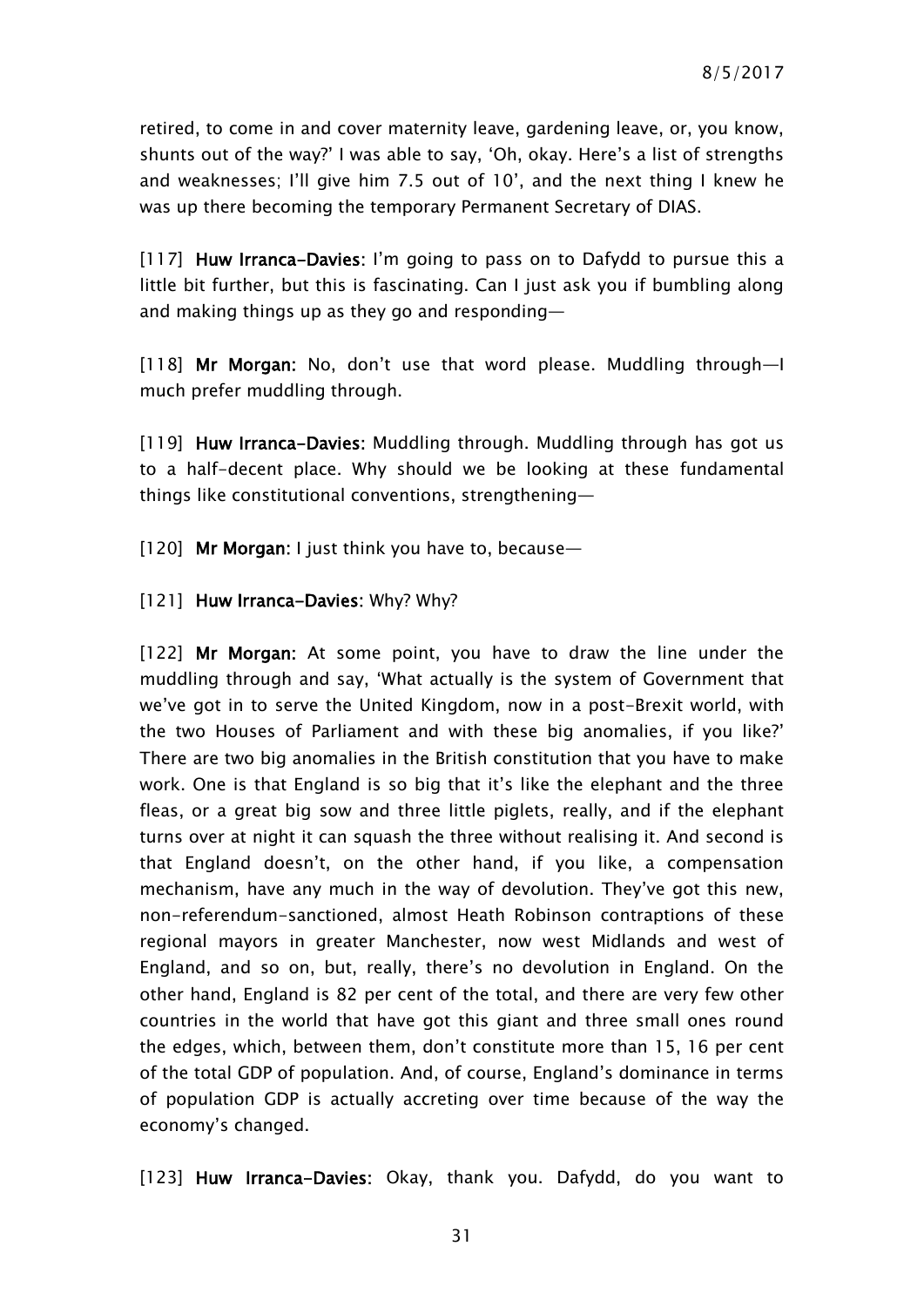continue with that?

Roeddwn i'n gwrando diddordeb mawr ynglŷn â'r datganiad statement that you made about the clir a wnest ti o angen cael patrwm need to have a clear constitutional cyfansoddiadol clir ar deyrnas. Ac fe fuaswn i yn dadlau argue that perhaps the United efallai fod Llywodraeth y Deyrnas Unedig wedi cydnabod hynny yn y the amendments accepted during the gwelliannau a dderbyniwyd yn y process of dealing with what was the broses o drin beth ddaeth ym Mil Wales Bill and the Wales Act 2017, Cymru diweddaraf ac yn Ddeddf because there is a statement at the Cymru 2017, oherwydd mae yna beginning of the Act that the National osodiad bellach ar ddechrau cymalau Assembly for Wales and the Welsh cychwynnol y Ddeddf yna bod y Government are a permanent part of Cynulliad Cenedlaethol Cymru a the United Kingdom constitution, Llywodraeth Cymru yn rhan barhaol o whatever that means. And there's gyfansoddiad y Deyrnas Unedig, beth also a clause that was very important bynnag mae hynny yn ei feddwl. Ac to me at the time, because it mae yna hefyd gymal a oedd yn bwysig iawn i mi ar y pryd, oherwydd mi ddaeth allan o drafodaethau yn y pwyllgor yma—y gwelliant a gafodd which is the definition of Welsh ei gyflwyno wedyn yn yr ail dŷ—sef legislation, because there was no diffiniad o ddeddfwriaeth Gymreig, oherwydd nid oedd dim o'r fath beth i'w gael cyn hynny, sydd yn dangos bod deddfwriaeth sy'n cael ei phasio yn y Cynulliad hwn a deddfwriaeth berthnasol i Gymru sy'n dal i gael ei gwneud yn Senedd y Deyrnas Unedig i gyd yn rhan o rywbeth y gellir ei alw yn ddeddfwriaeth Cymru. Felly, rydym ni wedi cychwyn ar y broses more completely. yna, ond dy ddadl di mewn gwirionedd ydy bod eisiau gwneud hynny yn llawer iawn cynt ac yn fwy cyflawn.

[124] Yr Arglwydd Elis-Thomas: Lord Elis-Thomas: I was listening gyda with great interest to the clear qyfer y pattern for the kingdom. And I would Kingdom has acknowledged that in stemmed from discussions in this committee—an amendment that was put forward in the second house such thing before that, which shows legislation passed in this Assembly and relevant legislation to Wales that is still made in the United Kingdom Parliament is all still part of something that could be called Welsh legislation. So, we have started that process, but your argument is that we need to do that far sooner and

[125] Mr Morgan: Wel, ie—dodi Mr Morgan: Well, yes—we need to put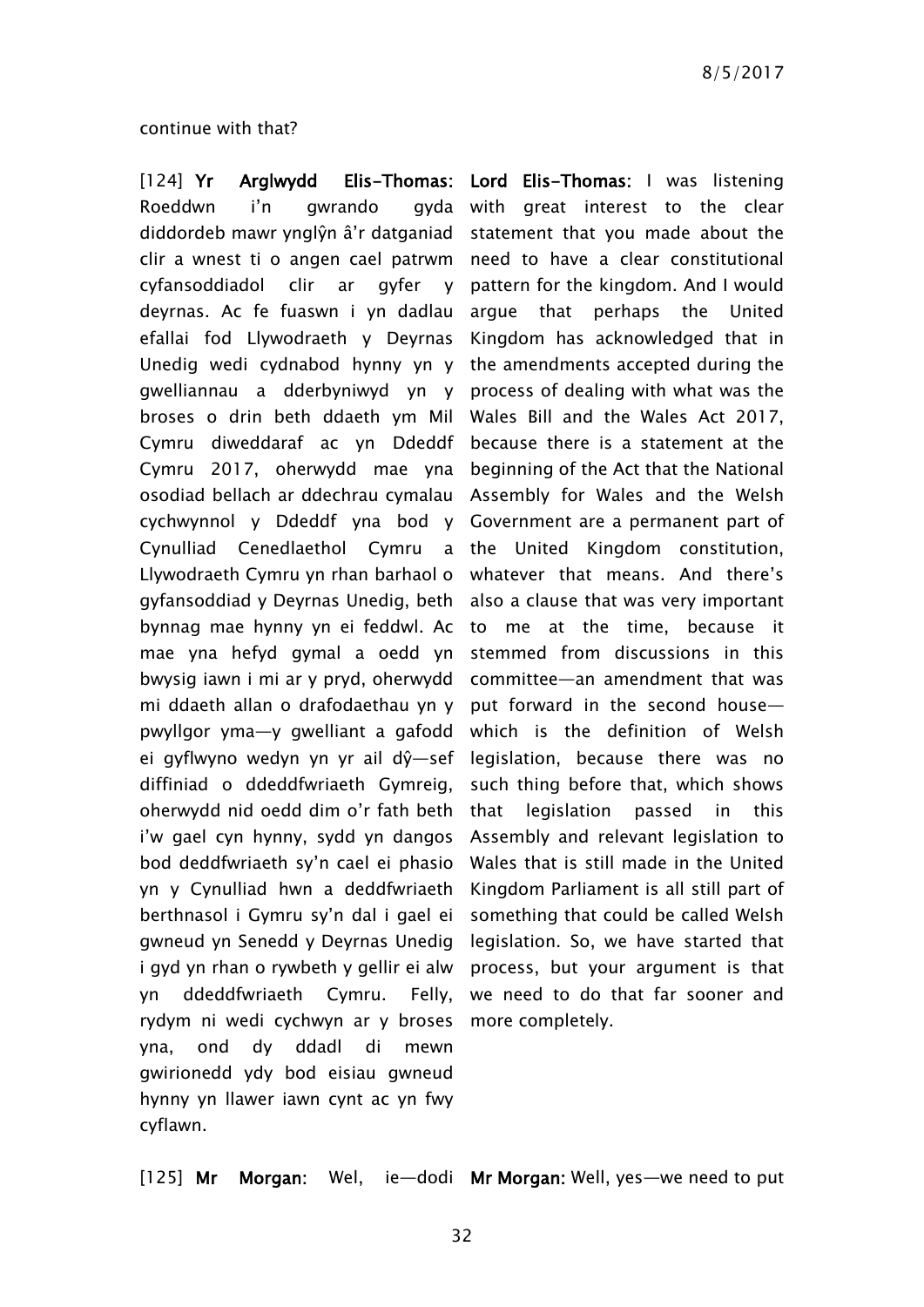stamp o fath hollol wahanol i an entirely new stamp on things; for ddweud, er enghraifft, am y Mesur example, in terms of the Wales Bill, Cymru newydd yma, ei fod yn Fesur cyfansoddiadol, nid jest tamaid bach constitutional Act, not just a piece of o ddeddfwriaeth arall, yr un peth â legislation akin to dozens of other dwsinau o ddarnau o ddeddfwriaeth pieces of legislation passed every sy'n cael eu pasio bob blwyddyn, ond year, but some of them should be bod rhai ohonyn nhw'n cael eu stamped as constitutional law, just as marcio fel Mesurau neu ddeddfwriaeth gyfansoddiadol, yr un constitution, written by some peth â'r Grundgesetz yng nghyfansoddiad yr Almaen, a ysgrifennwyd gan gyfreithwyr blaenllaw Prydain Fawr ac ambell constitutions for other nations, such Americanwr ac yn y blaen. Rŷm ni as Germany, but we haven't done it wedi ysgrifennu cyfansoddiadau o'r for ourselves, so that the piece of math yna dros wledydd eraill, sef yr legislation that you referred to, Almaen, ond nid ydym ni wedi ei namely the new Wales Act, well, gwneud drosom ni ein hunain, ac er there's no way of saying that that is a bod y pisyn, y darn, o ddeddfwriaeth piece of constitutional legislation and rwyt ti'n cyfeirio ato fe, sef y Ddeddf you would need some sort of special Cymru newydd, nid oes ffordd o process to reverse or revoke that ddweud bod honno yn cyfansoddiadol ac y byddai eisiau rhyw broses arbennig iawn i rifyrso'r darn o ddeddfwriaeth yna.

[126] Yr Arglwydd Elis-Thomas: Mae Lord Elis-Thomas: Well, it does say o'n dweud hynny, mewn ffordd, onid that, in a way, doesn't it? That is, it is yw? Hynny ydy, dim ond drwy bobl only through the acts of the Welsh Cymru mewn refferendwm i newid y people via a referendum to change sefyllfa y byddai Cynulliad. Ond mae dy bwynt di yn dal i sefyll, rwy'n meddwl. Ond beth your point does hold water, I think. sy'n ddryswch hefyd ydy bod y But what causes confusion is that the memoranda sydd yn esbonio—yr memoranda that explain—the explanatory memorandums yma- explanatory beth yw deddfwriaeth, mae yna adran legislation is, there is a section am oblygiadau datganoli i mewn ers included about the implications of blynyddoedd erbyn hyn, ond nid yw devolution that has existed for many hynny'n cael ei weld fel deddfwriaeth years, but that isn't seen as

should say that it is a the Grundgesetz in the German prominent British draughtspeople and a few Americans and so on. We have written these kinds of Fesur piece of legislation.

modd dileu'r the situation that it would be possible to abolish the Assembly. But memoranda—what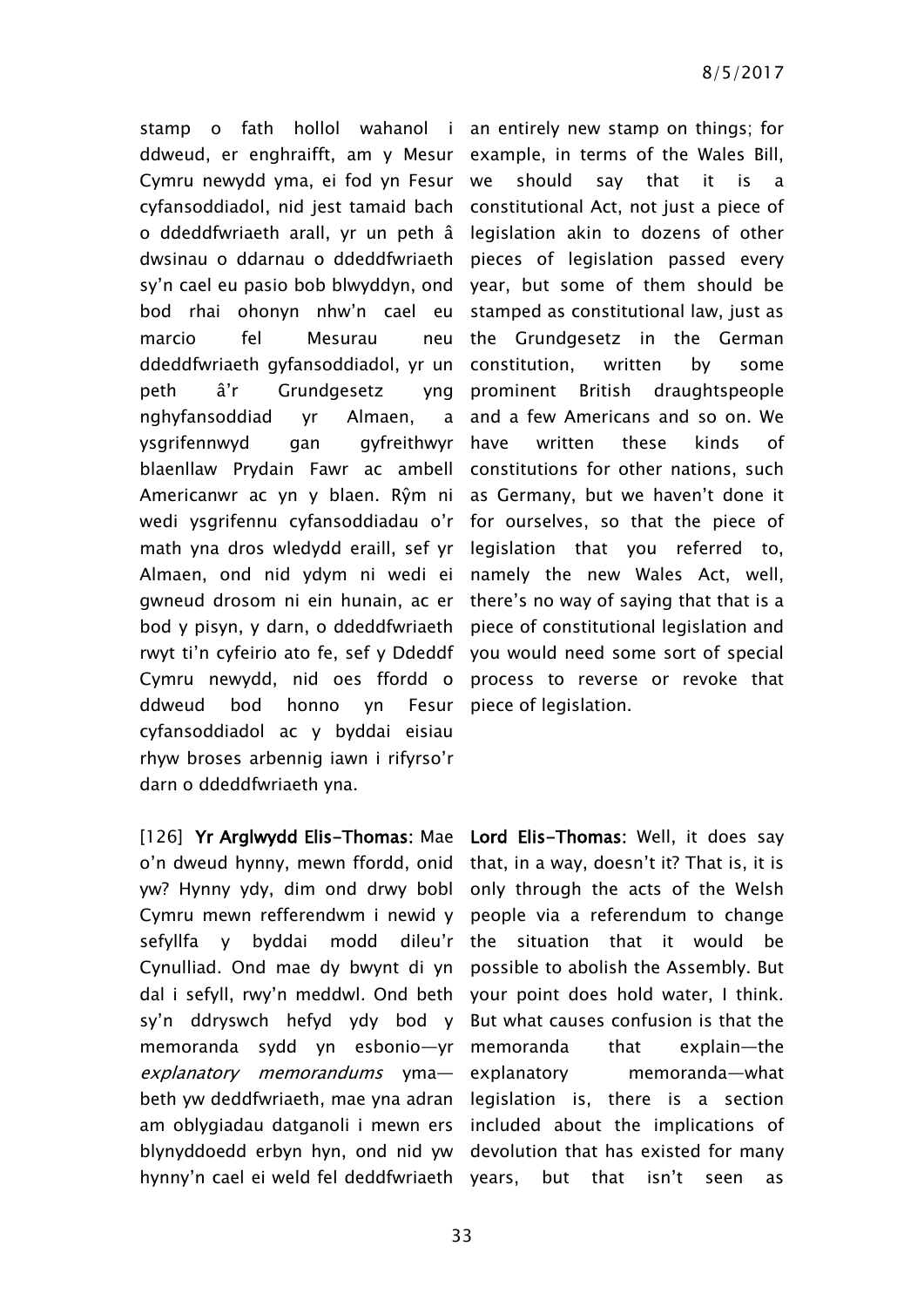gyfansoddiadol sydd yn berthnasol i'r constitutional legislation that is rhywbeth inni edrych arno fo.

[127] Rwyf eisiau mynd yn ôl at I wanted to return to the discussion glwy'r traed a'r genau, oherwydd we had about foot and mouth, rwy'n cofio'r cyfnod yna, fel tithau, because, like you, I remember that yn eithaf clir.

[128] Mr Morgan: Rŷm ni i gyd yn ei Mr Morgan: We all do. gofio fe.

[129] Yr Arglwydd Elis-Thomas: Ac Lord Elis-Thomas: And painfully so. yn boenus iawn. Rwy'n meddwl mai'r peth mwyaf diddorol ddigwyddodd i me, in my experience at that time, mi, o'm profiad i o'r peth, oedd was to realise very suddenly that the sylweddoli yn sydyn fod Llywodraeth Welsh Government, in the bunker, as Cymru, yn y byncer, fel petai, wrth it were, in managing the crisis, was reoli argyfwng, yn gyfrifol am y responsible for the armed forces, lluoedd arfog, oherwydd eu bod nhw because they, as forces, were taking fel lluoedd yn gweithredu mewn argyfwng sifil, ac roedden nhw'n falch iawn, ac rwy'n cofio siarad ag uwch-swyddogion ar y pryd, ei bod yn bwysig iawn iddyn nhw bod gyda nhw gyfr gwleidyddol yng Nghymru ynglŷn â beth oedden nhw'n ei they did and how they did it. wneud a'r ffordd yr oedden nhw'n ei wneud o.

[130] Mr Morgan: Wel, mae honno'n Mr Morgan: Well, that's an even enghraifft hyd yn oed yn gryfach na'r stronger example than the example I enghraifft yr oeddwn i'n ei rhoi, sef, gave, namely that, although Margaret er bod Margaret Beckett, fel yr Beckett, as the Secretary of State in Ysgrifennydd Gwladol yn Llundain, yn London, had to pay for all of this, gorfod talu am yr holl beth, achos nid because it wasn't a devolved issue at oedd e ddim yn wasanaeth neu bwnc that time, but even then, because we, datganoledig, ond hyd yn oed wedi de facto, had to take the decisions

deyrnas i gyd. Ond diolch yn fawr am relevant to the entire kingdom. But hynny, ac rwy'n meddwl y bydd yn thank you very much for the points that you have made, and I think that's something that we should look at.

time very clearly.

What I think was most interesting for action within a civil emergency, and they were very pleased, and I remember talking to the senior officers at the time, that it was very important that they had political cover in Wales with regard to what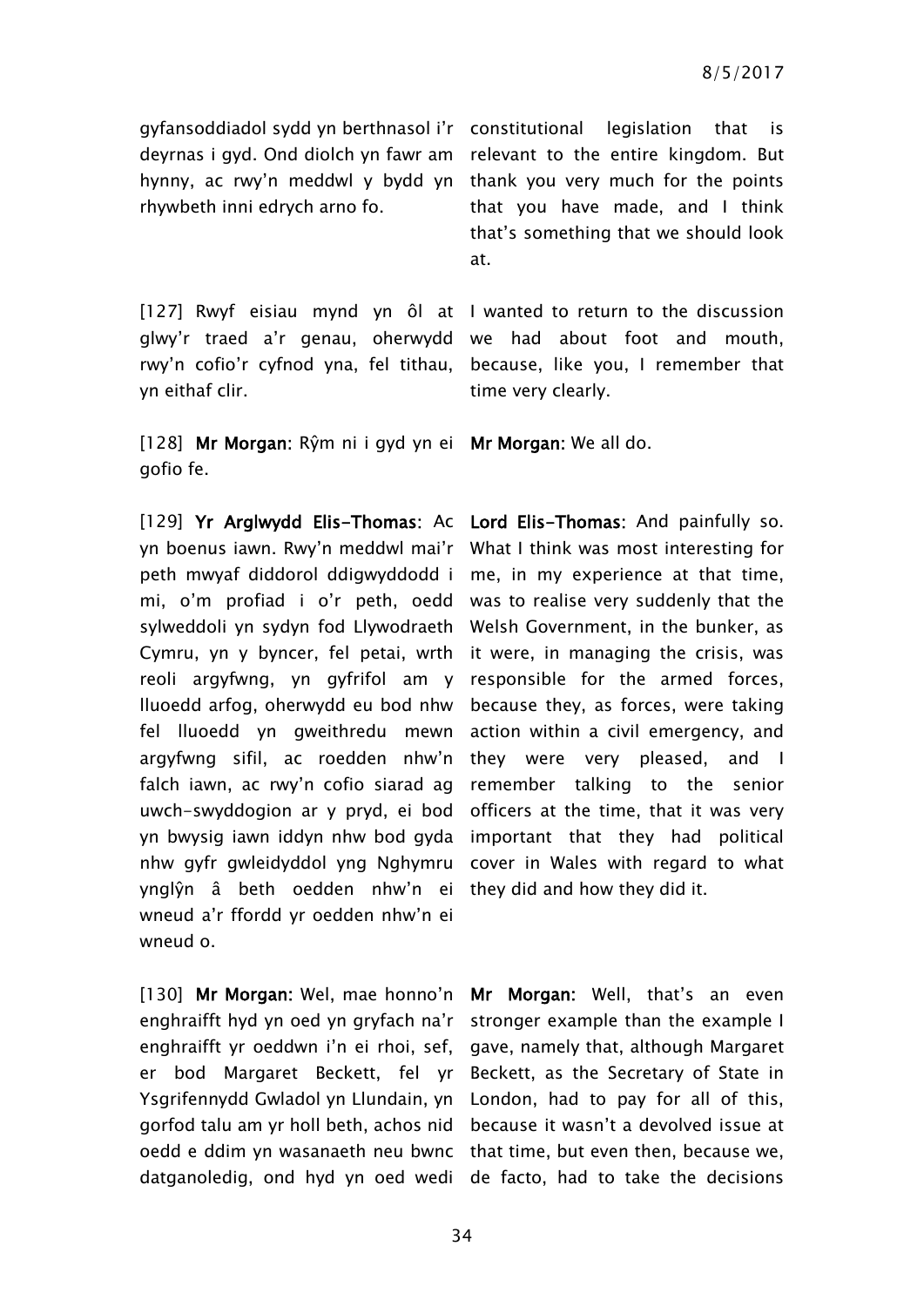hynny, gan ein bod ni, *de facto,* yn when the armed forces—or the army, cymryd y penderfyniadau, pan oedd y as it was—were available for civil lluoedd arfog—wel, y fyddin, te—ar emergency purposes, the brigadier—I gael i'r gwasanaethau sifil, fe fyddai'r brigadier, os cofiaf i'n iawn—efallai brigadier general; nid wyf yn cofio remember his rank—would came into nawr yn gymwys beth oedd ei statws e, ond *brigadier* rwy'n meddwl—yn would say, 'Well, now, First Minister, dod i mewn i'm swyddfa i ar fore dydd Llun ac yn dweud, 'Well, now, First Minister, what can I do for you today?' A phe byddai rhywun wedi dweud wrthyf fi, wrth ddod yn Brif Weinidog yn y Cynulliad ym mis bach my office on a Monday morning 2000, yn y flwyddyn neu 15 mis nes ymlaen, y byddai *brigadier* yn dod i mewn i'm swyddfa i ar fore dydd Llun today?', then I would have fallen off ac yn dweud, 'Well, now, First my chair, and they would have had to Minister, what do you want me to do take me to hospital to bring me for you today?', byddwn i wedi round following the shock, because it 'collapse-o', a bydden nhw wedi was such a shock. But that's what gorfod mynd â fi i'r ysbyty i'm happened. hatgyfodi fi, achos ei bod yn gymaint o syndod. Ond dyna beth ddigwyddodd.

Diolch yn fawr am gadarnhau hynny; much for confirming that; I'm very rwy'n falch iawn ein bod ni wedi cael pleased that we have a record of that cofnod o hynny yn y pwyllgor in the constitutional committee, cyfansoddiadol, achos mae dangos, mewn ffordd, y ffordd y mae things can happen. But I wanted to pethau yn gallu digwydd. A beth yr ask as a result of that oeddwn i eisiau ei ofyn yn sgil hynny—

[132] Mr Morgan: le, ni fyddai Mr Morgan: Yes, but that wouldn't—. hynny—. Rwy'n ymddiheuro ymyrryd, ond ni fyddai hynny wedi wouldn't have happened in France or digwydd yn Ffrainc nac yn Sbaen.

think it was a brigadier, perhaps a brigadier general; I can't exactly my office on a Monday morning and what can I do for you today?' And if someone had told me when I became First Minister in the Assembly in February 2000 that a year or 15 months later, a brigadier would be in saying, 'Well, now, First Minister, what do you want me to do for you

[131] Yr Arglwydd Elis-Thomas: Lord Elis-Thomas: Thank you very because it shows, in a way, how

> am I apologise for intervening, but that in Spain.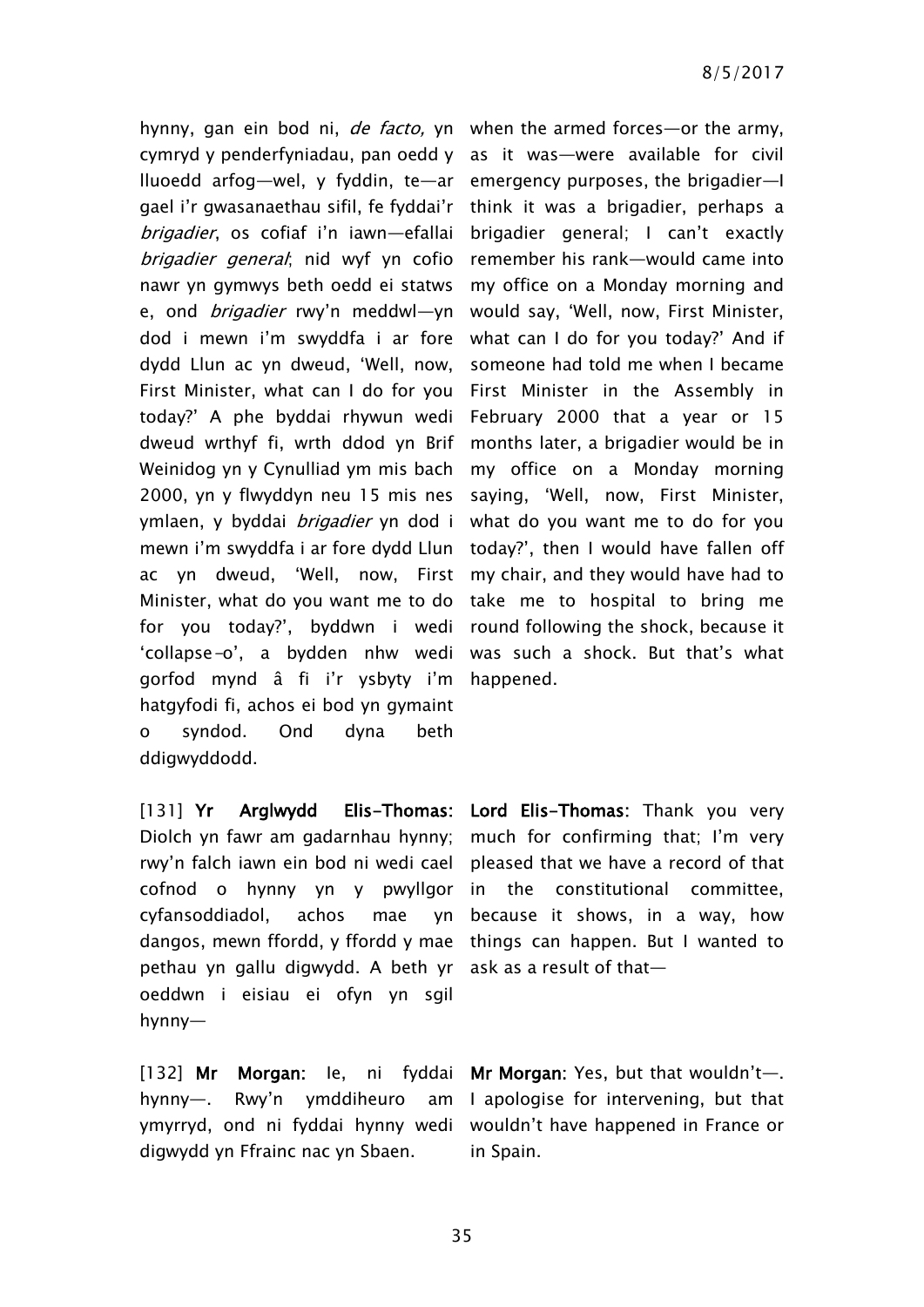#### [133] Yr Arglwydd Elis-Thomas: Na. Lord Elis-Thomas: No.

[134] Mr Morgan: Achos bod Mr cyfansoddiadau ysgrifenedig gyda written constitutions that start with nhw sydd yn dechrau gyda'r the sentence, 'France is one and frawddeg 'France is one indivisible', ac mae Sbaen, er cymaint evidence to the contrary, in Catalonia o dystiolaeth i'r gwrthwyneb, a and the Basque Country, and so on, I Chatalonia a Gwlad y Basg, rwy'n think that the Spanish constitution meddwl bod cyfansoddiad Sbaen yn says 'Spain is one and indivisible', dweud, 'Spain is one and indivisible', but, in Britain, we have no such ond, ym Mhrydain, nid oes dim sut constitution, so you can move things beth, felly rŷch chi yn gallu symud on by bumbling along or—what was pethau ymlaen trwy 'bumble-o' neu my phrase; I can't member what I drwy—beth oedd fy ymadrodd i; rwyf said now—muddling through, that wedi anghofio beth a ddywedais i was it, of course. Now, despite that, nawr—*muddling through*, ymadrodd yn Saesneg. Er hynny, yn y things up. diwedd, mae eisiau cymoni pethau.

[135] Yr Arglwydd Elis-Thomas: Ond Lord Elis-Thomas: But that was a roedd hynny yn enghraifft dda iawn good example of the democratic o'r angen democrataidd i allu rhoi need to provide cover for political cyfr i weithredu'n wleidyddol.

[136] Mr Morgan: Nid oedd y Mr Morgan: The brigadier didn't want brigadier yn moyn gweithredu heb to take action without that cover. gyfr. Rwyt ti wedi rhoi'r ymadrodd You've termed it perfectly. They yna'n berffaith—cyfr. Nid oedden didn't want to do anything off their nhw'n moyn gwneud pethau ar eu own back. They wanted to know what hynt eu hunain. Roedden nhw'n the Minister wanted—either Carwyn moyn gwybod beth oedd y Gweinidog as the Minister for agriculture or yn moyn—naill ai Carwyn fel y myself as First Minister. Gweinidog amaeth neu finnau fel Prif Weinidog.

Morgan: Because they have and indivisible', and Spain, despite all the dyna'r ultimately, we do need to tidy these

actions.

 $[137]$  Yr Arglwydd Tybed a allet ti ddweud wrth y you could tell this committee how pwyllgor yma sut rwyt ti'n edrych ar y you perceive the changes that newidiadau a ddigwyddodd o hynny happened from then on, especially

ymlaen wedyn, ac yn enwedig Deddf with regard to the Government of Elis-Thomas: Lord Elis-Thomas: I wonder whether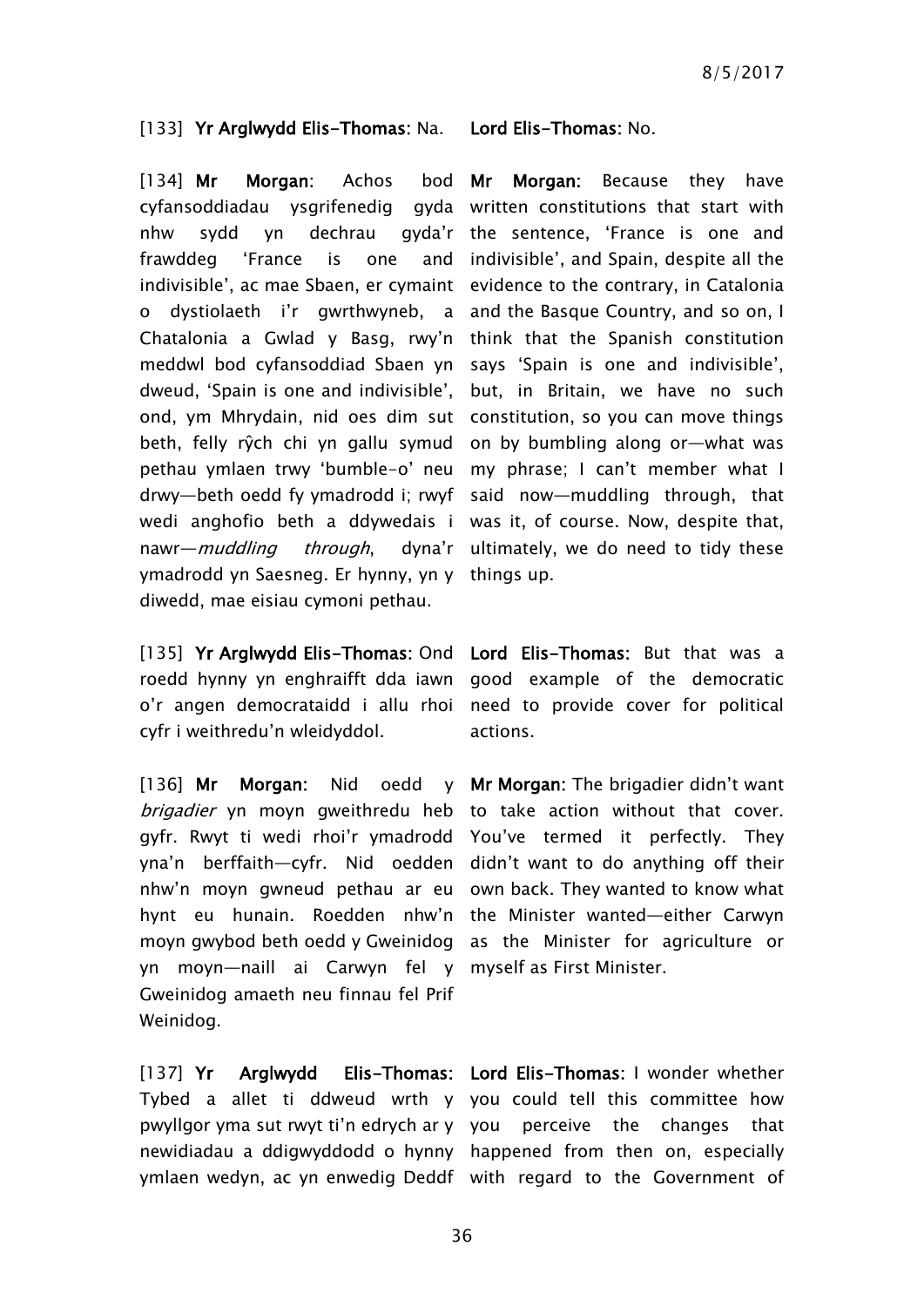Llywodraeth Cymru 2006 datblygiad cyfansoddiadol drwyddo constitutional development through i'r refferendwm. Efallai y byddet ti'n to the referendum. Perhaps you'll cofio bod y Llywydd ar y pryd, sef fi remember that the Presiding Officer fy hun, bach yn ofnus ynglŷn â at the time, myself, was slightly chynnal refferendwm, ddigwyddodd yn 2011, oherwydd nid referendum, when it happened in oeddem ni mor hyderus fod pobl 2011, because I wasn't confident that Cymru wedi gweld gwerth beth the people of Wales had seen the roeddem ni'n ei wneud. Ond dyna value of what we'd done. But that's ddigwyddodd, felly.

[138] Mr Morgan: Fe oedd newid yn Mr Morgan: There was a change in ymateb pobl Cymru i'r siawns o gael the response of the people of Wales fwy o bwerau ac o drosglwyddo'r to the opportunity to have more hawl i ddeddfu yn y meysydd datganoledig ar ôl y—trydydd neu powers in the devolved fields after bedwerydd—pedwerydd etholiad, sef the—was it the third or the fourth o 2011 ymlaen. Roedden nhw'n gallu fourth election, from 2011 onwards. gweld y sens ac yn enwedig y newid They could see that it was necessary. ymhlith—. Beth wnaeth gwahaniaeth enfawr ymateb y blaid Dorïaidd Nghymru—eu bod nhw nawr yn were now willing, with a few fodlon ymgyrchu, gydag ambell i exceptions, to campaign. They eithriad. Roedden nhw'n ymgyrchu gyda'r pleidiau eraill dros y parties for this change in that newid yma yn y refferendwm.

 $[139]$  Felly,  $[139]$ gwrthwynebiad, oni bai am ambell i from a few individuals and a few unigolyn ac ambell i gornel fach o corners of Wales. Everyone was in Gymru. Roedd pawb o blaid, bron a favour, generally speaking. The BBC bod. Roedd y BBC yn stryglan i was struggling to find anyone to ffeindio unrhyw un i siarad dros yr speak for the 'no' side, in order to ochr arall, i gadw gyda'r ffaith eu bod maintain its impartiality in terms of nhw'n gorfod cael elfen o degwch the coverage of the referendum. It rhwng y ddwy ochr. Ond roedd hi'n was very difficult to actually achieve anodd iawn i gael y tegwch yna.

Wales Act 2006 and the pan concerned about holding a what happened.

and to have legislative What made that huge difference was oedd newid the change in the response of the Conservative party in Wales. They moyn wanted to campaign with the other referendum.

> oedd So, there was no opposition, apart that impartiality.

[140] Ond, mewn ffordd, fe oedd yn But, in a way, it was a window. I'm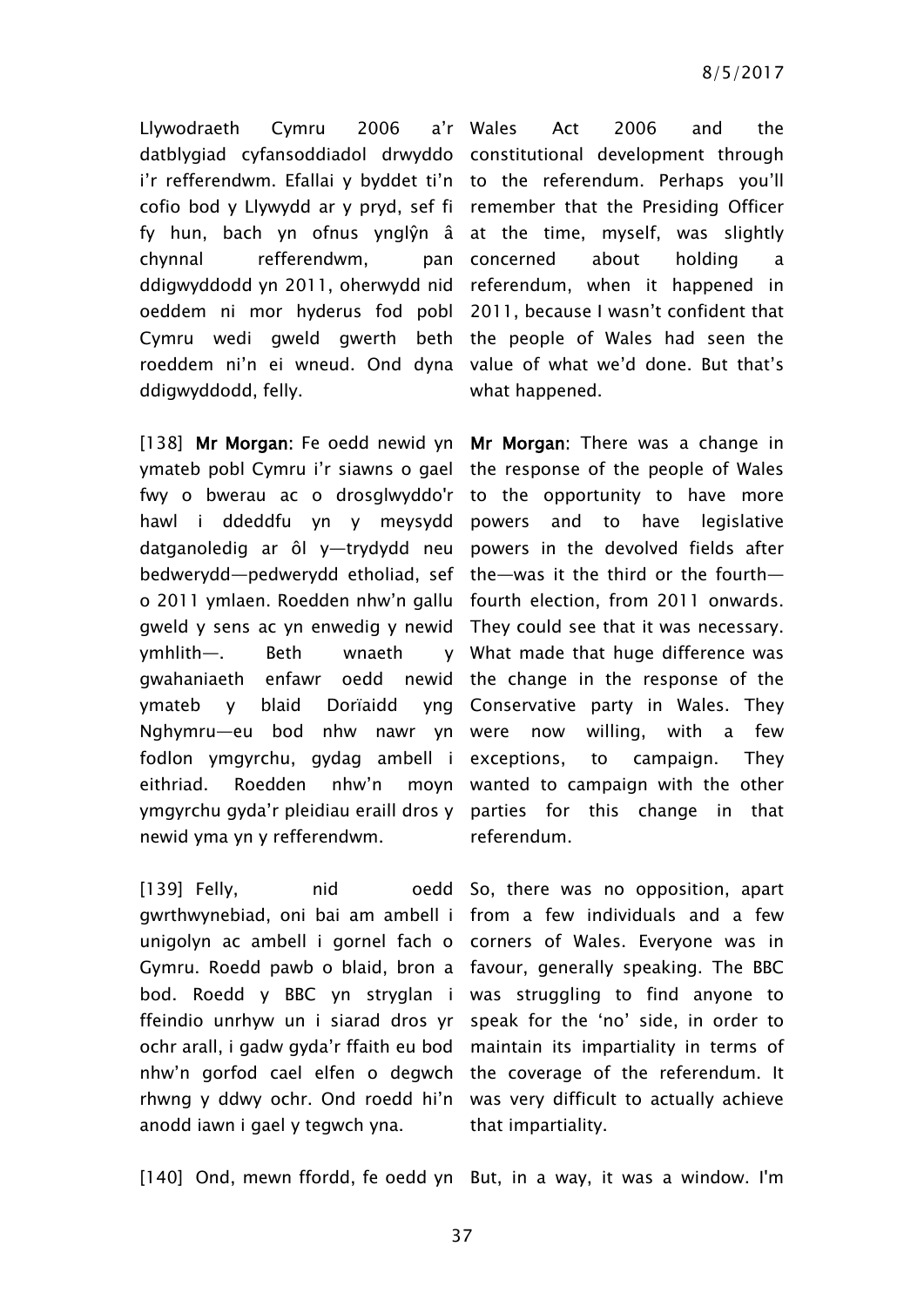2011 i gael y refferendwm yna yn our fourth elections in that May. syth cyn ein pedwerydd etholiadau ni ym mis Mai.

[141] Yr Arglwydd Elis-Thomas: Ond Lord Elis-Thomas: What about what's beth am beth sydd wedi digwydd happened since then? Because we wedyn? Oherwydd rydym ni wedi cael tystiolaeth yn y pwyllgor yma—ac mae gan lawer ohonom ni brofiad uniongyrchol efallai o'r ffordd y mae agwedd adrannau gwahanol o Lywodraeth y Deyrnas Unedig tuag at Government towards devolution can ddatganoli yn gallu bod yn wahanol, gyda rhai yn ceisio cadw pwerau yn ôl powers even though we've had a hyd yn oed er i ni gael cyfundrefn bellach lle mae trefn lle mae pwerau cadwedig a phwerau gosodedig yn glir, ac mae'r eithriadau yn achos Cymru yn sylweddol fwy nag ydyn greater than in the case of Northern nhw yn achos Gogledd Iwerddon a'r Ireland and Scotland. So, even though Alban. Felly, er bod gyda ni fwy o ddatganoli, efallai fod yna bron perhaps there is just as much gymaint o ddryswch ag yr oedd yn y dyddiau rhyfeddol hynny pan oeddem ni'n gorfod ceisio Gorchmynion cymhwysedd competence Orders. deddfwriaethol—yr hen LCOs uffernol yna.

ar ôl fy amser i a dweud y gwir, felly my time, so I can't give you direct ni allaf i roi tystiolaeth uniongyrchol. Ond yr argraff rwy'n ei chael yw bod

ffenestr, rydw i'n meddwl. Fe oedd yn not sure if you could do it as easily ffenestr. Nid ydw i'n siŵr a allech chi now. But there was a window of ei wneud mor rhwydd nawr. Ond opportunity in the year 2011 to have roedd y ffenestr yna yn y flwyddyn that referendum immediately before

> have had evidence in this committee—and many of us have direct experience perhaps of the way that the attitude of different departments of the United Kingdom differ, with some trying to retain regime now where the arrangements for reserved powers and conferred powers is clear, and the exceptions with regard to Wales are significantly we do have greater devolution, confusion as there was in the incredible days when we had to seek legislative consent via legislative

[142] Mr Morgan: LCOs, ie. Wel, mae Mr Morgan: LCOs, yes. Well, it's after yna gamddealltwriaeth yn Whitehall misunderstanding in Whitehall on the ynglŷn â manteision sefydlu cryfder a benefits of a clear pattern. The phatrwm clir. Bwriad y ddeddfwriaeth intention of this latest legislation was ddiweddaraf yma oedd cael patrwm to have a clear system in place that evidence. But the impression that I get is that there is some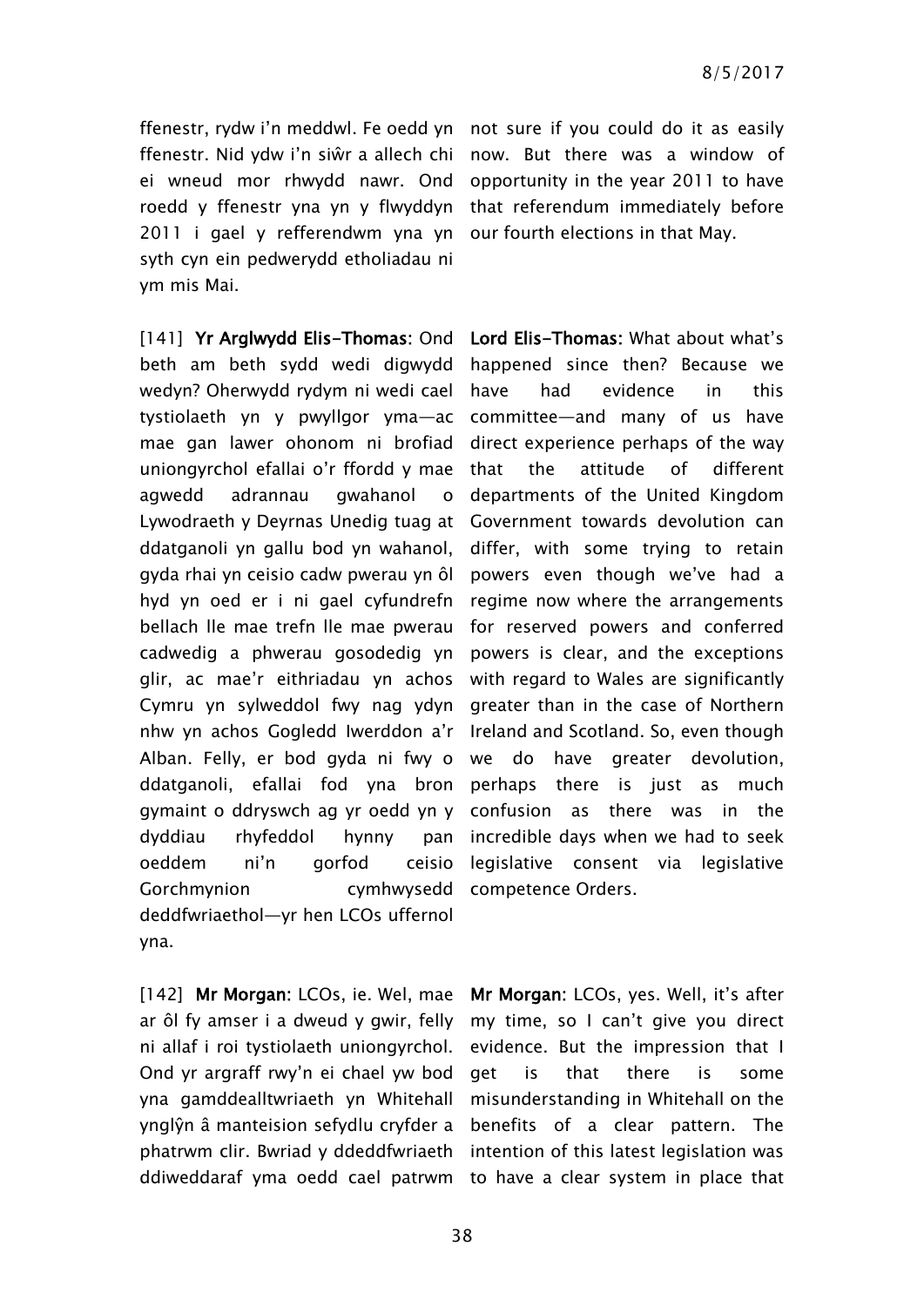clir, tebycach i beth ddigwyddodd reit was more akin to what happened o'r dechrau yn yr Alban.

[143] Ond, hyd yn oed wedyn, But, even then, they said, 'Yes, we roedden nhw'n moyn dweud, 'le, rŷm want this clarity but we also want to ni'n moyn y patrwm clir yma ond reserve a number of issues in terms rydym ni'n moyn tynnu nôl hefyd of powers over water because our ynglŷn â phwerau ar ddŵr achos bod rivers start in Wales and cross the ein hafonydd ni'n dechrau yng border to England and then come Nghymru ac yn mynd draw i Loegr ac back into Wales', and so on and wedyn yn dod nôl mewn i Gymru', ac forth. So, what can you do about this ati. Felly, beth allwch chi ei wneud problem of the water catchments, ynglŷn â'r broblem yma o *catchments* which are so important to England, y dŵr, sydd mor bwysig i Loegr, er eu because they start in Wales and on bod nhw yn dechrau yng Nghymru ac occasion they finish in Wales too ambell i waith yn cwpla yng Nghymru difficult topics like that? But this is hefyd—pynciau anodd fel yna? Ond second hand experience. I don't want yn ail law rwy'n siarad nawr. Felly, to give you too much evidence where nid wyf yn moyn rhoi gormod o dystiolaeth lle na allaf i siarad yn experience. uniongyrchol.

from the very outset in Scotland.

cannot speak from direct

[144] Huw Irranca-Davies: Thank you. Nathan, do you want to take us on into another subject?

[145] Nathan Gill: Yes, thank you, Chair. Just taking it back now to the memorandum of understanding and also the devolution guidance notes, how effective do you think that they were as a tool in the intergovernmental relations?

[146] Mr Morgan: What was set out attached to the devolution legislation in 1998?

[147] Nathan Gill: Yes.

12:00

[148] Mr Morgan: Oh gosh, I don't think we made a huge amount of use of them to be honest. I think—. This is going back 17—no, more than that now—19 years, and subsequent to that, when we started 18 years ago now— . As I said, it was strange. At that time, Westminster—when I say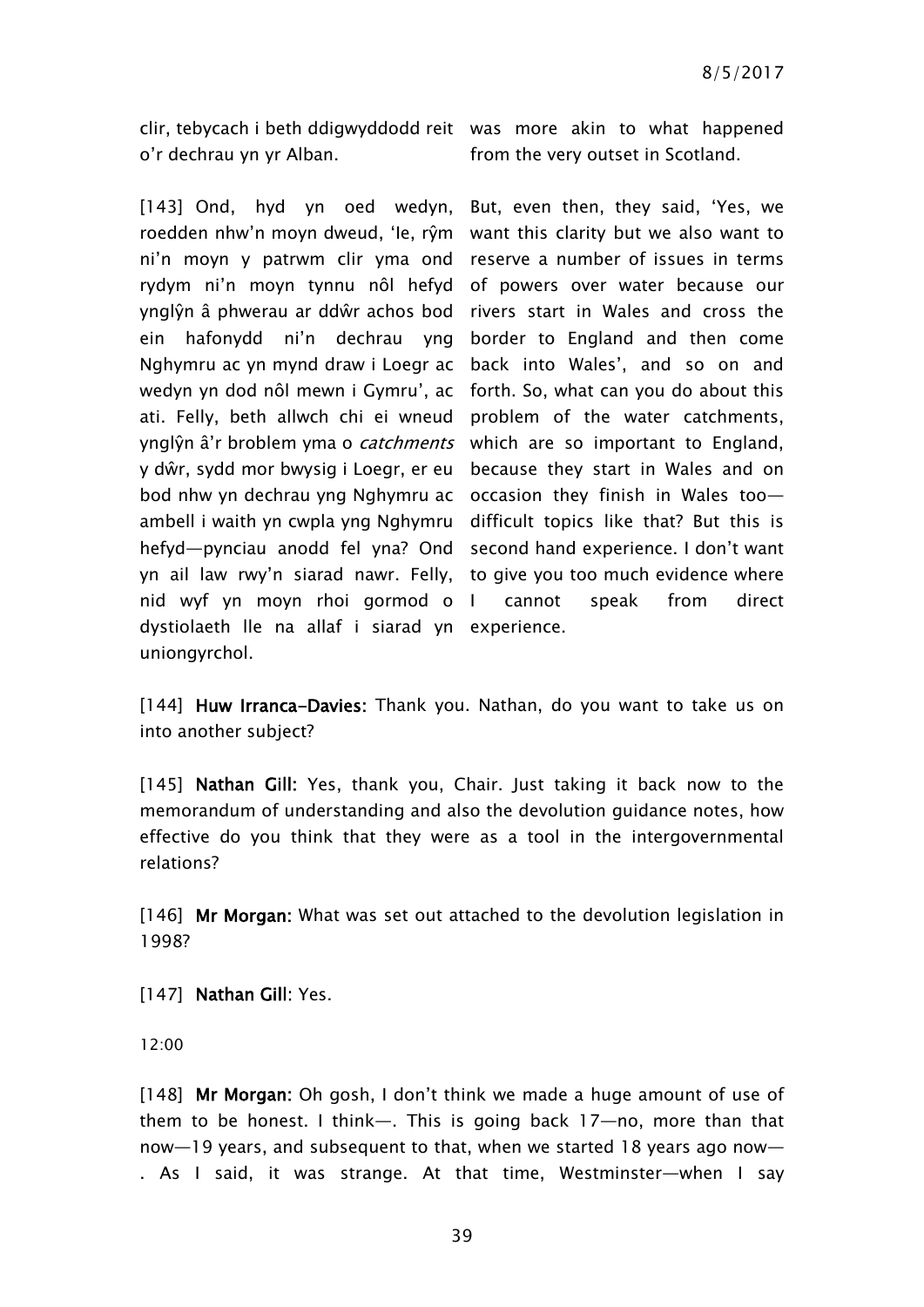Westminster, I mean the Government, rather than Parliament—and Whitehall treated my Scottish opposite numbers—I'm not so sure about Northern Ireland, but certainly my Scottish opposite numbers: Donald Dewar to begin with, then Henry McLeish, then Jack McConnell—and myself as though we were some strange adjunct Minister of a new kind but undoubtedly part of the administration in Whitehall and Westminster, and we kept having to point out that, in fact, we weren't. It was nice to have the invites to the big dinners with visiting European commissioners, or nice to have the COBRA briefings from the head of MI6 or whatever it might be, but on the other hand you had to remind them from time to time that we were separate. So, it was more how you played it in this relationship with Westminster and Whitehall that had greater impact, probably, than the wording of the memorandum of understanding about how the relationship should work. Now, I don't say that my civil servants wouldn't have made a lot more study of the memorandum of understanding than I did.

[149] Nathan Gill: Okay, that's very interesting. Basically what you're saying is the personal relationship between yourself and your counterparts was very crucial. Looking, then, at the Secretary of State for Wales and yourself, how did that relationship work, because, of course, you were from the same party as well? Was it more party political or was it on more of a formal basis, more 'This is the new position now and therefore we are going to work more professionally'? Sorry, that's probably the wrong way of saying it, but you know what I mean.

[150] Mr Morgan: Yes. That's a good question. I'm just trying to think back to foot and mouth. There was no way in which the staff reporting to the Secretary for State for Wales, which would not have exceeded 40 or 50, maybe, at the outside at the time, could possibly have administered foot and mouth, for example, but in no way would we have cut Paul Murphy out of the process. So, for instance, the most critical meeting that we had—you may even have been there, Nathan—was in Anglesey, where we had to fly up in a tiny little plane—Carwyn, as the Minister, myself and Paul Murphy, the Secretary of State—to go to Llangefni, to the shire hall, and have what we thought was going to be a meeting just with the council leader and the chief executive to discuss where on earth they were going to have the burning pits to get rid of the carcasses, because Anglesey was on day 2 of the outbreak. I think Essex or Devon was the first. Anglesey was on the second day I think, and immediately the problem arose—'Well, where are you going to burn the carcasses?' Nobody wanted it near them, and Anglesey, as a council, was in a state of chaos at the time—there was no clear leadership. Anyway, we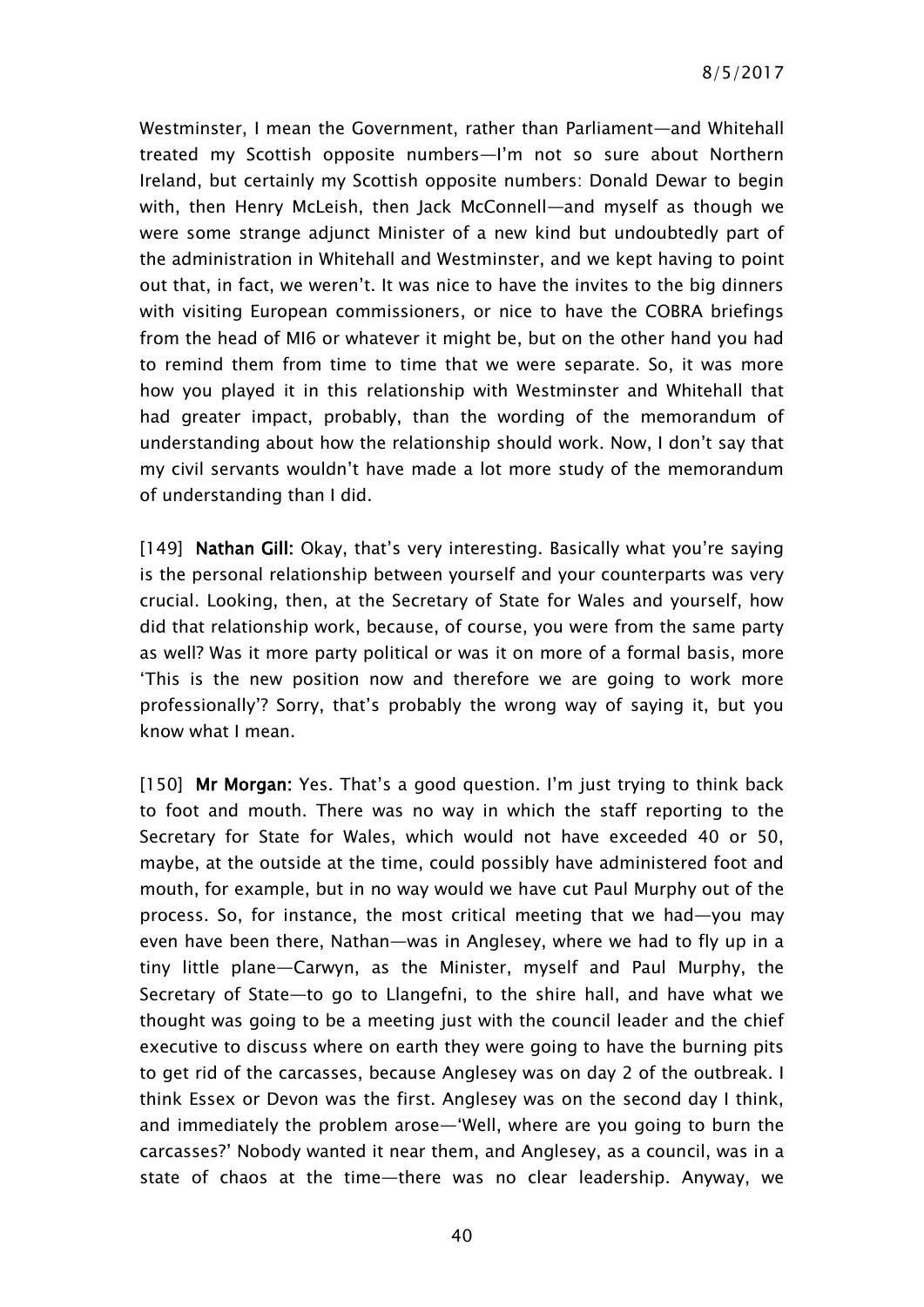weren't going to cut Paul Murphy out of that meeting—it was very important to have the Secretary of State there, even though he may have been the only person in the room who couldn't speak Welsh, but, you know, he had to be there because it was a fairly chaotic situation and we had to try and pour oil on troubled waters. It was pretty, well, panic stations—very different to when we stopped off in Welshpool—Welshpool international airport, of course—on the way back to south Wales, and it was like entering a war zone with the pyres from the burning, but there was no political problem to deal with as there was in Anglesey. The farmers and Powys County Council got together and said, 'Right, burning pit over there and over there', and it was a horrific sight, but at least there wasn't a political problem as there was in Anglesey.

[151] Nathan Gill: Obviously, because you were from the same party, were you able to galvanise better, do you feel, because of that?

[152] Mr Morgan: Well, it was one of these weird things where, de facto: we are not in charge of this, it's not a devolved service; de jure, we are. Well, I think there was an Order in Council to transfer powers to us at some stage, but in any case we were running the show when it came to a non-devolved function of that sort. So, de facto, farmers looked to us: 'What's the' expletive deleted—'point of having a Welsh Assembly if it's not going to be able to help us with something as gigantic—?' Not just for the farmers, now, but the tourist industry in Wales was totally devastated, because all the footpaths were closed and so forth. So, we were running it, but you had to have—. You know, on a de facto basis, the farmers of Wales decided that it was the Welsh Assembly Government—whatever title we had at the time that they were looking to to run foot and mouth in Wales. And, yes, we brought Paul Murphy in, but he didn't have any staff, effectively, so it was our staff because it was agriculture—apart from the State Veterinary Service staff, who were non-devolved, but they were the ones who advised us to do things differently in Wales, because transhumance was much more important in Wales than in England, which we did. Now, you might say, 'Well, how can you do that? How can a non-devolved service make different decisions?' Well, it was in response to farmers' pleas. They said, 'We can't run our farms unless we can transfer our sheep to the upland pastures.' They weren't allowed to do that in England, unless it was contiguous, but in Wales we said, 'On the basis of advice from the SVS, we'll do it differently', even though the State Veterinary Service was a non-devolved service.

[153] Huw Irranca-Davies: Thank you, Nathan. Dai, do you want to take us further down this line of questioning?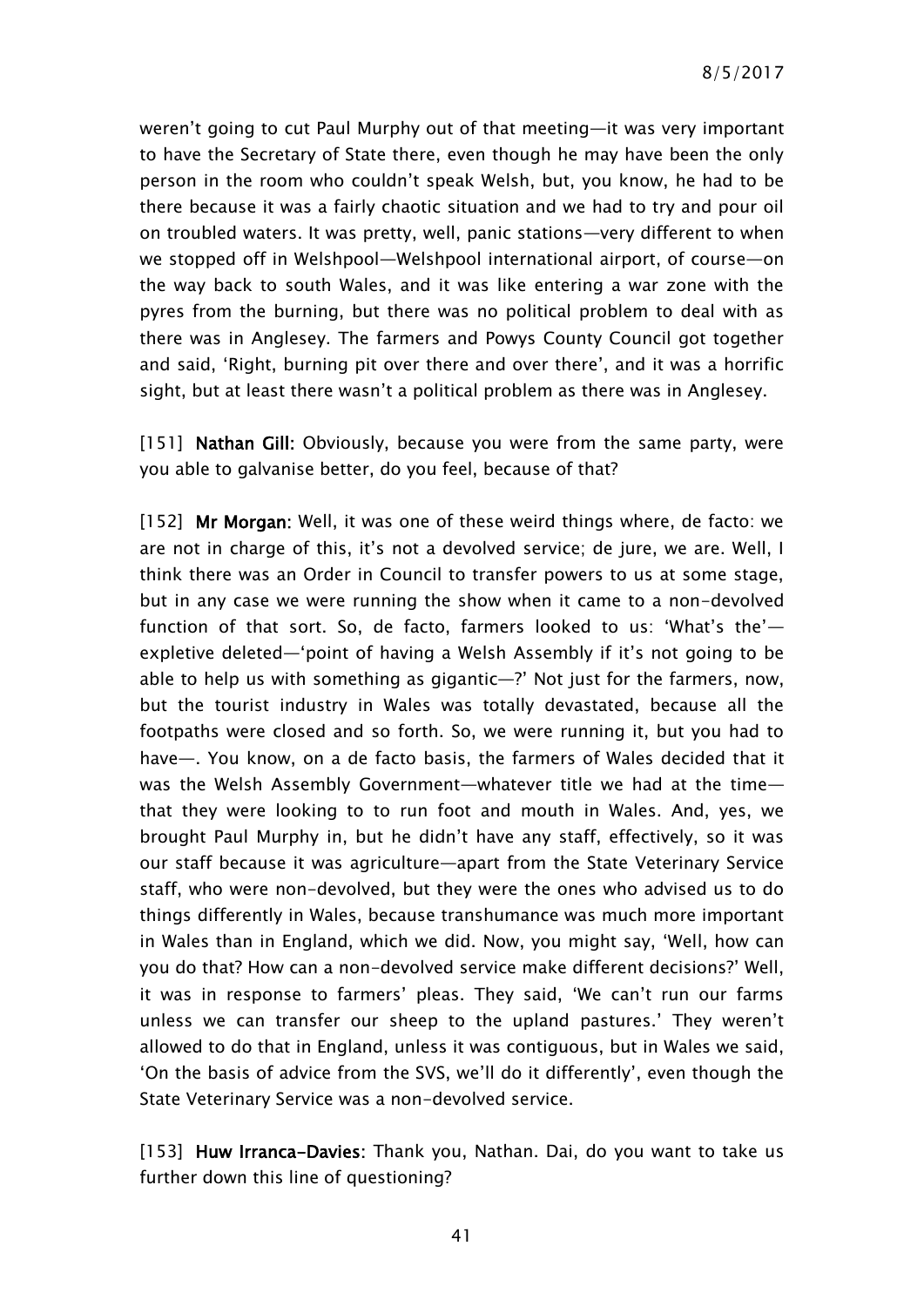[154] Dai Lloyd: Ydw, jest yn nhermau—. Rydym ni wedi clywed We've heard a lot of evidence from crin dipyn o dystiolaeth gan eraill, ac, others, and, indeed, a little from you yn wir, ychydig gennych chi, y bore yourself this morning, about the yma, ynglŷn â phwysigrwydd perthynas bersonol. Gweinidogion yn fan hyn, a Gweinidogion yn Llundain, rŵan—rydym ni'n sôn amdanyn nhw. I fod yn deg, pan oedd yna glymbleidiau yn fan hyn, rhwng gwahanol bleidiau yn fan hyn, a different parties in London as well, gwahanol bleidiau yn Llundain hefyd, beth oedd yn helpu pethau yn fawr oedd y berthynas bersonol rhwng pa Weinidog bynnag o ba blaid bynnag fan hyn a Gweinidog o ba blaid bynnag pen arall yr M4. Wedyn, wedi derbyn y doreth yna o dystiolaeth mai'r peth allweddol yw'r berthynas bersonol yna, a hefyd wedi derbyn tystiolaeth sydd yn dweud os nag oedd yna berthynas bersonol, roedd pa adran bynnag yn San Steffan yn Westminster took very little notice of cymryd fawr neu nemor ddim sylw o Wales, do you deplore or—? Looking Gymru chwaith, a ydych chi'n at the issue in another light, what gresynu neu—? O edrych ar y kind of structures could be put in broblem mewn ffordd wahanol, pa place to ensure that important fath o strwythurau a ellir cael eu communications can happen, even defnyddio er mwyn sicrhau bod yna gysylltiadau pwysig yn gallu digwydd, relationship between a Minister in hyd yn oed pan nad oes perthynas this place and a Minister in London? bersonol rhwng Gweinidog yn fan hyn a Gweinidog yn Llundain?

[155] Mr Morgan: O ran perthynas Mr Morgan: In terms of the personal bersonol, fe fyddai hynny'n cyfri o relationship, that would be important ran y berthynas Weinidog, er enghraifft, Ysgrifennydd Gwladol, achos rydych the Secretary of State, because you're

Dai Lloyd: Yes, just with regard to—. importance of personal relationships. Ministers here and Ministers in London—that's what we're talking about here. To be fair, when there were coalitions here between different parties here, and between what helped the situation was a personal relationship between whatever Minister from whatever party here and a Minister of whatever party at the other end of the M4. So, having received that whole host of evidence that the vital thing is the personal relationship, and also evidence that states that if there wasn't that personal relationship, whatever department in there isn't a personal

chi'n bownd o adnabod eich gilydd bound to know each other well and  $r$  rhwng  $r$   $y$  Prif in terms of the relationship between a'r the First Minister and, for example,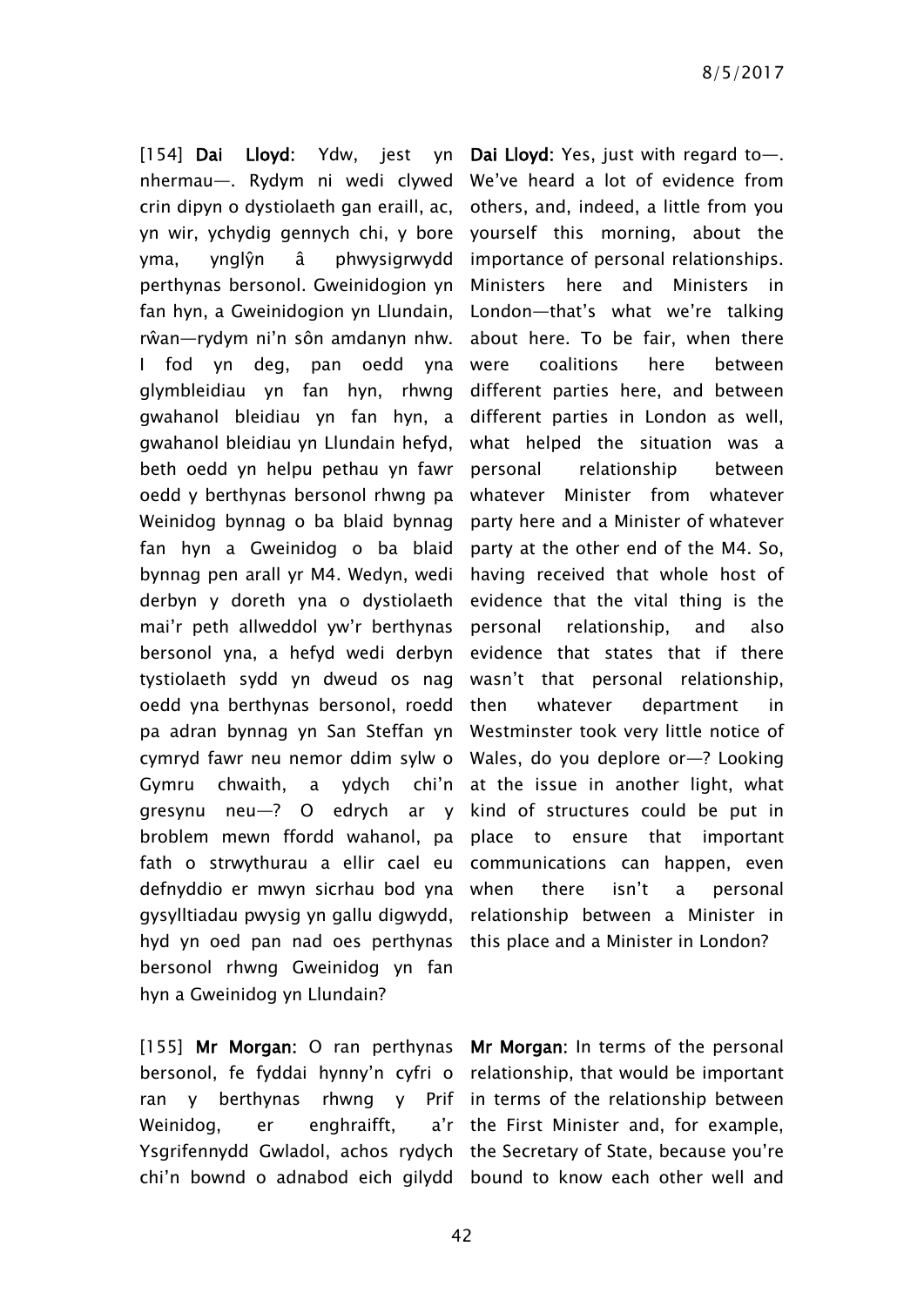yn dda ac yn gallu gweithio gyda'ch you need to work together and so on. gilydd ac ati. A ydych chi'n disgrifio hynny yn berthynas bersonol neu yn personal relationship or a party berthynas bleidiol, nid ydw i'n siŵr. Nawr, rwy'n meddwl, efallai, eich bod chi, Dai, yn mynd yn rhy bell, achos un peth rwyf yn cofio oedd y newid enfawr yn yr awyrgylch, y teimladau, o achos perthynas bersonol, ond i'r gwrthwyneb, sef casineb personol. Er enghraifft, cyn gynted i Alex Salmond ddod yn Brif Weinidog yn yr Alban, roedd y berthynas yna gyda'r Prif Weinidog, gyda'r Canghellor, Gordon Brown—ac wedyn wedi i'r Canghellor, y person yna, Gordon Brown, ddod yn Brif Weinidog yn yr haf—ddeufis ar ôl i Alex Salmond gael ei ethol fel Prif Weinidog yn yr Alban, roedd Gordon Brown yn Brif Weinidog dros Brydain Fawr i gyd—roedd y casineb yna yn effeithio hyd yn oed arnom ni. Roedd y teimlad cynnes yma, twym, y berthynas bod y teulu Llafur, gyda family, with coalitions, with the chlymbleidiau, gyda'r Rhyddfrydwyr, jest wedi stopio—bron â bod dros nos. Achos roedd Gordon Brown yn ffaelu derbyn, bron â bod, fod rhywun arall, ac yn enwedig Alex Salmond, wedi cymryd drosodd yn yr Alban. A daeth lot o'r perthnasau yna a oedd yn digwydd yn awtomatig, a'r gwahoddiadau i gyfarfodydd pwysig yn Llundain—roedden nhw bron â bod wedi dod i stop ar ôl i Alex Salmond ddod mewn, achos y berthynas yn bersonol, ond i'r between members of the same party gwrthwyneb o berthynas bersonol o and so on. So, that was the problem, fod o'r un blaid ac yn y blaen. Felly, dyna'r broblem, ac nid oedd ffordd o 'Well, perhaps it is Alex Salmond. ddweud, 'Wel, ie, efallai taw Alex Perhaps he is a member of the SNP,

Whether you describe that as a relationship, I'm not sure. Now, I think that you, Dai, go a little too far, because one thing I do recall is the huge change in terms of the atmosphere because of the personal relationship, but the reverse—it was a personal animosity. For example, as soon as Alex Salmond became First Minister in Scotland, that relationship with the Prime Minister, with the Chancellor, Gordon Brown and once Gordon Brown became Prime Minister in the summer, two months after the election of Alex Salmond as First Minister in Scotland, Gordon Brown was Prime Minister, and that animosity between them did have an impact, even upon us. That feeling of warmth and affection that had existed in terms of the Labour Liberal Democrats, ceased—virtually overnight. Because Gordon Brown almost couldn't accept that someone else, particularly Alex Salmond, had taken over in Scotland. And many of those relationships that happened automatically, and the invitations to important meetings in London, almost came to a complete halt after the election of Alex Salmond, because of the personal relationship, but the opposite of a relationship and there was no way of saying,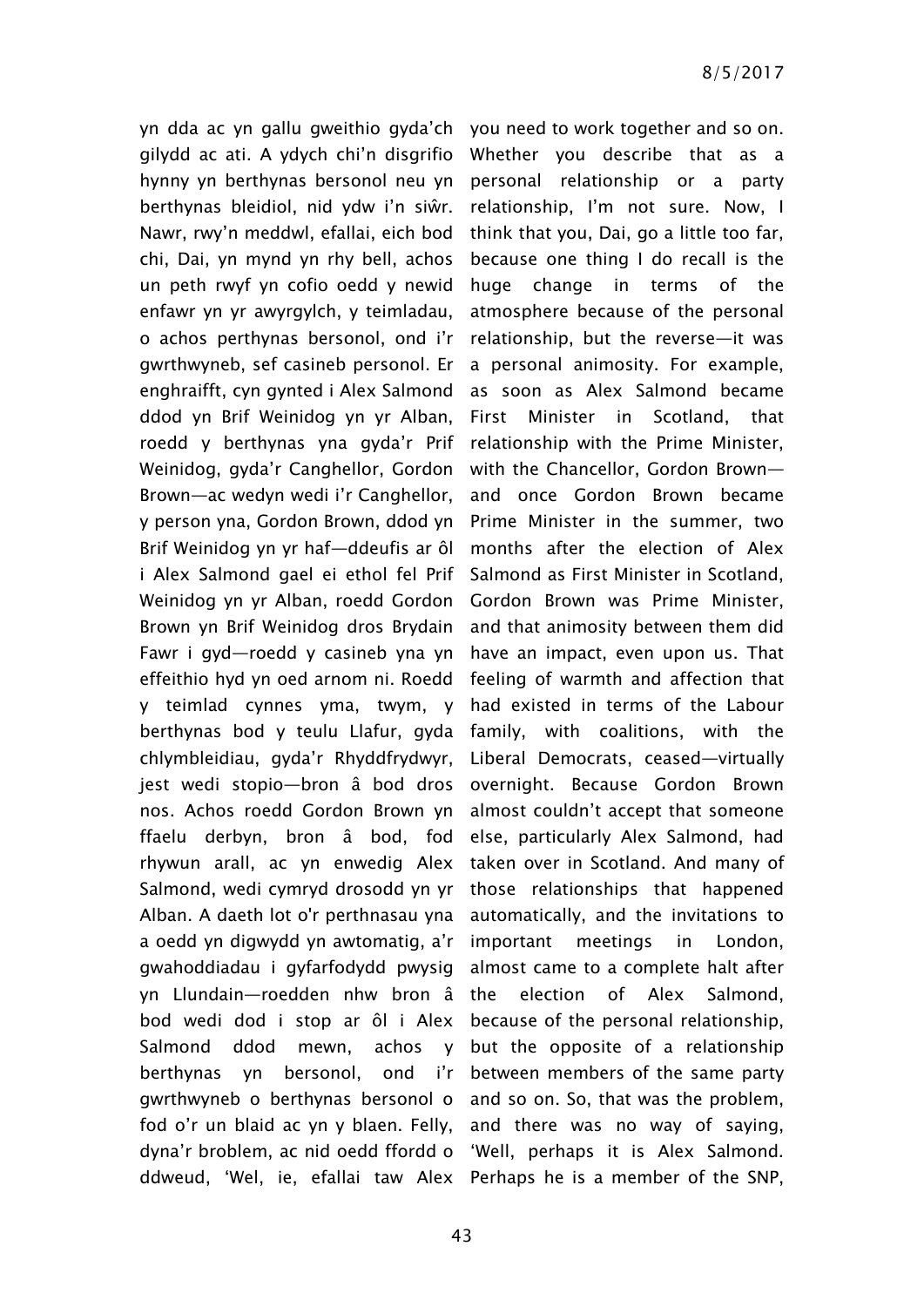Salmond yw e. Efallai ei fod e yn yr but he is still the First Minister of SNP, ond hyd yn oed wedyn, mae e'n Scotland.' So, the same rights should Brif Weinidog.' Felly, dylai'r un continue for the First Minister for hawliau barhau ymlaen i'r Weinidog o Gymru, sy'n parhau i fod from Scotland, who is not Labour and yn Llafur, neu i rywun o'r Alban, sydd who is hostile to Labour, and who is ddim yn Llafur, ac yn elyniaethus iawn i Lafur, sef yr SNP. Ond fe oedd position, even though it was a wedi cael ei ethol, hyd yn oed gyda minority Government. He was still the Llywodraeth leiafrifol iawn. Ond hyd First Minister of Scotland, but you did yn oed wedyn, fe oedd y Prif have this problem: to whom did Weinidog, ond roedd y broblem yma: Scotland belong? Did it belong to i bwy roedd yr Alban yn perthyn—i Alex Salmond or to Gordon Brown? Gordon Brown neu i Alex Salmond— And that had an impact, even upon yn effeithio, hyd yn oed, arnom ni.

[156] Dai Lloyd: Mae hynny'n bwynt Dai Lloyd: Well, that point is fair digon teg, ond y pwynt sylfaenol enough, but the fundamental point roeddwn i'n trio mynd ar ei ôl oedd wel, fel y pwyntiau roedd Nathan wedi'u codi, yn wir—rydym ni'n trio cael rhyw fath o strwythur i wneud yn siŵr bod y Gweinidogion yn fan hyn yn gallu siarad efo Gweinidogion yn Llundain, y memorandwm cydddealltwriaeth ac ati, pa faint bynnag where we are not in a situation where o ddefnydd o hynny sydd, ac lle nad we do have to depend on those ydym mewn sefyllfa y dylwn ni fod yn gorfod dibynnu ar berthnasau personol positif, gan amlaf, wrth gwrs, ond wrth gwrs rydych chi wedi darlunio un sydd yn negyddol tu Because the evidence that we've hwnt. Felly, a oes yna ateb arall? Achos y dystiolaeth rydym ni wedi'i relationship, then Wales wouldn't chael yw: os nad oedd yna berthynas, receive a look in. nid oedd Cymru yn cael look in.

[157] Mr Morgan: Wel, yn sicr, fe Mr Morgan: Well, certainly, we were gawsom ni ein heffeithio'n negyddol negatively impacted in the backwash yn y *backwash* o'r ffrae barhaol a of the ongoing arguments that had oedd wedi bod yn mynd ymlaen am been going on for 20 years between,

Prif Wales, as Labour, or for someone SNP. But he was elected to that us.

> that I was trying to pursue, like the points that Nathan made, was: we need some kind of structure to ensure that Ministers here can talk to Ministers in London, with the memorandum for understanding, and so on, however much it is sued, and personal relationships, positive usually, of course, but you've taken us through one that was very negative. Is there another solution? received is that if there wasn't a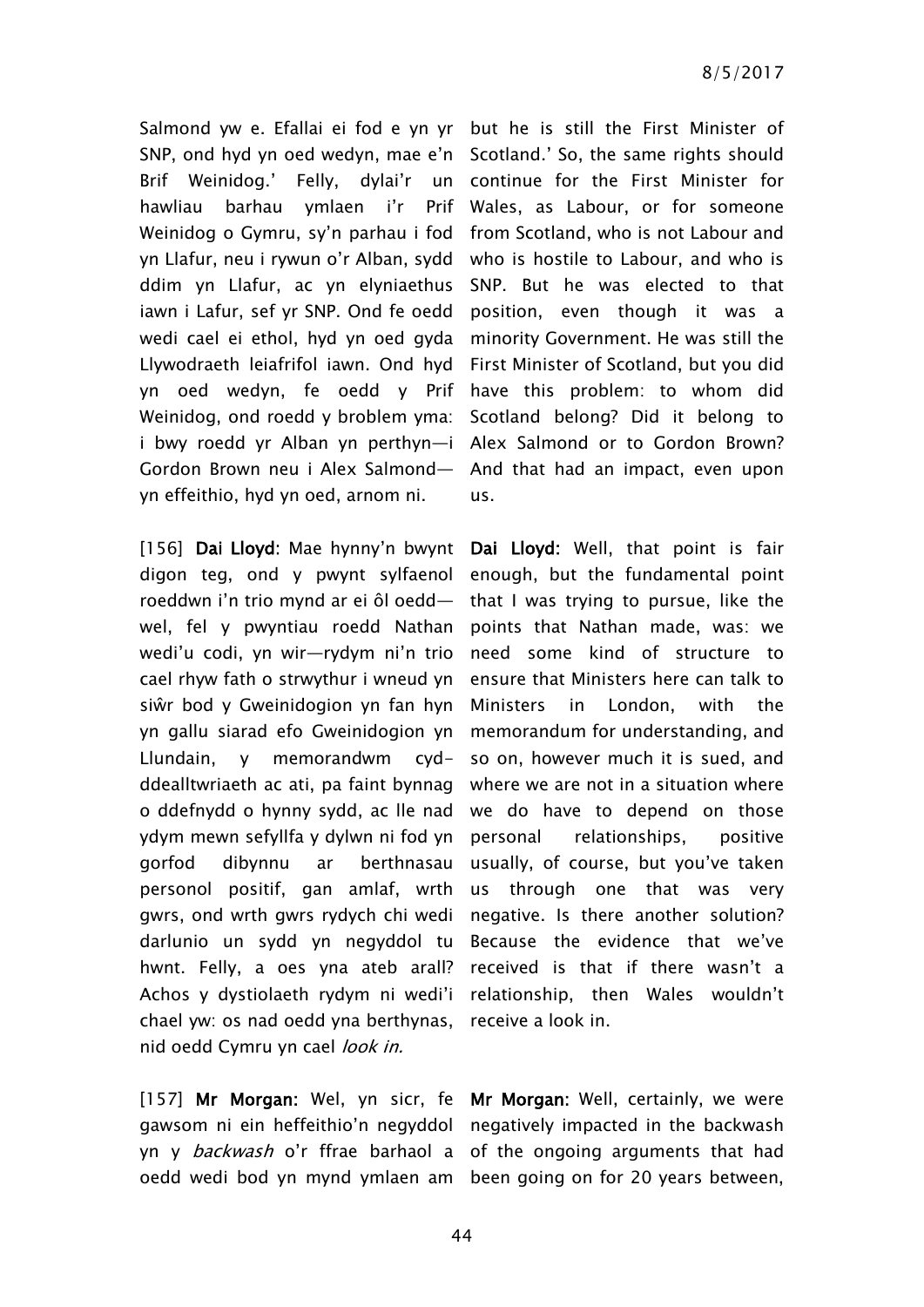20 mlynedd, rwy'n siŵr, rhwng, er for example, Gordon Brown, the enghraifft, Gordon Brown, y prif leadership and Alex Salmond. So, arweinyddion ac Alex Salmond. Felly, that's one of the reasons why I'm in dyna un o'r rhesymau pam rydw i o favour of a written constitution for blaid cyfansoddiad ysgrifenedig i'r the United Kingdom: so that things Deyrnas Gyfunol: fel bod pethau yn are clearer. I'm not saying that it gliriach. Nid ydw i'n dweud bod would have been beneficial if we had eisiau, neu y byddai wedi bod yn had a written constitution at the very fanteisiol pe byddwn ni wedi cael outset in 1999. I'm not saying that at cyfansoddiad ysgrifenedig reit ar y all. Perhaps it showed some wisdom dechrau ym 1999. Nid wyf yn dweud that you had some 10 years of hynny o gwbl. Efallai ei bod yn eithaf doeth eich bod chi'n cael 10 mlynedd o muddling through, jest trio gweld faint o berthynas rydych chi yn gallu ei hadeiladu a ble rydych chi yn cael eich cnocio nôl a ble rydych chi'n was fine for the first 10 years, but ffeindio bod y drws yn agored, ac yn then, and certainly when it faced this y blaen. Felly, roedd yn iawn, efallai, am y 10 mlynedd gyntaf, ond wedyn, ac yn sicr pan oedd wedi dod o dan y advantage of having a written prawf yma o gael yr SNP yn rhedeg yr constitution that provided clarity, and Alban, roeddech chi'n gallu gweld y that it was looked upon as a fantais o gael rhywbeth wedi'i constitution for the UK. ysgrifennu i lawr yn glir, a'i fod yn cael ei ystyried fel cyfansoddiad i'r Deyrnas Gyfunol.

[158] Roeddwn i wastad wedi dweud I always said that it would take until y byddai'n cymryd hyd nes ar ôl i fi after my time, and my time in this gwpla, ac rydw i wedi cwpla nawr, place is over, but I still consider ond rydw i'n yn parhau i feddwl am y these issues and I think that the year peth, ac rydw i'n meddwl bod y 2020 or the year 2025—that it would flwyddyn 2020 neu'r flwyddyn 2025, take until that time in order to settle efallai—y byddai'n cymryd hyd at these issues in terms of what exactly hynny er mwyn setlo pethau ynglŷn â the status of the House of Lords is, beth yn gwmws yw statws Tŷ'r and now that we are facing exiting Arglwyddi, a nawr ein bod ni'n mynd the European Union, we do need to mas o'r Undeb Ewropeaidd, mae write these things down. Things need eisiau ysgrifennu pethau i lawr a to be made clearer. We need to chymoni pethau, a dweud, 'Beth yw'r establish what the rights are, and

muddling through just to see how much of a relationship you could build, and where you find doors open, and where you find some push-backs too and so on. So, that test of having the SNP in charge in Scotland, you could see the clear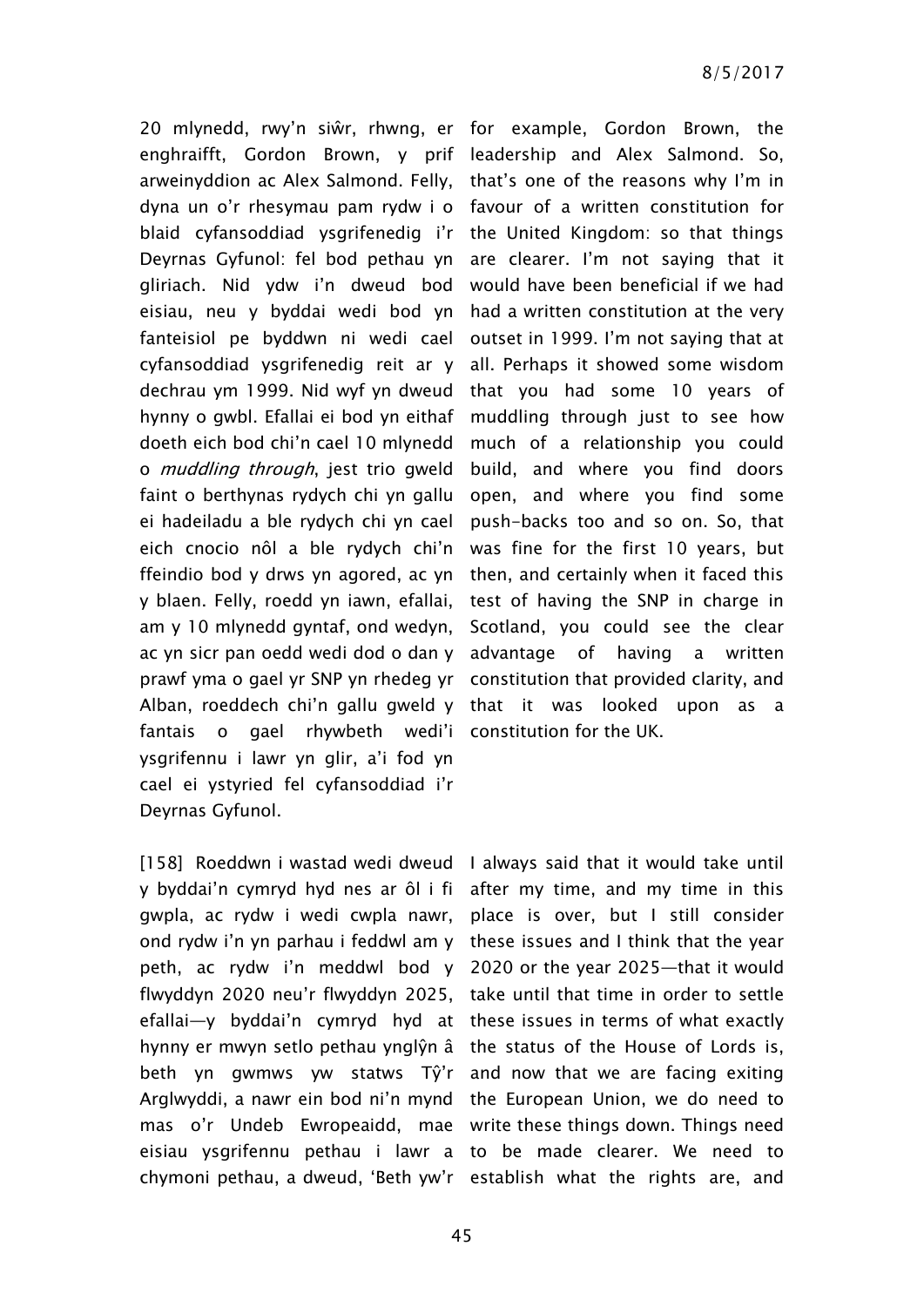hawliau?' a 'Beth yn gwmws yw'r berthynas rhwng y cyrff datganoledig between devolved bodies and the a Llywodraeth ganolog y Deyrnas central Government of the UK. It is gyfunol?' Mae ei eisiau fe nawr, rydw necessary now, I think, but I don't i'n meddwl, ond nid wyf yn meddwl, think that it would have been wise to efallai, y byddai wedi bod yn ddoeth i try and write things down in 1999. drio ysgrifennu pethau i lawr ym 1999.

interrelationships are

[159] Huw Irranca-Davies: Before we pass to David to take us on a little bit further again, in this changing world of devolution that we're in, from a Wales perspective, is the Wales Office now, and the position of the Secretary of State for Wales, a benefit, an assistance, or an impediment to that direct relationship between First Minister and Prime Minister? Because that, certainly—and you were hinting at it then—at critical times in devolution, but also at critical times in national emergency situations, such as the foot and mouth epidemic, the direct relationship between First Minister and Prime Minister has been key, as well as through the Wales Office and the Secretary of State for Wales.

## [160] Mr Morgan: Yes.

[161] Huw Irranca-Davies: What are your thoughts on that now, in this new world that you envisage of written constitution and so on?

[162] Mr Morgan: Well, the survival of the Secretary of State for Wales and Scotland—Northern Ireland is in a slightly different category, as we can see from the present moment when the Assembly goes into suspension—. But if you take Wales and Scotland, I think the survival of the Secretary of State's Office for Wales and Scotland, 18 years after a devolution—nobody would have anticipated that. There were times, of course, when it was thought that you should merge the three offices, so that you had a kind of office for the Celtic fringe or something with a voice in the Cabinet.

### 12:15

[163] There were other solutions, which both Paul Murphy and certainly Peter Hain had, of having the Wales Office continue. But when a much bigger Cabinet job like social security was being done by that person—I can't remember whether the Secretary of State for Scotland ever did a major Whitehall job as well as being Secretary of State, but I don't think anybody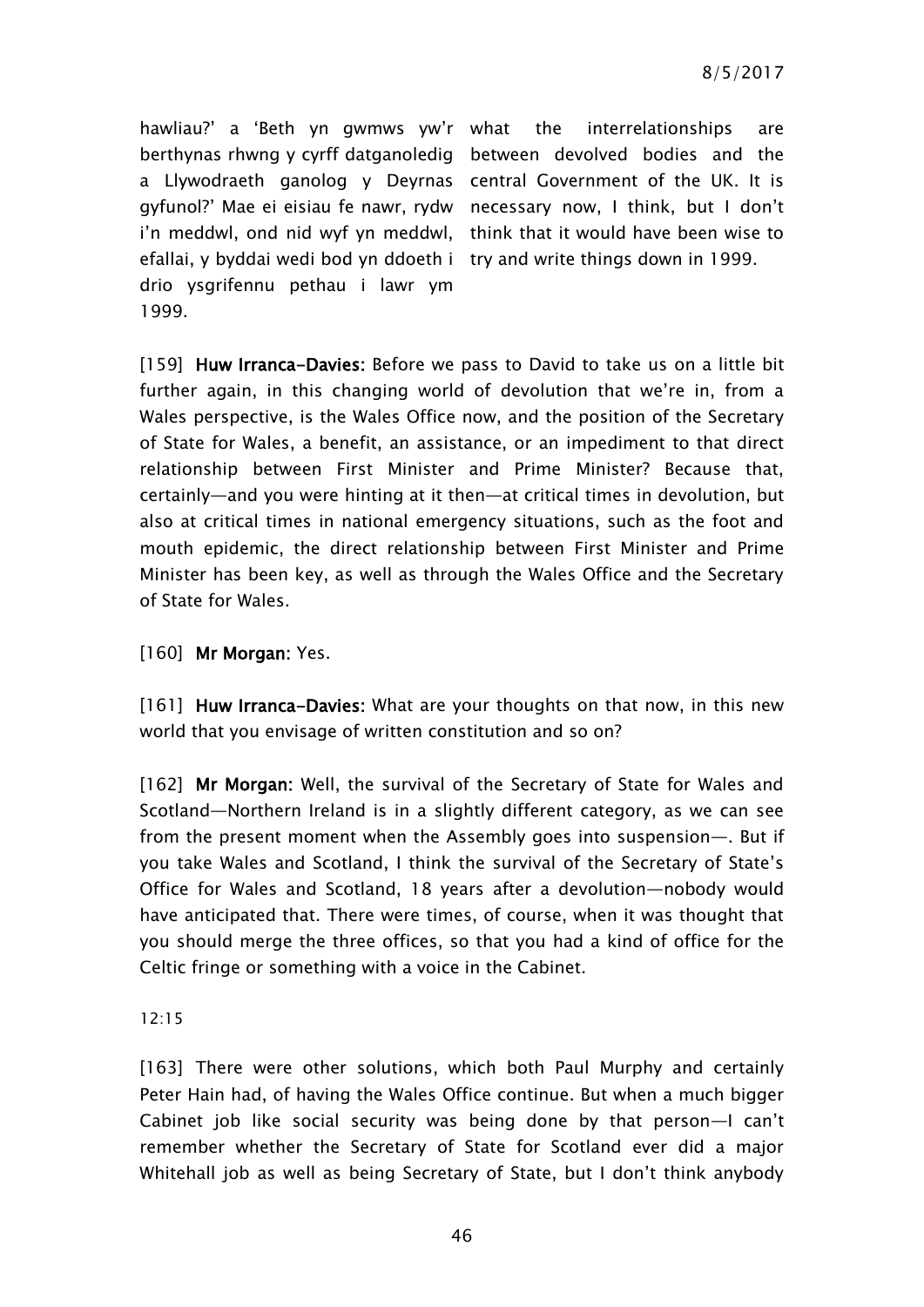expected those offices to continue. Does it involve a bit of a blockage in relationships, not just with the Prime Minister but with individual Secretaries of State? I can't answer for the last—what is it now, since I finished in December 2009—that's seven years and a half now. I've no idea, but during the Wales Bill it would have been very interesting to be a fly on the wall, knowing what happened when the Secretary of State for Wales rings up the Whitehall Minister responsible for, for instance, water catchments or the Arriva rail franchise or whatever—obviously, the services to north Wales pass through England and back towards Holyhead when they get back into Wales around Chirk and Gobowen—and says to the Secretary of State for transport or Secretary of State for the environment, 'Well, look, let's try and clear this up now, is this going to go to Wales or is it going to go to England?', or 'How are we going to work it?'. Do they say, 'Well, what the hell's it got to do with you, anyway? You're only the Secretary of State for Wales. I want to talk to the Minister in Wales' or do they say, 'Yes, Alun'—as it is now—'Yes, fine; give us your advice'? I just don't know, because I've been out of it for seven and a half years.

[164] Huw Irranca-Davies: Okay. That's a neat way to come on to you, David.

[165] Mr Morgan: But the Prime Minister—. Sorry, David. Just to say, of course, if it's important enough, you have to speak to the Prime Minister. So, on foot and mouth, Tony Blair did a visit down. Now, he didn't for the other crises that we had just before foot and mouth, namely the flooding and the steel crisis in the autumn of 2000. We had crises almost one a month, but he did for foot and mouth because it's important enough. So, I would discuss foot and mouth with him as well as, obviously, Carwyn, being the Minister. So, if it's important enough, you have to have access to the Prime Minister.

[166] Huw Irranca-Davies: Okay. Thank you.

[167] Mr Morgan: Sorry, David.

[168] David Melding: Thank you, Chair. Actually, the energy and candour of your evidence is just fascinating, and it's great to see you back, incidentally, and helping this committee in our work. Rhodri, can I look at the joint ministerial council and how that operated? I hadn't made the association before, actually, of how the arrival of an SNP minority Government affected the operation of devolution. But the JMC obviously comes in because we have devolved Governments. It has a certain amount of energy and purpose in the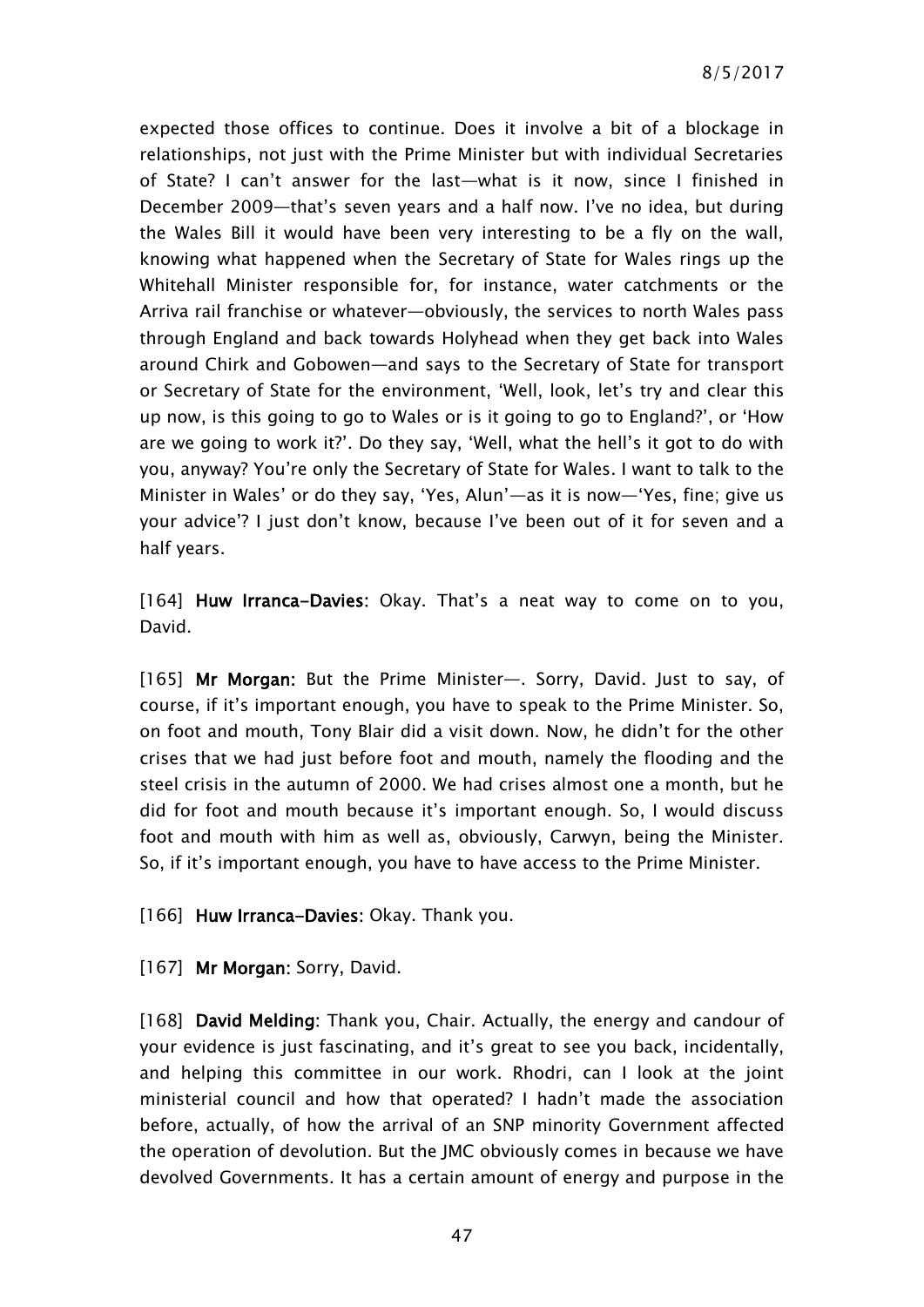early days, then it goes into abeyance, and it may be—and you could confirm this—that one of the reasons was the arrival of the SNP. Then, after 2010, the coalition Government, and then, after 2015, the Conservative Government, you know, keep the JMC running, but some critics say it's more formalistic than obviously purposeful. Is that a fair description of where we are with the JMC and its phases?

[169] Mr Morgan: Yes, absolutely. It's almost like what I said about the Prime Minister coming down to do a visit on foot and mouth, because foot and mouth was that big that you had to have a visit not by the Secretary of State for agriculture but by the Prime Minister, to show that he is the Prime Minister and is taking an interest. This Joint Ministerial Committee started off with the Prime Minister chairing pretty much every one. The British-Irish Council, which was seen as a similar body to the JMC—no disputes resolution function or anything like that, but because it kept the unionist community in Northern Ireland happy that there was this east-west strand, it made it more acceptable for them to have a north-south strand—they were chaired by the Prime Minister as well in the initial years, and then gradually it would be the Deputy Prime Minister, John Prescott, to take over. Then it would go from John Prescott to the leader of the house, and Robin Cook took over and whatever. You could see it gradually dropping. I regretted that, because forgetting the disputes resolution mechanism, which was never going to work that well, because the Westminster and Whitehall machine could always say, 'This has not been resolved at the Joint Ministerial Committee, we'll now go to the Prime Minister for a final decision'—. Well, obviously, the Prime Minister is going to back the Westminster/Whitehall view, not the view of the devolveds, and that's why we had such an evil row over the funding of the Olympic Games. But if you forget that, the great advantage of the Joint Ministerial Committee was the compare-and-contrast possibilities that it had. Bill Clinton, long before he was President—when he was Governor of Arkansas—said that the great thing about the US system is that you've got 50 living laboratories to try out experiments in health, social security, prison reform, whatever it might be, and if something works well, other governors can say, 'Bill, how's that system working in Arkansas? Can I send somebody down?' There's a whole industry in America of comparing different states and their different approaches to all manner of social welfare and economic regeneration issues, and that's what we used to do in the Joint Ministerial Committee: 'How are you doing on health? How are you doing on economic development?'—whatever it might be. And I thought that was one of its great strengths; that we could see how we were playing it differently. We were playing some things long, like health, in public health terms; the English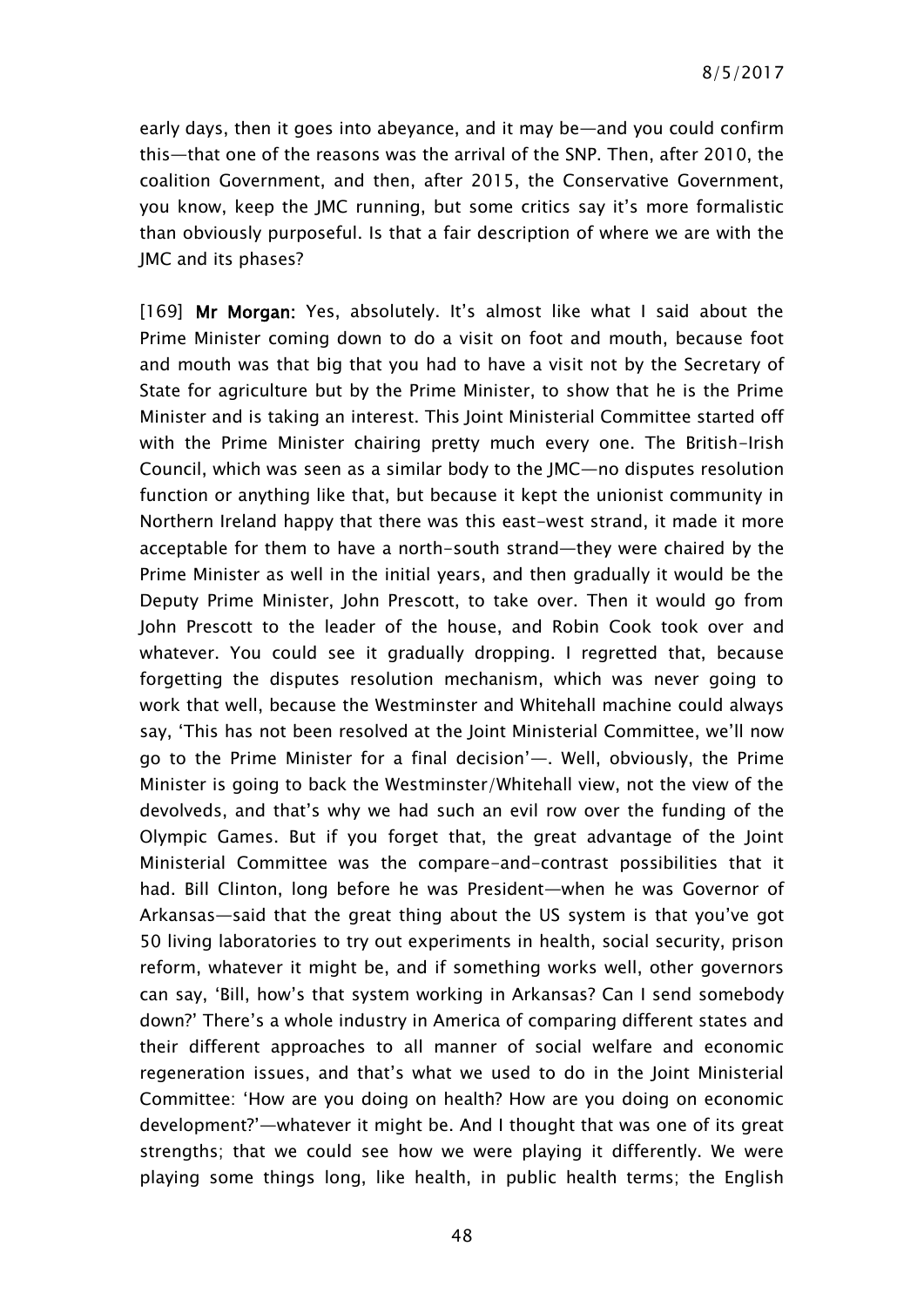priority was to play in short in terms of waiting lists. You could compare and contrast that approach. I thought that was very healthy, and I regretted that it ceased to be sufficiently important to deserve the Prime Minister's time after about—I can't remember now—three years or something like that.

[170] David Melding: That's very helpful. Your successor as First Minister has now emphasised how important it is to strengthen the JMC process and, indeed, thinks it should probably have a new title of 'Council of Ministers' to give it that sense of importance to the wider constitution and certainly in terms of relations between the Governments that are within the United Kingdom. I suspect that's something you'd support, but perhaps you could put on the record whether you think this is an important development in the more formal mechanisms of that sort of federal approach to Government, I suppose, which you opened this session on when you referred to reforming the House of Lords along those lines.

[171] Mr Morgan: I feel a bit out of it compared—. It's Carwyn's view rather than mine that would say whether the deterioration of importance in the joint ministerial council has got to such as you would want, therefore, to now relaunch it. What I think you've got to try and solve is the missing parts of the original devolution settlement, namely the absence of an independent dispute resolution mechanism; an independent resource allocation mechanism; and, in particular, an independent mechanism for solving a dispute over resource allocation, which is what happened over the Olympics, where we were just told, 'You're not having any Barnett formula money from the Olympics'. We said: 'Hang on a minute, what about—not the track, not the swimming pool—what about the urban regeneration benefits and what about the transport expenditure?' 'No; it's all covered by a Bill, the House of Commons passed it'—and so on. It didn't say that it was exempt from the Barnett formula in the legislation and that Wales and Scotland and Northern Ireland are not going to get anything, not only from the stadium and the sports facilities. 'No—sorry.' And I suspect that if the SNP hadn't won control of Scotland, there would have been a Barnett formula application, certainly to the non-sport side of it. But as it was, they said, 'Alex Salmond's got too much money already' et cetera and they said, 'Yes, well, we haven't got an SNP Government in Wales, and we certainly haven't got enough money'. But, you know, it was just lost in this very evil and poisonous relationship, going back years, either personally between Gordon Brown and Alex Salmond, or between Labour and the SNP, over who runs Scotland.

[172] David Melding: Do you think it's this potential heavy-handedness from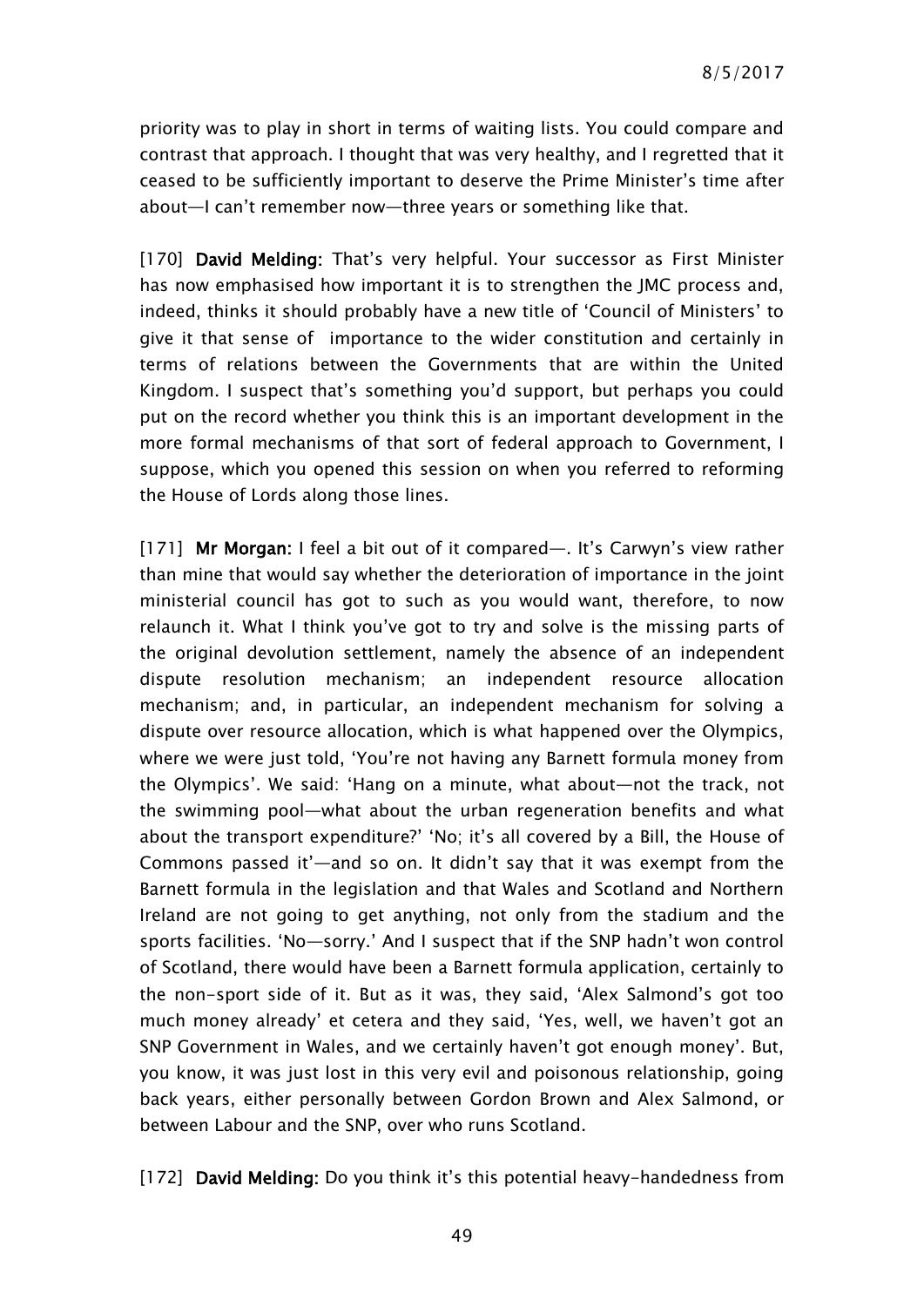the UK Government, under whichever party or parties, that is causing some anxiety here in Cardiff, and I suspect also in Scotland, about what happens to the powers that will now come back from the EU, particularly in terms of agriculture and the environment?

### [173] Mr Morgan: Absolutely.

[174] David Melding: We seem to be in this odd situation where most people think that there should be some form of UK framework so that you don't have radically different agricultural and environmental policies in different parts of the UK, but we're not quite sure how you set that up with the Welsh Government and Scottish Government saying, 'Well, you need to formally transfer the powers to us and then we'll negotiate the common working arrangements'. It doesn't seem to be very functional that we can agree in principle that there should be a framework, but we have this row, then, about the direction of the powers in terms of where they will land.

[175] Mr Morgan: Yes. I doubt there are going to be a lot of votes in this in the election in four or five weeks' time. But, yes, you're absolutely right to point that out as a major concern. The Secretary of State for Wales has virtually no staff. Perhaps they have 100 staff now, but certainly, they can't run a function if they just don't have the people to do it. So, if, for instance, the Secretary of State for Wales, with the encouragement of the Prime Minister, made a power grab for the agricultural powers that will be reverting to the UK, well, you have to ask how many civil servants would they have to hire in order to run that function. Or, in effect, would the Secretary of State for Wales say, 'Well, I've grabbed the power now. I should be running agriculture in Wales, but I'll have to ask the Ministry of Agriculture, Fisheries and Food to actually run it', which would mean that it would cease to be a devolved function, even though it's been devolved, not since right at the start, but in 1970 or thereabouts—1974 with John Morris, I think, wasn't it? So, it's been devolved for 43 years; it could become undevolved, but it certainly couldn't be run by the Wales Office, not without a massive hiring programme of civil servants—or if they say, 'We're keeping the power, but we'll give an agency to the Assembly, the Welsh Government'.

[176] Economic regeneration: a little bit more complicated. You know, scientific research is not a devolved function, so that would be different. But agriculture is probably the big one. It could not be run by the Wales Office as presently constituted in Whitehall. Now, does the Wales Office have any ambition to reconstruct itself as an executive body with administrative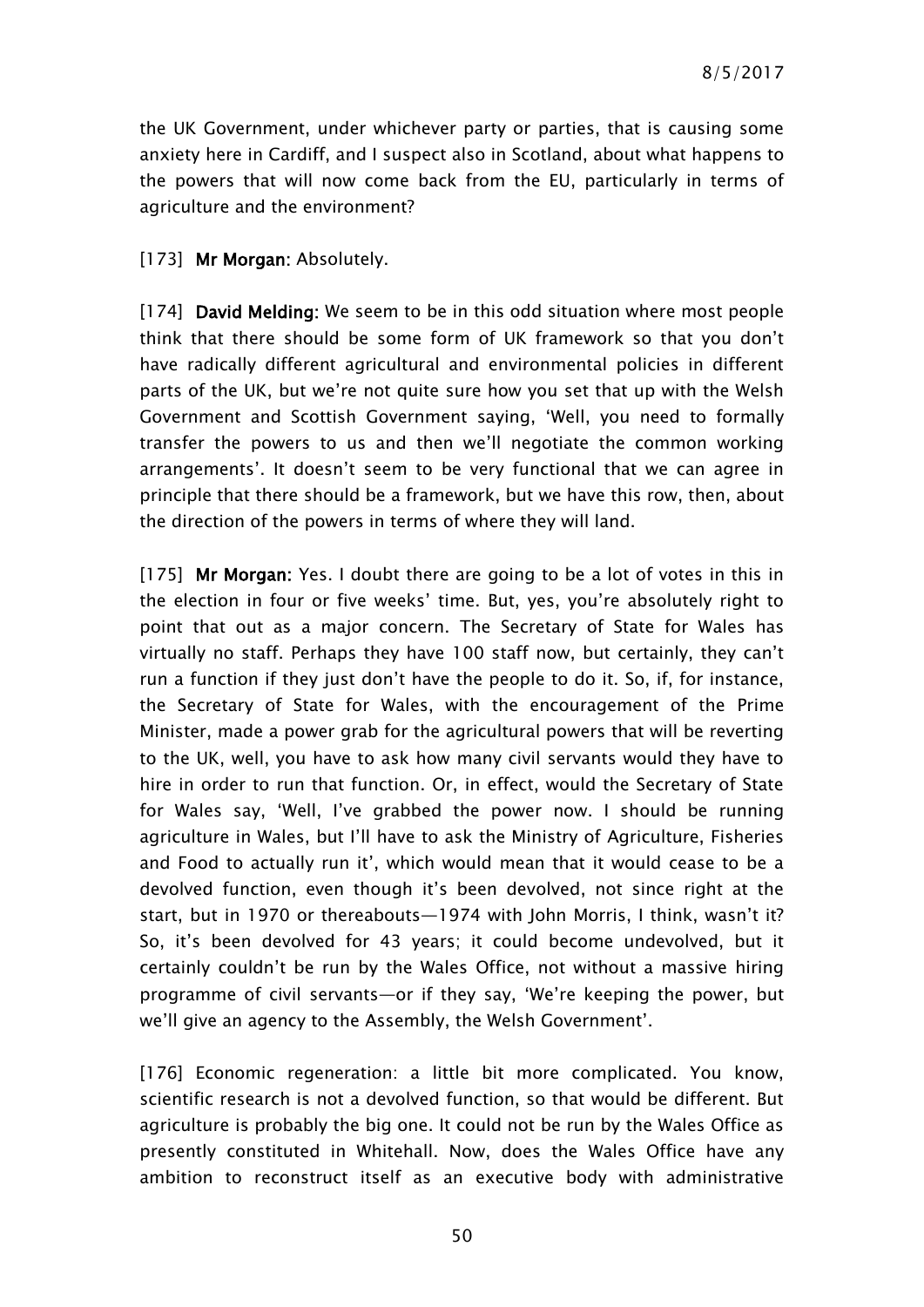functions, rather than co-ordinating functions? I have no idea. But I doubt this is going to be a major issue in the election. It's a shame; it should be, but I don't think it will be.

[177] David Melding: I suppose from our point of view, we would like to see evidence that the various Governments were talking seriously about it and, in a practical way, getting on with the job. But can I just finish my questions by just asking you whether you think the relations between the Whitehall departments and the Welsh and Scottish Governments have improved in terms of their knowledge of the cultural change and governmental changes that have gone on—

[178] Mr Morgan: Of Wales to Scotland and Scotland to Wales, now, forgetting Whitehall and Westminster?

[179] David Melding: No, no. How Whitehall deals with Wales and Scotland in the devolved spheres of Government. You started off saying that they more or less, in the early days, just regarded devolution as an extension of the former territorial departments of state, only dressed up with a more democratic and legislative—

[180] Mr Morgan: Instinctively, that was the case, yes.

[181] David Melding: Did that change during your time and did they realise that this is a real shift in terms of our practice?

[182] Mr Morgan: I would say so. I mean, even by the time that I finished seven and a half years ago as First Minister, I think that cultural shift had taken place. I don't think that we were considered an odd kind of adjunct ministry, but abiding by almost collective Government responsibility. I just don't think—. And that was before Alex Salmond arrived in the SNP.

[183] David Melding: And then when you were dealing with tricky situations, did you breathe a sigh of relief when you heard which Whitehall department was dealing with it, or did you have a shiver when you heard about another?

[184] Mr Morgan: Yes.

[185] David Melding: So, does that remain an issue, do you think?

[186] Mr Morgan: I've no idea over the past seven and a half years, but what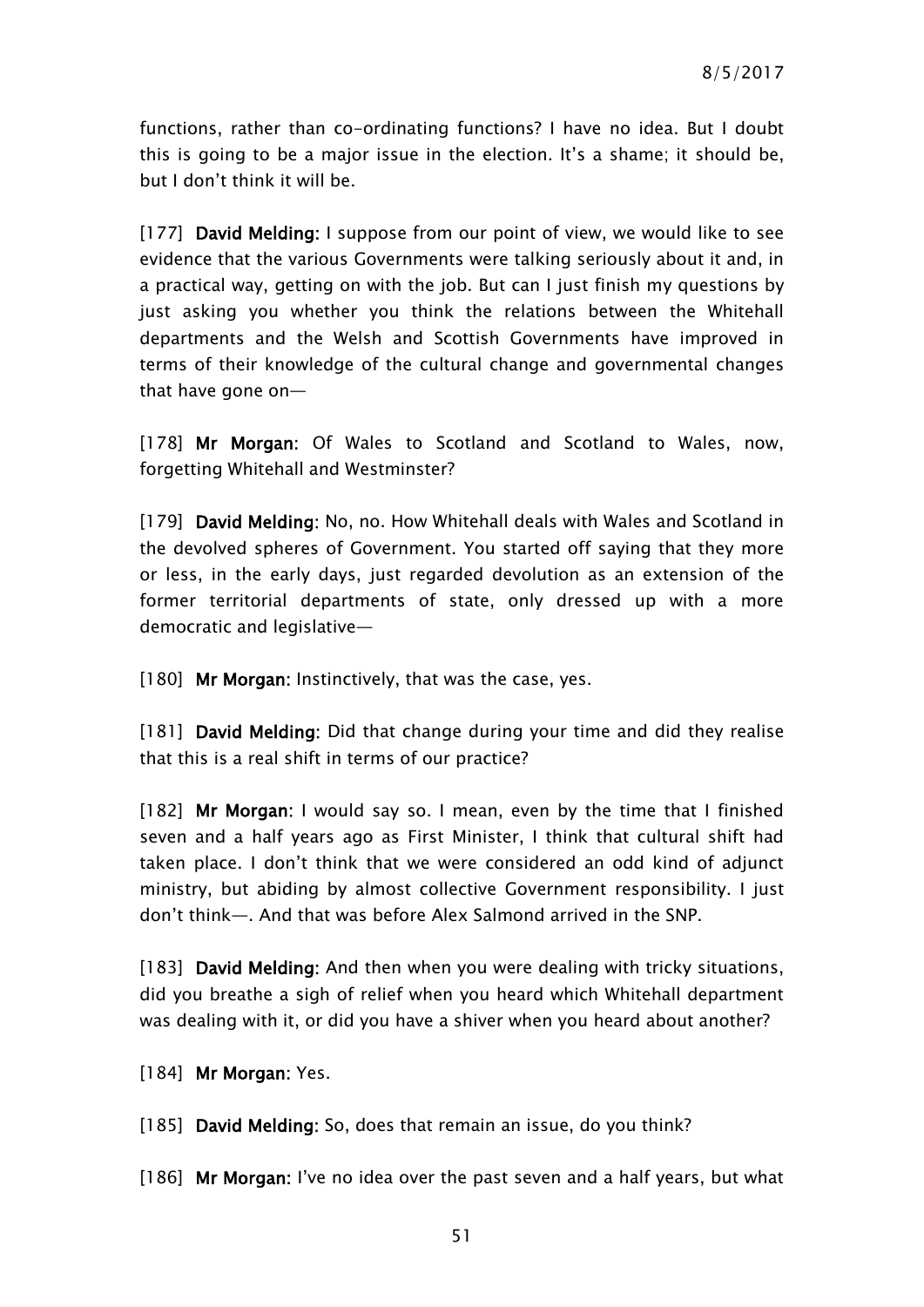we found was that if a Government ministry in Whitehall carried out almost identical functions to our devolved functions—for instance, John Prescott's super department had—. Although it was a super department, all of its functions in Wales, with tiny exceptions, were done by us. So, there was always immense tension.

 $12.30$ 

[187] The Foreign and Commonwealth Office thought we were wonderful because we didn't compete with them. They treated us as people to be looked after, saying, 'You must stay, if you're in Brussels, with the British ambassador or the high commissioner'—what do they call it? I can't remember the exact title now—'or the high representative to the EU, in his palatial establishment', and so forth. They wanted to incorporate us and to treat us as a wonderful new part of the British constitution, which they could boast about to the French and say, 'Well, you would never have done this, would you, Froggies? We've done it in Britain. You probably thought we'd never do it, but we've got devolution. You should try it sometime'. It was something to be boasted about, that the Brits had shown the flexibility to bring in devolution, and they were immensely proud. So, there was never a problem with the Foreign Office, but immense problems with John Prescott's department. And the others were on a sliding scale, really, of to what degree were they carrying out the same functions as us. If they were, there was trouble; if they were completely different from us, they thought we were wonderful.

[188] David Melding: Thank you. That's very interesting.

[189] Huw Irranca-Davies: Now, Rhodri, with the committee's willingness, because time is always our enemy unfortunately, what I might do is skip ahead a little bit here to Nathan to just explore a little bit the implications of Brexit before we finish. But what we might do is write to you on the issue of inter-parliamentary relations because we've focused very much on intergovernmental relations. Of course, obviously, as a committee we're quite interested in the exercise of influence through the committee structures and those wider parliamentary bodies as well, unless you have any particular observations at this moment on inter-parliamentary relations, then what—

[190] Mr Morgan: I'm happy to take a question on it, but I haven't got-

[191] Huw Irranca-Davies: Well, I suggest that what we'll do is write to you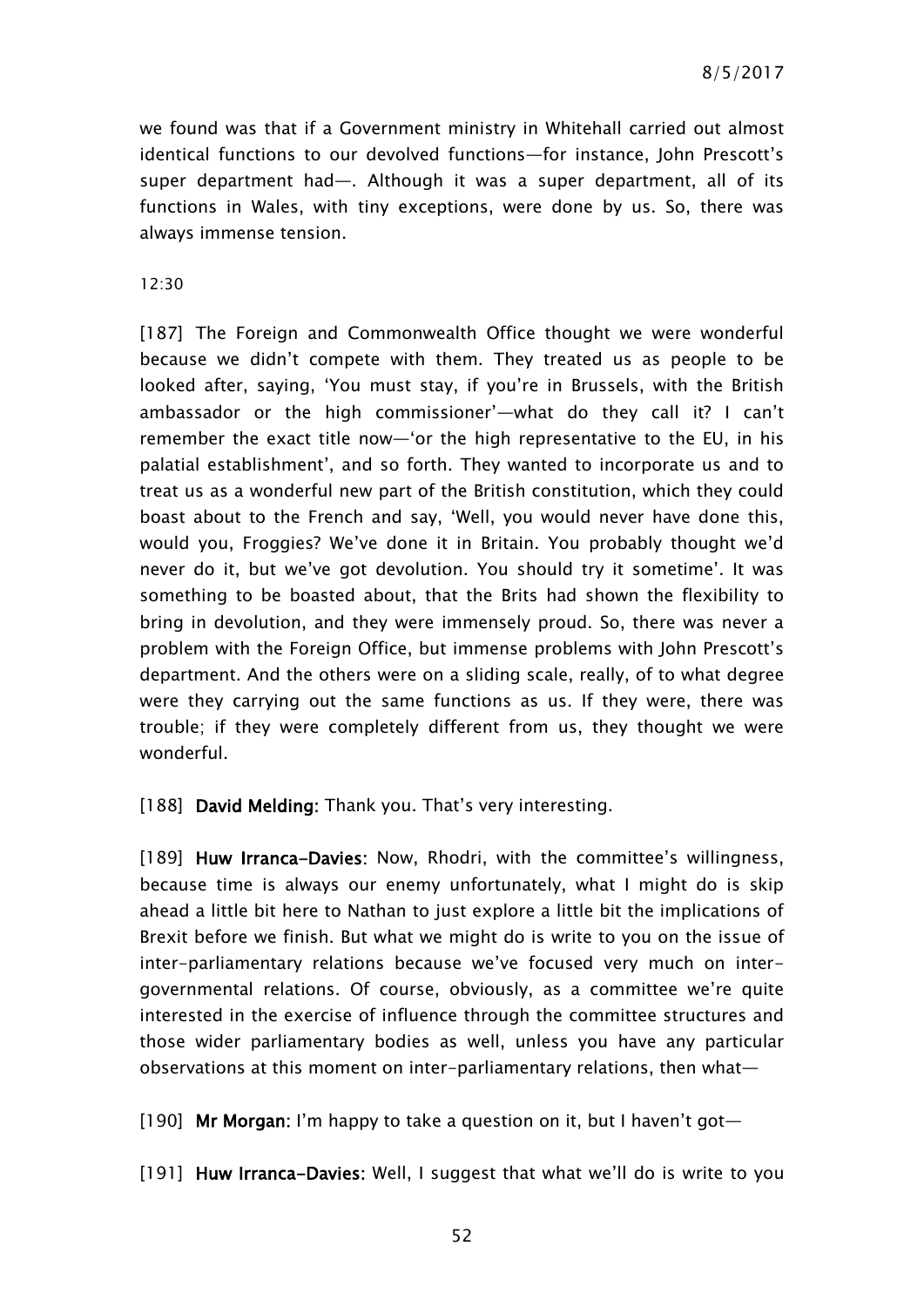and seek a couple of observations on that rather than rush it now, because you might, on reflection, have some interesting points to make.

[192] Mr Morgan: Yes, okay. I owe you that after letting you down a month ago when I had a terrible chest infection.

[193] Huw Irranca-Davies: No, no, not at all. But it does allow us, then, Nathan to take us into the sphere of the implications of EU exiting.

[194] Mr Morgan: Yes.

[195] Nathan Gill: Yes, thank you. Obviously, you served seven years on the European community office for Wales—

[196] Mr Morgan: I did, yes.

[197] Nathan Gill: So, you must have quite a bit of insight within the workings and also your own opinions about how now Wales will be affected through the Brexit process, and also the effect of it on inter-governmental working. So, I just wondered if you could maybe share some of those thoughts with us.

[198] Mr Morgan: Yes. I think my experience from 1980 to half way through 1987 is probably pretty irrelevant now, to be honest there, but, obviously, the huge issue is the one that David and I have already discussed. So, Brexit is going to mean—. It just depends how the psychology of the United Kingdom changes, really, because we always enjoyed, in Government, having this direct relationship with Brussels, where the four agriculture Ministers were regarded—. I mean, one was much bigger than the other, but it was very interesting for the four agriculture Ministers to travel together and be almost co-equal in status but not quite. So, agriculture is a key issue in that sense, in that it's almost totally devolved—not agriculture research probably, but apart from that. Higher education and research funding were very important.

[199] So, does Wales have any kind of a voice post Brexit or will the psychology of the country be now that it's the United Kingdom as a sort of single entity, and breathing space for a Welsh view to emerge and have sufficient clout to actually get recognised and listened to is going to be the big issue? It goes very deep in British psychology that Scotland has got a kind of special status in which people in England regard it with a strange mixture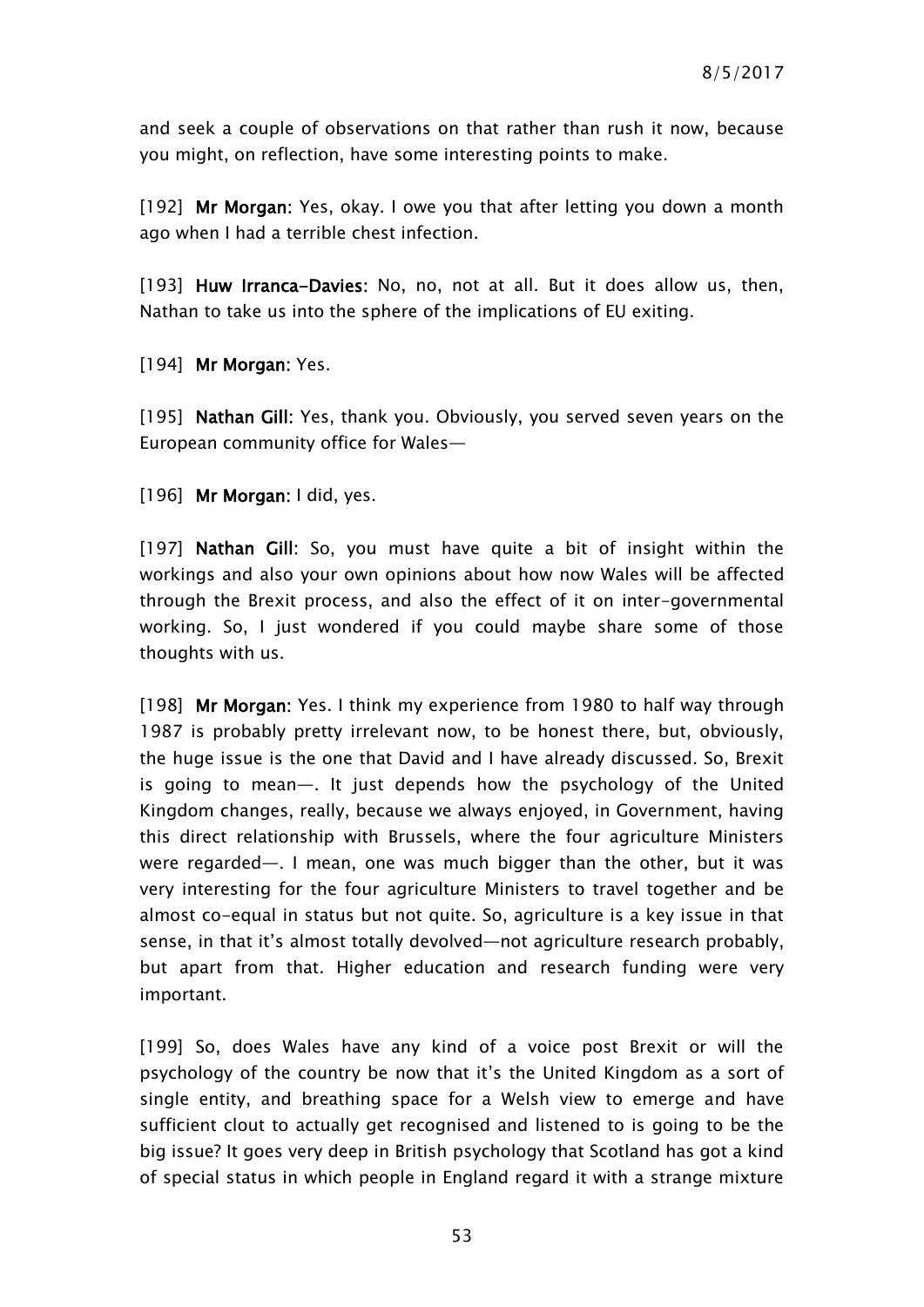of respect and loathing and what have you. Wales has neither the respect nor the loathing—one is a bad thing, one is a good thing—but we're trying to make sure that we get listened to. Scotland will get listened to, because of this status that it has always had in British society. Northern Ireland, again, has a totally special status because it's almost got far more devolution even than in Scotland, but no political party from the UK operates over there. So, again, you have to listen to their political parties, because they're unique to Northern Ireland—forgetting that Sinn Fein operates in the republic. Wales is the trickiest one in terms of banging the table and being listened to. We were listened to in the EU, and then we won't be in the EU because Britain won't be. Well, what's the capacity of Wales to kick the door down occasionally in order to make itself heard? We don't know what the answer to that is.

[200] Nathan Gill: The current First Minister has talked several times now. that I've heard, about the need for a single market within the United Kingdom, almost a common market. Do you agree with that kind of idea?

[201] Mr Morgan: Who said this, sorry?

[202] Nathan Gill: Carwyn Jones has mentioned-

[203] Mr Morgan: Oh, current First Minister. Sorry, yes, you're right.

[204] **Nathan Gill:** The current-

[205] Mr Morgan: The current First Minister. Right. Well, again, is that on the assumption of Scotland remaining part of the United Kingdom?

[206] **Nathan Gill: Yes.** 

[207] Mr Morgan: You need to establish—. That would be a huge disadvantage, certainly, if Scotland were not part of the United Kingdom, but if it was part of United Kingdom, you don't want barriers. But what if you have different policies on food supplements or something of that sort, which was a major subject for discussion in the passage of the original devolution legislation in 1998? So, for instance, simple things like if the Scots get devolution of driving tests, or something, and say, 'You can drive at 15 or 16,' or on food hygiene. Smoking, of course, in public places—how would people from England, coming into Wales, if we have different rules, which we almost did, by and large—? They were only a couple of months apart, I think, in the end, wasn't it, the legislation, but it could have been different. How do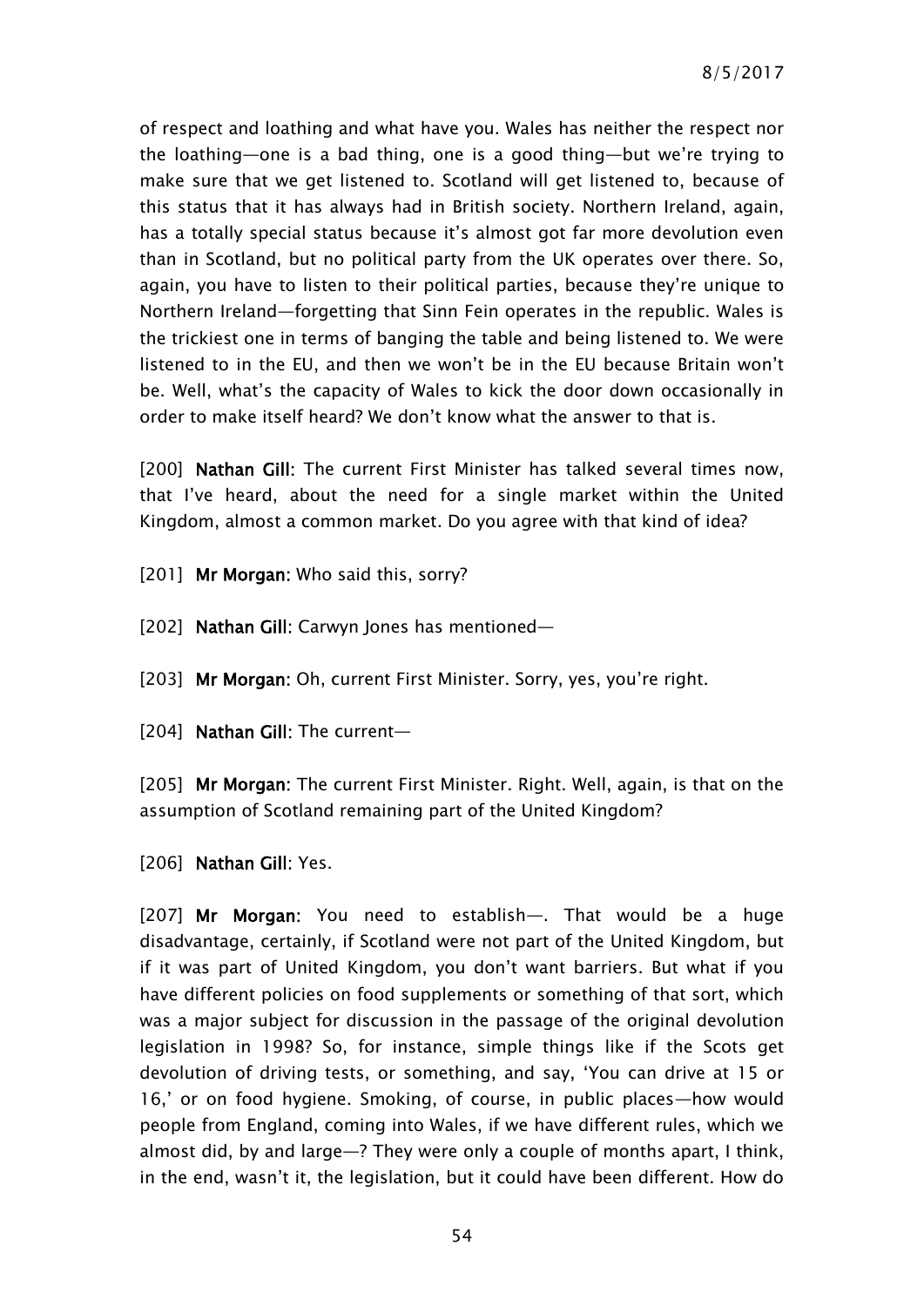you manage if you've got different regulations in different parts? They're used to it in Australia. We are not used to it in Britain.

[208] So, do you need a set of rules that then says these will be common, but these will be areas where if one part of the United Kingdom wants to go forward on the make-up of food, the regulation of smoking, water quality or whatever, you do want to encourage an individual part of the United Kingdom to be able to march forward, and the other countries will follow. So, the people in England don't realise that the plastic shopping bags regulations are different, and they're still different, even though England has followed. Many more shops are exempt in England and they're notionally not exempt in Wales, for instance. But that doesn't affect the tourism industry. But if you had a much bigger issue than that, could it affect the exchange of student finance? There are very different regulations on student finance between Wales and England, when there's a huge amount of cross-border exchanges of students from Wales going to England, and England going to Wales. It's less of a problem in Scotland, because, by and large, Scottish students go to Scottish universities.

[209] **Nathan Gill:** So, do you think that there is a way around this or there's something that we should be doing or could be doing in order to allow the voice of Welsh Ministers to be heard—

[210] Mr Morgan: The Welsh media?

- [211] Nathan Gill: No, the Welsh Ministers.
- [212] Mr Morgan: Oh, Ministers, sorry.
- [213] Nathan Gill: On an equal basis with those in England and Scotland.

[214] Mr Morgan: Well, if we stick to the principle that interstate commerce, to use the American expression, must be unrestricted within the United Kingdom, but that each separate part of the United Kingdom shall not be discouraged from producing social legislation that it believes to be right for their area—because there are very substantial differences between Wales and Scotland and England, let alone Northern Ireland, when it comes to social need. The population of Wales is, on average, older and poorer, and, therefore, you might want to have a policy that is attuned to the fact that you've got more elderly people and more people in social class 5 as a proportion of your total population than in England. So, you might want to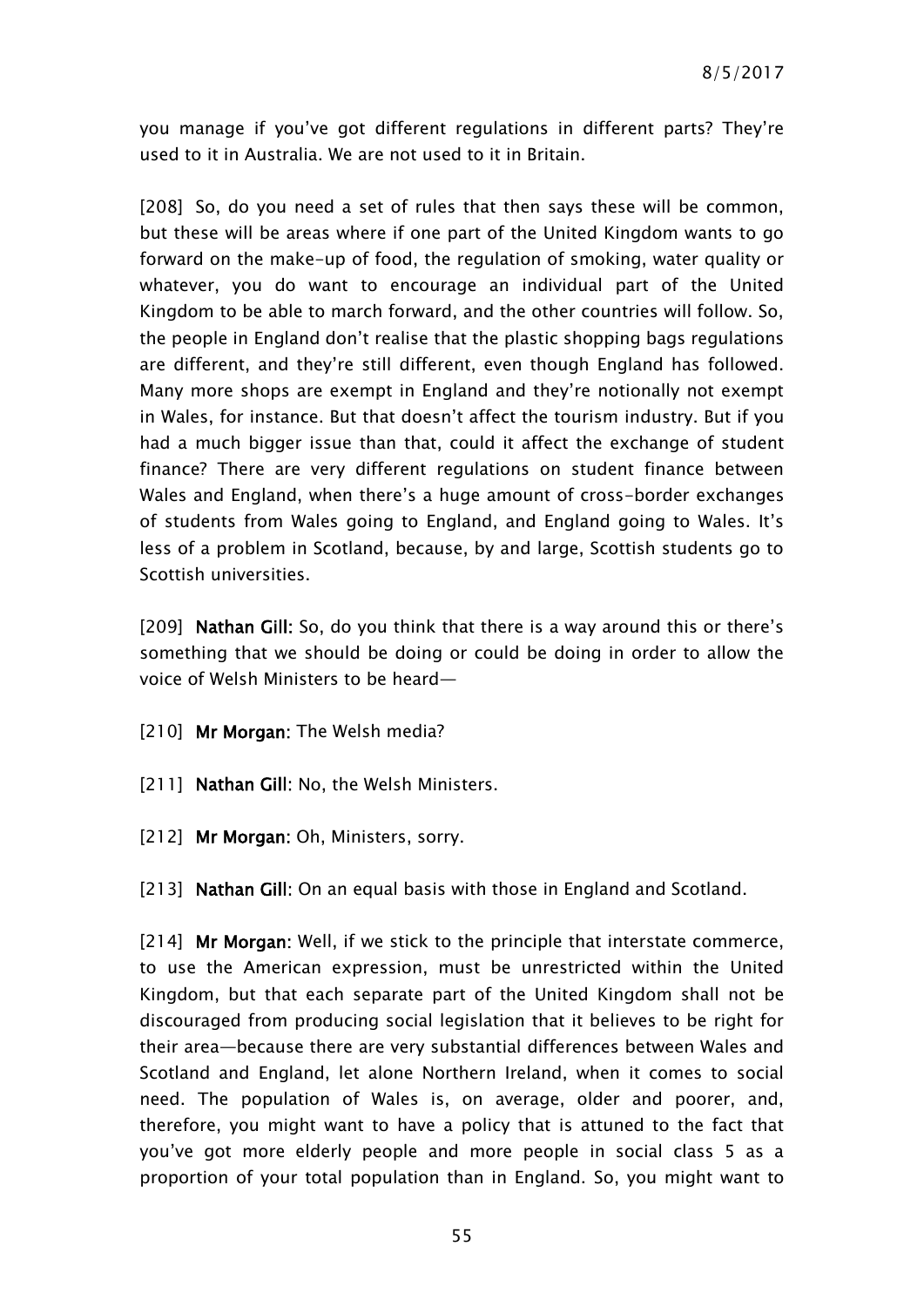do that. Or, you might just want to introduce new regulations on e.g. plastic bags, which we pinched from Ireland obviously, or a new nursery curriculum. You wouldn't want to discourage individual parts of the United Kingdom from moving ahead with something that they think suits the different circumstances that they've got, but it's got to be within that framework of saying, 'Inter-state commerce is unrestricted, but social legislation attuned to local population needs should not be discouraged'.

[215] Nathan Gill: Okay, thank you.

[216] Huw Irranca-Davies: Rhodri, thank you very much. Short of writing to you on inter-parliamentary relations, is there anything that you think we've missed, or any other thoughts that you want to leave with us?

[217] Mr Morgan: Well, only on what are the practical issues relating to drawing up a written constitution. Is your committee going to be seeking to offer advice to the authorities, or the Government in Wales, plus the body politic outside Government in Wales, and outside Wales, on what a written constitution would look like? I've heard Carwyn, my successor, refer to the fact that you need a constitutional convention at least to talk about this, and that's been dismissed out of hand. But I think he's absolutely spot on. I think you've got to have a target date, and you've got to see what the major obstacles to it are, but I hope your committee will be considering whether to offer advice to the Welsh Assembly, the Welsh body politic and outside Wales as well, because, making a constitutional affairs inquiry, it's bound to have to be read in Westminster and Whitehall if it's going to have an impact.

[218] Huw Irranca-Davies: Brilliant. Rhodri, thank you very much indeed. Thank you for your time. We'll send you a transcript so you can check through for accuracy. We do really appreciate you spending the time with us. It's been very valuable indeed. Diolch yn fawr iawn.

[219] Mr Morgan: That's okay.

[220] Popeth yn iawn. Pleser. That's all right. It was a pleasure.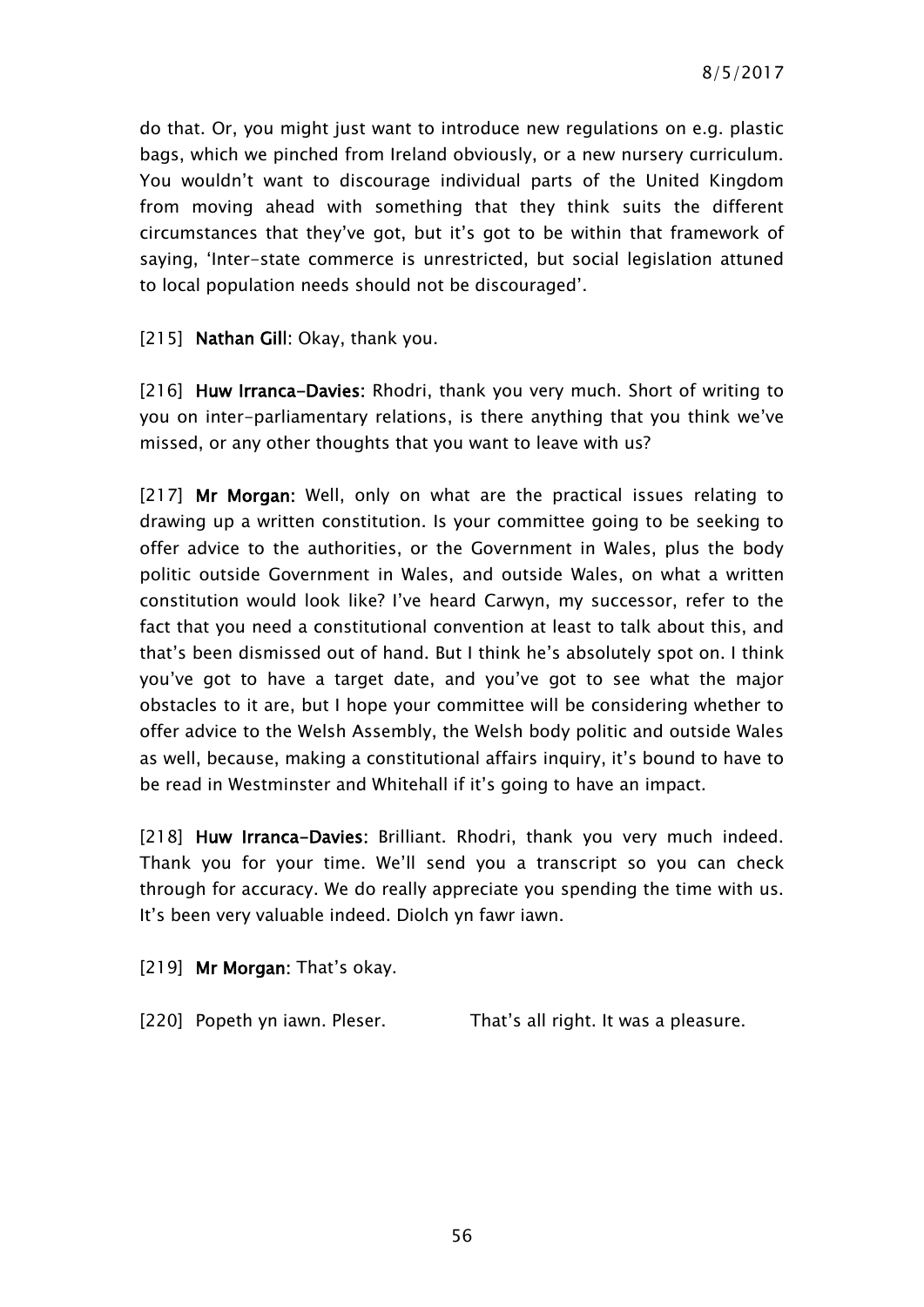12:42

# Cynnig o dan Reol Sefydlog 17.42 i Benderfynu Gwahardd y Cyhoedd o'r Cyfarfod ar gyfer Eitemau 5 a 6 yn unig Motion under Standing Order 17.42 to Resolve to Exclude the Public from the Meeting for Items 5 and 6 only

Cynnig:

Motion:

bod y pwyllgor yn penderfynu that the committee resolves to gwahardd y cyhoedd o'r cyfarfod ar exclude the public from the meeting gyfer eitemau 5 a 6 yn unig yn unol â for items 5 and 6 in accordance with Rheol Sefydlog 17.42(vi).

Standing Order 17.42(vi).

Cynigiwyd y cynnig. Motion moved.

[221] Huw Irranca-Davies: Now, under Standing Order 17.42, if the committee are content, we'll move a motion to meet in private. We're content. No dissent there, so we'll move to private now and clear the gallery.

Derbyniwyd y cynnig. Motion agreed.

> Daeth rhan gyhoeddus y cyfarfod i ben am 12:42 The public part of the meeting ended at 12:42.

Ailymgynullodd y pwyllgor yn gyhoeddus am 13:30. The committee reconvened in public at 13:30.

# Codeiddio a Chydgrynhoi Cyfraith Cymru: Sesiwn Dystiolaeth 1 Codification and Consolidation of Welsh Law: Evidence Session 1

[222] Huw Irranca-Davies: Good afternoon-prynhawn da. Welcome to this session of the Constitutional and Legislative Affairs Committee. This afternoon we are commencing with an evidence session on the codification and consolidation of Welsh law, and we're delighted to have with us Mick Antoniw Assembly Member, the Counsel General. You're very welcome indeed. Thank you for sparing the time. Council General, would you like to just introduce your colleagues for us, please?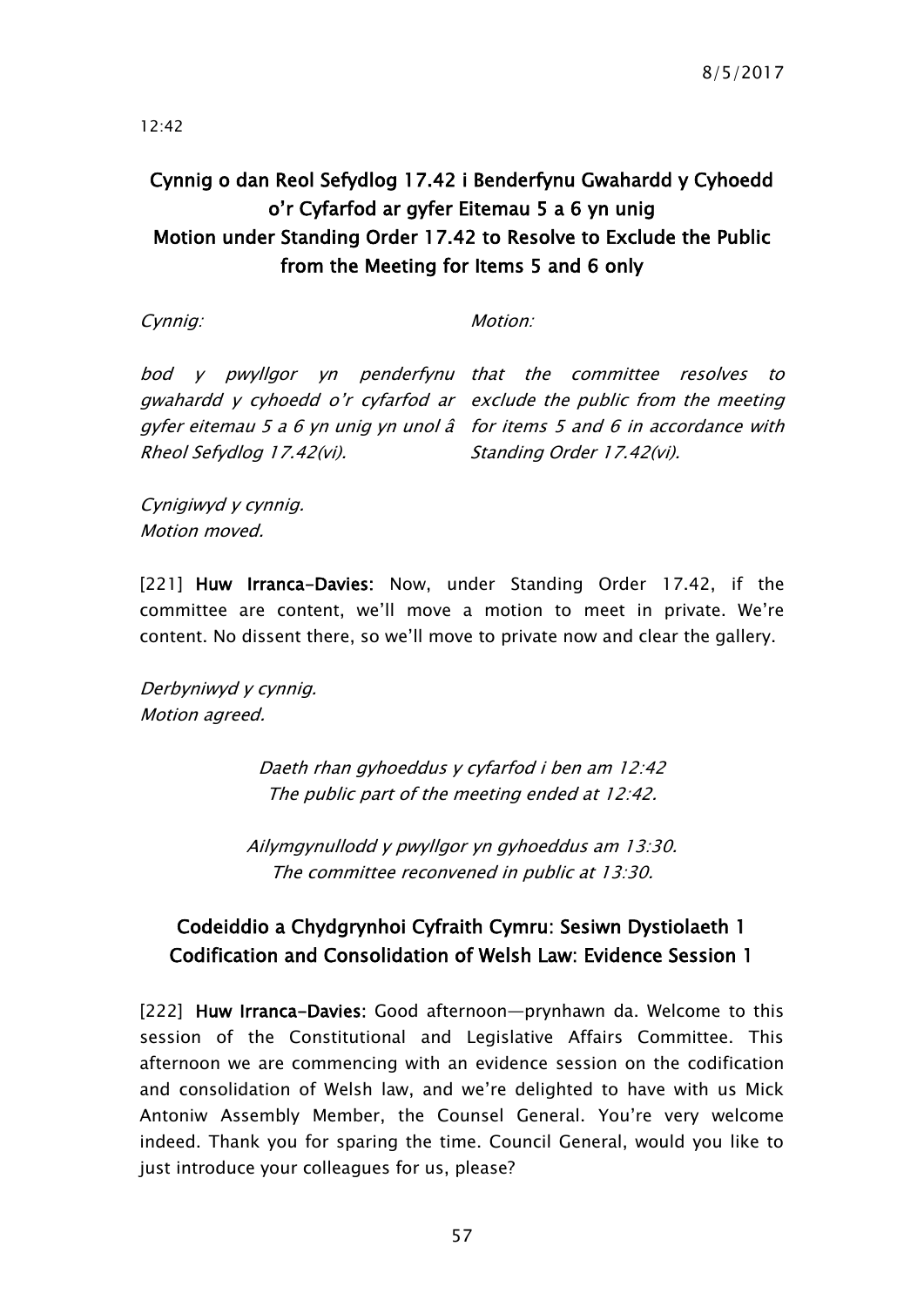[223] The Counsel General (Mick Antoniw): Yes, I've Claire Fife and Dylan Hughes.

[224] Mr Hughes: Prynhawn da.

[225] Huw Irranca-Davies: You're both very welcome. If I can begin, Counsel General, by asking you how your vision of the code that you're talking about, that you're proposing, differs from that vision put forward by the Law Commission—we understand that it does—and, if it does differ, why you consider your approach to be better.

[226] Mick Antoniw: When you read what the Law Commission are proposing, I'm not clear exactly how much division there really is. We certainly see the code as a way of creating a framework within which legislation is placed. Now, there are two ways of doing it. I think the Law Commission is looking at single statute going into the code, but then all the ancillary legislation, whether it be secondary legislation, regulations and so on, would not form part of that. It isn't completely clear.

[227] But I think we've been fairly clear from day one in terms of our vision as to how we think the code will develop, and that is by the creation of a framework so that if, for example, you're looking at education law, you will go to the education code and the legislation is there in one place. Now, that brings on, obviously, the question of consolidating the enormous number of education statutes that there are into one, and also, then, the question is: should you just have the one primary Act or would it be more sensible to have it broken down? Perhaps you might want a separate section in respect of higher education, as opposed to general education or schools education, and so on. So, those are things that, I think, will emerge as we examine them item by item, which is one of useful things about the pilot process. So, that's the distinction. I don't think it is a great distinction.

[228] I think I can say as well that we are all on a learning curve, now, as to precisely how this is going to work. The key thing is that the codification process is really, as described by the Law Commission, about creating greater clarity and greater accessibility. If I might just add, I quite like the one quote, I think, in 2.7 of the Law Commission's paper, which basically describes what consolidation is, and I think this is the vision that we buy into. It says: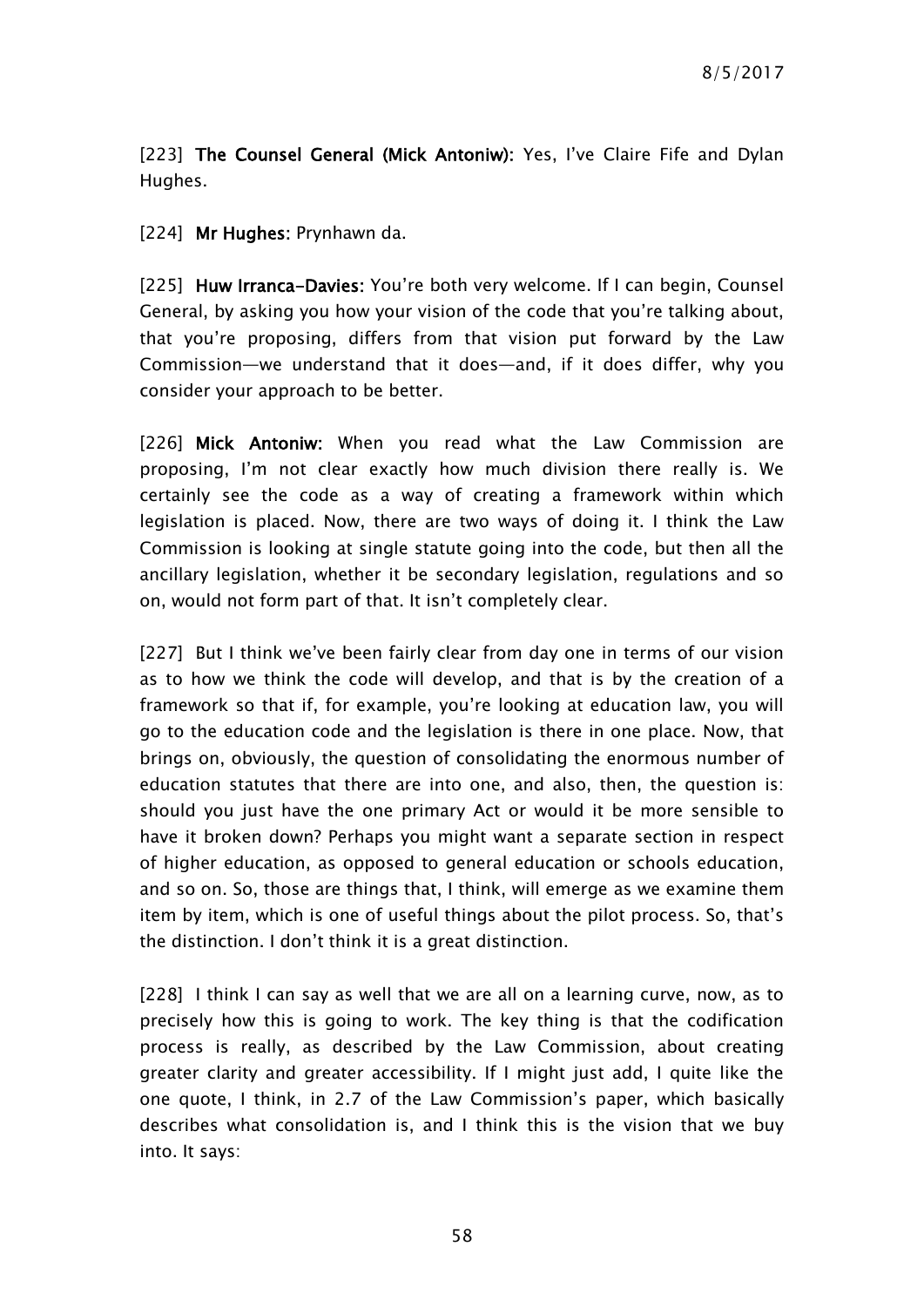[229] 'Consolidation is the process by which existing statutory provisions, spread across different statutes, are replaced with a single Act or a series of related Acts.'

[230] Huw Irranca-Davies: Okay. Thank you, and that's a helpful clarification, but you do highlight the important difference in approach between yours, which seems to be much more comprehensive, bringing everything together under a new system of codification pertaining to one area of law or wider—quite a comprehensive approach. I just wonder how you arrived at that. Was there an evidence base? Did you seek opinions?

[231] Mick Antoniw: I think it's a working base in terms of understanding what has been happening here in the Assembly with our legislation and what has emerged as particular pieces of legislation have come forward within our responsibilities, but then against a backdrop of enormous amounts of often quite historic pieces of legislation. So, I think it's just an understanding of that, but then what leads on from that is: do we really just want the primary legislation? Looking at it from the layperson's perspective, if we want it to be clearer and more easily accessible to, say, the layperson looking at it, they want to go to one location, they want to have the updated law there as clear as possible. If there is secondary legislation or other regulations that are important to that, they want to be able to access them there and then. So, it may be that the differentiation is what you mean by 'code' as opposed to what you mean by 'an Act'. We have to use the terminology 'Act', because that's what the Government of Wales Act 2006 says, and it may be that that's really the main distinction between us. But certainly that's the way our thinking has been going, that it's access to not just the primary legislation, but possibly also to secondary legislation and regulations as well. The mechanics within an e-system are something that's obviously going to have to be looked at very closely.

[232] Huw Irranca-Davies: You are very clear, both in your written evidence and what you're saying now, that this is a learning process as well. But you are equally clear in your written submission that your interpretation of codification could go beyond, if you like, the traditional confines of a single Act. You could be looking at a thematic body of law and encompassing everything—secondary regulations and everything that flows not just under one Act, but a wider body of law.

[233] Mick Antoniw: I think the answer to that is 'yes', and I think we will learn from the pilot as to precisely how that works. We were looking at this,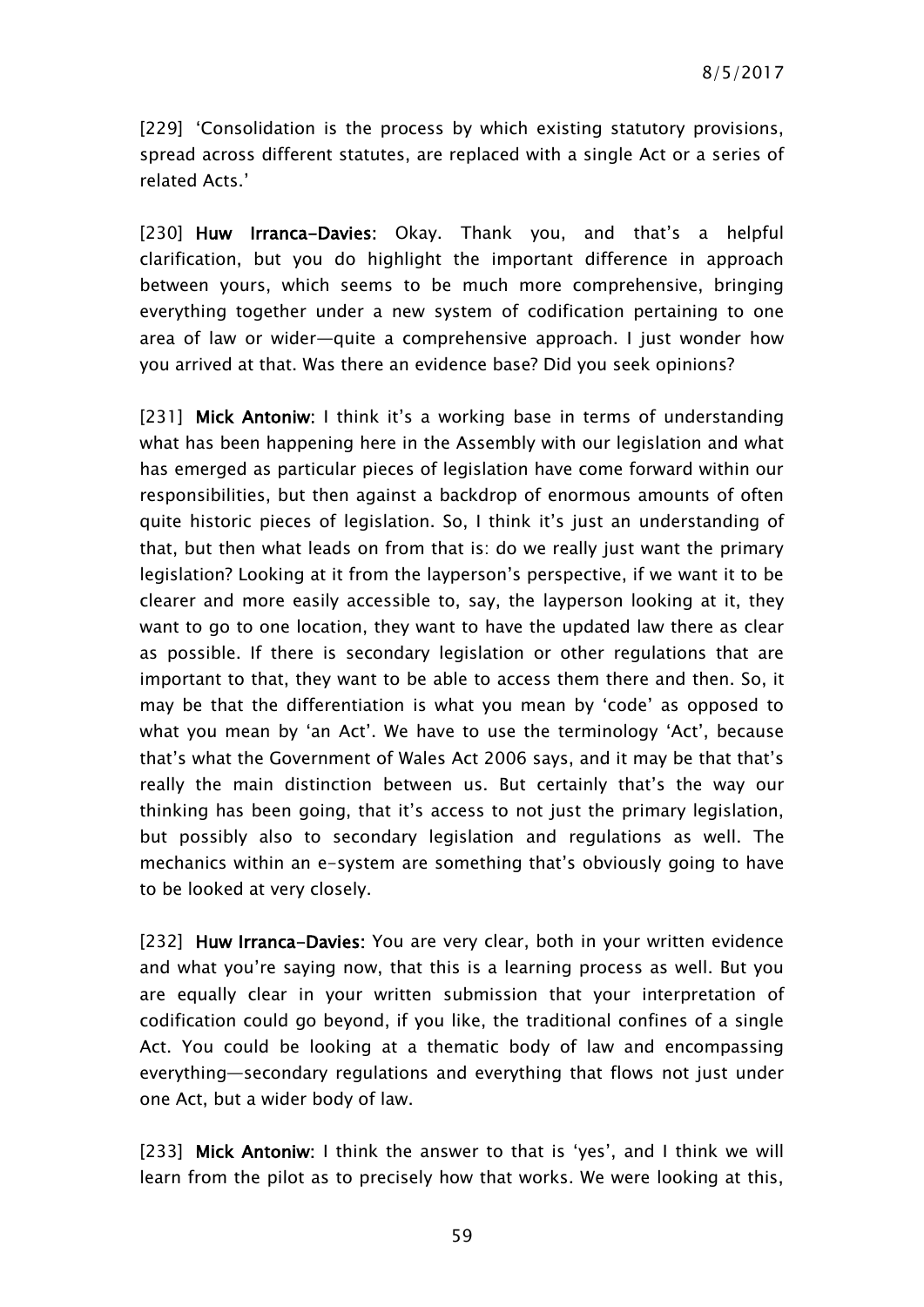for example, with regard to one of the pilot areas that we're looking at in terms of what might be a quick win in terms of codification—for example, historic environment—and, of course, one of the aspects of historic environment is planning. So, there is now an overlap with planning, which is also an area where there is work developing. So, all these things begin to emerge. It's like a legislative stone. Once you pick it up, what seemed relatively simple and clear at the beginning actually becomes a lot more complex. So, it's that process that I think we're beginning to go through.

[234] Huw Irranca-Davies: Okay. We'll explore this a bit further under your stewardship, David.

[235] David Melding: Thank you, Chair, and thank you, Counsel General. I found your papers very interesting.

[236] These are complicated matters, and I address this question as an interested lay person; I am not a lawyer. But, to really ask a basic question, does the code have any life of its own other than the items that are contained within it? So, is the code something other than the Acts and secondary pieces of legislation within it?

[237] Mick Antoniw: I think the answer to that is 'no', that it is essentially the framework within which you place the legislation. What is important then is the actual quality and clarity of the legislation that you place there once it has gone through a process, I suppose, of consolidation—pulling the pieces of legislation together to get rid of all the bits and pieces that might be outdated, might be unused, might be irrelevant, might need tweaking, might be inconsistent with various bits of legislation, so that what you produce is the primary piece of legislation that says, 'In this particular area, that is the law. That is as clear as we can make it. This is there available and it is now accessible'. So, it is the law itself. The code is the process by which, and the framework within which, we incorporate that. But also, very importantly, what is important about the code is that it sets the framework for future legislation. It sets the culture of the way in which we will need to legislate in this place so that, in future, for example, if we have consolidated law and we have all the law of a particular subject in one area but we need to make changes, we don't bring forward a new piece of legislation, as has happened in so many areas. You amend the law that is within the code. So, you are making changes to that. So, you still only have the one piece, but, once you've changed it, it is the up-to-date piece of legislation. You don't have to start doing or going on a trail through older and older pieces of legislation to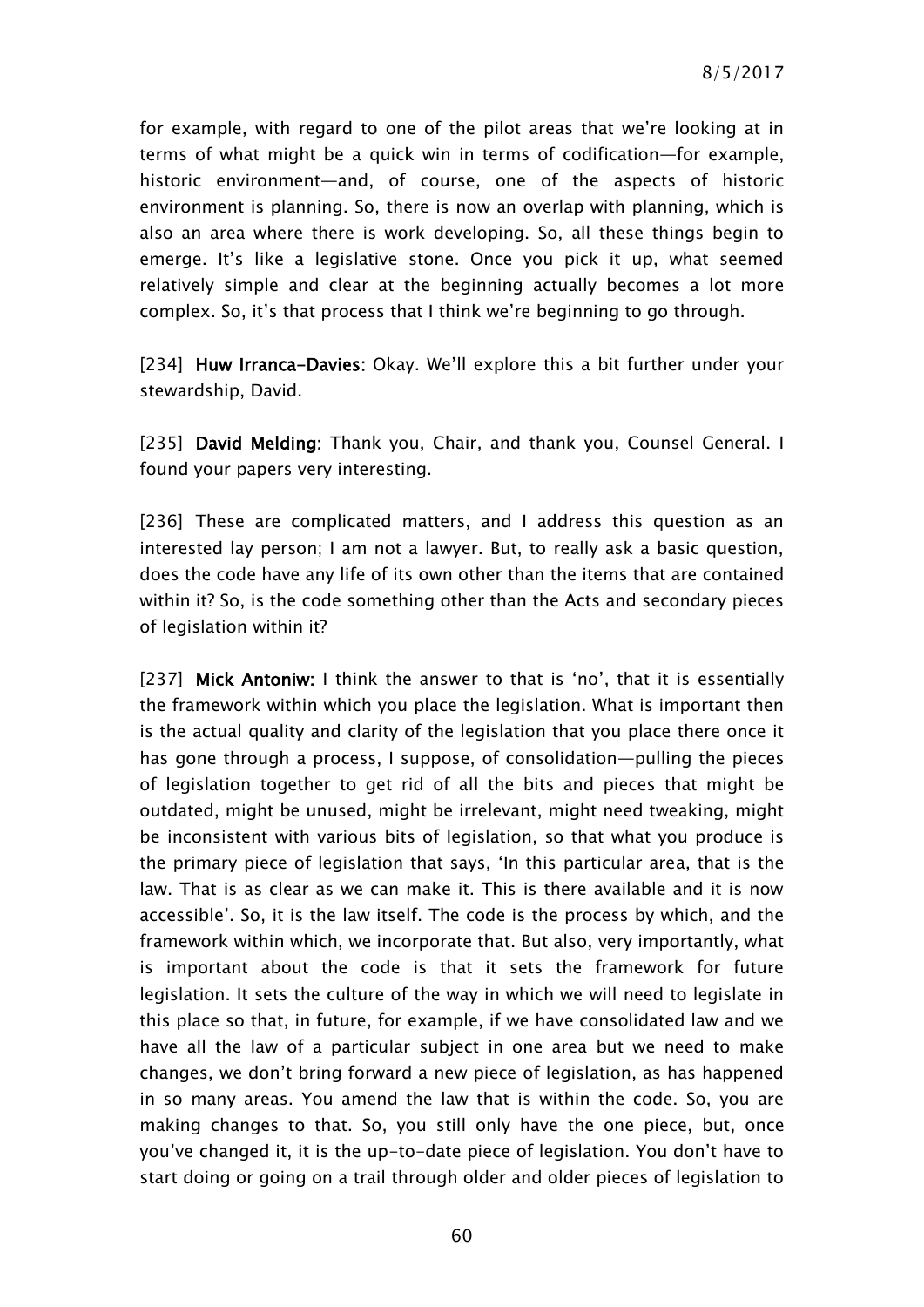try and work out exactly what the law is.

[238] David Melding: My problem is I understand consolidation, but I'm not quite sure I understand codification. Because once you've consolidated something, it is all there, isn't it?

## [239] Mick Antoniw: Yes.

[240] David Melding: You don't have to go anywhere else. I'm trying to work out what benefits do we get from codification that are greater than what we get with consolidation.

[241] Mick Antoniw: Well, once you've codified, you've set the norm as to how legislation is made and how you actually change legislation in the future. So, you have that. In many ways, it is about how you actually marshal the legislation. It is a marshalling process, as I see it, to make sure that you know where it is. It might be the case that it's almost a new version of the traditional textbook where you had the up-to-date law all in one place, in different chapters, and there it is. You now have it in an e-form that's accessible. The difference, of course, is that that textbook had to be amended every three months or every four months, so you ended up with situations—I don't know if you remember—in libraries where you would have a primary textbook that set out the law in an area, and then you would have a whole army of people who spent all their time inserting new pages, updating, and so on. So, it's a way of marshalling that evidence, putting it together and making it accessible. So, in some ways, perhaps we shouldn't get hung up with the term 'code', but it's how you understand it as a framework, not something that has a legislative status. There are countries, of course, that have a code that has its own narrative and is very, very different. I don't think that's the road we're going down; I think that would be too complicated. It might be fine if you were starting off from day one with no legislation at all, but we're quite the way down there, and, as devolution has added additional powers, so, of course, there are more areas of law that need to actually be consolidated and marshalled into identifiable areas.

[242] David Melding: Okay. I think that's helpful. I think I can understand what marshalling might be; it's about—. It's not—. You couldn't dismiss it as like just a chapter heading, 'This is health law'. It's more than that; it's about marshalling, ordering, possibly making things more succinct and perhaps developed in a more logical order than piecemeal with Acts, if they're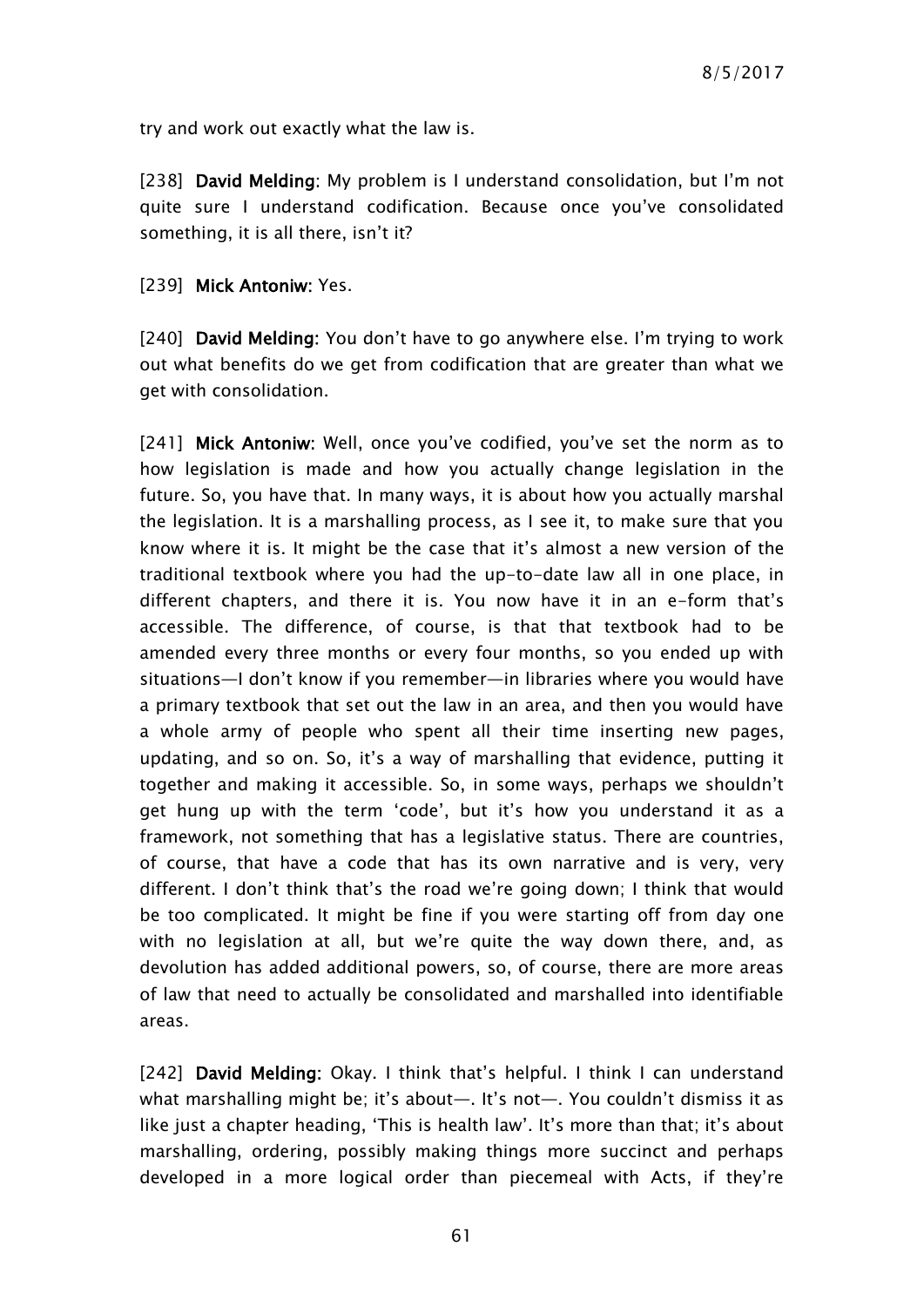consolidated or not. So, contradict me if I've just said something that you don't agree with.

[243] Mick Antoniw: No. I was wondering—

[244] David Melding: But I think that helps me, anyway, as a lay person to get more of a grasp about what we're talking about here.

[245] Mr Hughes: If I could just add to that, in simple terms it is about how you publish or how you marshal the law, so what we envisage is an online presence where you would be able to click on a link that says, 'This is the housing code or the planning code', and it brings all the legislation together. There is a possibility that a code could have some degree of legal status, so you could say that it is a legal concept and you essentially say, 'This Act forms part of a wider code and that has legal consequences'. So, there are examples of that. If you consider the concept of the education Acts—I'm getting a bit technical here—but, when an education Bill is put together, one of the things that you have to consider is, 'Does this Bill form part of this wider set of education law called the education Acts, and, if it does, does it attract the terminology, the defined terms, that are contained in some of the other education Acts?' So, that's a theoretical possibility for us, but, as the Counsel General says, I don't think that should be the focus; I think the focus should be that we're trying to bring everything together and we're trying to publish it in a logical form and keep it together.

[246] David Melding: So, if I was chair of a residents group and we were concerned about a particular aspect of planning, I could then be confident that by clicking on to the planning code I'm not missing anything, potentially. Is that the major gain for the citizen, would you say, that you have that confidence that there isn't an Act from 1870 that should be looked at as well?

[247] Mick Antoniw: If we haven't achieved that then I think we've failed, because this has to be seen—. We can look at it from the perspective of lawyers, legislatures and everything else, but, at the end of the day, one of the key features in it—and I think Lord Thomas made that point in his evidence in the contributions he made to the Law Commission paper—is that ultimately it's all about access and clarity. In an environment where there is less and less support available to individuals, at least having your law understandable and accessible and up to date in one place is a major step forward and a major asset, and is a very attractive objective, I think, for the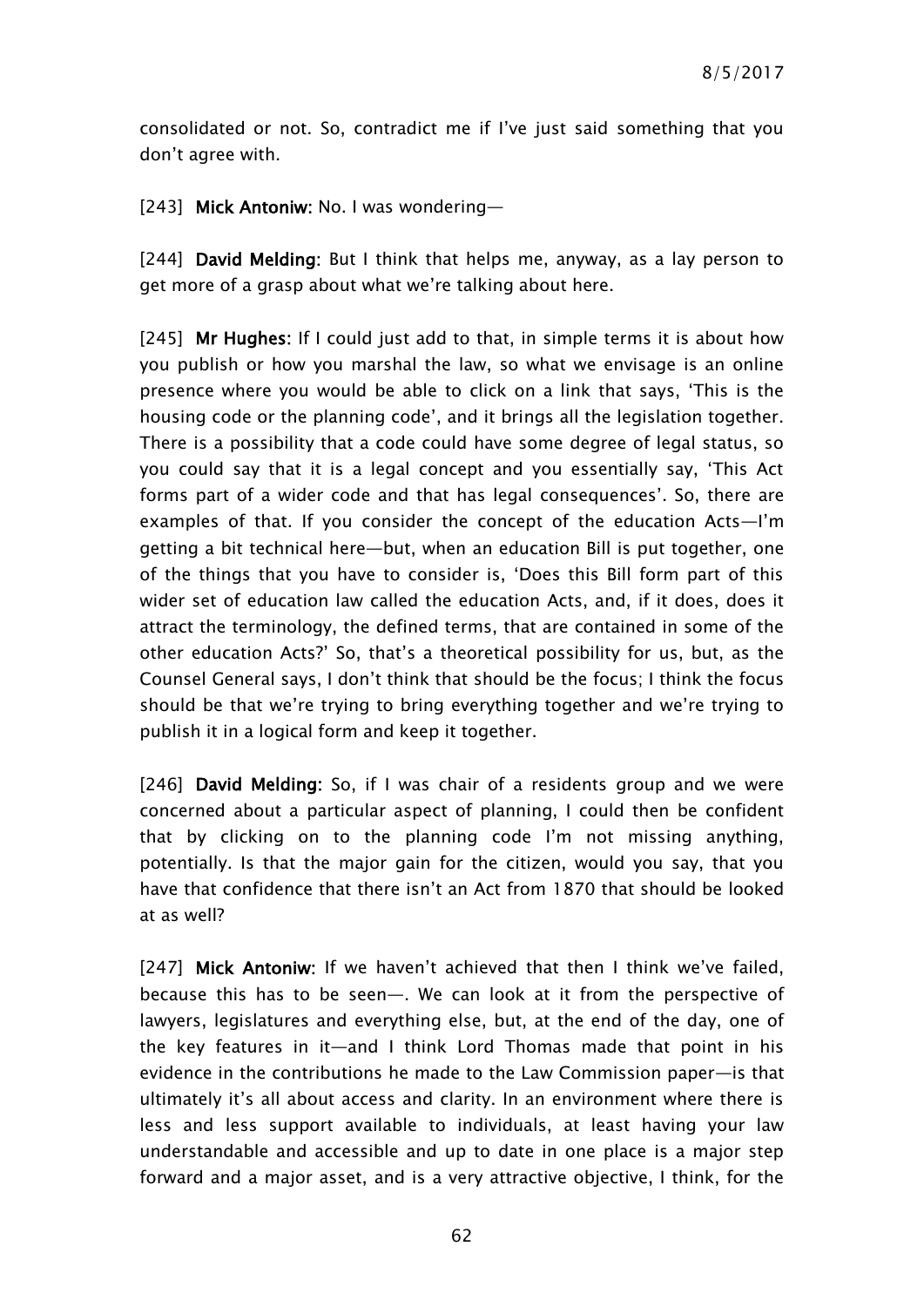National Assembly for Wales.

[248] Huw Irranca-Davies: David, I wonder if I could just follow up on that with a very short supplementary. I can see the benefits of that for the lay persons like David and myself, so that we could go to something that is easily accessible and understandable. For the legal practitioner, for the person who is taking this into a court of law, would they go to the primary source documents—the Acts of Parliament, the underpinning regulations—or would they rely on the code?

[249] Mick Antoniw: Well, the code is, effectively, the primary legislation, because what you would do in the code is, if it was a housing matter, you would go to the housing section of the code, and within that code would be the primary legislation. What would be different post-codification than preis that the up-to-date law would be there in one place, whereas now you might have to follow a whole trail or a trawl of legislation to ensure you had it together, and even then you might fail.

[250] Huw Irranca-Davies: So, David, my apologies on this, but just to pursue one a bit further—. So, case law changes from time to time, there's a case that changes the interpretation of a piece of law that's been on the statute book for a long, long, long, long time—how does that get incorporated into a code that is simplifying and clarifying for a lay person like myself? How do we know that that's happened—that when we read that simplified code, that that is taken into account, that case, which has just changed the interpretation?

13:45

[251] Mick Antoniw: That actually takes you to a stage further, which is something we need to think about in the code. That is, within the code, if you want to keep it simple, you keep the legislation in one place—probably with the secondary legislation and any key regulations. But in terms of the interpretation and the case law, you might want to section it. I think this would be one of those things that you work to add on later on. There might be areas where you have notes that actually refer you—you know, sub-notes that refer you to case law. But at the end of the day, a code—. The interpretation of law is different to setting out what the law actually is. How you interpret it and what the law is and what the case law is and what the various judicial interpretations are is a secondary matter, I think. We don't want to confuse codification and consolidation with that aspect.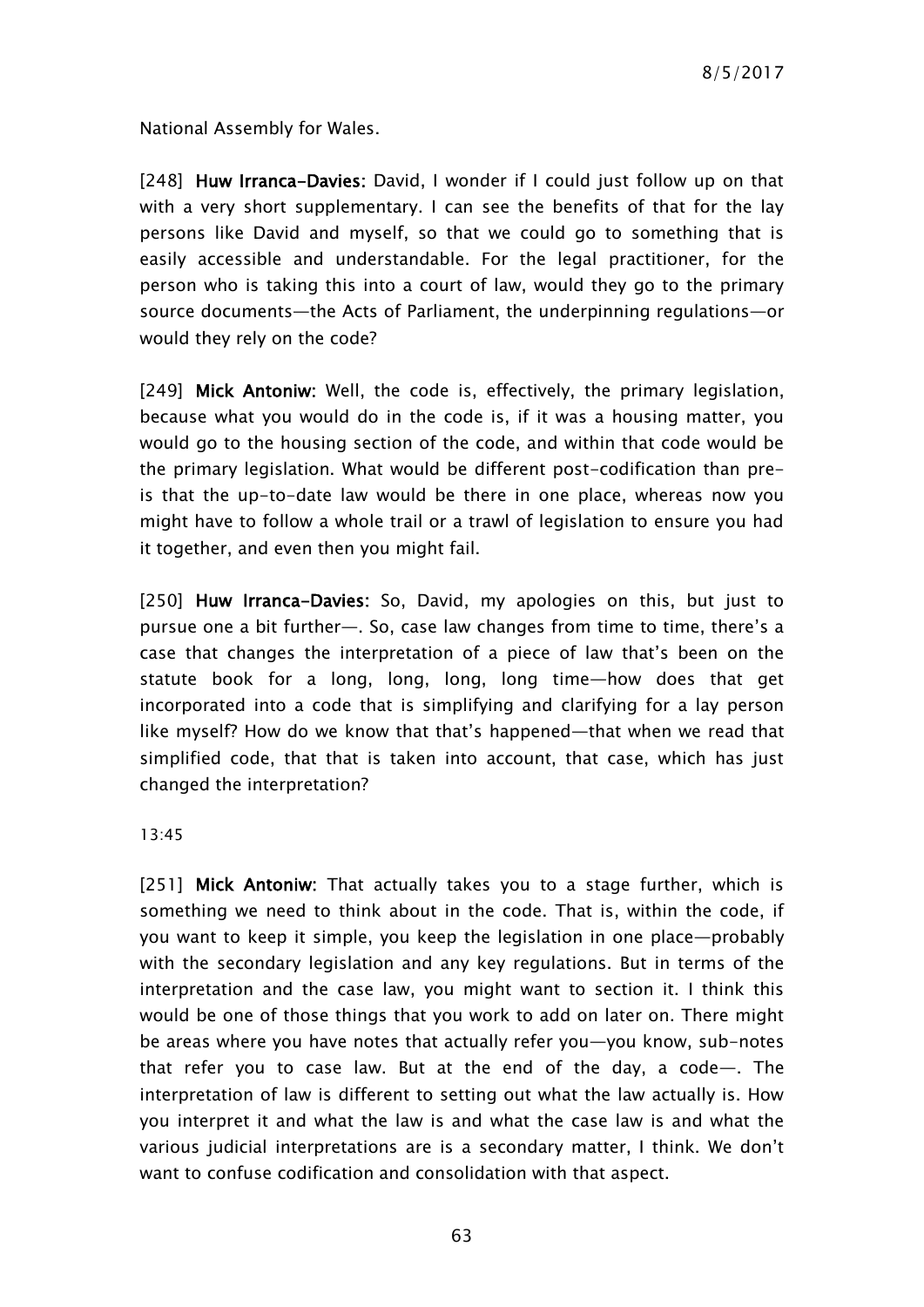8/5/2017

[252] Mr Hughes: Can I just come in there? Going back to the first limb of the question, the law will still be published in the normal way. So, the law will still be contained on the legislation.gov.uk website. What we are talking about is that you would be able to access, through the Law Wales/Cyfraith Cymru website, the code, which is essentially links to the primary legislation that we will have consolidated and brought up to date. So, that doesn't change. From the perspective of practising lawyers, it will be of equal benefit to them as it will be to laypeople, because it will do that job of telling you, 'This is the up-to-date law'. You start in the Law Wales website and then that will take you to the published law as it stands now.

[253] In respect of the second question, as the Counsel General says, generally speaking, we're not proposing to codify the common law. That, we think, is a step too far. But, in your example, if the case law is sufficiently significant, then there are two possibilities. One is that we could actually change—we could redraft the law. So, we could make it again so that it better reflects what the court has said. Or, the second option is that we could use the Law Wales website to provide a commentary that would sit alongside the law, saying, 'By the way, when you're looking at section 35'—or whatever it is—'you should be aware of this case law'. But I think we're a little wary of making too many promises in that regard, because that is an enormous task.

[254] David Melding: I think it's fair to describe your paper as enthusiastic but also perhaps warning us it's going to take a while. I just wonder, does the fact that we are currently in a single jurisdiction of England and Wales affect the timescale of this work? Do you anticipate much starting before any possibility of clarifying our current legal jurisdiction? Where are we with this?

[255] Mick Antoniw: Well, you're right to raise it. This is the perfect storm of a time to actually start this process, on the basis that if you don't start the journey you probably never will. Brexit is going to impose an enormous number of demands. We don't know the full scale of them. We don't know the precise parameters as to where we are within it and what the demands are. What is clearly a priority is dealing with that, but also dealing with the Government's legislative programme as well. So, those demands of work actually come forward, which is why we're starting off with a pilot to look at some areas where, firstly, there is some considerable work going on and has been going on for a while, in respect of planning, but secondly in respect of one or two other areas where perhaps the law is already relatively straightforward or relatively amenable to consolidation.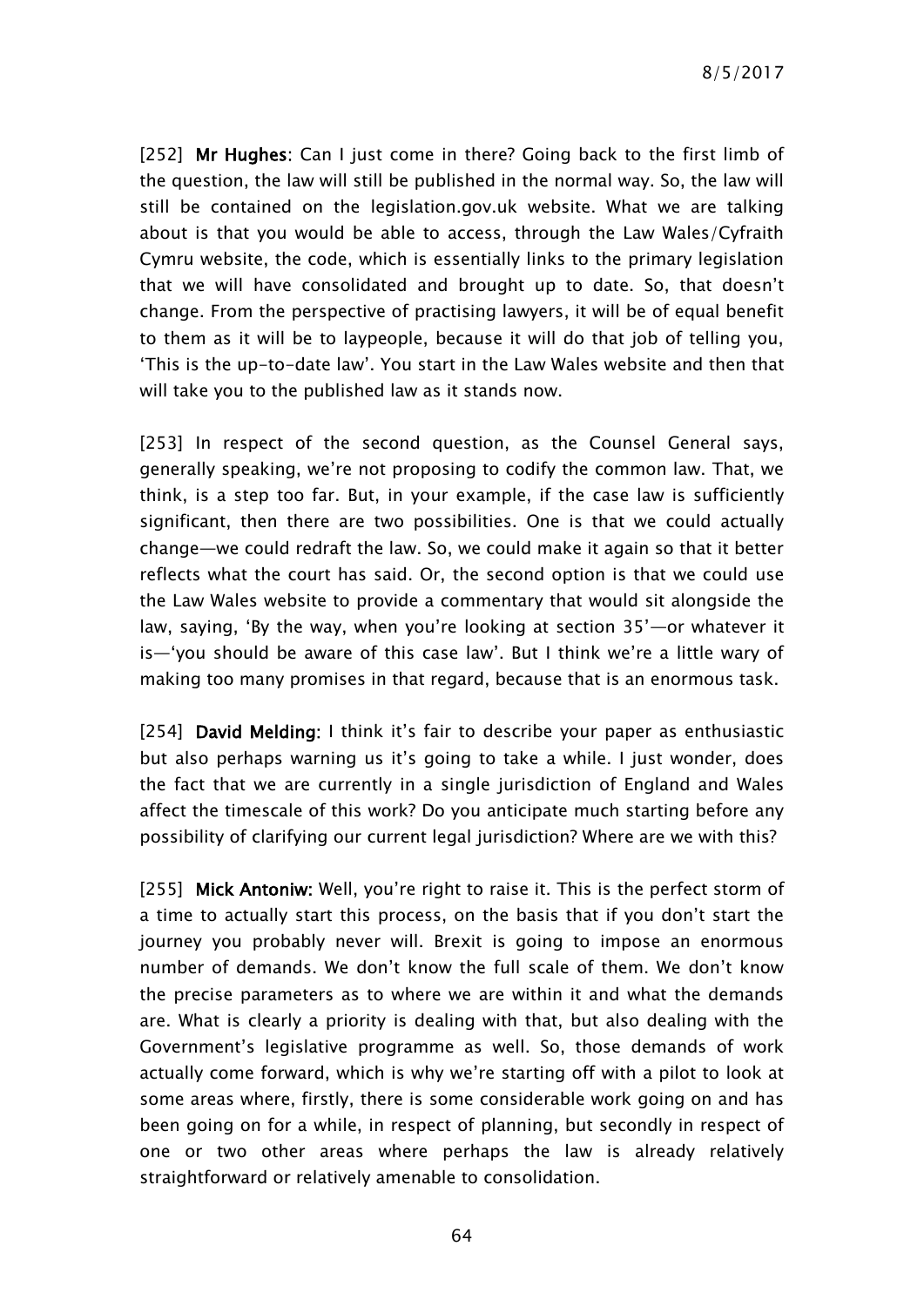[256] David Melding: In the more complicated areas—not that the pilot would be without complications, but obviously you are choosing something that one would anticipate would be perhaps an easier codification than other areas—in the more complicated areas, is it feasible to codify until we have a single jurisdiction or not?

[257] Mick Antoniw: I think the answer to that is, 'Yes, we can'. The jurisdiction is essentially about where the cases are heard and how they're heard and judges who are familiar with the law and able to apply it appropriately. You've heard me say many times about my concerns about the mythical status the jurisdiction has sort of reached, as opposed to it being an administrative measure. For us, I think, there are a number of areas that are under way. One is an enormous area of planning. Planning is extremely important in terms of business and so on. The Law Commission has been involved in that. That's been going on for a number of years. That will be significant. But I think, from the other areas, it's about actually the learning process we're going to get once you start actually doing this and realising what the complications are, and how you might actually deal with them, and what challenges that may then bring in terms of the consolidation process, the Standing Orders and so on.

[258] David Melding: I think that's helpful. In this whole issue of what the code is and how it's amended in future, as I understand it, the code won't simply be a list, however marshalled and ordered, of primary legislation. It will include other things—Statutory Instruments—and, I don't know, it may have narrative sections as well. I'm trying to think, you know—under housing, the rights of tenants and that sort of thing, how's that going to be presented? It won't be 'Rights of tenants—here's the website to the relevant Act'. It might state something there; I don't know. How will this code look in terms of presenting the material as some form of indication or summary before you actually are referred to the actual legalese?

[259] Mick Antoniw: Well, the answer to that is 'I don't know' or 'We don't know' and you don't know until you actually start doing it and you work out what actually is the model that works better. For example, you might want something that doesn't have a specific judicial status. You might have a narrative of the law, and then you go into the Act. That might be a possibility. At the moment, I move away from that because it just adds another layer and another bit of complication to it. But it might be that once you do it, you say, 'Well, actually, that would be quite useful to the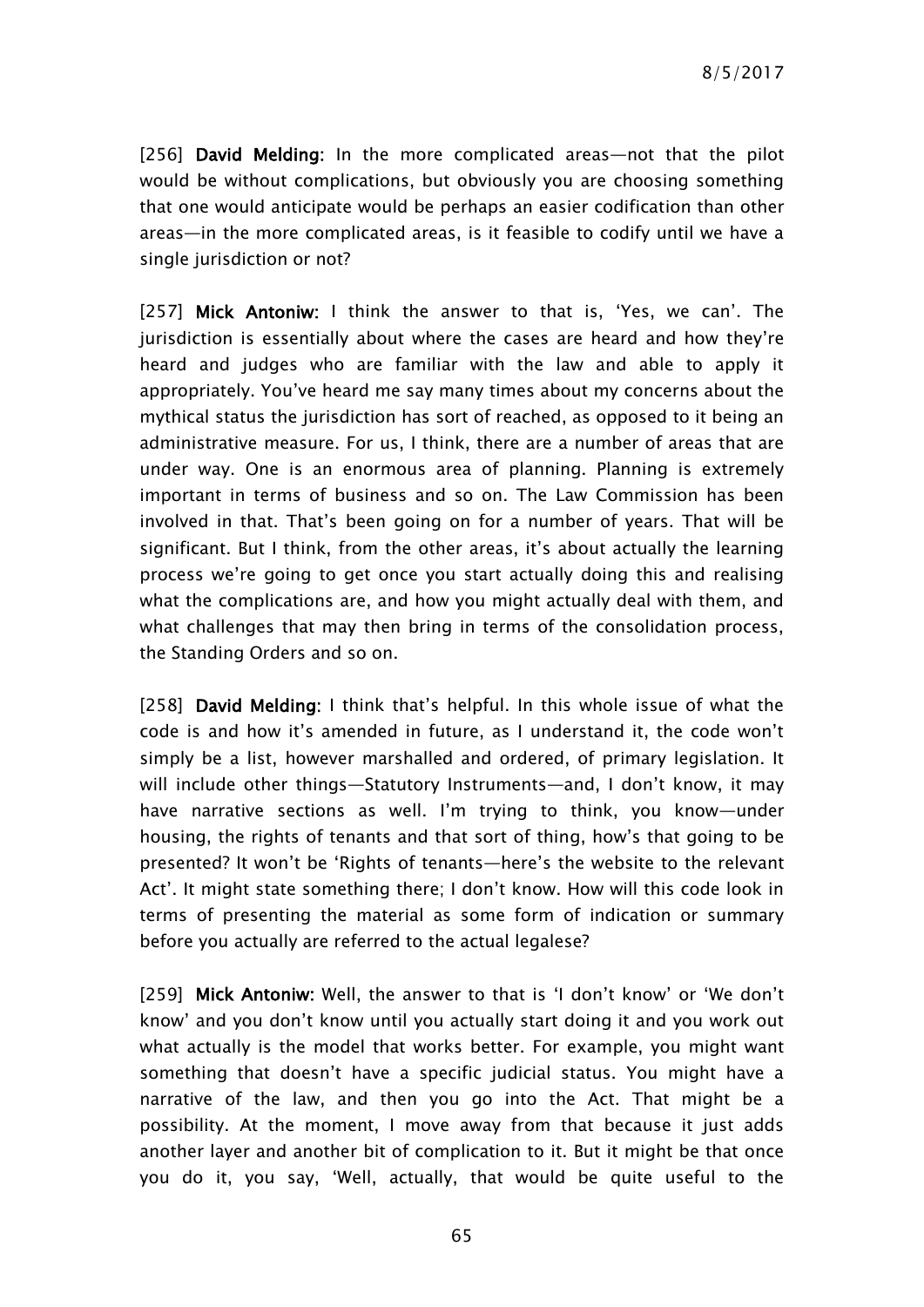individual' and you actually say, 'Well, this is the law relating to housing in Wales, and it is broken down into four sections. One of it relates to tenants and the rights of tenants; the other might be to do with—', et cetera. The other one might be to do with general housing policy and so on.

[260] Education might be an easy one to show how it might compartmentalise, because you've got a considerable amount of law there. When you bring it together, it might come together in a number of different Acts, or you might want them in one Act that has a certain section. The complication may be that, of course, if you brought all education together you might end up with one primary piece of legislation that's 1,000 pages long. Now, the logic would be that you might not want to do that. Computerisation is a wonderful thing, but 1,000 pages is still 1,000 pages. In terms of accessibility, you might say that, in actual fact, someone who has got an issue and wants to know what the law is relating to aspects of higher education will want to just go into higher education. They won't be interested in all the other aspects of education that are there. Someone may be going, in the same light, just wanting to know about special needs, about learning needs and so on, and the law that relates to that. If that's to go within the educational section of the code, you might well want that to be separate.

[261] So, why this session is actually quite useful is because it's a way of actually exploring the thinking as we go along in it, in working out what is going to be the best way of pulling the law together and consolidating it. As I say, the usefulness about the pilot is that it's just giving us a bit of time to do it, but also the experience you begin to get in learning that. No other part of the United Kingdom is going down this—. This is an extremely ambitious and long-term programme. The principles of what is going to be, at the end of the day, the most accessible and clearest and most useful are the same in what we're doing now as was done during the times of Hywel Dda, and done for exactly the same reasons: how do you modernise the law, make it available and make sure that people understand it? Exactly the same principles apply.

[262] David Melding: I think it is, in that sense, very exciting and innovative, and we wouldn't expect you to have all the answers at this stage, but there are some principles, perhaps, that do need to be explored now and, no doubt, to be continued. I understand that it's an ordered, marshalled list and a logical way of presenting material, but my understanding is that the code wouldn't simply be, in effect, a very elegant list of legislation; it's going to be a bit more than that. And if so, is it going to be, in part, something like an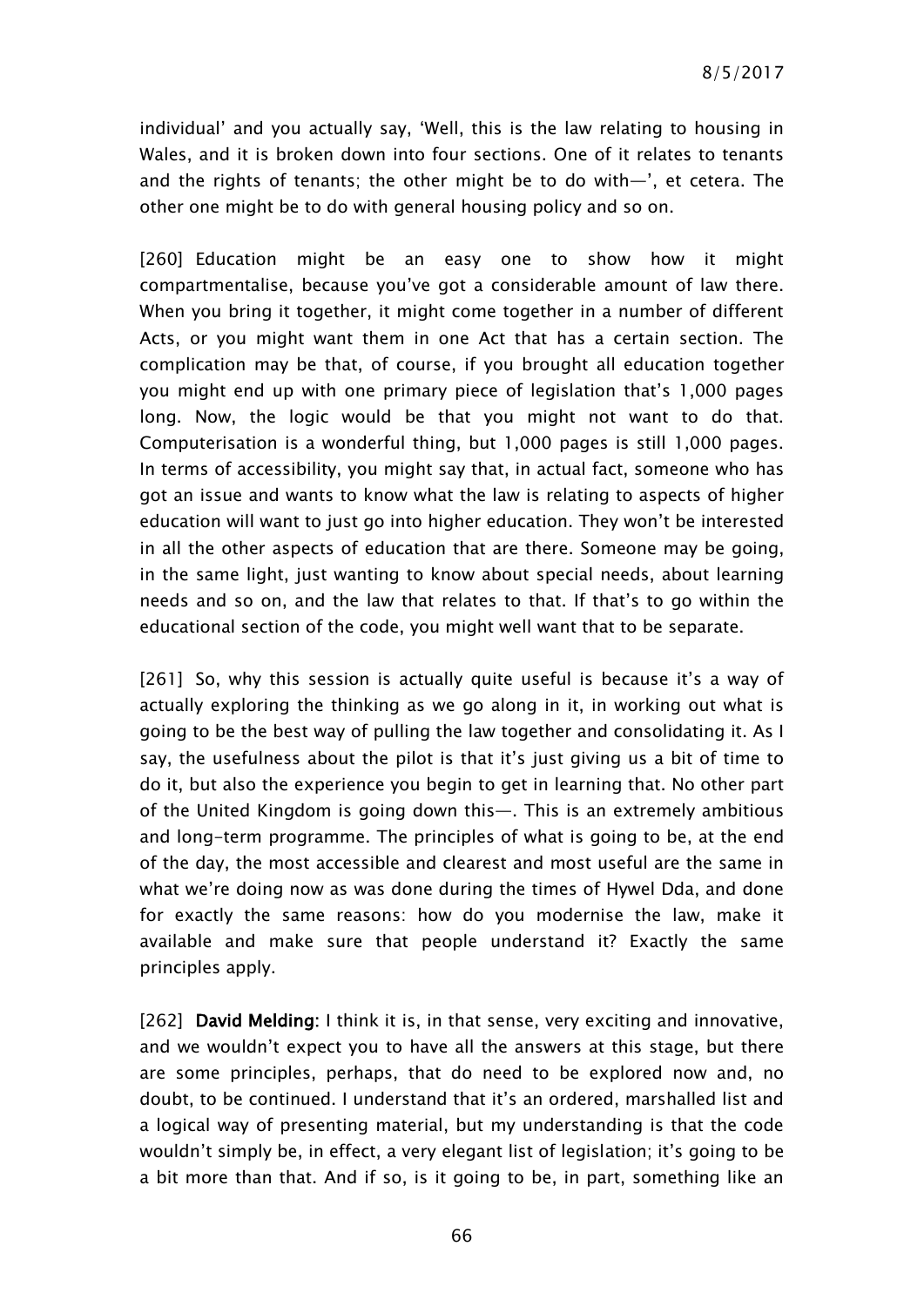explanatory memorandum, for instance, so that a person could read a section that would give you an overview of the law in a particular area, and then it would refer you to the particular statutes that—? You know, the more tricky the question is that you're involved in, or how it might be applied—it's where you go to start to really get that level of detail.

[263] Mick Antoniw: Well, my preferred thinking on this at the moment—and you're right, there is a whole variety of options and it's like making a cake; you can put extra cherries and you can keep adding bits and pieces to make it an even better cake et cetera, but at the end of the day you want something that is easily understood. My preferred thinking is that I want the law to be identifiable, clear and as uncomplicated as possible. There will be, inevitably, mechanisms you will want to actually refer to the deeper you want to go into it, and the more complicated you want to—whether it be case law, whether it be reasoning behind it or debates around certain aspects to understand. But the more complicated it is, I think the more we have failed in a task. That's my thinking, I don't know—.

[264] Mr Hughes: Yes, I think that's right. I think you're getting at two things here: one is, yes, it is more than a list. There would be some merit in producing lists, and to an extent we've already done that on the Law Wales website. But if you offer as your service that there are 25 Acts of Parliament, three Assembly Measures and two Assembly Acts on education, that's of limited benefit. So, by far the biggest task here, and the most complicated task, is consolidating that law. So, taking all of the law that we have on a particular subject, consolidating it, making it up to date, putting it into a sensible structure, is the biggest task. So, at the end of that process you might have a schools Act, a higher education Act, a further education Act, a teachers Act, let's say. We don't know what exactly it will look like, but, as the Counsel General said earlier, we do see merit in keeping some sort of compartmentalisation within the code, so that if the code is vast in its own right with an enormous table of contents, then that doesn't necessarily help anybody. When you think of a US-type code, you think of a book, almost. We're thinking of this in digital ways. We're thinking: 'How do you access this online? What's the quickest way to get to where you want to get to?' And we think that the structure that we have at the moment of Acts and statutory instruments and guidance is useful, and we also think there is benefit, as I said, in having potentially different Acts within a particular code. So, that is the main task that we want to achieve and that's the thing that will take time.

[265] Your second question then: is there an explanatory narrative in the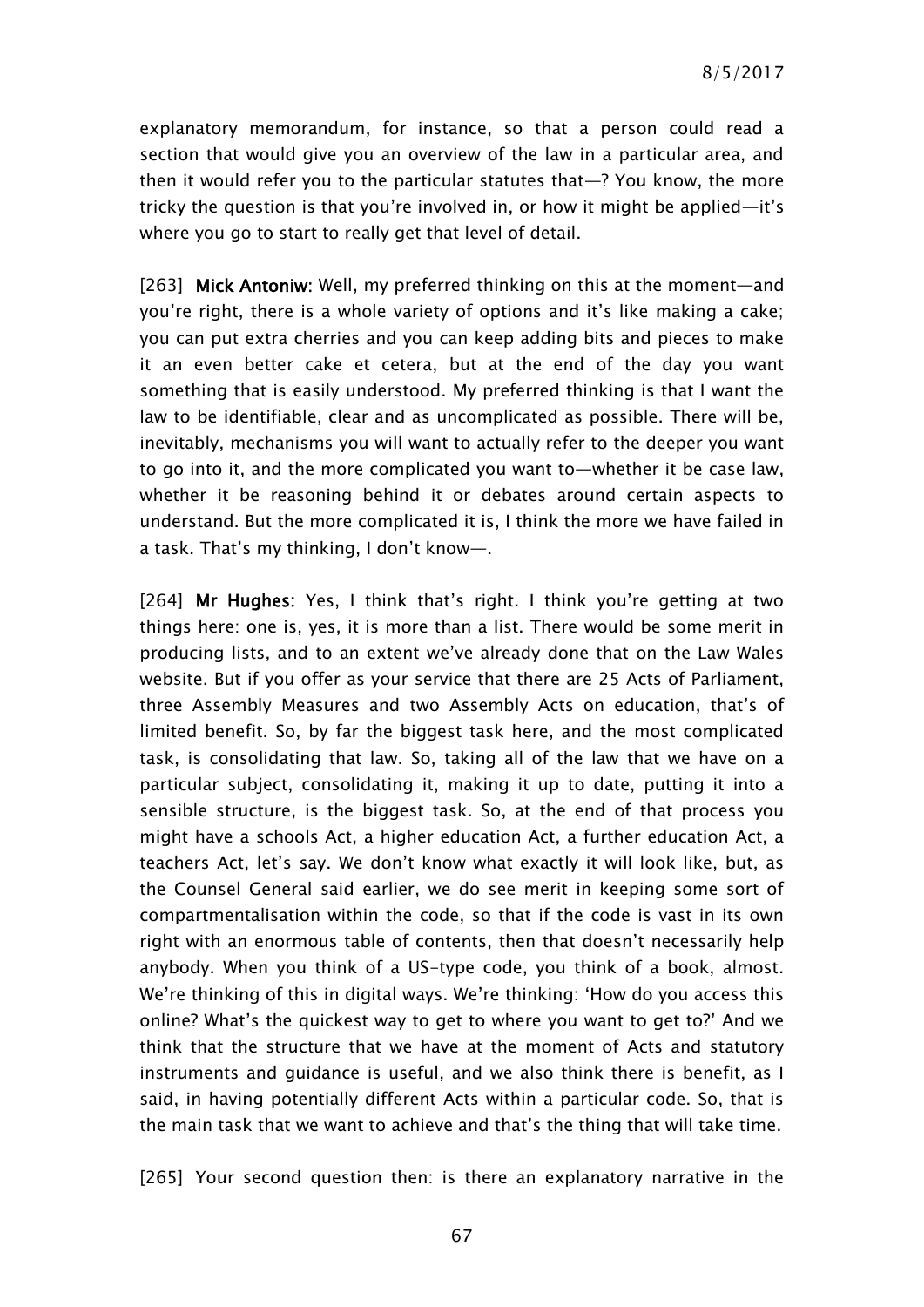code? No. There isn't an explanatory narrative; the code is still the law. But the Law Wales website can be used so that if you—. Let's say you're a tenant; you should be able to work out from the Law Wales website, 'Right, this is where I need to go'. So, if we have a housing code, and the housing code—. Housing is quite a good example because the Assembly has legislated in a number of areas. So, we've got already some consolidated law, essentially, with mobile homes, we've got renting homes, we've got a number of Walesonly provisions about homelessness, for example. So, if we consolidated all of that law, the tenant should then know, 'Right, I can go on to the Law Wales website, that will take me to the housing code, and I will know that within the housing code, the Renting Homes (Wales) Act 2016'—we don't need to do anything to the Renting Homes Act because it is already comprehensive— 'that's where the law is that will deal with my particular problem.' So, that's our goal, but that's a huge task.

[266] David Melding: And the use of terms like 'principal Act'. Does that mean a consolidated Act? Is that basically what it is?

[267] Mick Antoniw: I think it has to, because if you're preparing a piece of legislation to be the code, you've got to pull together all the surrounding legislation and ancillary legislation and put it together. You need to simplify it to make it consistent, to ensure the terminology is common and understandable, and put that together into one place.

#### 14:00

[268] So, it is a modernisation and consolidation of the law as it is; it will not be about reforming the law—that's a different process—but it is about ensuring that, from reading that principal Act, all the law that applies in that area is within that Act or one of the compartments of that Act within the code.

[269] David Melding: When you talk about one or more principal Acts, presumably, if we took health as an example, you wouldn't even attempt to have just one Act dealing with the whole field of health—you would want several, probably, certainly more than one principal Act, so, physical health and mental health are obviously very different, but there are all sorts of—you know, preventative health, public health—which may warrant a principal Act on their own. That's the—

[270] Mick Antoniw: That's certainly right and it seems to me that there are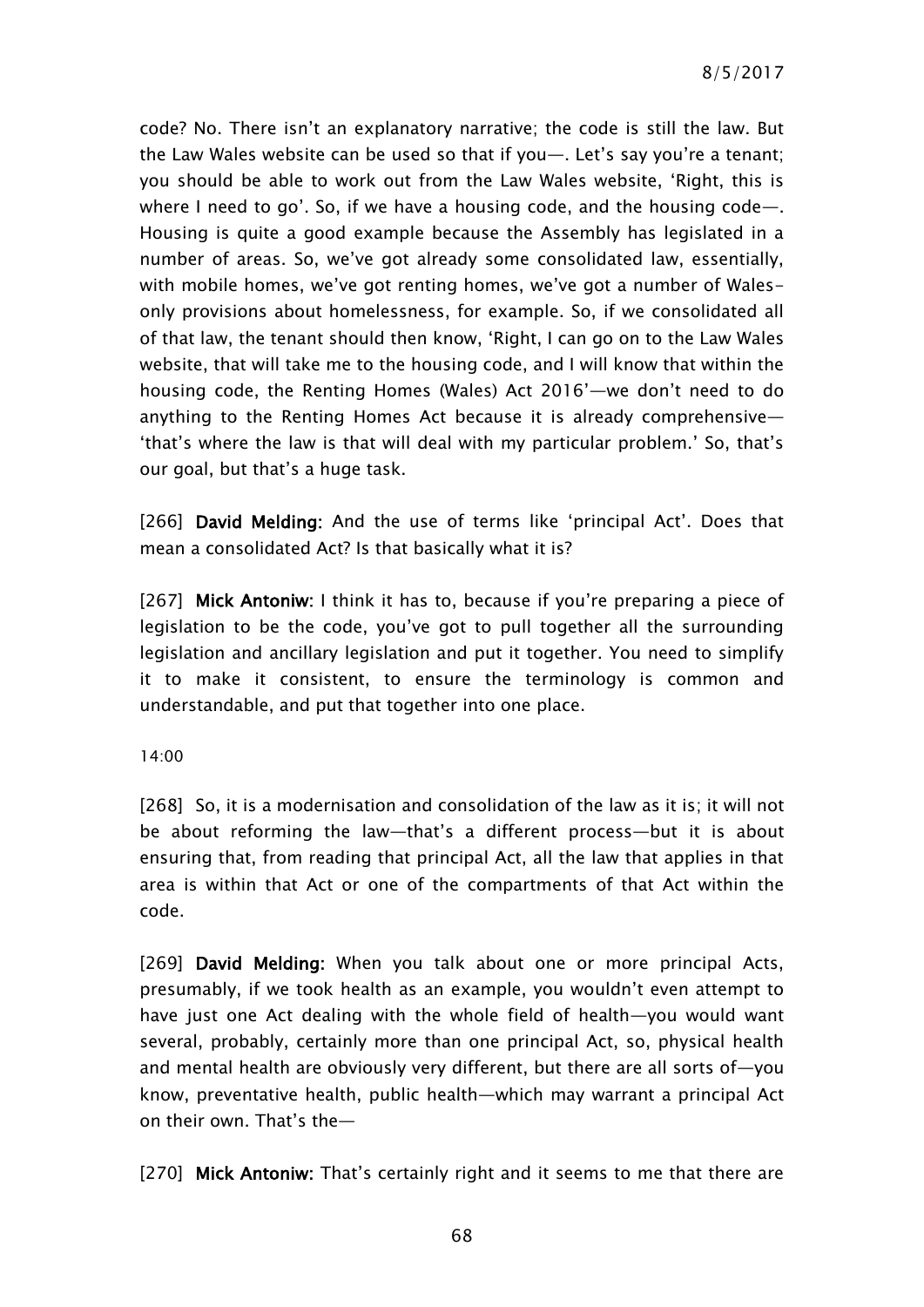two ways of achieving the same aim. One is that you do actually just have one Act, but it's broken down into sections, so Part 1 is this particular item, Part 2 is mental health, Part 3 might be something else. The other one is, though, of course, you just have, 'This is the law as it applies to mental health', 'This is the law as it applies to this aspect of health' and so on, but they are all within that code, so you know exactly what is where, and when you go into that code, that is the totality of the evidence.

[271] David Melding: And finally from me just at this stage, because obviously we're at the start of quite a long journey, I suspect, but much of public law deals with cross-cutting areas—do you see particular problems there with the spill overs that we get in a lot of public policy? Is that going to be particularly challenging or not?

[272] Mick Antoniw: Well, I think the answer is that it sort of emerges once you start the process. We were having this discussion earlier looking at the historic environment where you think, 'Well, this may be a relatively straightforward pilot to proceed with' until, of course, you realise that there's a significant element of planning within it. Now, does the planning stay within the historic environment part of the code, or do you put it within planning? You've been looking at this, what's your—?

[273] Mr Hughes: Yes. The historic environment is a good example of a cross-cutting area, in some respects, or at least a subject that crosses over two wider subjects. It touches upon planning and it touches upon culture and heritage, and in some respects, it's a subject in its own right. So, one of the first questions you've got to ask is: does this stand on its own? Does it become part of a code on the law of culture and heritage or does it go into a code on planning and land use, say? We don't know yet.

[274] David Melding: And could you state it in more than one place in the code? Well, obviously, it can then be amended—

[275] Mr Hughes: There are various techniques. One of the--. There's the high-level question about this and then there is the drafting question and there are techniques that we will have to adopt, I'm sure, to point people in the right direction and signpost people. But we would like to get the structure coherent at that high level, so that you minimise the number of times you have to be telling people you've got to go and look over here for the rest of this answer.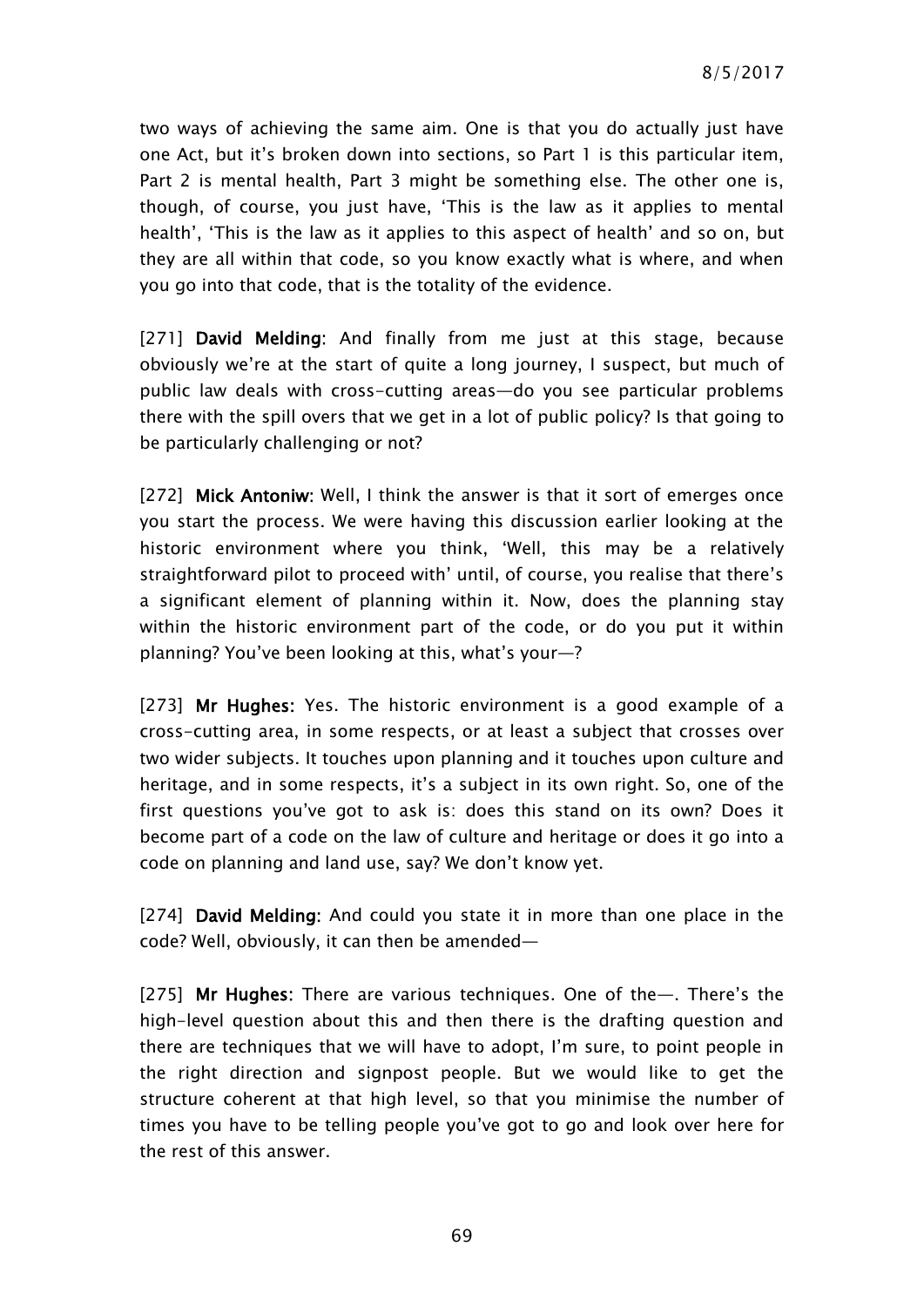[276] Mick Antoniw: I think we suspect that there may be an awful lot of these once you start doing it. So, it will all go to the clarity, because the last thing you want is being referred from section to section to section, et cetera. You want to go to one place, but inevitably, it may be that if you're in historic environment, it might be the case that, in respect of all matters relating to planning, you have to refer to this section or there might be a section within planning—you know, those are things we don't know the answers to, but are beginning to emerge.

### [277] David Melding: Thank you, Chair.

#### [278] Huw Irranca-Davies: Thank you. Dai, please.

[279] Dai Lloyd: Diolch, Gadeirydd. Dai Lloyd: Thank you, Chair. Thank Diolch am yr atebion cyn belled, a you for those answers, and also, as hefyd, fel rwyf i wedi ei ddweud o'r I've said before, supporting your blaen, gan gefnogi'ch bwriad yn general intention to improve the gyffredinol i wella'r wybodaeth sydd information that's out there for the allan yna i'r lleygwr a hefyd i wella layperson and to improve hygyrchedd—. Ond, wrth gwrs, ar hyn o bryd, mae gennym rai Deddfau sy'n cael eu cynhyrchu fan hyn gan y Cynulliad, ac mae yna rai Deddfau there are some England and Wales Cymru a Lloegr sy'n cael eu Acts that are produced in another cynhyrchu mewn Senedd-dŷ arall, Parliament, if I put it that way—how ddywedwn ni—sut fydd y codau will those codes stay together? Will hynny'n aros efo'i gilydd? A ydyn they exist side by side, or is there nhw'n mynd i fodoli ochr yn ochr, yntau a oes yna ryw system rydych chi wedi meddwl amdani? Sut mae are some laws made here and other hynny'n mynd i weithio pan mae yna laws—England and Wales Acts—made rai Deddfau'n cael eu cynhyrchu yn in London? fan hyn a Deddfau eraill, sy'n cynnwys rhai Cymru a Lloegr, yn cael eu cynhyrchu yn Llundain?

accessibility—. But, of course, at present, we have some laws that are generated here at the Assembly, and another system that you've thought about? How will that work when there

[280] Mick Antoniw: Well, all the laws that will be in the code will be the upto-date laws. So, if we have to restate parts of legislation that are already in existence, that we've effectively adopted and don't want to change, then that remains, and, of course, we've started that process already. Certain laws we've had have been longer than might otherwise have been the case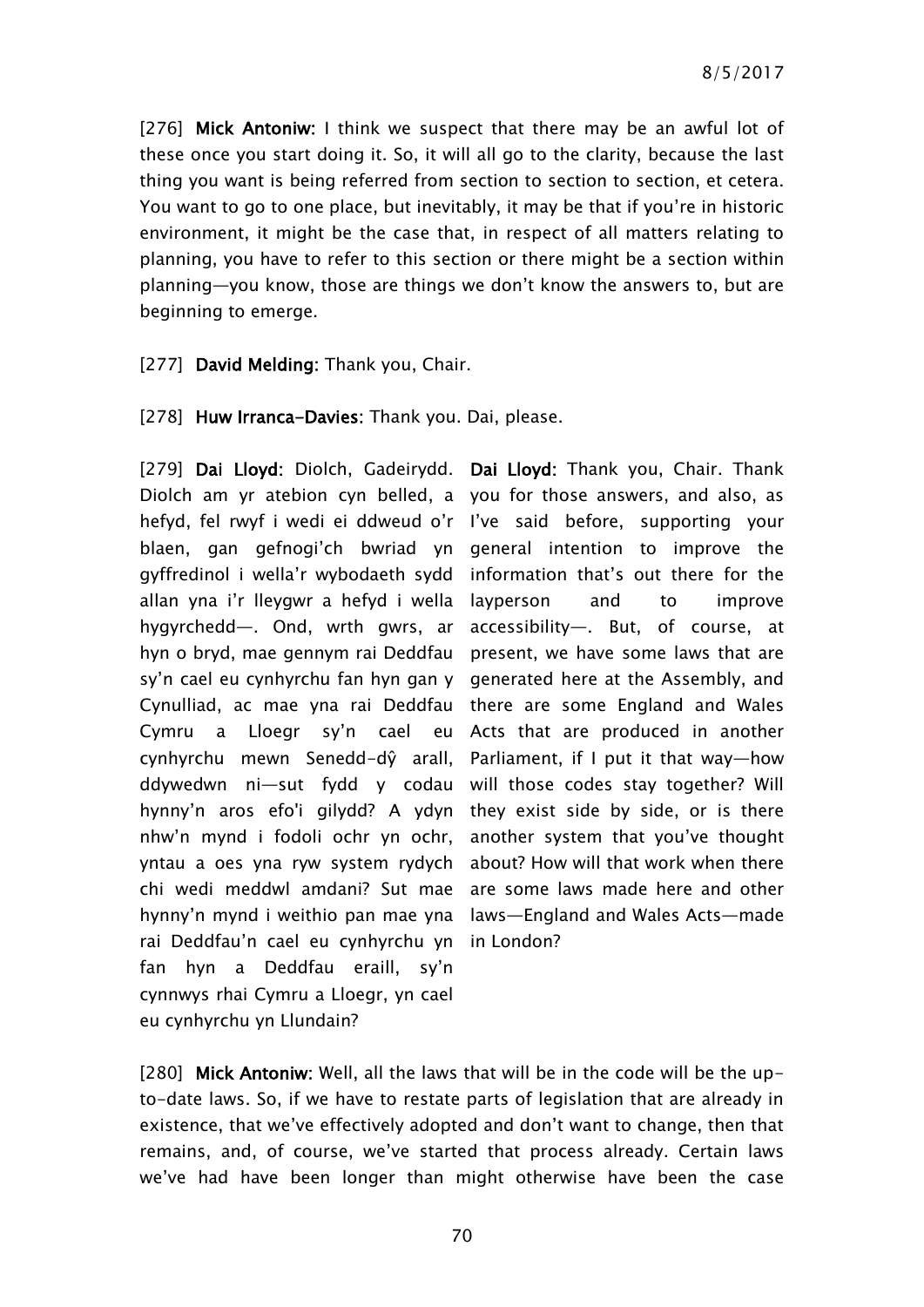because they have actually been restating the existing law that's been made, and then we've been changing it and adding to it in terms of the Welsh dimension and what we want that law overall to be like. So, the key is that the law is actually in one single place. That's the whole point about it, and that's what we've got to aim to achieve.

[281] Dai Lloyd: Ac yn dilyn o hynny, Dai Lloyd: And following on from rydw i'n siŵr y byddwch chi wedi that, I'm sure that you will have meddwl am hyn yn barod, ond, wrth already thought about this, but, of gwrs, bydd yna rai Deddfau sy'n course, there'll be some laws relevant berthnasol i Gymru yn cael eu to Wales made in the UK Parliament gwneud yn Senedd y Deyrnas Unedig anyway, and will continue to be made ta beth, ac yn parhau i gael eu in that place, either by legislative gwneud yn y fan yna, trwy ba bynnag consent and so on—matters involving gydsyniad deddfwriaethol neu beth reserved matters there. That list is bynnag—materion sy'n cael gwneud a materion sydd wedi'u cadw Act 2017. It's a very long list of i fyny yn y fan yna. Wrth gwrs, mae'r reserved matters. So, how do you see rhestr yna yn hir iawn efo Deddf codification of that kind of Cymru 2017—rhestr faith tu hwnt o legislation—the legislation made in bethau sy'n cael eu cadw. Felly, sut another place? ydych chi'n gweld ymdrin efo codau deddfwriaethol fel yna i Gymru, ond y ddeddfwriaeth yn cael ei gwneud yn rhywle arall?

very long with regard to the Wales

[282] Mick Antoniw: Well, I think what we want to achieve is that that legislation gets incorporated—if it's legislation that we've consented to—into our code, so that our code always remains the up-to-date and definitive law as it applies in that particular area. There'll be areas, of course, of law that are not part of our responsibility, that are not devolved, and, of course, that won't apply.

[283] Dai Lloyd: Diolch. A allaf i jest Dai Lloyd: Thank you. May I just ask ofyn hefyd yn gyffredinol: y gwaith in general: this work—and it sounds yma—ac mae'n swnio fel gwaith like very comprehensive work; there's cynhwysfawr; lot ohono fe—ynglŷn â a great deal of it—with regard to chodeiddio? Pa effaith y bydd e'n cael codification? What effect will that ar raglen ddeddfwriaethol bresennol have on the Government's existing y Llywodraeth yn fan hyn?

legislative programme?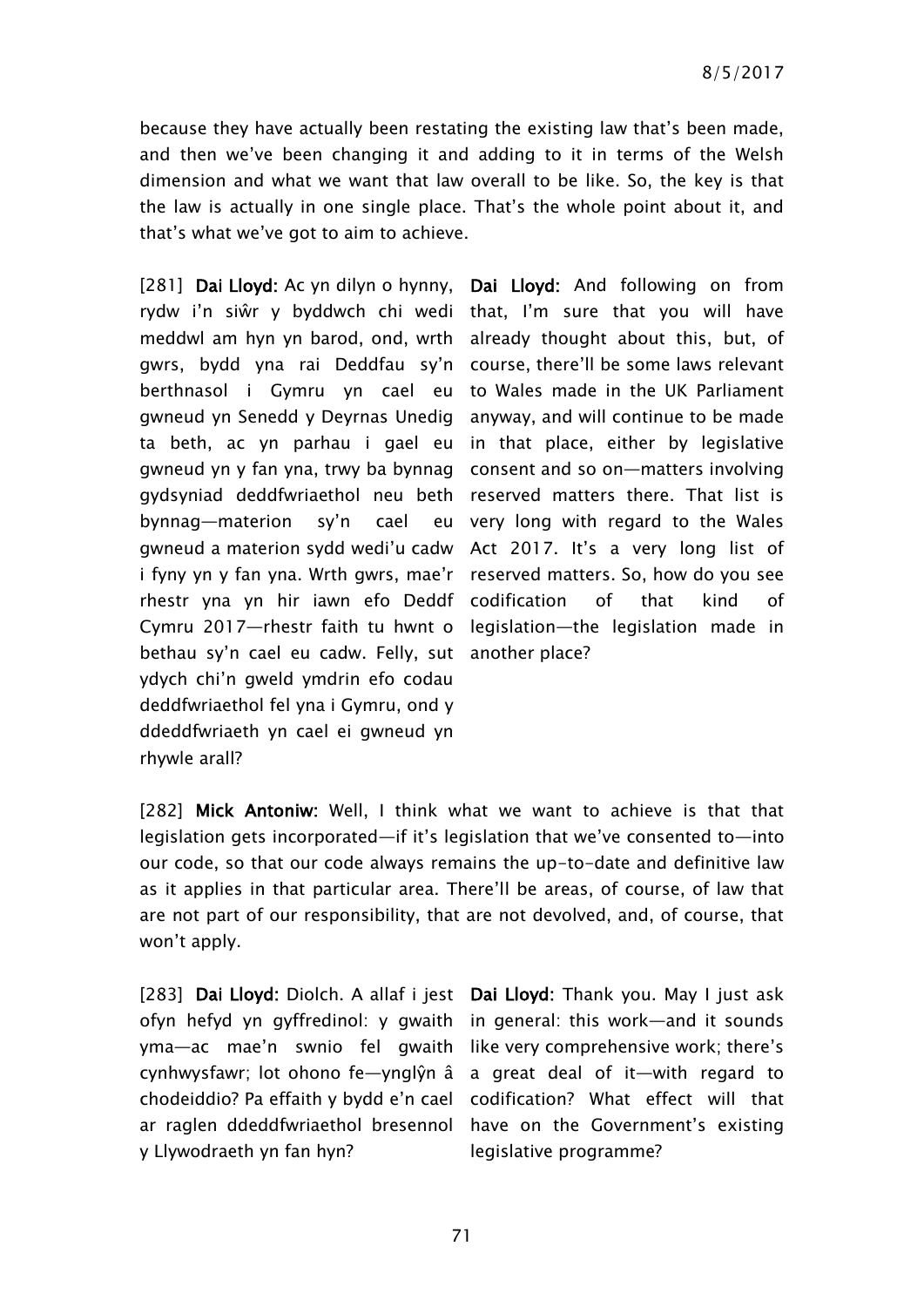[284] Mick Antoniw: It's a very good question, and the answer is that we have to ensure that we are not disruptive. The last thing we want to do is to disrupt the legislative programme, and it's very clear that that has to take priority, just as the issues that will emerge with regard to the whole Brexit situation have to take priority. This is a long-scale, long-time programme, of however many years—10, 15, whatever it is. Of course, once you've completed a large chunk of it, it makes a lot of subsequent legislation simpler, but we have to fit within that. So, it may be that we're doing work of codification and consolidation in one year, but it slows down in a subsequent year because of the other demands. We can't tell precisely what the scale of those demands are, only that they are going to be there.

[285] Codification should not be a process of disruption of the work and the direction of Government, but, of course, what codification does do, in addition to existing law and the codification process, is that it sets the framework for new legislation and ongoing legislation. It sets it into a format that makes it capable of codification, so that we're not producing Acts that we then have to come back to and codify as we go into new areas of law and new legislation is forthcoming. It has to be within the mindset, I think, of the process of codification and the framework in which we want it to actually operate. That again is, I think, a bit of a learning curve, because we're talking about certain legislative vacuums; you know, you're feeling your way at the moment. But I think once the process has started—well, the process has started—that will have an impact, and that will be something that we want to monitor very closely to look at legislation that's coming through, to ensure that it is in the right format.

[286] Dai Lloyd: Diolch am hynny. Dai Lloyd: Thank you for that. The A'r cwestiwn olaf sydd gyda fi am final question from me for the time rŵan ydy: wrth gwrs, pan mae yna being is: of course, when there is a Ddeddf wedi cael ei chreu, a hefyd law that's been created and that has wedi cael ei chodeiddio, mae yna fân been codified, there are minor newidiadau technegol yn digwydd dros y blynyddoedd. Oes over the years. Do you have a gyda chi fframwaith, felly, i gadw'r framework, therefore, to maintain the broses o godeiddio i fyny efo'r mân codification process and ensure that newidiadau yna? Wel, Llywodraeth weithiau yn dweud bod The Government sometimes does say yna 'fân newidiadau' sydd ddim that there are 'minor changes' that angen eu dwyn i sylw'r Siambr yn y don't need to be brought to the fan hyn, ond weithiau mae'r pwyllgor attention of the Chamber, and this

gallu technical changes that can be made mae'r it is up to date with those changes?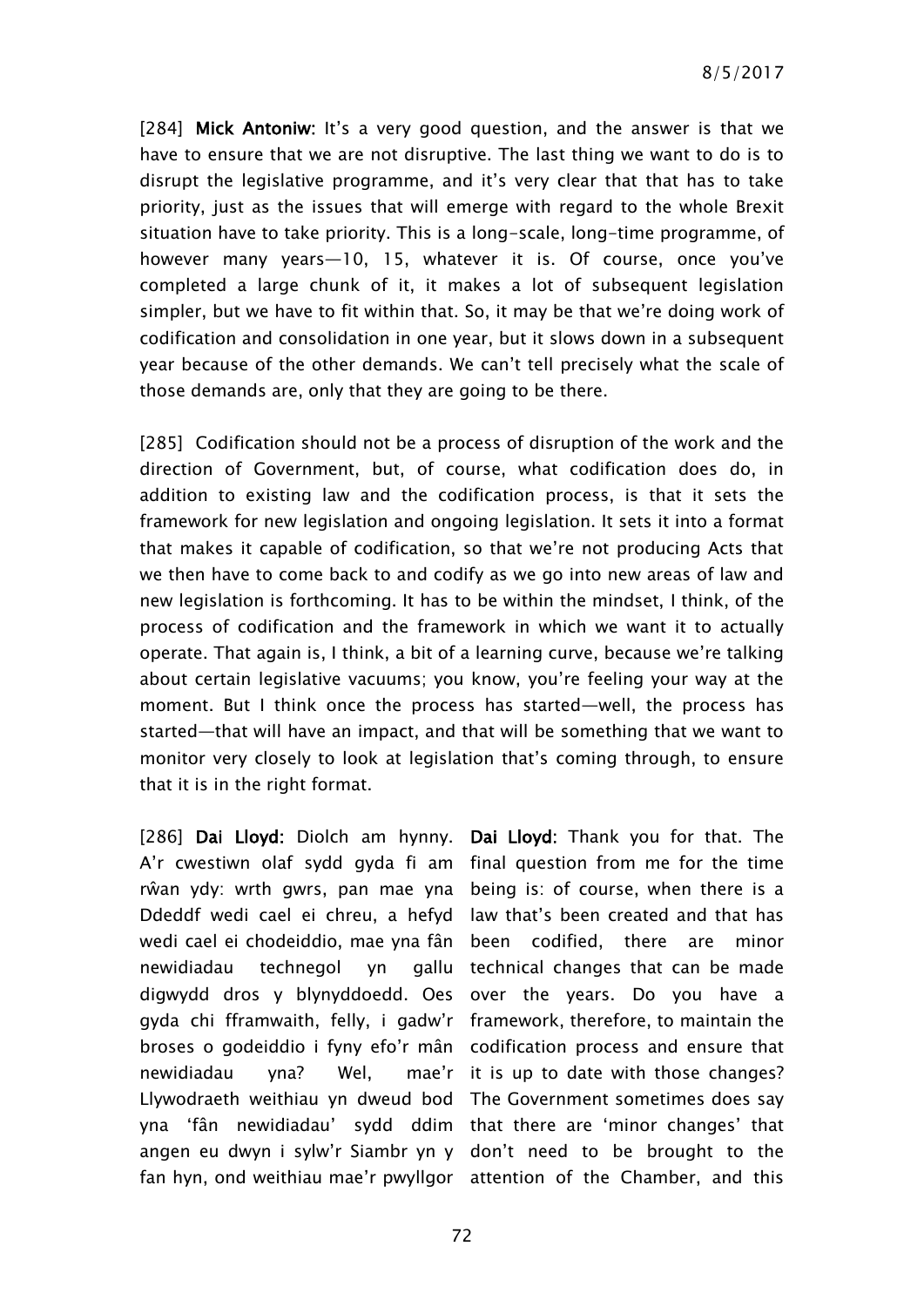hyn yn tueddu i anghytuno os yw'r committee tends to disagree with newidiadau technegol yna yn 'fân' ar whether those technical changes are ddiwedd y dydd. Ond ta waeth am minor or not. But that aside, what hynny, beth ydy'r fframwaith i framework is there to update the ddiweddaru'r cod efo'r mân newidiadau technegol yma?

mân code with those minor technical changes?

[287] Mick Antoniw: Well, I think the whole issue of Standing Orders is something that has to be looked at very, very carefully, and, again, it's within the hands of the Assembly—any changes to Standing Orders obviously require a two thirds majority. So, I think it's going to be a challenge to the Assembly as a whole and to Government in terms of understanding what is happening and the process that we need, and this will equally apply, I think, to the Brexit situation, and it will apply to consolidation as well. But what we don't want to do is to bog down the whole working of this Assembly into one great glorious committee that does nothing but look at the minutiae of legislation. Stuff that is technical, we want a mechanism that enables that to go through, obviously with built-in protections and so on, but enables that to go through whilst the real work of scrutiny is on things that are actually changing the law and making significant change to the law. So, that's going to be, I think, the challenge to us, and it does involve, I think—. It's another stage in our development as a legislature—the understanding of our role and the trust that exists between Government and the Assembly in terms of what is important, what is important for scrutiny, and what is effectively the management of the law book.

[288] Huw Irranca-Davies: Thank you, Dai. Dafydd.

[289] Yr Arglwydd Elis-Thomas: Lord Elis-Thomas: Thank you very Diolch yn fawr, Gadeirydd. A gaf i much, Chair. May I ask the Counsel ofyn i'r Cwnsler Cyffredinol ac i General and the Welsh Government's gyfreithwyr Llywodraeth Cymru: a legal advisers whether they think that ydych chi yn meddwl bod y cymalau a the clauses tabled after much osodwyd ar ôl llawer o drafod ar discussion at the beginning of the ddechrau Deddf Cymru 2017 yn Wales Act 2017 recognising the cydnabod natur barhaol y Cynulliad a permanence of this Assembly and the Llywodraeth Cymru yn rhan o Welsh Government as part of the UK gyfansoddiad y Deyrnas Unedig, a constitution, and also this clause that hefyd y cymal yma, a gafwyd yn was partially achieved because of rhannol yn dilyn gwelliannau a proposals made by this committee in

ddaeth o'r pwyllgor yma fel cynigion terms of recognising Welsh law—is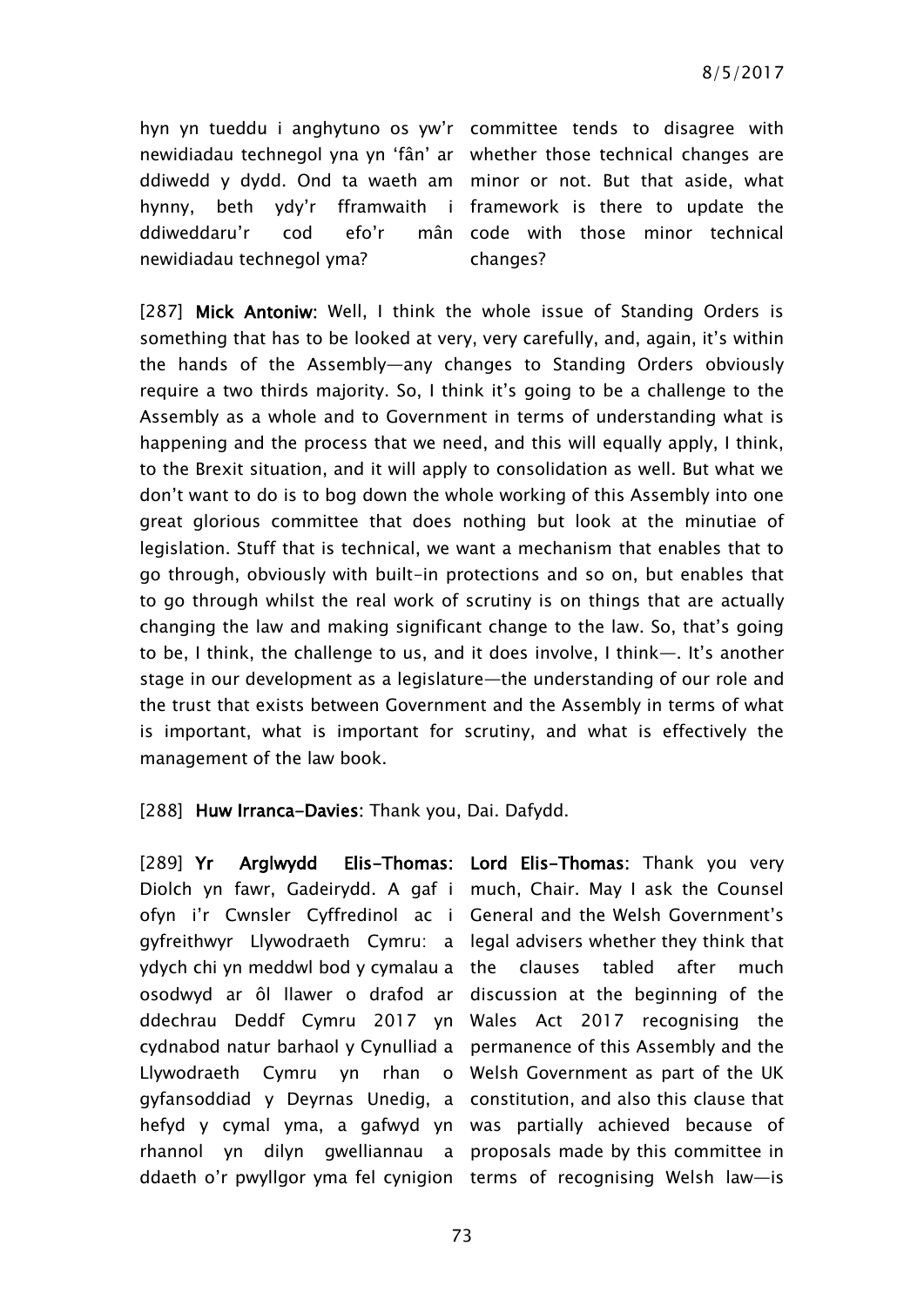gwreiddiol, ynglŷn â chydnabod this of any assistance to you in cyfraith Gymreig—a ydy hwn o clarifying? And I do assume that in unrhyw help i chi egluro yn gliriach? your work on codification and Ac rwy'n cymryd y byddwch chi yn explaining Welsh law will include all eich gwaith ar godeiddio ac esbonio pieces of Welsh law according to the cyfraith Cymru yn cynnwys pob definition contained within the 2017 cyfraith Gymreig yn ôl diffiniad Deddf Act, namely what is done here, 2017, sef yr hyn sy'n cael ei wneud what's made by the Assembly and by yn y lle hwn gan y Cynulliad a chan Welsh Ministers, and that that is all Weinidogion Cymru, a bod hwnnw i part of England and Wales law, as gyd yn rhan o gyfraith Cymru a well as what will continue to be made Lloegr, yn ogystal â'r hyn sy'n parhau within the UK. I apologise for the i gael ei wneud yn y Deyrnas Unedig. Mae'n ddrwg gen i fod y cwestiwn mor hir.

length of the question.

[290] Mick Antoniw: No, it's a very good and a very interesting question. It's one that I think is the subject of quite an amount of debate within the Assembly. For me, the importance of that clause—. I know that part of the debate was, 'Well, it doesn't really add anything; all it does is says what's there', but what it does is puts in statute that it is there and it's the permanence of it that it's there, and it is recognised constitutionally that that is now the permanence of Welsh law, and I think leads us on to the whole question of the jurisdiction. As I've said on a number of occasions, I think the jurisdiction issue is one that will inevitably be arrived at because it lacks common sense not to. For various reasons, we are where we are. Interestingly, it's been the subject of considerable discussion in the House of Lords Constitution Committee and in the House of Commons committee as well.

[291] So, for me, it is an important statement, but it is like a starting point now. We've really got to move on and that will inevitably happen; I think it will inevitably happen post Brexit because the dynamics of the constitutional structure will inevitably be different. There will be a whole series of issues that are going to arise there, and the importance of consent through the convention and through Sewel and so on I think is going to emerge as a very important issue as well. We're in a period of considerable constitutional flux, so having that as a ground base I think is important, and it's not just important for us—it's important to what it says to the rest of the UK in terms of the role of this Assembly and the legislation that is passed here.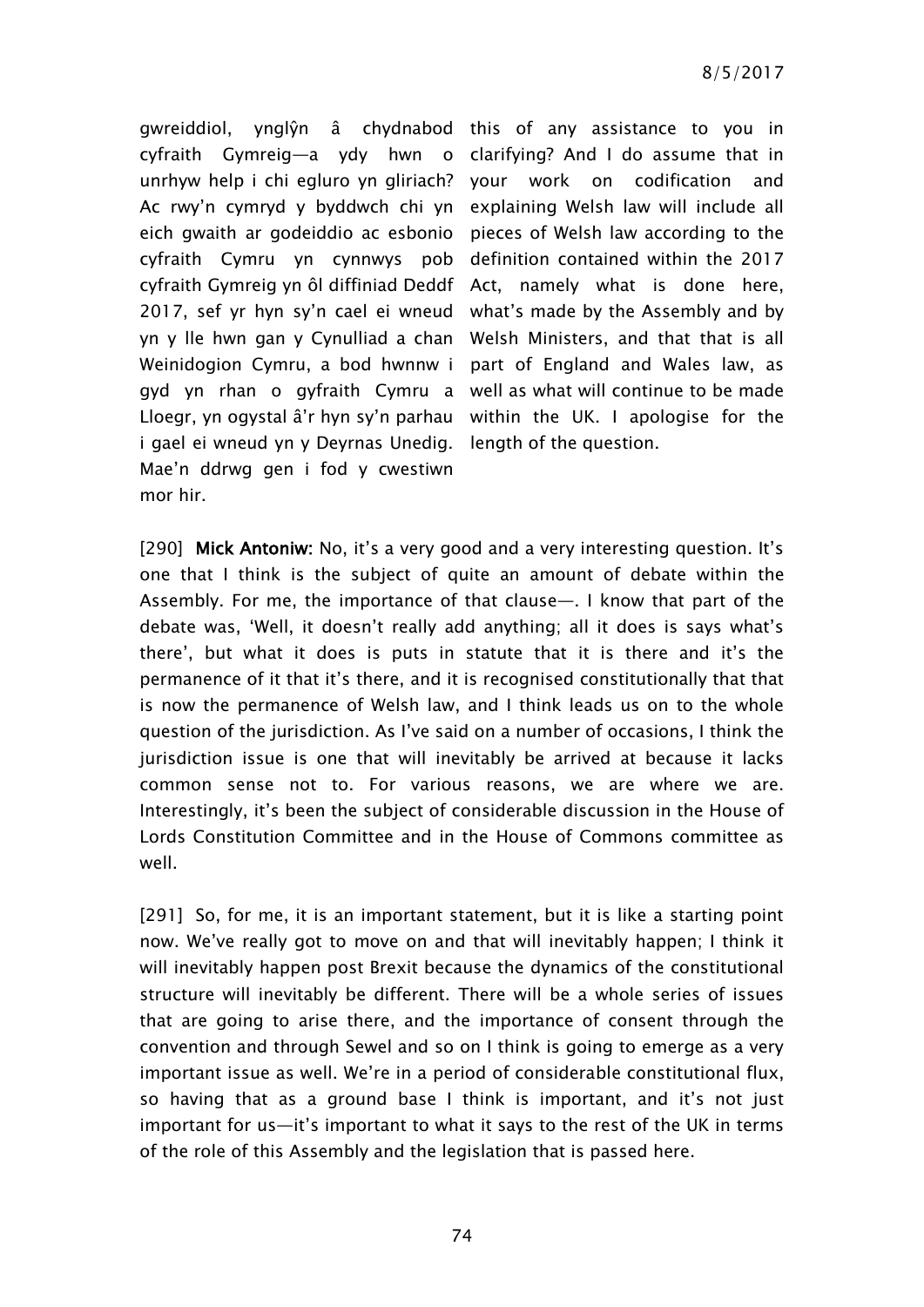[292] Lord Elis-Thomas: Thank you very much for saying that, because I was quite excited when Lord Bourne of Aberystwyth showed me his proposed Government amendment, and the way that it has come out in the 2017 Act, because I do think that these things are important. The constitution is also declaratory, isn't it—

### [293] Mick Antoniw: Yes.

[294] Lord Elis-Thomas: —in terms of status and power? Diolch.

[295] Mick Antoniw: I think, importantly, the point about—. You didn't go on to it, and I don't want to develop this into another Sewel development, but, of course, it was important in Sewel, and it was mentioned again in the Supreme Court in that article 50 case that, of course, once it is there it's in statute, so it has permanence. Now, how it is applied and how it works is another matter.

#### 14:15

[296] I think the issue of the justiciability of Sewel and its statutory status is something I suspect will emerge in the post-Brexit era when we look at the inter-relationships between the four nations of the United Kingdom. But, the fact that it is there means that it is permanent. It has to be given due consideration. It is now actually part of the core constitution of the United Kingdom

[297] Lord Elis-Thomas: So, what you're-. Not putting words into your mouth, even if I could do such a thing, but you would foresee in the future that a far-sighted Supreme Court decision might arise out of these sorts of statements.

[298] Mick Antoniw: Well, if we recognise that a big chunk of the constitution that applies is not actually written, and is purely the product of political consensus—most of the United Kingdom's constitution is, in fact, a political convention—and, as the Supreme Court said, conventions exist, they may not be justiciable, but they exist in order to enable the process of constitutional relationships to actually work. So, by conventions not having any real status and not being applied, there are political consequences, and that has been the whole nature of the UK constitution and the way it has developed, and was actually a fundamental part of the discussions in the Miller case, in the article 50 case. And, after a period of time, what is there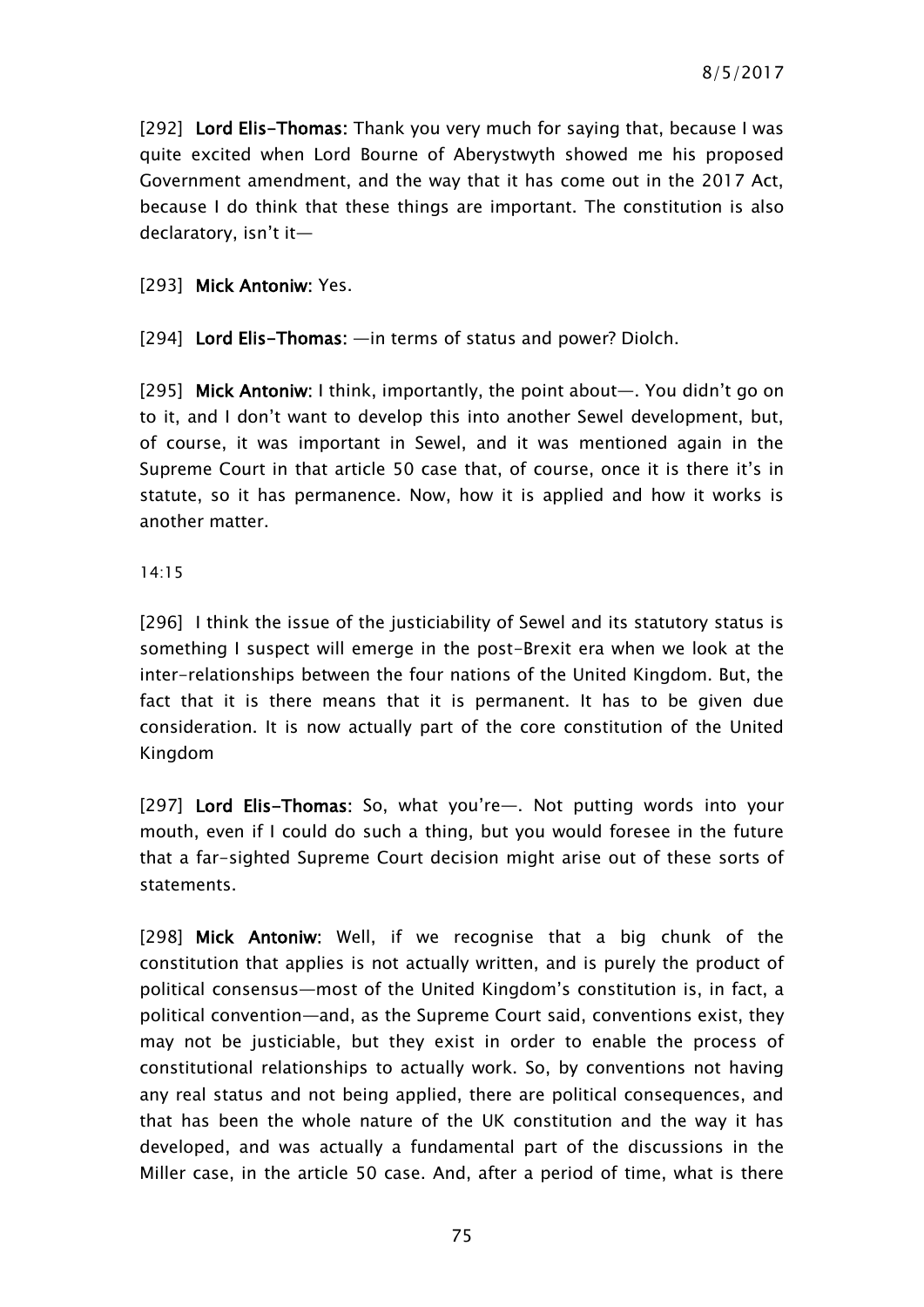actually becomes a core part of the constitution and open to further interpretation. Now, I think we may well get to a situation where we need to actually put that, sooner rather than later, into a formal status, but that's, I think, a debate for another time.

[299] Lord Elis-Thomas: Thank you.

#### [300] Huw Irranca-Davies: Thank you, Dafydd.

[301] Mr Hughes: A allaf i adio un Mr Hughes: If I could just add one peth o ran y ddarpariaeth ynglŷn â'r thing in terms of the provision on gyfraith Gymreig? Ateb oedd hynny, Welsh law? That was a response to wrth gwrs, i'r ddadl ar awdurdodaeth. a cwestiwn yn gynharach ynglŷn â the importance of the jurisdiction, or phwysigrwydd yr awdurdodaeth, the fact that there was no Welsh neu'r ffaith nad oes awdurdodaeth jurisdiction. The lack of provision in Gymreig. Y diffyg ddarpariaeth sydd the Act is the fact that there is no yn y Ddeddf yw'r ffaith nad oes corff specific body of Welsh law, despite penodol o gyfraith Gymreig bellach, what it says in the Government of er gwaethaf beth mae'n ei ddweud yn Wales Act 2006. When we create a Neddf Llywodraeth Cymru 2006. Pan code, for example, on housing law, fyddwn ni'n creu cod, er enghraifft, or education law, that law will be ar gyfraith tai, neu gyfraith addysg, bydd y gyfraith yna yn gyfraith Cymru therefore, at a technical level, this a Lloegr. Felly, ar lefel dechnegol, nid yw'r ddarpariaeth yma fod yna'r fath Welsh law doesn't deal with that beth â chyfraith Gymreig yn delio â'r problem, and, of course, there is broblem honno, ac, wrth gwrs, mae Welsh law, because this place makes yna gyfraith Gymreig, achos mae'r lle Welsh law, but it doesn't take us as yma'n gwneud cyfraith Gymreig, ond far as the Government has argued it nid yw e'n mynd â ni mor bell ag y should go. mae'r Llywodraeth wedi dadlau.

cadw'r cwestiwn yn fyw i'w ailagor yn looked at again. barhaus.

[303] Mr Hughes: Efallai ei fod e. Mr Hughes: Perhaps it does.

yr the question on jurisdiction, and a gofynnwyd question was asked earlier on about England and Wales law. And provision that there is such a thing as

[302] Yr Arglwydd Elis-Thomas: Fel Lord Elis-Thomas: But as I saw it, it roeddwn i'n gweld ar hwn, mae e'n does keeps the question alive to be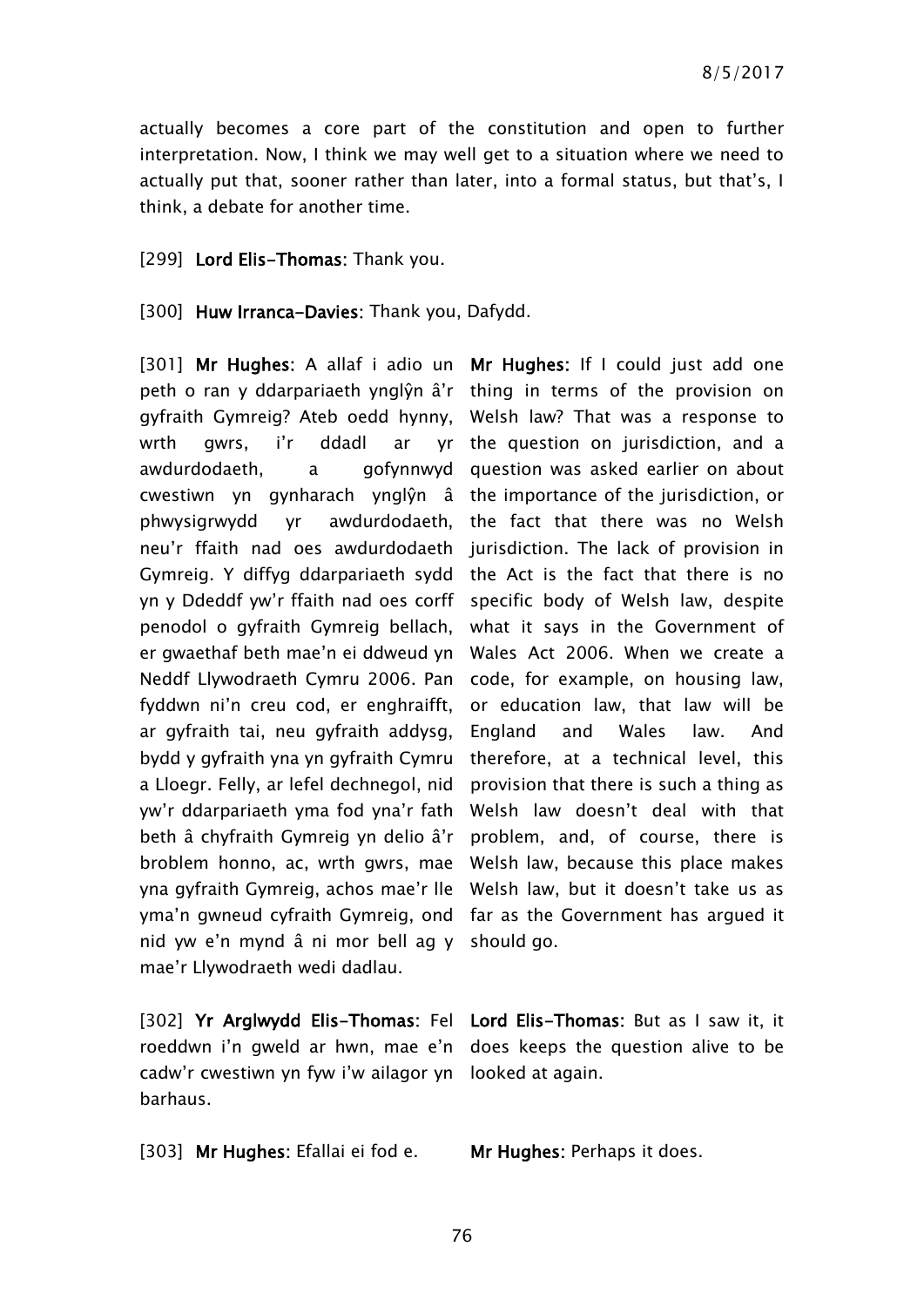[304] Yr Arglwydd Elis-Thomas: Lord Elis-Thomas: Thank you. Diolch.

[305] Huw Irranca-Davies: Thank you, Dafydd. Before I bring in Nathan for a couple of final questions on this particular part of your evidence, could I just ask something? You refer in your written evidence to the repeal of statute law through consolidation, or in the context of repealing statute law you refer to consolidation procedure making minor changes to the law. That's quite interesting to us, obviously, because of this issue of what is a minor change. So, can I ask you the extent to which you think that a consolidation procedure should be permitted to change the law?

[306] Mick Antoniw: I don't think it should be used to permit it to change the law, certainly not without the consent of the Assembly. There has to be a process for distinguishing between the overwhelming majority of circumstances where you are really pulling together the existing law, tidying up—you're not changing the policy of this Assembly, or of Government, or the legislation itself—but what may emerge as you go through it—. I'm referring to this thing of lifting a legislative stone, and suddenly there are all of these things—things may emerge. There may be areas, 'Well, in actual fact, this is actually a really important area that just can't go on like this.' If that were to happen, that's a place that should go through the normal scrutiny process. That is not something that should apply to existing—. So, I think, in accordance with the normal constitutional principles, we want to get through efficiently technical change and the technical process of consolidation, but it should not have as its objective changing the law. If that were to be the case, then I think we would massively increase the workload. The consolidation process would become almost impossible, because everything you attempted to look at would require a debate. And reform it in what way? There would be whole areas that then need thought, need consultation, and so on. So, clearly, we want to keep that out of it, unless something emerges within there that does need to be dealt with, in which case there has to be a mechanism within our procedures for ensuring that that does achieve proper scrutiny, is identified, and scrutinised properly.

[307] Huw Irranca-Davies: That's really helpful clarification; thank you. Nathan.

[308] Nathan Gill: Thank you, Chair. You state that, during the pilot programme, you will be considering the arguments for and against developing an interpretation Act for Wales. And I just wondered what other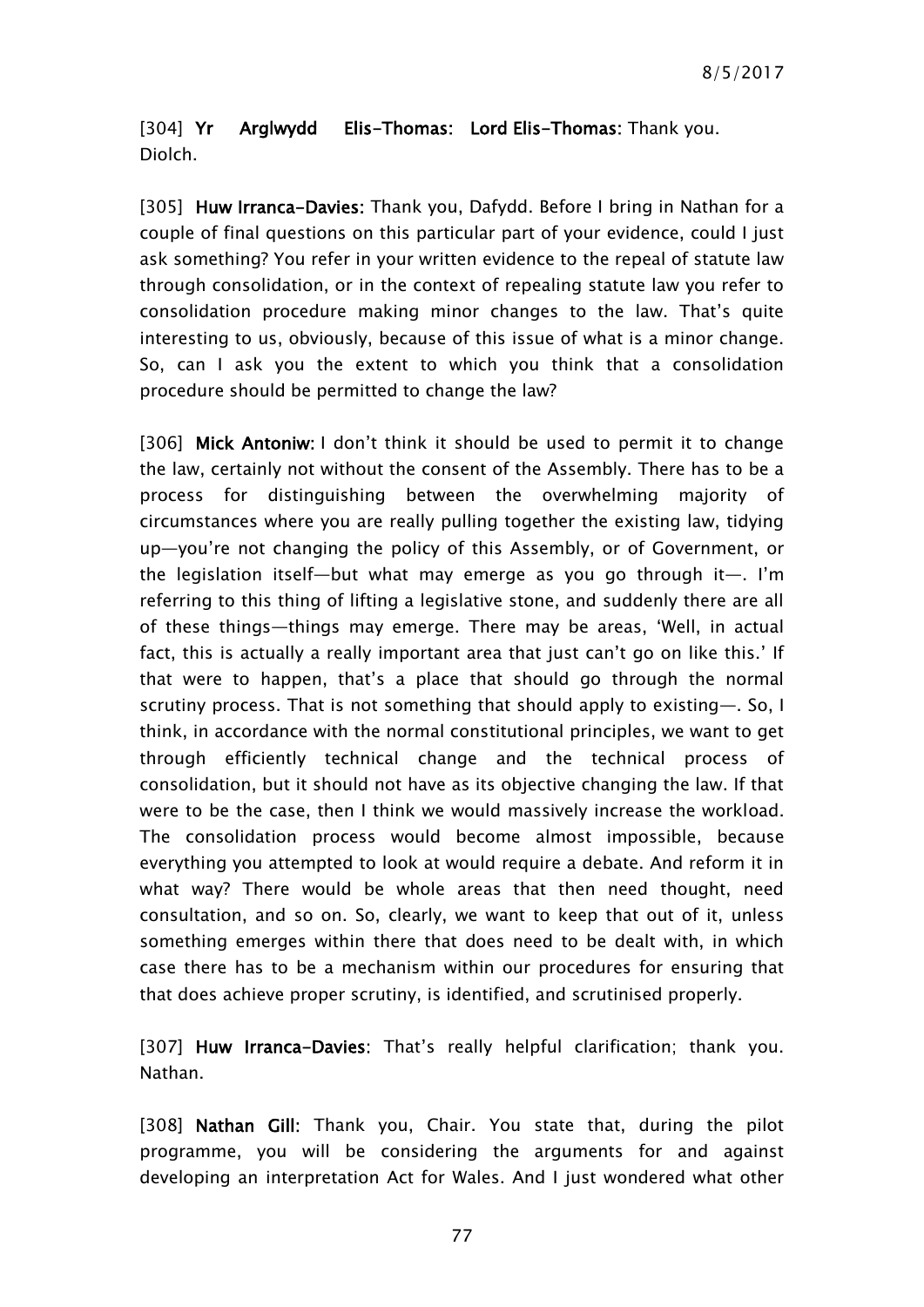matters you will need to consider if you decide to go ahead with this.

[309] Mick Antoniw: Dylan, do you want to take that one?

[310] Mr Hughes: Yes. I should start by saying that the interpretation Act is very much for the techies—even many lawyers are unaware of the presence of the interpretation Act. The interpretation Act is there to deal with minor issues around the interpretation of the laws, such as, if you have to give notice to somebody, at what date does that apply—things of that nature. What happens if you repeal primary legislation, and what happens to things that you have done before, under that legislation—does the action that has taken place continue? Things of that nature. And there are also certain defined terms in there, so that you don't have to define them again and again across the statute book.

[311] So, the issue that we're looking at is that the interpretation Act is quite old—it's from 1978—it's a UK interpretation Act, or it's a UK Parliament interpretation Act. The Scots have their own interpretation Act, and have had since 2010. In Northern Ireland, there is an interpretation Act that actually goes back to the 1950s, from the old Stormont Parliament. So, one of the things we're looking at is, as a matter of principle, whether we should have an interpretation Act that applies to Welsh laws, i.e. the laws that are passed in the Assembly, and made by the Welsh Ministers. And, in doing that, we will cover a gap that this committee has identified in the past, which is that the defined terms that I was referring to in the 1978 Act are only defined in English, and they are also terms that are defined from a UK perspective. So, in looking at this from a Welsh perspective, we might want to use, or add, additional terms, and of course we want to make them bilingual. And we're also looking at various deficiencies in the 1978 Act that are very minor. This is not exciting stuff, I should have to admit.

[312] Mick Antoniw: Chair, I couldn't have put it better myself. [Laughter.]

[313] Nathan Gill: Okay. Your paper says, in paragraph 3, that it's difficult to commit to specific action over the short term and medium term. But, in terms of codifying the law, can you give us any direction as to how long you think it's actually going to take, and how much extra Government resources you are going to need, and have you decided how much money this is going to cost?

[314] Mick Antoniw: Well, they're all good and important questions, and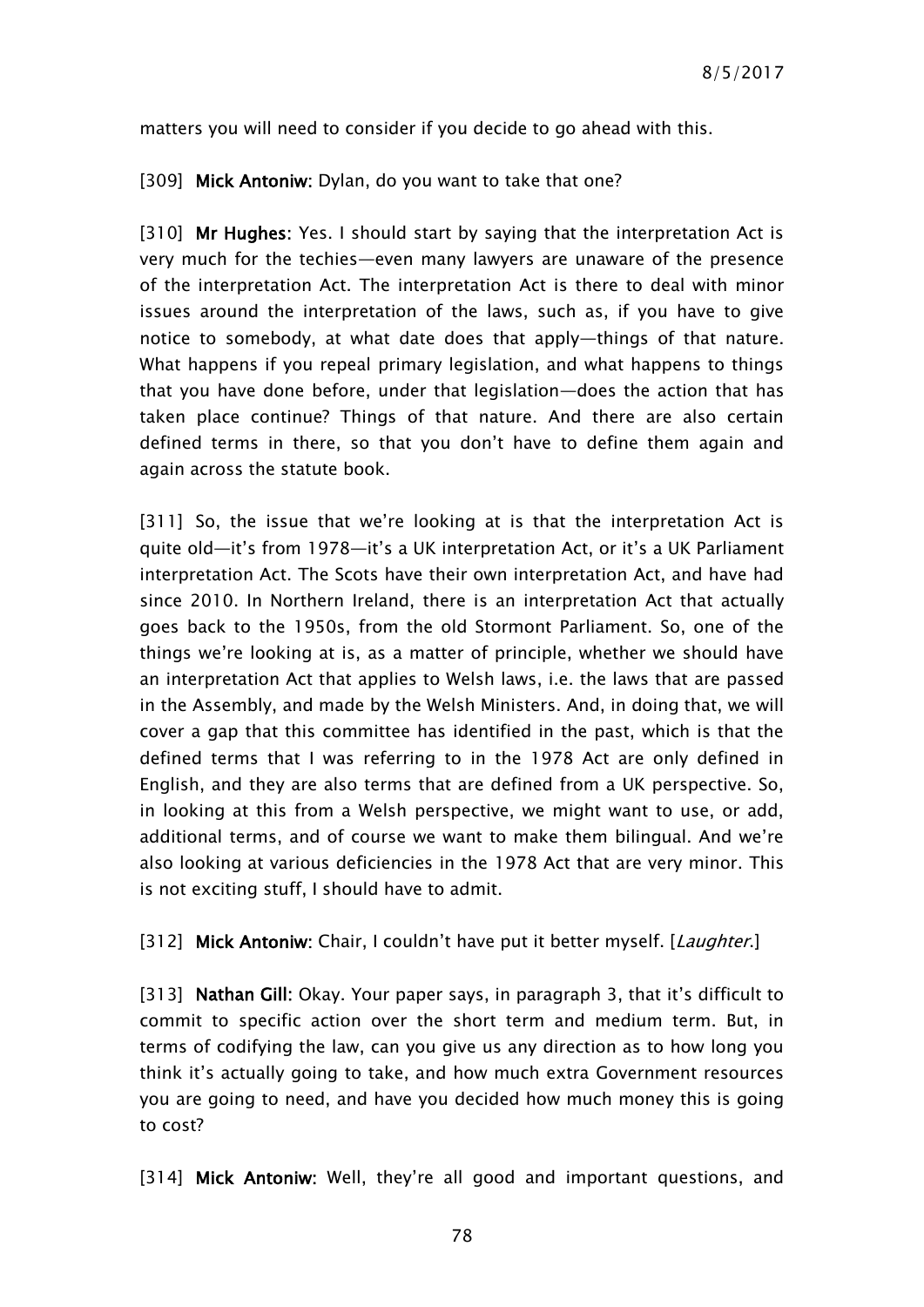ones that we've had to look at. The reality is, there is no significant resource available for this process, so what we have to look at is where there are opportunities, where there are sometimes lulls or gaps within the process, to actually maximise it, maximise the usage of the resources that we actually do have. And, again, that within the environment of all the other demands that we don't know.

[315] So, I think the point about this is that we're in this for the long haul. We're setting the creation of a Welsh statute book, effectively, as a permanent feature of the legislation of this Assembly. And that means that it is a process—it goes on into the future. How long it will take to do everything, I mean, if we were here in 10 or 15 years' time, I think we would still be looking at the process. We might well have a big chunk of it done. How quickly it operates depends on what the demands are going to be over the next couple of years, in particular. But, I think what was important was that we not only started the process, but we set the norm, we set the framework for other legislation, so that the way in which we're operating is with the purpose of legislation fitting into a code and having the maximum clarity and accessibility.

[316] So, I suppose the answer to that is I really haven't a clue, other than it's going to take a long time, but we are starting the process, and there will be some results early on. So, for example, planning, which, for me, is fundamentally important to business, to investors—you know, it's a very important part of the way we sell ourselves as a country, economically and so on—that work's been going on for a couple of years with the Law Commission, and it'll be another year before we begin to reach the process of having a tangible piece of work and so on, and maybe another year beyond that, and that's just in respect of one area. But even though it may only be one area of work, it would be a very important piece of an area, and I think the message that it sends out is extremely important. So, we'll look for those areas where, to some extent, they've already been drafted with codification in mind.

[317] And, of course, one of the recommendations of the Law Commission was to create a duty, which I think we have to look at, to ensure that there is consistency. This isn't something that we want to start with the possibility of opting out later on because, you know, there are all these other pressures; this is something that, as a legislature and as an Assembly, we have to decide that we are going to proceed with and that it is going to be a permanent feature of the way in which this Assembly operates, because that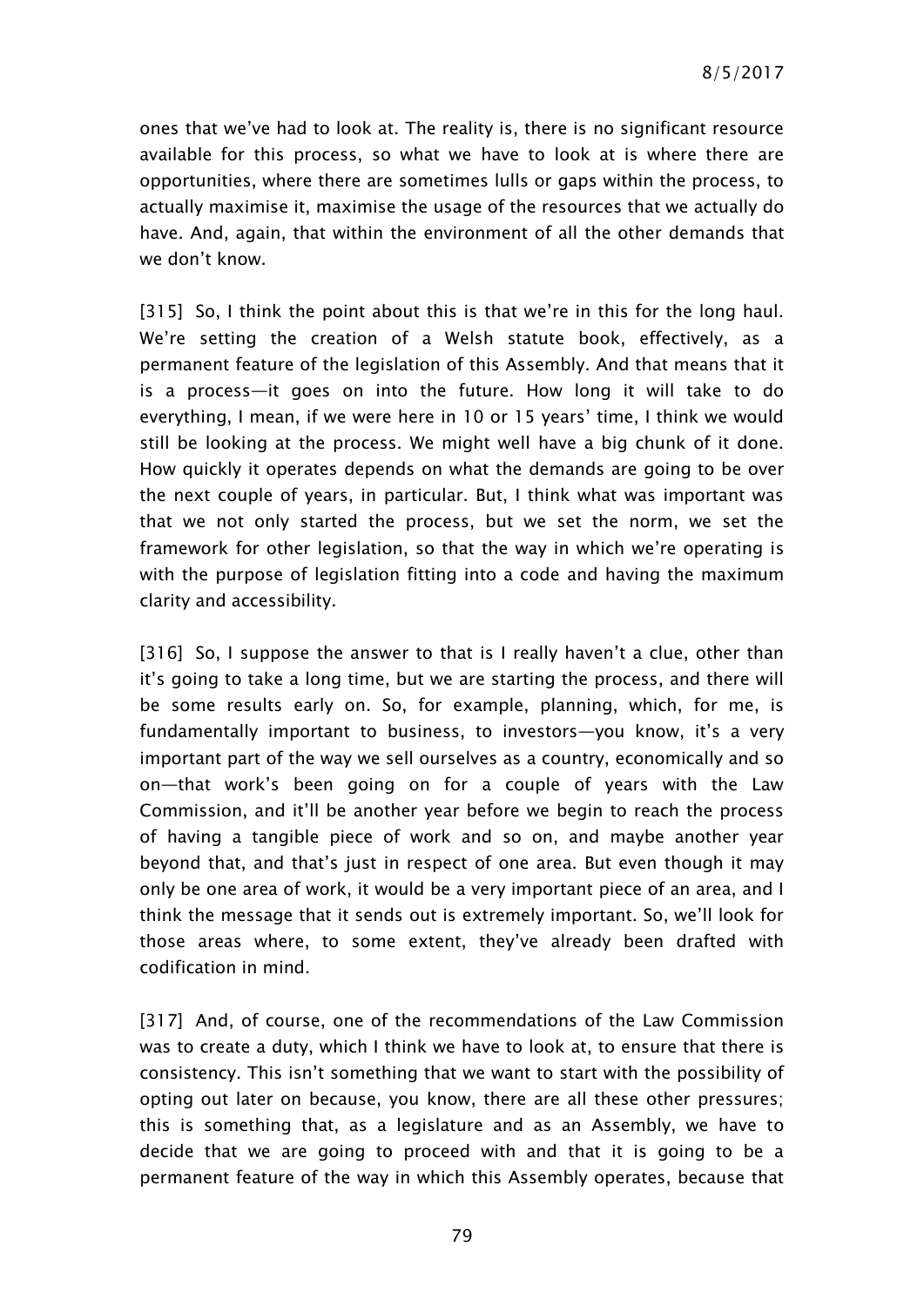is best example. That's what the Law Commission say, and I think it is recognised. We have an opportunity to adopt best practice. Difficult, limited resources, all sorts of other pressures, but the process has begun to start and, you know, I think this conversation with this committee is one that's going to be, hopefully, ongoing.

[318] Nathan Gill: Yes, so, with that in mind, then, with regard to starting as you mean to go on with best practice, and you're going to put it to the Assembly to look at that, would it not be sensible to ask for finances to enable you to continue from that moment on, but then also to start to codify retrospectively as well?

[319] Mick Antoniw: Well, I think the process we've adopted at this stage is that we think we have a certain degree of capacity that we can utilise, and that we start the process, utilise that, so that we have an understanding as to the scale of what we're undertaking, what's involved, and also how we might plan that for the long term. I would not want to start this process at this stage by arguing that resources that are much needed in other parts of the Assembly budget should be used to focus on the consolidation of law. I think we have capacity to do work, we have capacity to make progress in it, and we are looking at ways in which to make that a permanent part of the Assembly's work. In a couple of years' time, I think, when we've made some progress in the areas we've started, it will need to be looked at and will need to be reviewed. One of the recommendations, of course, was for an annual report to be brought to the Assembly; that's something we need to look at so that the Assembly itself has the opportunity to consider the progress of codification, but also is itself aware of what the resource implications are.

[320] Nathan Gill: Okay. Do you foresee that spare capacity that you say you have right now, when the great repeal Bill comes in do you think that that will get absorbed for that, or do you think it will continue down the line?

[321] Mick Antoniw: I think that work will have to take a priority. So, there may be periods when the actual progress we're making is indeed very slow.

[322] Nathan Gill: Okay.

[323] Mick Antoniw: But I think that's just the nature, you know, of parliaments and legislation, that the demands that are going to be made are going to be extremely important during the next couple of years. We have to ensure that those are the key focus, but that, even if it means that we are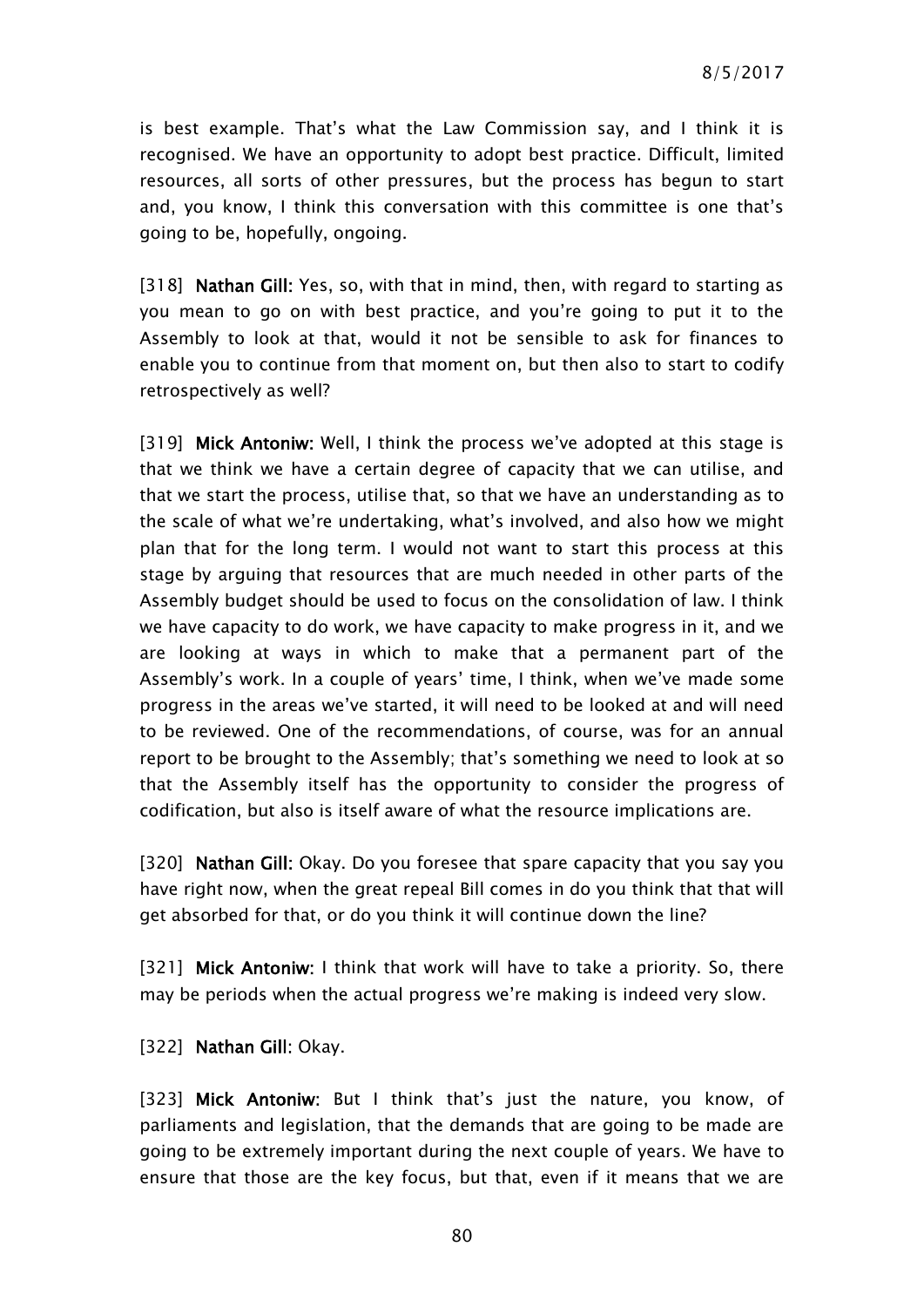slowing down significantly the process of consolidation, it is not being lost. And that's why I want this idea of permanence to be in there.

[324] Nathan Gill: Yes, that's very good. Okay, just finally, in paragraph 5 of your submission, you state that you're developing your thinking. When do you think you'll be able to publish a firm outline of your proposal?

[325] Mick Antoniw: Phew, that's a very, very good question, and the answer is that I don't know; it's under review significantly at the moment. I would hope that by the autumn we will be in a position to bring forward a progress report.

[326] Nathan Gill: Okay, thank you very much.

[327] Huw Irranca-Davies: Thank you very much. Can I say on behalf of the committee how much we're looking forward to being here in 10 or 15 years' time, evaluating how the process is going? [Laughter.] But it's been a very useful session. Thank you very much. I hope it's been useful for you as well in trying to explore some of your thinking. I understand we're going to do something of a tag-team changeover here. So, can I thank very much your senior officials for their time as well?

14:30

# Papur Gwyn Llywodraeth y DU ar Fil y Diddymu Mawr: Sesiwn Dystiolaeth 1 UK Government's White Paper on the Great Repeal Bill: Evidence Session 1

[328] Huw Irranca-Davies: There we are, very efficiently and smoothly done—the changeover. Counsel General, can I ask you again, please, just if you could introduce your colleagues, or ask them to introduce themselves?

[329] Mick Antoniw: Yes. Do you want to introduce yourselves?

[330] Mr Godfrey: I'm Jeff Godfrey, director of legal services.

[331] Ms Dunning: I'm Diane Dunning. I'm a deputy director of legal services.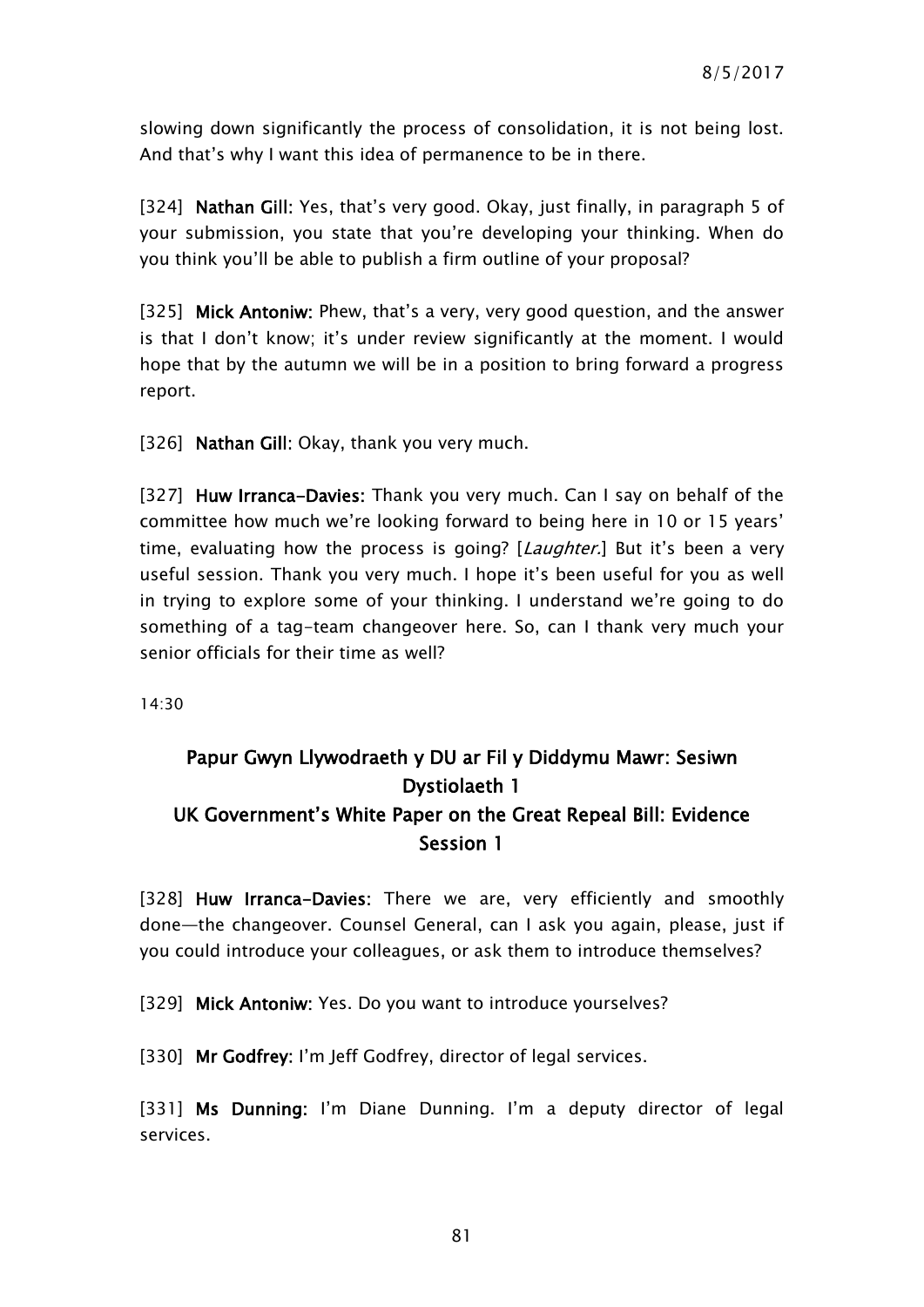[332] Huw Irranca-Davies: You're both very welcome indeed. We're looking at the matter of the great repeal Bill. Nathan, you're going to start us off, if you would.

[333] Nathan Gill: Thank you very much, Chair. Really, have you any information at all, Counsel General, about the likely timing of the great repeal Bill in the light of the current UK general election?

[334] Mick Antoniw: Well, I could just say 'no'.

[335] Nathan Gill: That's fair enough.

[336] Mick Antoniw: Of course, the general election has sort of intruded into all sorts of planning. But, of course, the Queen's Speech, we know, is going to be on 19 June 2017. We know that the parliamentary recess is on 21 July. So, once Parliament, post election, resits, there's a space of about three or four weeks, I think, within which we would hope that the Bill is published. I don't know if we have any further information on that.

[337] Mr Godfrey: No.

[338] Nathan Gill: No. Okay, that's fair enough. Thank you very much. Have you or your team undertaken any work to try and estimate how many pieces of subordinate legislation will be needed in Wales in order to devolve responsibility to make transferred EU law workable?

[339] Mick Antoniw: Very good question. We have for some time been doing a mapping exercise to try and identify it, and the more we go down that mapping exercise, the more enormous you realise the task actually is. Do you want to update on where we are with the mapping?

[340] Ms Dunning: We've worked out that there's approximately 12,600 instruments that need to be looked at, to work out whether or not there's any amendments to be required from those.

[341] Lord Elis-Thomas: They all come to this committee, presumably. [Laughter.]

[342] Ms Dunning: So, it's a sizeable task, but it's something that is ongoing, to try and identify a clear idea of the figure.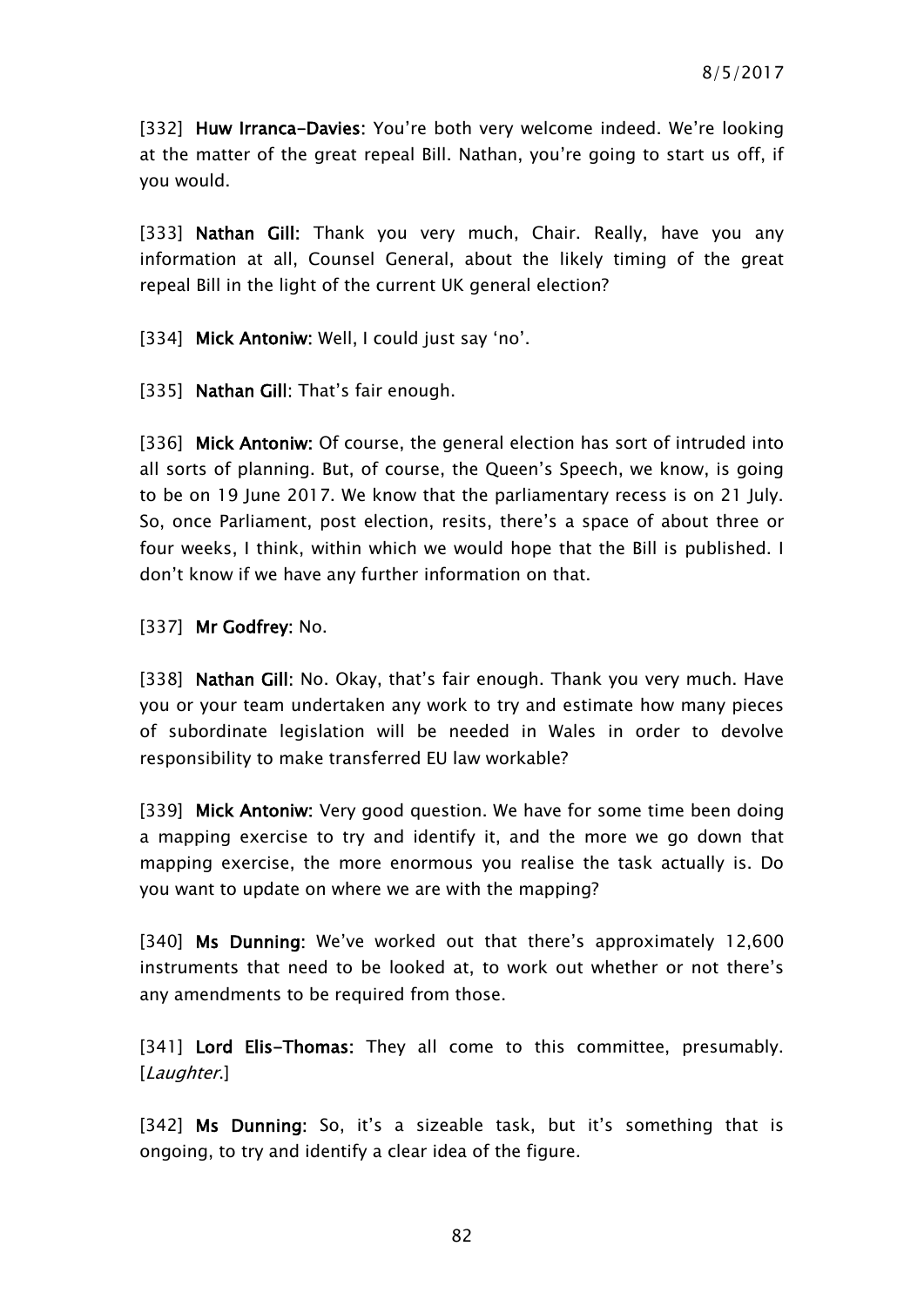[343] Nathan Gill: Okay, thank you very much.

[344] Huw Irranca-Davies: Very good. Dafydd, would you like to take us on, please?

[345] Lord Elis-Thomas: Yes, I would like to ask in particular about the White Paper, or the blue and white paper actually, from the Department for Exiting the European Union, particularly chapter 4 on interaction with the devolution settlements. In particular, I would like to focus on paragraph 4.2, because it talks about the legislative competence of the devolved administrations and then relates to the common frameworks that are currently at the EU level, and then says this:

[346] 'When the UK leaves the EU, the powers which the EU currently exercises in relation to the common frameworks will return to the UK, allowing these rules to be set here in the UK by democratically-elected representatives.'

[347] What about the democratically elected representatives that sit in this Assembly then?

[348] Mick Antoniw: Well, you, as other Members, have gone to the crux of the concerns that we have about the whole process. If you read it within paragraph 4.5 as well, you have the phrase there:

[349] 'It is the expectation of the Government that the outcome of this process will be a significant increase in the decision making power of each devolved administration.'

[350] But then you go to the Prime Minister's speech in Scotland, where she says:

[351] 'I wanted to make clear that strengthening and sustaining the bonds that unite us is a personal priority for me.'

[352] When you take the combination of comments that have actually been made, there is concern about what precisely is being said. The legal situation that we've started with—and I think this is the position from the Welsh Government—is really this: if nothing happened at all, then, under the devolution legislation, all those areas that come within our devolved areas of responsibility are ours and remain with the Assembly. That is the nature of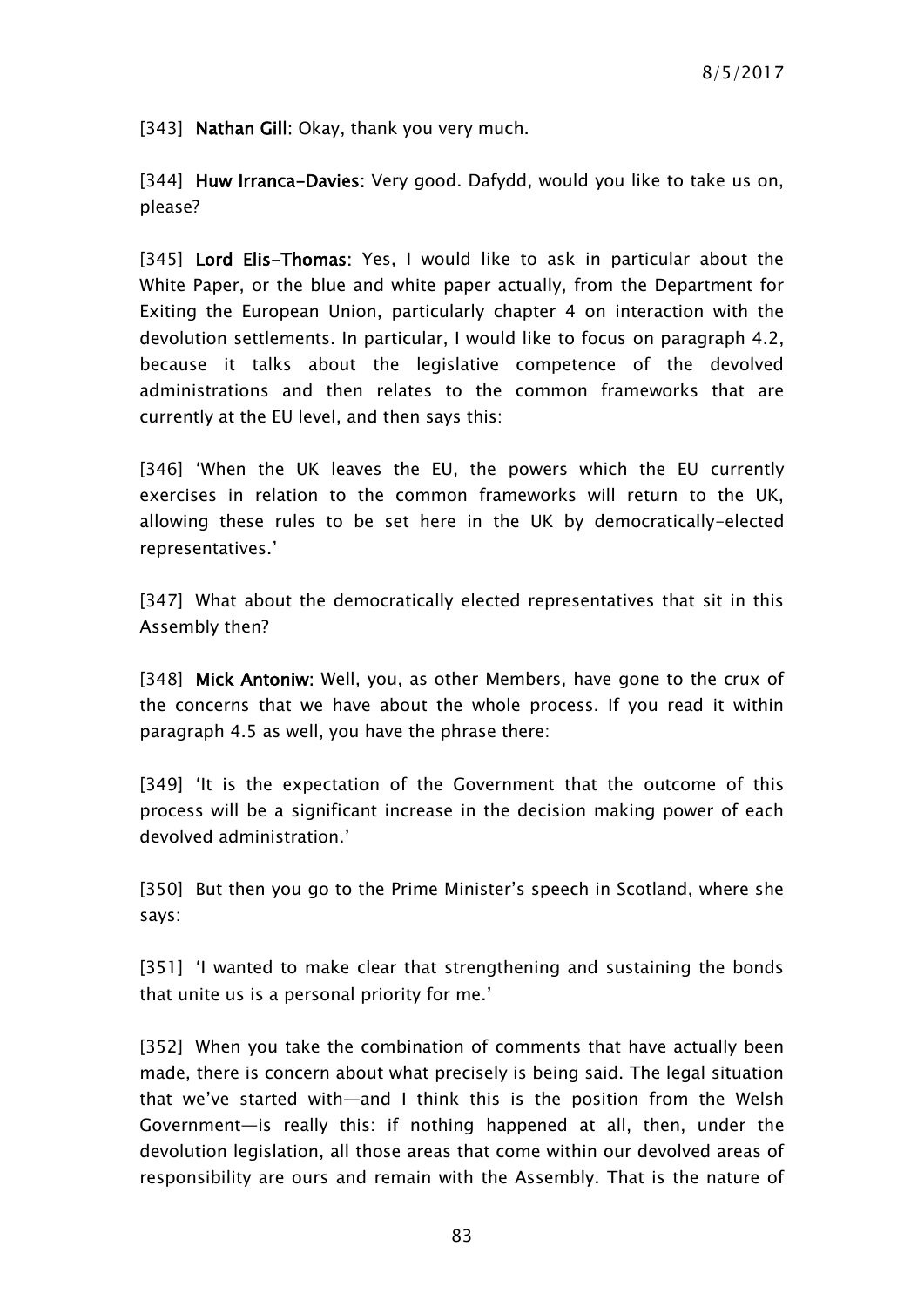the constitutional settlement that we actually have, and anything that deviates from that is a rolling back of the devolution process.

[353] Now, that's a very important principle to start from, because it doesn't mean from there, of course, you do want to engage with, and there has to be co-operation between the four nations in order to achieve areas of common agreement, which may be in the environment, it may be in agriculture, and certainly it will be within areas of trade. But the position, it seems to me, has to be that it has to be by consent, and, of course, that's where, I think, the First Minister has made these comments that if you start from that premise, it leads you automatically to the JMC having to become a different type of body, and probably Sewel has to reflect that as well, so that, whereas there may be, for example, as has been suggested, a temporary transference to Westminster, it is not at all clear from my reading of what has been said that that is really just the staging post for constitutional convenience, but that it's also being suggested that Westminster will then decide which of those powers would actually then go back into the devolved areas. And that might mean, again, a rolling back of the powers of this Assembly.

[354] Of course, you could take it and read it in another way, which is that what the commitment being given is there will be no diminution of the powers of the Assembly. But, of course, having powers without the resources to go with them is quite meaningless. And this was something that was very much raised, I think very importantly—and I think it is one of the most definitive identifications of some of the challenges that we may face—in the House of Lords' Constitution Committee's report. I think it was Professor Alan Page's evidence that said,

[355] 'You need to have a way of incorporating the devolved assemblies in processes of scrutiny to make sure that their prerogatives and budgets are properly protected by what is being agreed'.

[356] So, I think there are very many challenges. My concern at the moment is it is not completely clear what exactly the UK Government has been saying. And, as we all know, as lawyers in contract, you can't have a binding contract unless the parties are ad idem. And I think that ad idem point is the bit that concerns me. We're talking about the same subject matter, but I'm not quite sure our understanding of that subject matter is exactly the same. And I think that's an area that is going to need to be clarified. The difficulty, of course, is that, in the absence of the great repeal Bill, in the absence of knowing what is in it, what are its clauses and so on, there is too much scope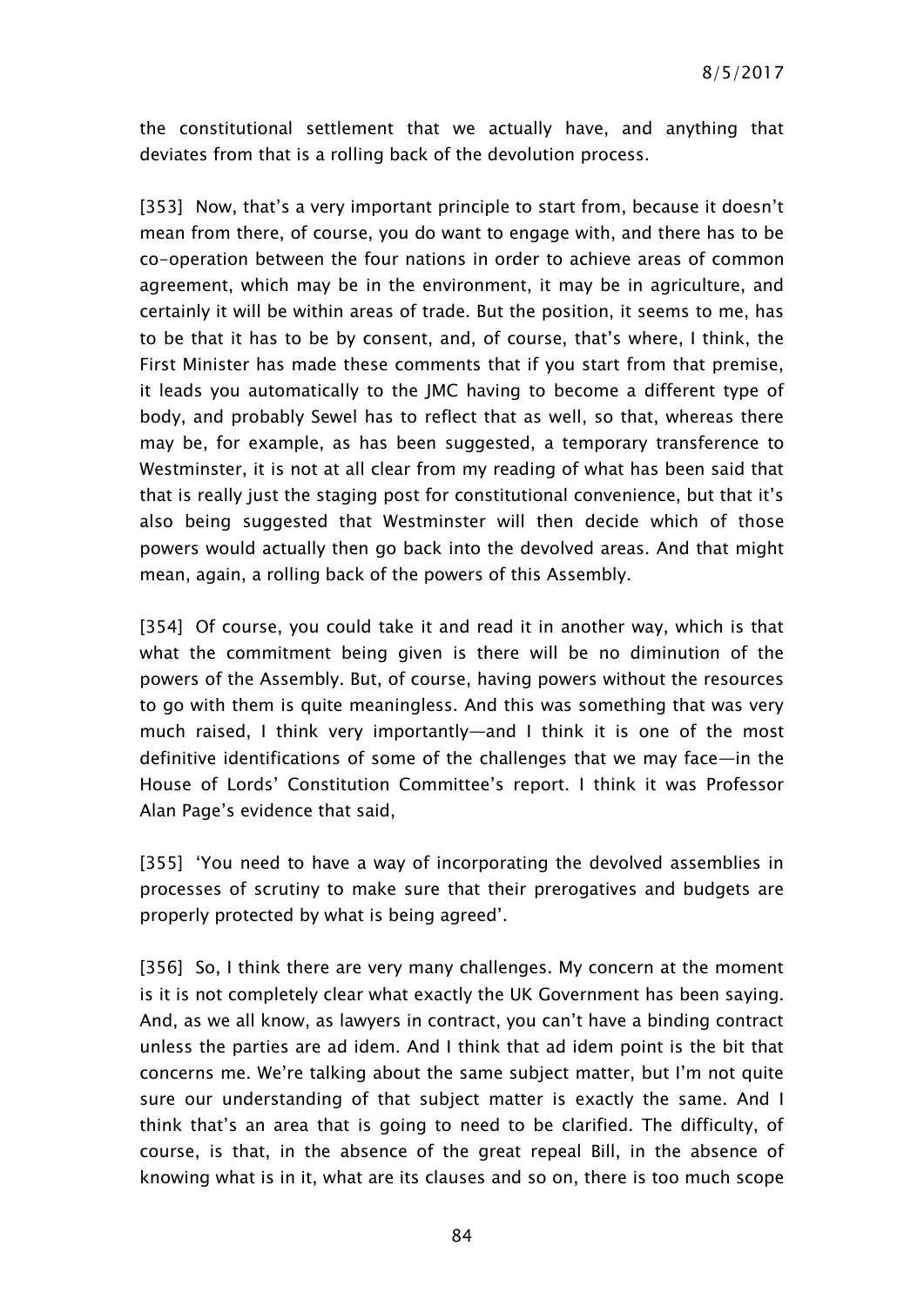for speculation at the moment. But, certainly, my view at the moment is that there's too much inclarity around, and there's still ground for significant concerns about what the intentions are.

[357] Huw Irranca-Davies: Dafydd, do you mind if I just bring David in on that very issue?

[358] Mick Antoniw: I do apologise—I started and then I went into—

[359] **David Melding:** Yes, how real is this as a potential conflict? Because it seems to me that, certainly, the Welsh Government—I'm not so knowledgeable about the Scottish Government—agree there should be common frameworks over, particularly, agricultural policy and environmental policy, so that you have some sort of analogous framework to what we currently get with the EU. So, if you agree the outcome, why are we getting so embroiled in all this process stuff? What's the real problem?

[360] Mick Antoniw: Well, I think the answer to that is that it isn't actually clear what is going to happen. And it's also not completely clear. If we take the acquis—we've had these arguments whether it's pronounced 'acquis' or 'acqui' or whatever—but, the acquis, whether that is an element in itself, because my reading of what's being said is that the view is that that goes to Westminster and that there will then be a process within Westminster as to what will happen to that. There will then be decisions being taken. Now, if that is the case, it seems to me that is fine, provided that it is with the consent of the Assembly if it relates to a devolved area, which means that, obviously, the devolved Governments have the right to say, 'No, we don't want to do it', and, in which case, those powers remain with those devolved Governments to do as they wish in accordance with the devolution settlements. Now, if that is the understanding, then I think we're fine. I think that we are ad idem. We do have a common understanding. The problem is, in everything that's being said, it is not clear to me that that is the understanding. If it isn't the understanding, then it means there are concerns as to what might happen there. So, part of the process now is to get that understanding, and I think the obligation will be on the new Government to give those clear messages, clear understandings and clear undertakings on those fundamental matters of constitutional principle.

[361] David Melding: This is where I get a bit confused. Is there an argument from fundamental constitutional principle, because I think most people accept the 1998 Acts took as a premise European governance? So, when we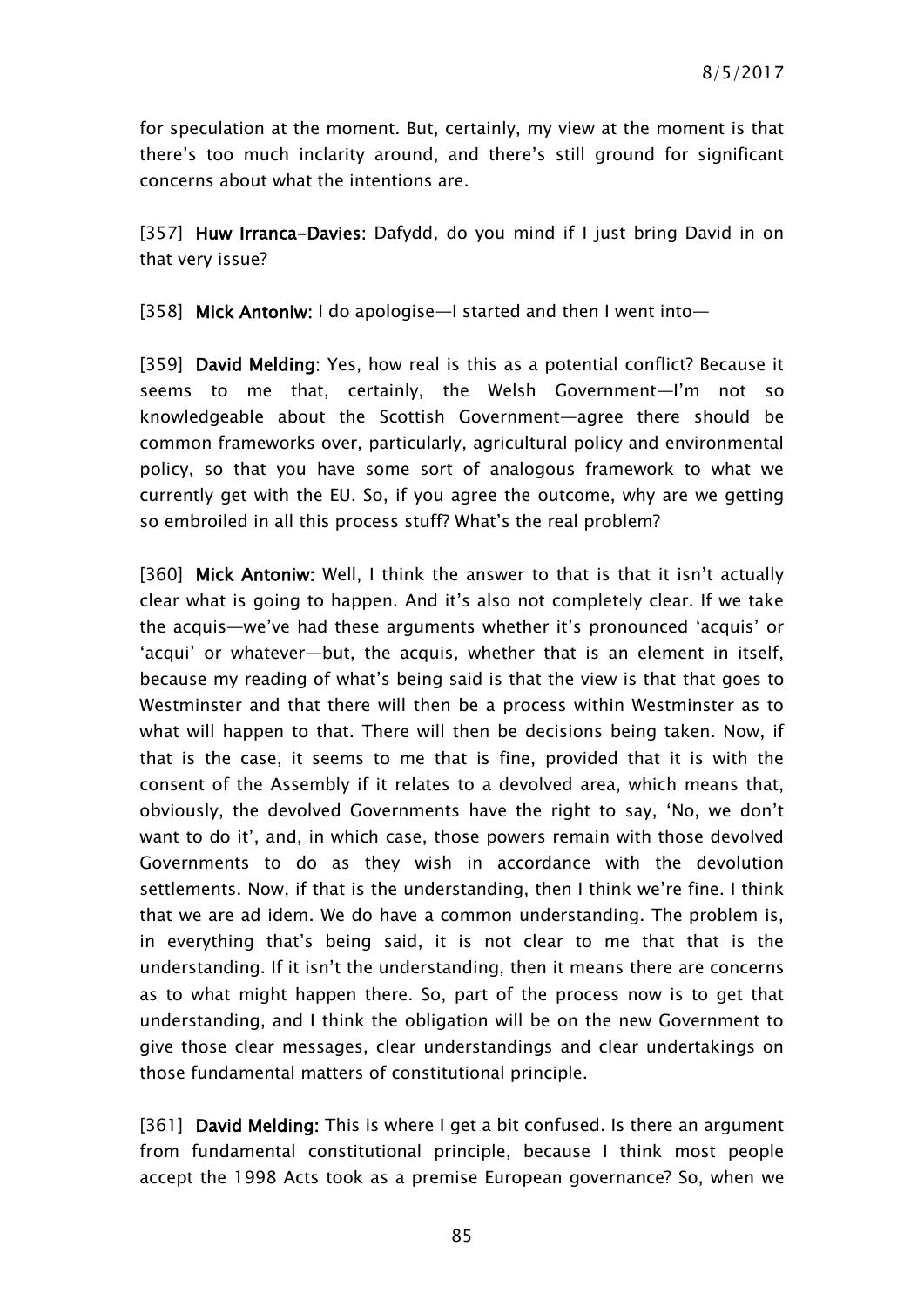looked at our environmental powers and our agricultural powers, it was clearly understood what the limits were of powers in those fields that sat with member states and then those powers that sat at the European level, and that's how our devolution settlement was constructed. But you seem to be arguing that something much more fundamental was done then—that, basically, all source of authority on those fields was, by its nature, vested in Cardiff and Edinburgh, and I find that a big stretch, I have to say.

[362] I take this point that it should be done by agreement between Governments, and there could be real issues if that doesn't happen, and I think the First Minister's completely right about the JMC needing to be strengthened if we're going to have common frameworks and arbitration, possibly, needed. I buy into all that and I think that is fair comment. But I think this is about Governments being grown up and just getting on and coming to a reasonable deal between themselves, and it isn't based in fundamental constitutional principle in my view. Well, I could be persuaded, but I've not been yet.

[363] Mick Antoniw: I think the starting point on that is to say, 'Well, look, if there is no great repeal Bill and, say, Parliament, for some reason, can't reach an agreement and that there was no legislation, so all that happens is that, after two years, we drop out of the European Union, who, then, has the legal power to legislate in those areas that are within our responsibility but that up until now have been exercised in Brussels?' Legally, constitutionally, it must be in accordance with the Government of Wales Act, and we take the 2006—

[364] **David Melding:** So, the powers that are at the moment at the suprastate level, you think it's logical for them to jump straight to the sub-state level?

[365] Mick Antoniw: I don't think there is any other legal power that exists other than those that are set out in UK law.

[366] David Melding: But, functionally, that's remarkable, because it pulls apart all sorts common standards you need over large geographical areas, common standards in terms of trade policy and the externalities that a radically different income policy for agriculture would imply for Wales if England went down a different road. Really, in practical politics, why on earth—? We're doing our citizens a disservice, really, by raising these issues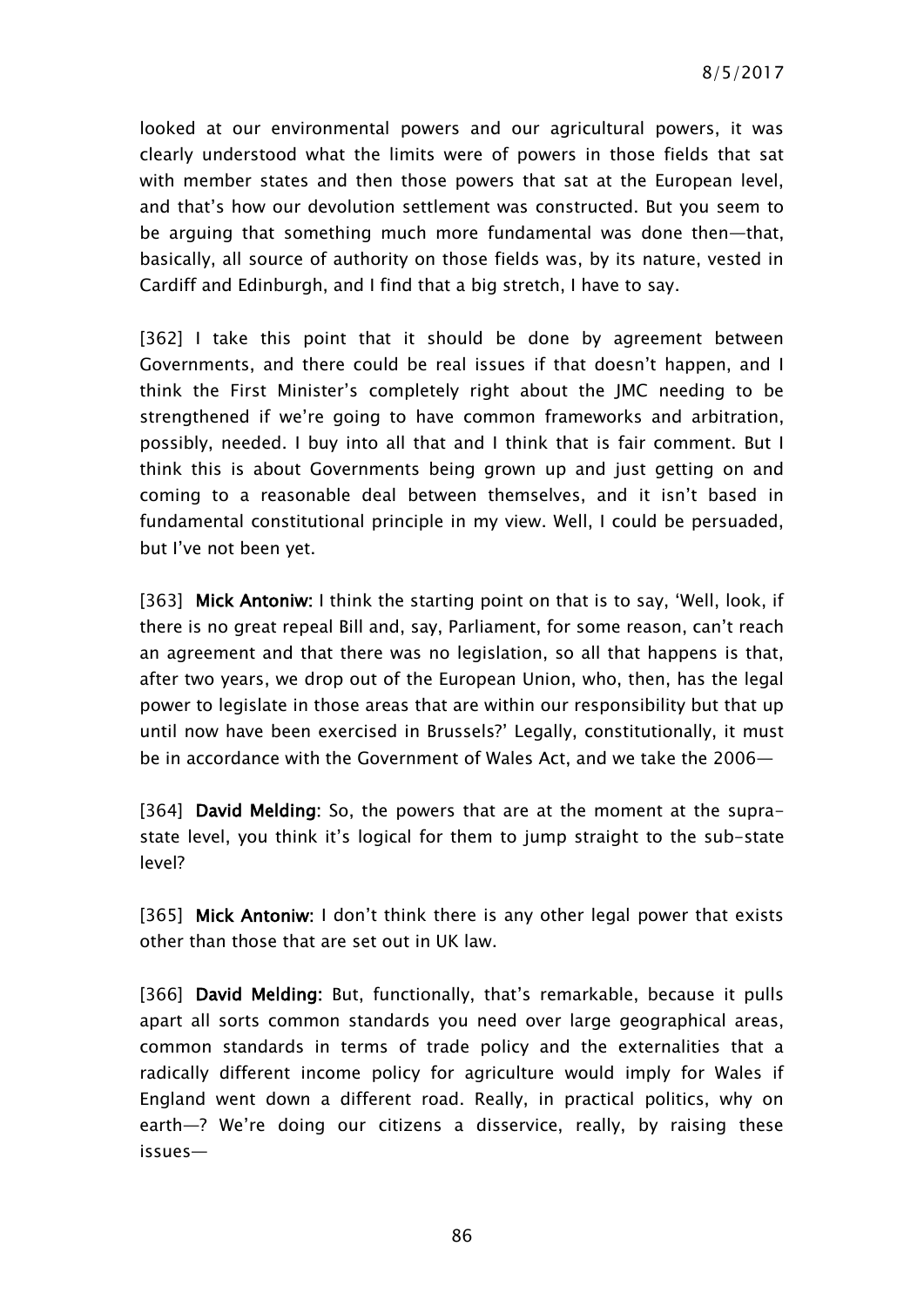[367] Mick Antoniw: The problem is-

[368] Dai Lloyd: Oh, come on.

[369] Lord Elis-Thomas: Come on. Chair.

[370] Huw Irranca-Davies: I'm coming back to you, Dafydd. I'm coming back.

[371] Mick Antoniw: Can I just add-?

[372] David Melding: Hold on, I have not finished yet.

[373] Huw Irranca-Davies: I'm coming back, I promise.

[374] Lord Elis-Thomas: See you in a sheep sale in Dolgellau next time and you can repeat those things.

[375] David Melding: We should be seeking practical solutions and working these areas of governance, and it seems to me that you could end up by saying the European area of governance goes, therefore we come right down to sub-state, missing out the state level altogether and the benefits we can have with common frameworks, and I find that a difficult one to follow.

[376] Mick Antoniw: Well, the answer I'd give to that is it's not about-Firstly, yes, you're absolutely right, and I think the whole intention is to actually resolve these by agreement and by common interest. But if you're asking me in terms of the law and what the law says, well, I think the law is exactly as I have outlined it. I don't think we can turn around and say, 'Yes, well that might be the law, but surely common sense will et cetera'.

14:45

[377] Well, the law is—it sets out the powers, and that's the situation we're in with the type of constitution that we have. We have a dualist system that is coming to an end, so we will no longer have a dualist system. The acquis, as it is called, all those powers that are currently in Brussels, will suddenly cease to be in Brussels. So, the question is, legally, in the absence of any other legislation, where will those powers be? Well, all you have to do is to go to the Government of Wales Act, go to the 2017 Act, which will be in force by then, which is a reserved-powers model, which basically says that any matter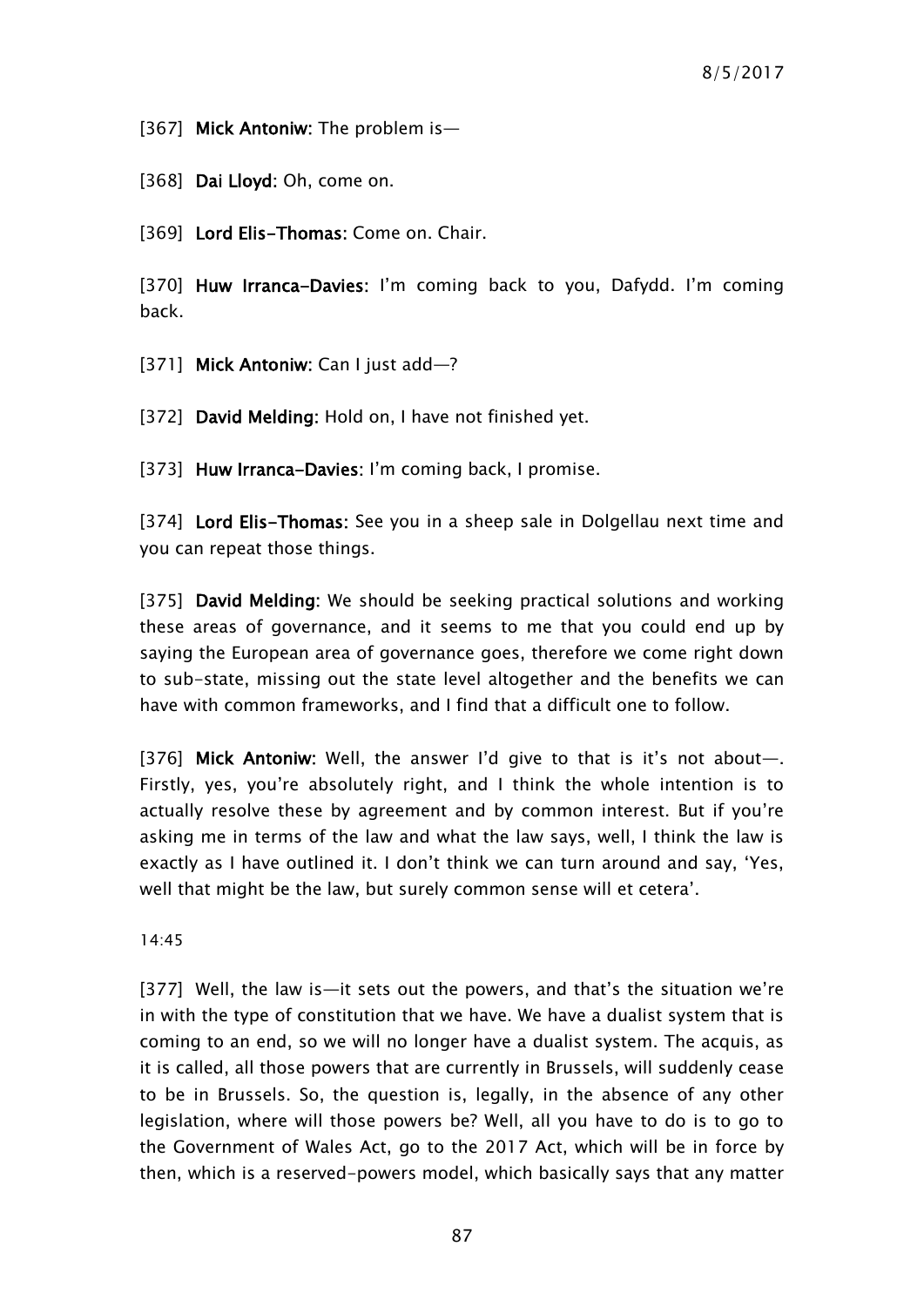that is not reserved is within the responsibility of the Assembly.

[378] Huw Irranca-Davies: Dafydd, I'm bringing this back to you, but it's-

[379] Lord Elis-Thomas: No, no. I will have my right of reply in other fora.

[380] Huw Irranca-Davies: Okay. But in that case, Dai, you wanted to respond—

[381] Dai Lloyd: Well, only briefly, because the Counsel General has made the point excellently. I mean, you know, agriculture, for instance, is devolved, so 4.2, I think, is factually incorrect when it says

[382] 'the UK Government represents the whole of the UK's interests',

[383] because, certainly, in the past, here, we've had Welsh agricultural Ministers from here going to Europe, representing, at times, the UK position, as it were, because agriculture is devolved, as you say, here, so that, in those devolved areas, the UK Government, in other words, represents the English region, as it were, or English sub-state, in David's parlance, but that's a matter for the English sub-state to get used to.

[384] David Melding: [*Inaudible*.]—sub-state.

[385] Dai Lloyd: Yes, absolutely, but the situation is: agriculture, fisheries, environment—the powers have never left. So, it's not a question of going from Brussels to London. That's the thinking behind the continuation Bill that this Assembly, obviously, voted in favour of developing, a few weeks ago.

[386] Mick Antoniw: For me, I think the legal position is clear in terms of what the powers are and where they lie. You just have to go back to the core legislation that actually applies. Is there dysfunctionality in the system? Well, clearly, there is dysfunctionality. It's a point we've made numerous times about the constitutional structure. The point you make that it's fundamentally important, David, is absolutely right. There are all sorts of challenges where we need to work collectively together for a common interest, but it has to be on the basis of the devolution statutes and the devolution settlements that exist, and shouldn't be a mechanism for centralisation. And it is not just a matter, for me, that goes back to the law itself. You have look again to the point I raised from the House of Lords—the comment that was made there. UK Government could well turn around and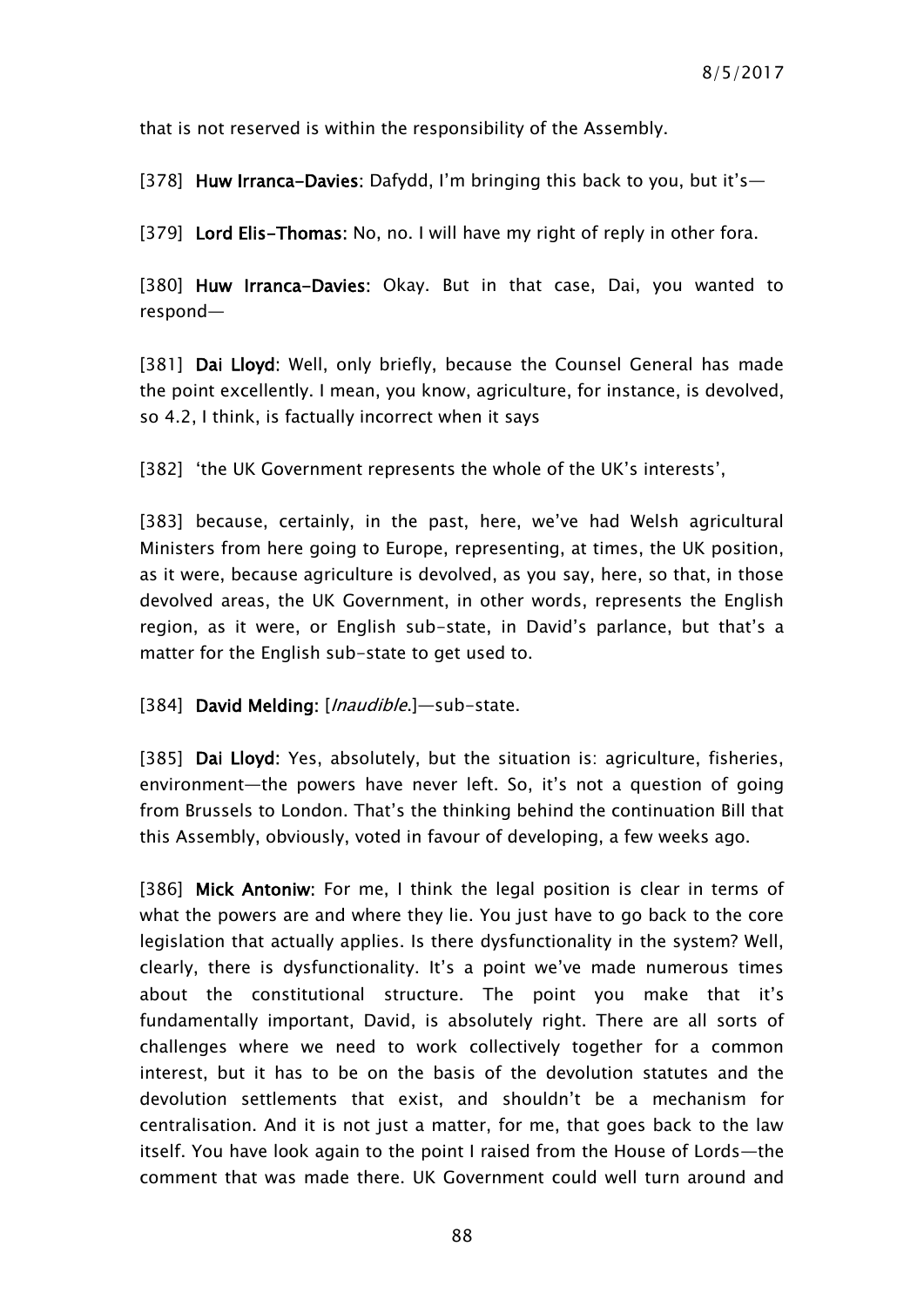say, 'Well, we will not intrude in any way.' You are absolutely right in what you say about the interpretation of the constitution, but you only get the resources if you agree to do it in a particular way. So, you have the power, but the power without the resources.

[387] So, this is a whole package that relates to the allocation of funding, as well, that was previously within Europe, to the devolution settlements, and to the fact that we're going to be in a different environment where we—all four nations—need to co-operate to achieve an outcome that is for the benefit of everyone, that represents common interests. And if there is that good intent there, and there is that clarity of understanding of the role of the four nations within this process, then I think that will work. But it does mean—. The fact that we're talking about the four nations now in a way that's slightly different to the UK does mean that we are in a different constitutional world post Brexit. We're not where we were in 1971, 1972. It's a very different relationship, and there are other issues, of course, that arise in respect of the legislative framework in terms of the fact that, the next few years, there are going to be ongoing negotiations. We're going to have to look at those as they emerge. Each one may impose different challenges, and you then have to look at the issue as to, well, if we're going to have agreements with the European Union, which I'm sure we all want to have, there has to be a mechanism for arbitrating on disputes and disagreements and interpretation, and how should that happen, should it be the European Court of Justice, whereas the Prime Minister has said they want to break from the ECJ, or does that mean you then create another body—you know, there are all sorts of complications and challenges that I think emerge there.

[388] David Melding: I agree that this isn't 1973 or 1972, when we weren't in the, well, then, European Economic Community, so to simply say, 'Therefore, we just get back everything, then we recreate the situation in 1972', that clearly ignores devolution, but devolution itself was within a framework of the EU, and to ignore that fact as well I think is problematic.

[389] Huw Irranca-Davies: You can see this is not only contended—

[390] David Melding: Anyway, you've been very kind.

[391] Huw Irranca-Davies: —at the moment in terms of interpretation, but also contended amongst committee members. And, without abusing my position as Chair, I just note that, in paragraph 4.2, it seems to be clear at the opening where it says: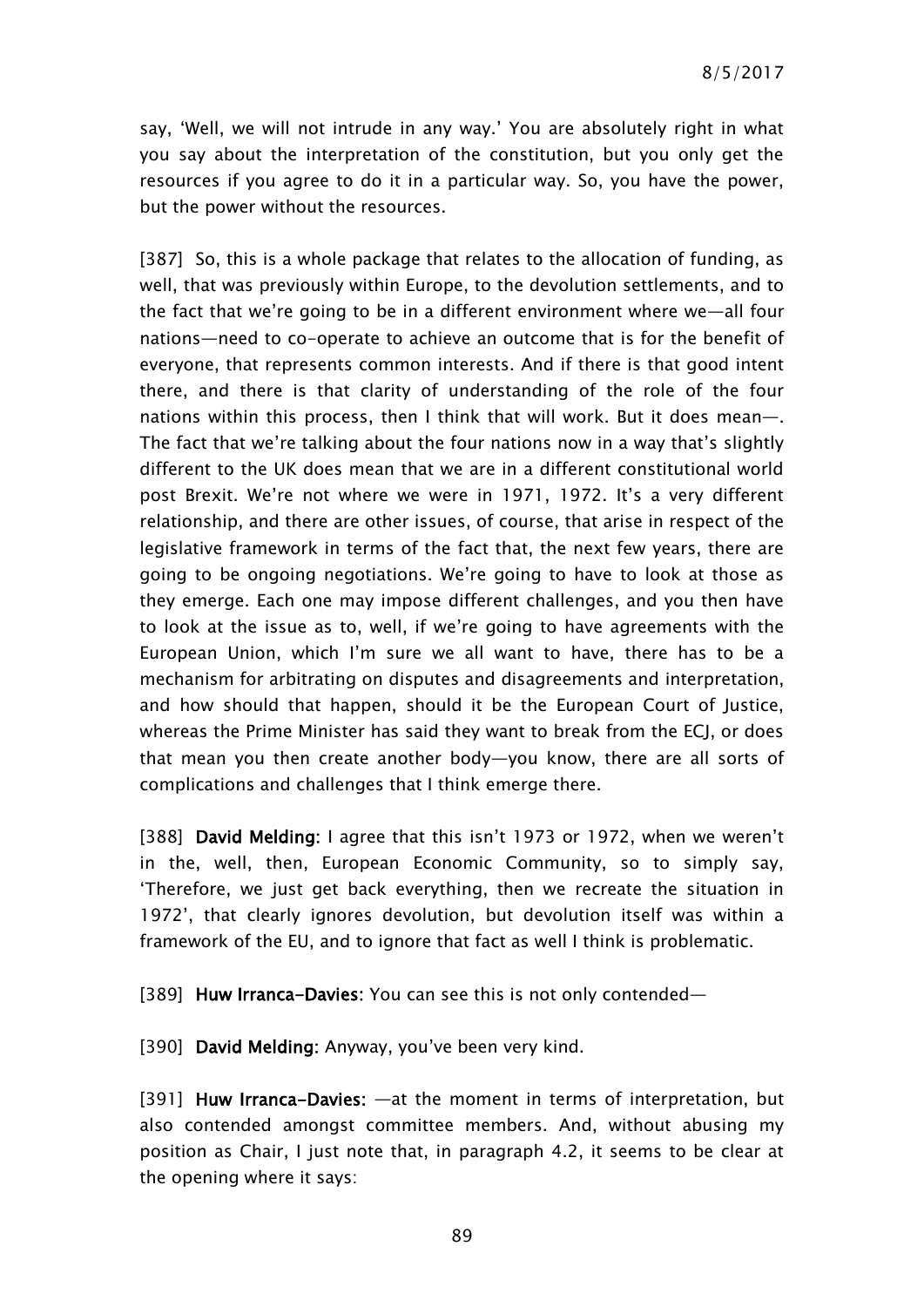[392] 'In areas where the devolved administrations and legislatures have competence, such as agriculture, environment'

[393] et cetera,

[394] 'the devolved administrations and legislatures are responsible'.

[395] It seems to be quite clear, it's heading in the direction, but, then, in the final sentence:

[396] 'When the UK leaves the EU, the powers which the EU currently exercises in relation to the common frameworks will return to the UK, allowing these rules to be set here in the UK by democratically-elected representatives'—

[397] Dai Lloyd: But they never left us. They never left us.

[398] Huw Irranca-Davies: —and that's where we are. Okay. Well, I think—. Dai, do you want to take up the issue of the Supreme Court, on challenge around these areas?

[399] Dai Lloyd: Well, only in terms of the natural progression of that, then, is what are we going to do about it, and how realistic is the Supreme Court challenge when we feel as though we're losing powers.

[400] Mick Antoniw: Well, there are two aspects to it. Ultimately, the UK Parliament can legislate in any matter, but the Supreme Court recognised very, very clearly that there are consequences to breaching political conventions. Those conventions exist to enable the constitution to actually work. So, it's a question as to whether we want a workable outcome or not. I think that's the important point. Just on the point that was raised earlier, of course, the Supreme Court did also deal with the issue of the conduit, and rejected it. So, the argument you're making about the acquis, I think, was actually rejected by the Supreme Court. I just thought I'd have the last word on that.

[401] Lord Elis-Thomas: Good.

[402] Huw Irranca-Davies: And could I, before Dai takes-[Interruption.] Could I ask: in an earlier session, on a different inquiry we're pursuing,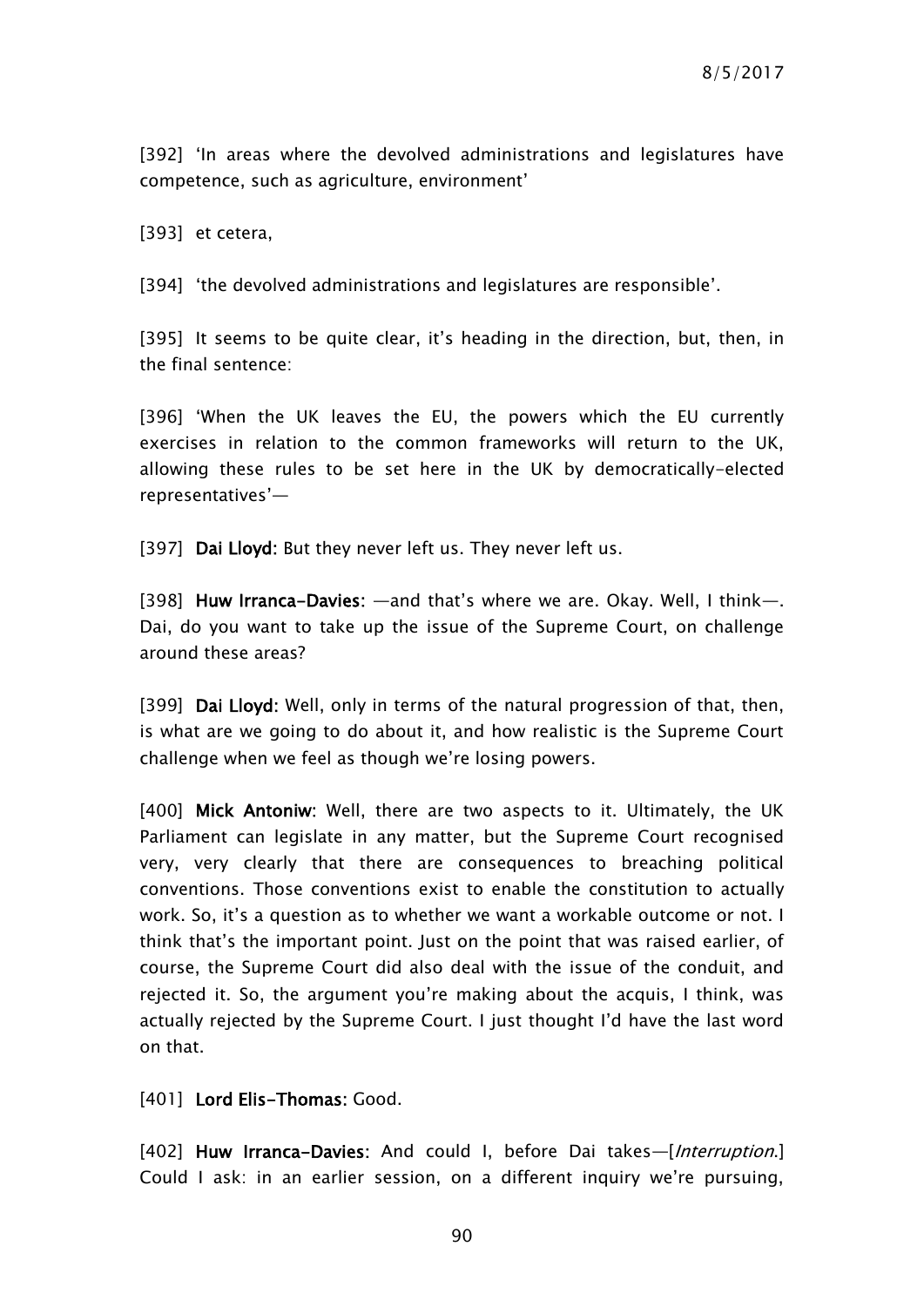where we're exploring the intergovernmental relations—and it is pertinent to this line of questioning now, this ability of Welsh Government and other devolved administrations and Governments to engage positively and early in the process of such things as this—. So, we haven't seen the great repeal Act itself yet—it'll come forward in due course, imminently. To what extent are you able, in the light of the discussion we've just had, to help shape that to get that clarity? Can you give us some hint of what work you, your officials, or others are engaged in? What doors are being opened to you to allow you to shape that?

[403] Mick Antoniw: Well, the key is, ultimately, communication between the various Governments around the common objective. The difficulty has been, of course, that, after the publication of the UK Government's White Paper, we then, very soon, ended up with a situation of a general election being called. So, suddenly, everything comes to a halt. So the test, really—I mean, it's very difficult to answer, because the test is now going to be, with a very short space of time, seeing what the great repeal Bill looks like, and what issues arise from that. For me, the important thing is that there's got to be a very open level of communication between the devolved Governments and the Westminster Government.

[404] Huw Irranca-Davies: And I think my question for you, Counsel General, is: is that now happening in this critical time?

[405] Mick Antoniw: Well, nothing's happening at the moment because there is no Parliament, so it's all up in the air. I mean, do you want—? Is there anything you'd like to add to that, Jeff?

[406] Huw Irranca–Davies: Had it been happening up to the point where Parliament was dissolved?

[407] Mr Godfrey: There is dialogue between policy officials, and there is ministerial dialogue that has been happening through the JMC. So, I think the Welsh Government's position is articulated, but a lot of these things get right down to technical detail, and I think the frustration at the present time is there's a need to see the clauses in the great repeal Bill in order to make further progress. It's only when you see the clauses, and what they're actually saying, that you can start to get to the level of technical detail that we think we will need. So, at a legal level, we've been providing supporting information in terms of our own legislation base, but the real need now is to actually engage at a level of detail on the Bill, which we're not doing at the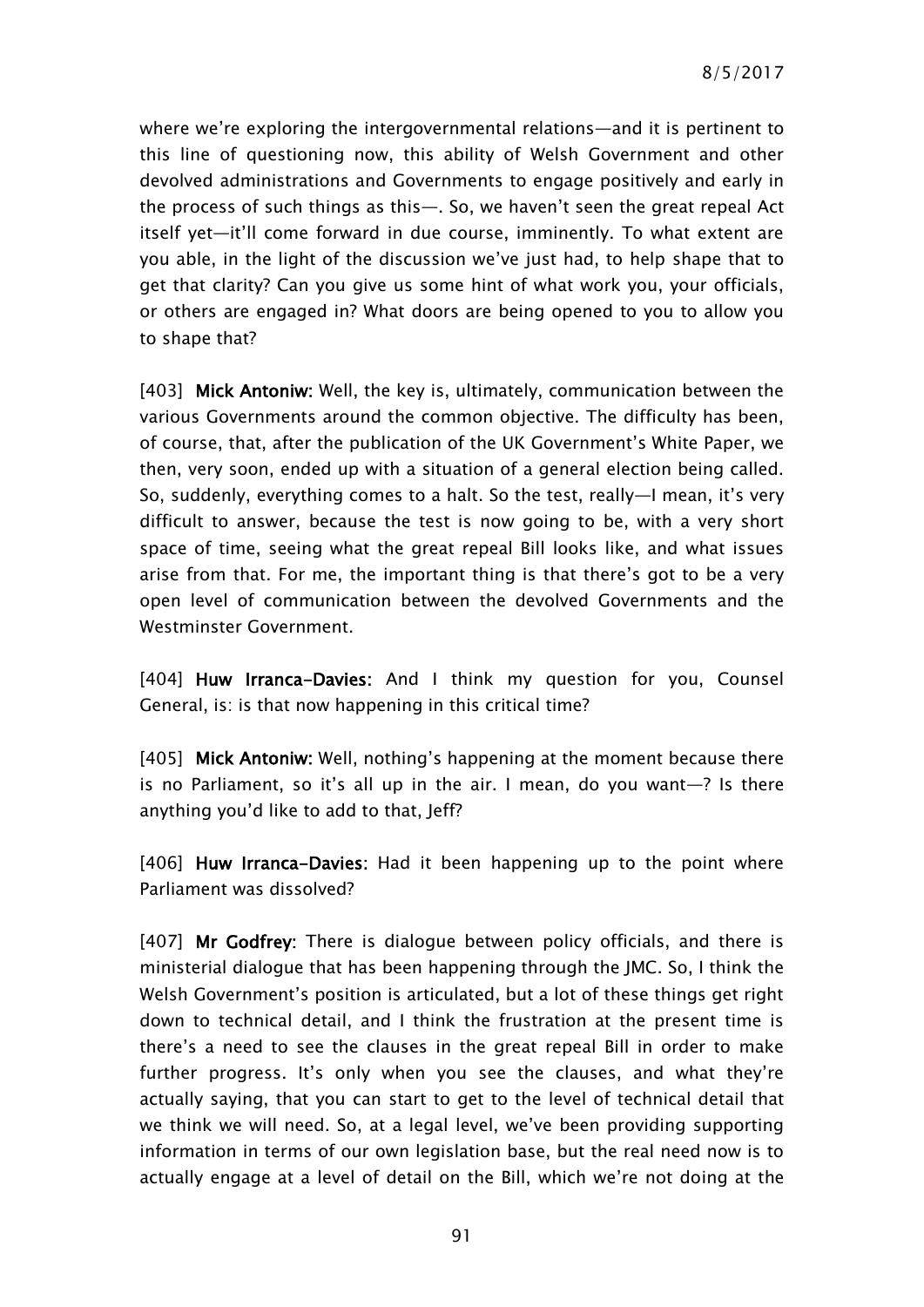moment.

[408] Huw Irranca-Davies: Okay. Thank you for that. Could I just rattle through some very quick technical but very, very important issues for us as a committee?

[409] Mick Antoniw: Certainly.

[410] Huw Irranca-Davies: One would be-for you, Counsel General-how you think that the great repeal Bill should deal with delegated powers.

[411] Mick Antoniw: Yes, well, it's a very good question. There are going to be two elements of delegated powers, aren't there? One is the powers, the sort of Henry VIII-type powers, that are going to Westminster, but, equally so, on powers that then go to the Welsh Ministers, how those are then exercised and scrutinised within the Assembly. Now, that's going to be—it must be—a matter for the Assembly to decide those procedures. It shouldn't be something that is determined in Westminster. So, those are things that we take ownership of. The second part of them is that we then go through the process that we discussed earlier, and that is those things that are very much of a technical nature, as far as possible will need to go through an efficient, streamlined process. Those things that have more significant policy implications need to be scrutinised. Now, the amount of work may be enormous. It's difficult to actually predict precisely how much it is, and that's going to be a challenge again to all of us to actually ensure that we have the systems, the processes, in place, and also the degree of trust in place to enable us to get through. Otherwise the real danger is that we get bogged down into an enormous amount of technical minutiae, which I think will distract us from very many important issues.

[412] Did you want to add anything to that? No?

[413] Huw Irranca-Davies: I think we're very aware of that as well, but on that basis perhaps my final question is this: how you would envisage that SIs, Brexit SIs, in effect, would be scrutinised by the Assembly, including in committees and in Plenary, recognising that these are unusual circumstances, but they do need due scrutiny—what do you envisage will happen as the process?

[414] Mick Antoniw: It depends on the nature of those Brexit statutory instruments, and also whether they are—. If they relate in any way to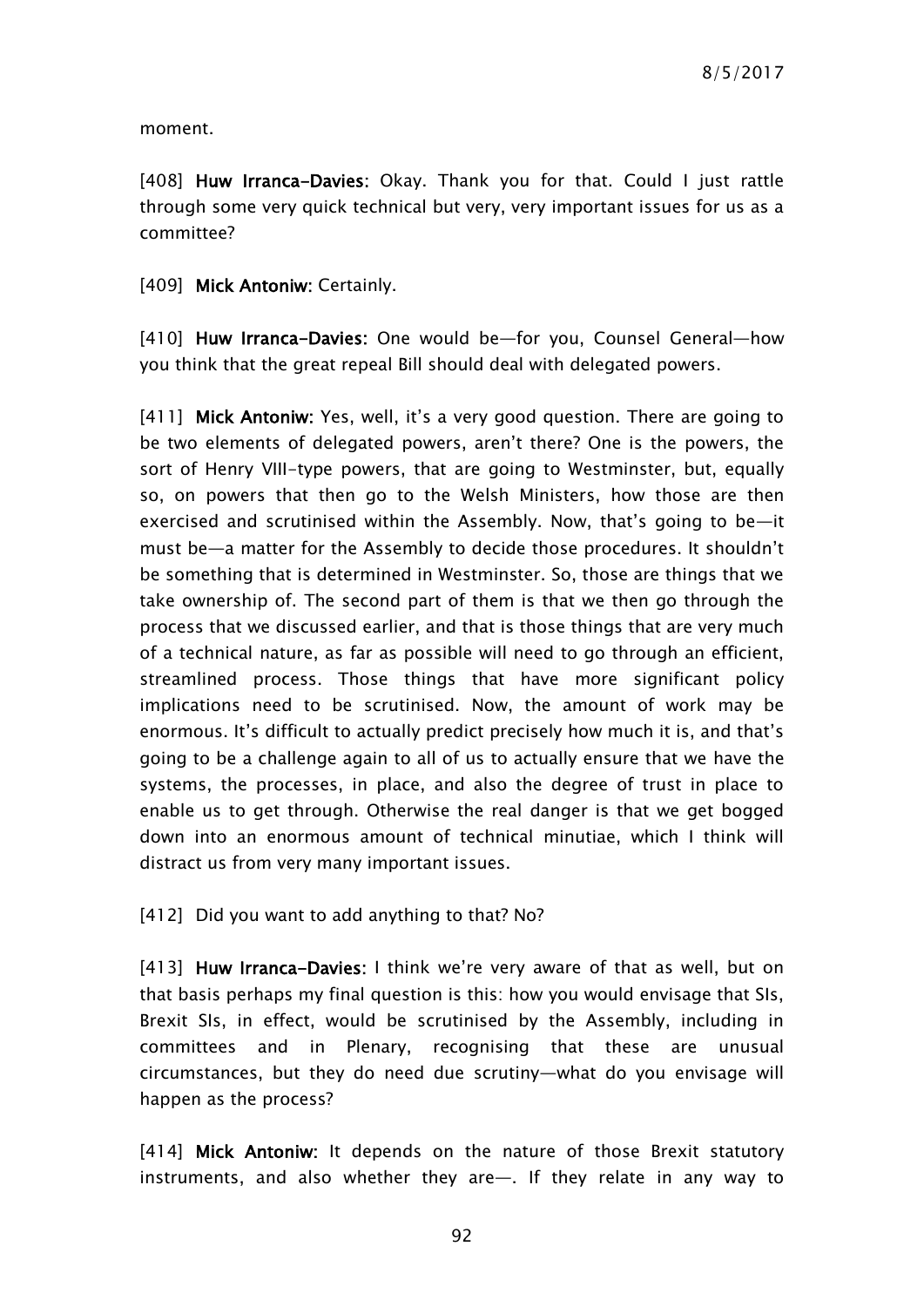responsibilities of the Assembly, then there will have to be a legislative consent motion. And the same in terms of the primary legislation itself; that almost certainly will require an LCM. So, there are going to be considerable opportunities, I suspect, whereby the Assembly will be debating and considering these and within the context of the processes as well.

### [415] Huw Irranca-Davies: David.

[416] David Melding: I just wonder, over the devolved fields, where the UK Government for England will have to implement all these changes to a whole host of legislation and new secondary instruments, but secondary instruments themselves have to be changed in terms of the references they make, will you be cutting and pasting their approach and procedures, or will the Welsh Government go through its own exercise to pick out those that it feels should be scrutinised thoroughly in terms of Assembly procedure. And could you envisage us having a different procedure here to the one that is used in Parliament?

[417] Mick Antoniw: I think we could have a procedure. I think it will be up to the Assembly to determine what that procedure is. We have to decide what's going to be, you know—

[418] David Melding: The reason I ask is that we often hear from Ministers here, 'Oh well, this is the procedure that's used in Parliament'—you don't have affirmative powers or processes here, it goes through with a negative procedure, or you may argue that the Henry VIII powers are appropriate to be exercised in certain areas on the basis that they're going to be doing that in England.

[419] Mick Antoniw: Well you have to be very cautious with Henry VIII powers. We also have to not be zealots in the sense that there might be no role, particularly within the circumstances we're in, but we also have to preserve the constitutional principles of ensuring there is proper scrutiny. I can't really give you an answer what those processes will be other than I think it will be for this Assembly to decide what is going to be the best mechanism, what is going to be the best process, for actually dealing with these. I think that's going to come when we have a better understanding as to precisely in what raft or what swathes these powers are going to come or the processes are going to be adopted.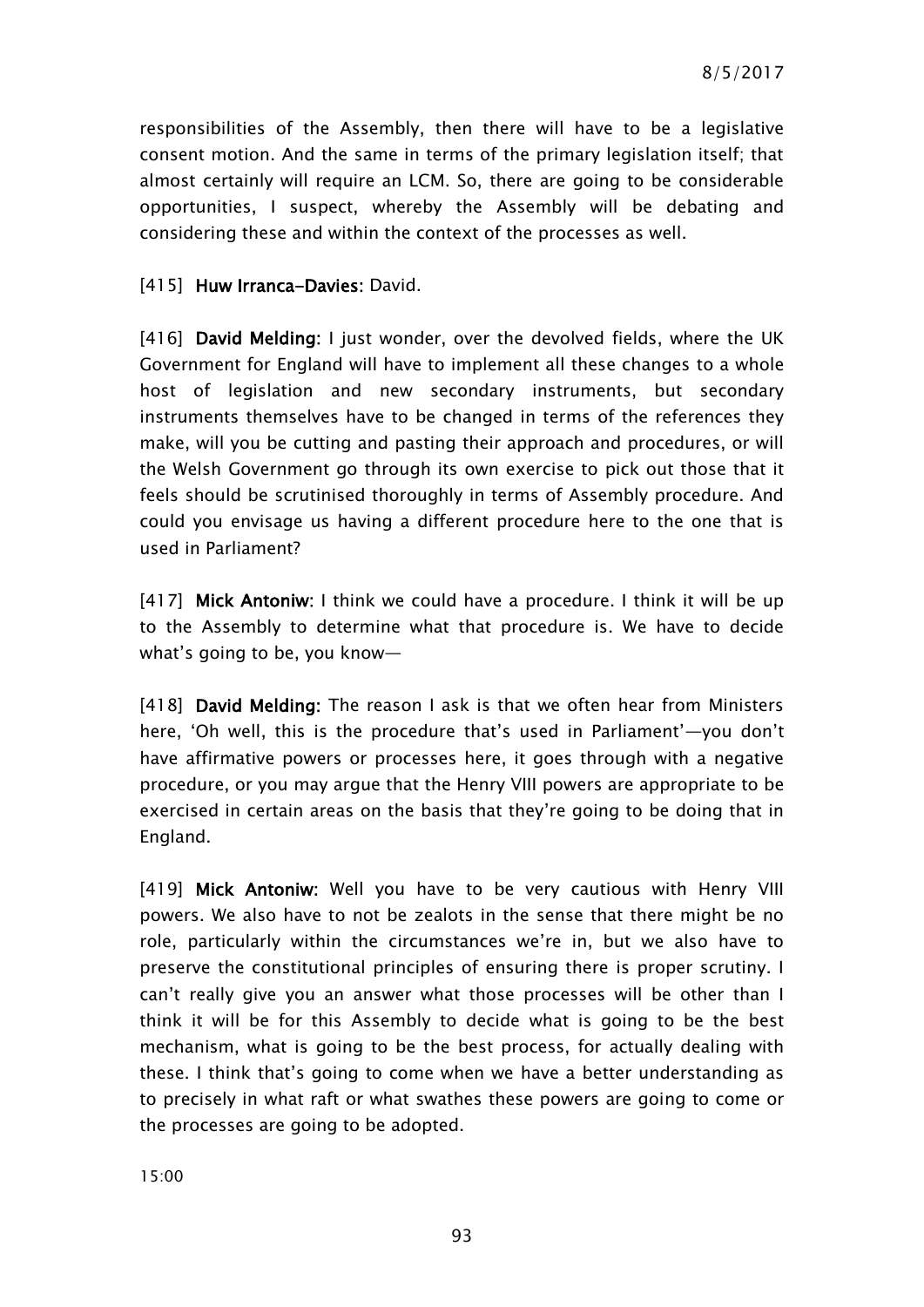[420] The point is very, very important, but I probably can't give you a very useful answer until we've actually seen the great repeal Bill and we have a better understanding of what other legislation there's going to be and what use of Henry VIII powers there's going to be.

[421] Huw Irranca-Davies: Thank you. I think we've come to the conclusion—. The clock has beaten us again. But you are already flagging that this committee's traditional—quite correct, as well—zealotry around Henry VIII powers, or the misuse or abuse or overuse of Henry VIII powers—it might be slightly different with the plethora of SIs that might be hurtling down to the Assembly's way. Is it your role—do you see it as your role to notify the Assembly of the SIs that committees might need to engage with?

[422] Mick Antoniw: Well, I certainly see it as my role to actually be aware of the SIs that are coming in and what any of the constitutional implications are, and to raise those with Government. And I think, ultimately, in terms of the direction of Government, it would be a matter for the First Minister. But, again, our Standing Orders provide, in terms of processes that we're going to need, that they are determined by the Assembly itself. So, ultimately, the overall conduct of these, I think, are matters that are within the ambit of the Assembly, as it should be.

[423] Huw Irranca-Davies: Thank you. Is there anything else you want to raise? We've covered a lot of ground there.

[424] Mick Antoniw: Only to make the point that, I think, in some ways, one of the problems we have is we're talking about the unknown—speculations, what if, what if that, and so on. And it's correct that we anticipate all the options and the problems and the potential, because that's our responsibility. But I do think the consideration, and the consistent consideration, by this committee is very important, because it's also the way in which we actually develop our own thinking in these areas where we are treading formerly untrodden territory.

[425] Huw Irranca-Davies: Thank you very much, Counsel General, for your evidence, and to your two senior officials as well. Thank you very much.

15:02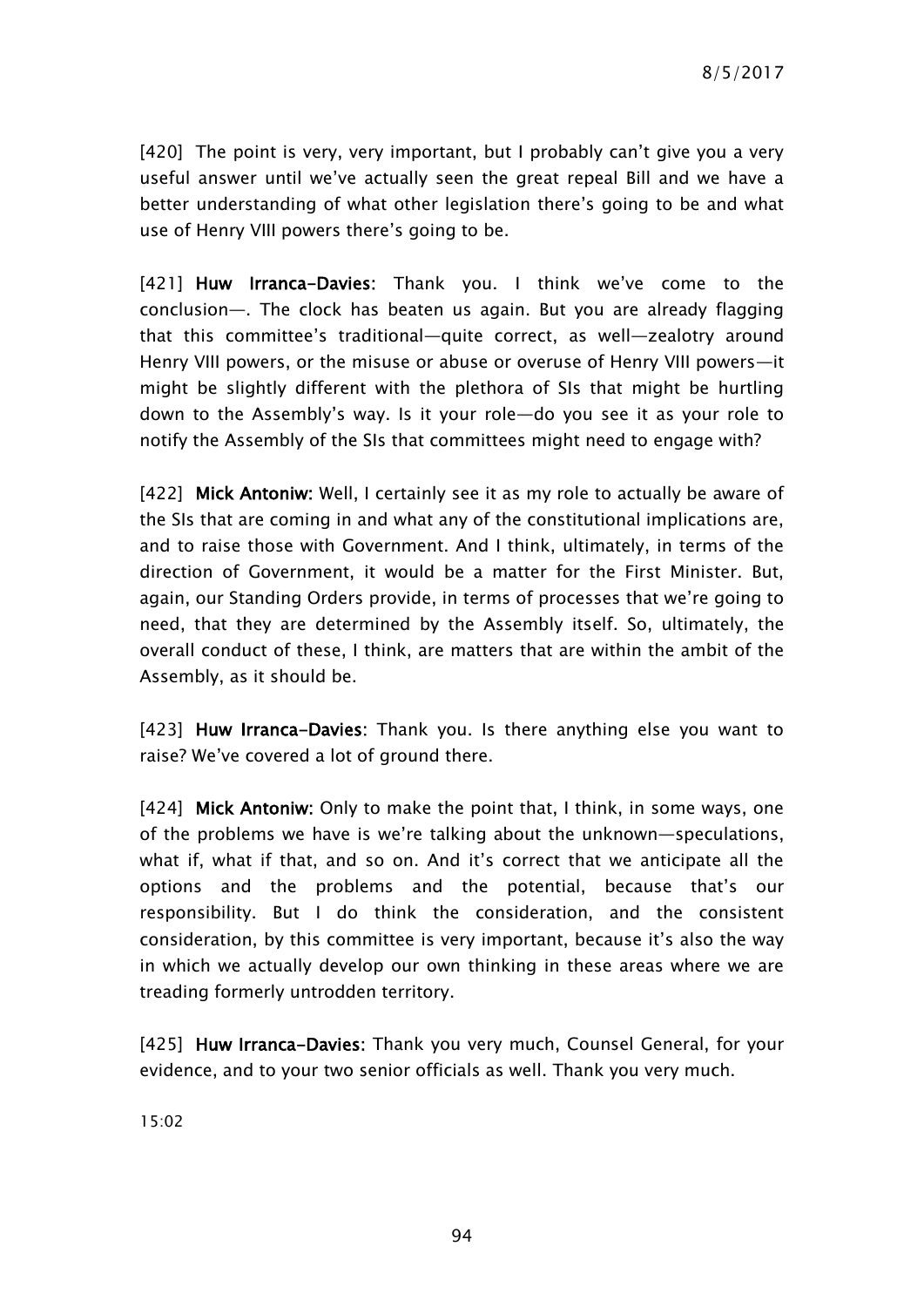# Offerynnau nad ydynt yn Cynnwys Unrhyw Faterion i'w Codi o dan Reol Sefydlog 21.2 neu 21.3

## Instruments that Raise no Reporting Issues under Standing Order 21.2 or 21.3

[426] Huw Irranca-Davies: And with that, we move onto item number 9 for committee Members, which are instruments that raise no reporting issues under Standing Order 21.2 or 21.3. There are a range of statutory instruments with clear reports under paper 3 in your pack. Do we have any comments or observations, or are we happy to note?

[427] Dai Lloyd: Bodlon. Dai Lloyd: Content.

[428] Huw Irranca-Davies: Diolch.

## Offerynnau sy'n Cynnwys Materion i Gyflwyno Adroddiad arnynt i'r Cynulliad o dan Reol Sefydlog 21.7 Instruments that Raise Issues to be Reported to the Assembly under Standing Order 21.7

[429] Huw Irranca-Davies: Under item number 10, we have instruments that raise issues to be reported to the Assembly under Standing Order 21.2 or 21.3, and under that we have a no resolution instrument, which is statutory guidance 'Historic Environment Records in Wales: Compilation and Use'. Paper 4 is the statutory guidance and paper 5 is the report. Could I ask, Gareth, is there something that you want to comment on?

[430] Mr Howells: Just to note that, even though it's not regulations and it's not a statutory instrument, it's still a form of legislation that's laid before the Assembly. And even though there's no procedure, it's just a kind of thing we do—keep an eye on the drafting and the way it talks about what public bodies must do and should do. We've seen previous similar guidance that is really clear about what 'must' means and what 'should' means and the consequences of not doing what you should do or must do, and I think that's maybe something that's slightly lacking in this guidance.

[431] Lord Elis-Thomas: This is an area where I tried to intervene way back, on David Lambert's advice, actually. He said there's no use saying the Assembly scrutinises primary legislation and secondary legislating but does not scrutinise the executive messages that come out from Ministers. And, of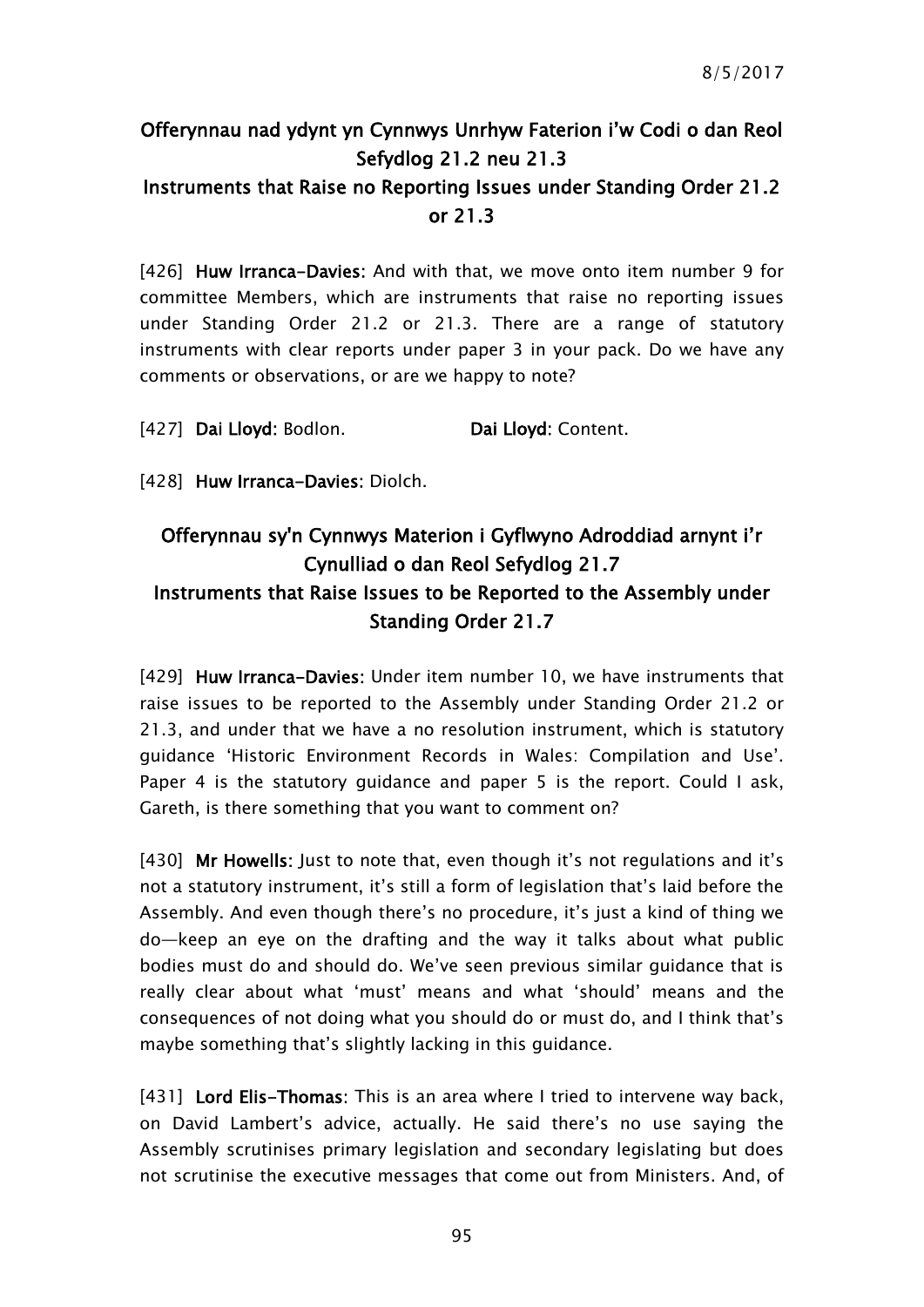course, this goes back, way back, to the whole behaviour of the old Welsh Office—that there were letters going out, sometimes signed by Ministers, often just signed by officials, that actually, in David's view, had the force of law, because they were executive decisions undertaken by Government that local authorities, sometimes within a specified piece of legislation, sometimes outwith that, would be expected to enact, or to do. So, I think we should have a go at things like this now. It's well within the purview of this committee, isn't it, Gareth?

[432] Onid yw? Mae'n gyfan gwbl Isn't it? It's completely suitable. addas.

[433] Mr Howells: Ydy. Mae'n ffurf o Mr Howells: Yes. It's a form of ddeddfwriaeth. legislation.

[434] Yr Arglwydd Elis-Thomas: Wel, Lord Elis-Thomas: Yes, exactly. yn union.

[435] Huw Irranca-Davies: Well, the guidance has been laid. Let us put forward a polite, diplomatic, but helpful letter to the Minister responsible to say, 'Let's have that consistency between what is passed in legislation and what comes through in guidance'.

[436] Lord Elis-Thomas: If I may, I would also suggest that we invite the Minister and his officials here to give evidence.

[437] Huw Irranca-Davies: On this particular-?

[438] Lord Elis-Thomas: Specifically on this. Is it to be examined by a policy committee?

[439] Mr Howells: Not as far as I'm aware.

[440] Huw Irranca-Davies: Right, okay. Do we have an opportunity where we have the relevant Minister in front of us in the near future for any other reason?

[441] David Melding: I do agree that the confusion is quite fundamental, really, isn't it, especially as there is existing good practice. I think this policy area is quite an important one as well, because the number of historic sites now being discovered because of the advances in aerial photography in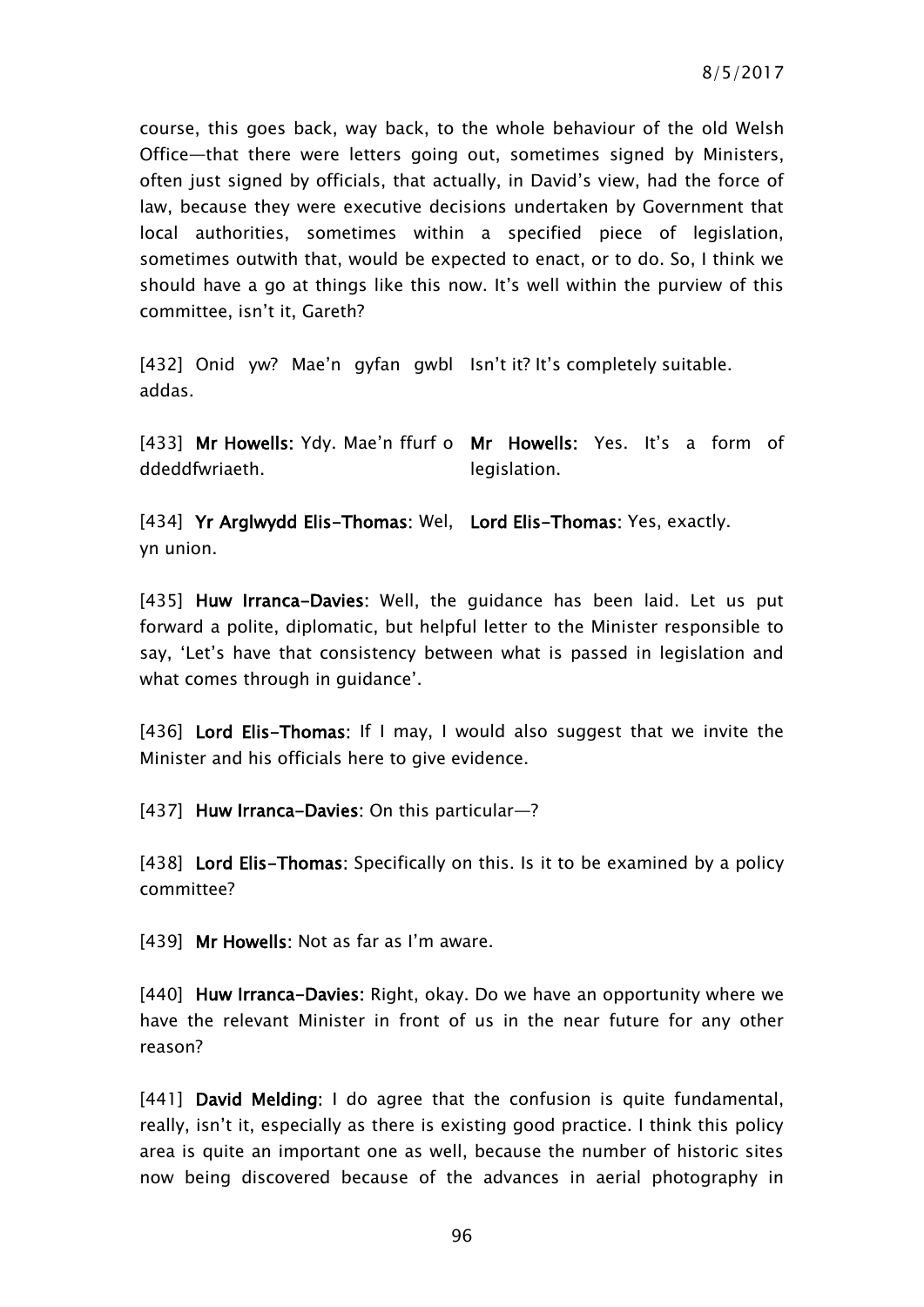particular is quite large, and they've legislated on this. And it seems to me that it is an area that could impinge on the public quite a bit.

[442] Huw Irranca-Davies: Well, I think there's a clear will of the committee here. Let's go away and explore bringing the Minister here to examine this in a bit more detail.

[443] Dai Lloyd: Yes, just the whole concept of statutory quidance.

[444] Huw Irranca-Davies: Yes, indeed. And it might be helpful to the Government as well if we pick it up now and then there's clarity on what we're going to expect from others.

[445] Lord Elis-Thomas: I can tell you, they're not going to like it.

[446] Huw Irranca-Davies: We can be very nice. Right, okay. There we are. If we can go away and have a look at that.

15:06

## Papurau i'w Nodi Papers to Note

[447] Huw Irranca-Davies: Then we have further papers to note under item 11. We have a written statement, which is only for noting at the moment. It's the progress update on the work of the justice stakeholder group from the relevant Cabinet Secretary for Communities and Children. So, are we happy to note that?

[448] David Melding: I just want to say, on point 10, the Government says that there should be a permanent group, but they don't say anything about when it might be established, which I think is a bit weak.

[449] Huw Irranca-Davies: Yes, okay. On paper 7, correspondence from the Minister for Lifelong Learning and Welsh Language, we are, of course, considering the draft report at a later point on the agenda today, so if you're happy to note that, then, and we'll come back to it. On paper 8, correspondence from the Chair of the External Affairs and Additional Legislation Committee, again, we can discuss this in private session later in the agenda, if you're happy to note that. And then, paper 9, the committee's response to the Procedure Committee of the House of Commons inquiry into